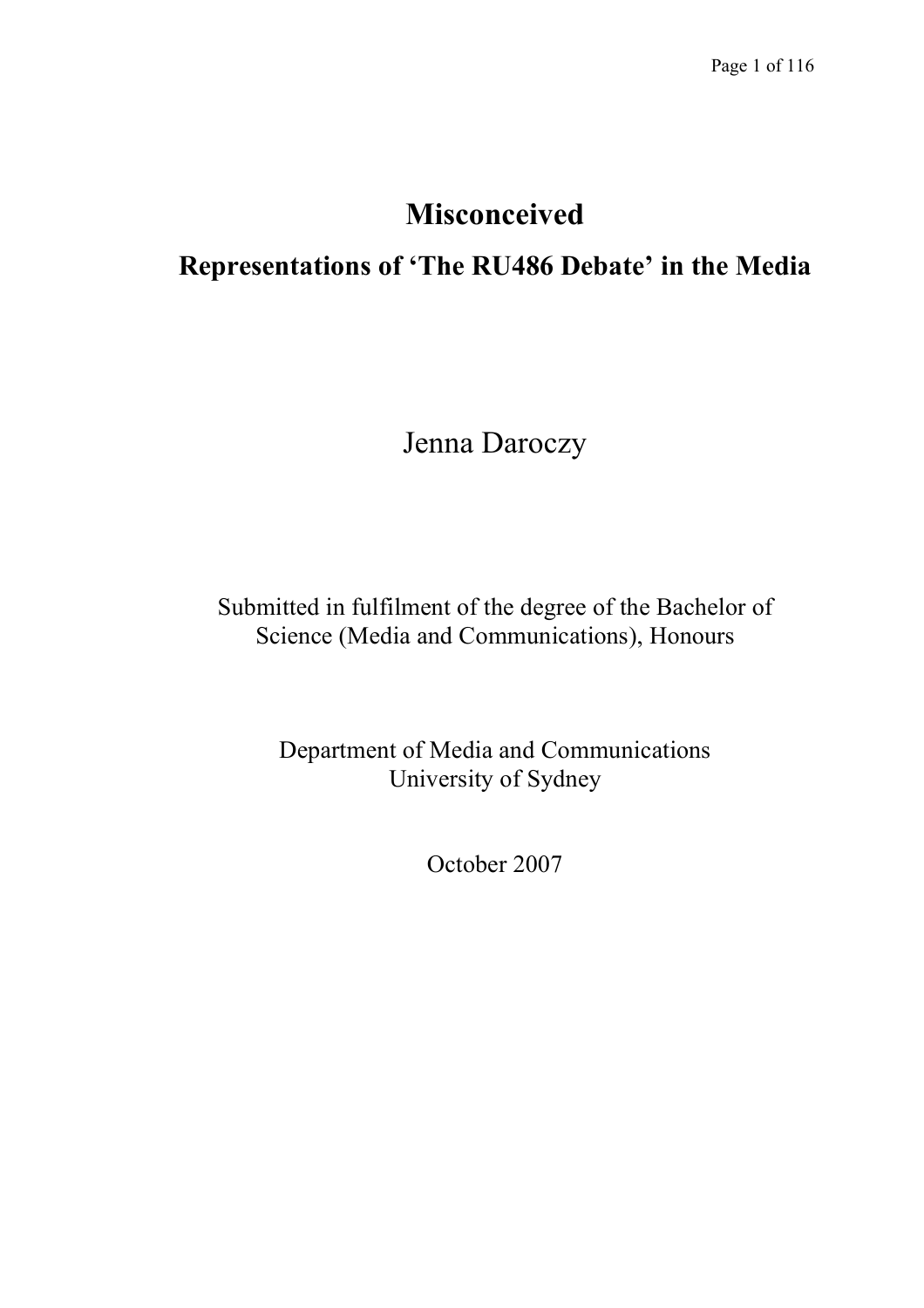#### **Abstract**

## **Under the Ultrasound**

In December 2005, a cross-party coalition of female senators presented a Bill to Parliament that changed the way Australian women could have abortions. 'Misconceived: Representations of RU486 in the Media' is a quantitative and qualitative content analysis of newspaper coverage leading up to the passing of the Therapeutic Goods Amendment (Repeal of the Ministerial Responsibility for Approval of RU486) Bill 2005 in February 2006, together with an extensive literature review. Analysing all coverage discussing RU486 in three publications – national newspaper *The Australian* as well as Sydney-based *The Daily Telegraph* and *The Sydney Morning Herald* – over a five month period, the study was chiefly concerned with the way RU486 and key stakeholders in the story were framed.

The Bill sought to remove the power of veto the Health Minister held over abortifacients coming into Australia, instead assigning the power to the Therapeutic Goods Administration (TGA). One abortifacient in particular, known as 'RU486' or mifepristone, was already in use in many other countries. When the Bill was successful in February 2006, the TGA could assess RU486 and Australian doctors could prescribe medical abortions as an alternative to the already legal surgical abortion.

This study positions itself within the established fields of theory and research surrounding interactions between science and the media, science and politics as well as science and ethics. Previous studies assessing the way science is framed in the media informed the direction of the quantitative and qualitative content analyses.

The quantitative analysis found statistical evidence strongly suggesting the invocation of the wider 'abortion debate' utilised throughout the coverage, although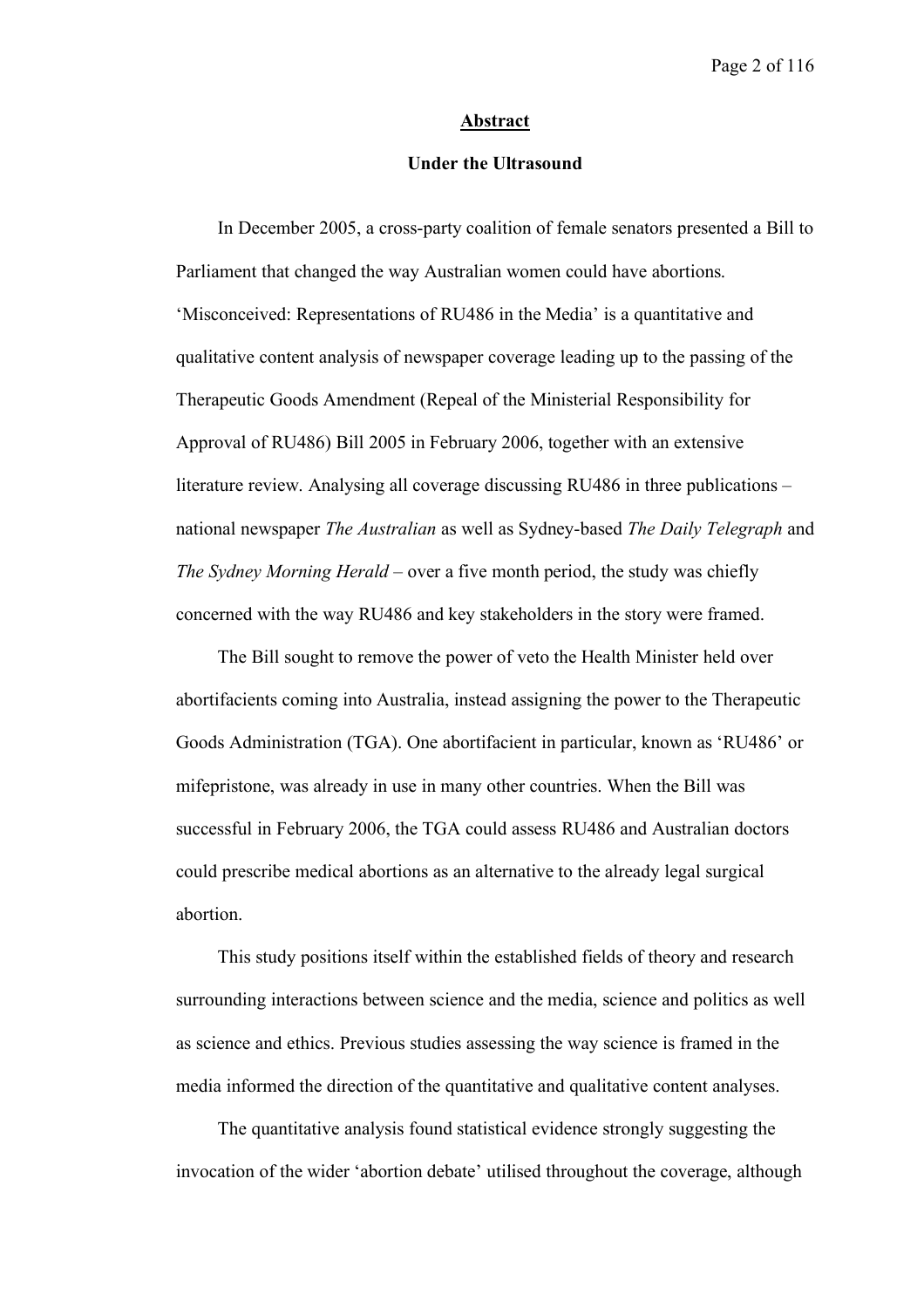the Bill itself was about regulation of abortifacients, not the procedure itself. It also found that despite journalists' use of a wide range of sources, stakeholders presented in the 'leads' of articles preserved the status quo and favoured government or 'anti-Bill' sources over those in support of the Bill, thus challenging the status quo. The articles analysed fell short of meaningful engagement with the wider issue of Australia's high abortion rate, based on the proportion of coverage relating to the underlying causes of Australia's high abortion rate. The majority of coverage focused on the detail of the Bill rather than the 'horse race' of political manoeuvring behind it, suggesting a reluctance to revisit the issue after the parliamentary vote was taken. Throughout the coverage there was strong use of emotive language, which could be seen to obstruct objective engagement with the facts of the Bill.

Using McKee's 'commutation test', phrases deemed to indicate a particular frame were singled out for qualitative assessment. Four main frames were established relating to the wider abortion debate; portrayals of the medical profession, the use of medical jargon and the rhetoric of risk and claims that 'accountable' politicians should be in charge instead of the unelected Therapeutic Goods Administration (TGA). Within the broad framing of the medical profession, the work of Karpf provides the scaffolding for an updated interpretation of the 'medical', 'consumer', 'look-after-yourself' and 'environmental' approaches.

Interviews were also conducted with three journalists involved in reporting the stories, one from each of the newspapers and three key medical spokespeople frequently mentioned in the coverage, adding a further layer of meaning to the analysis.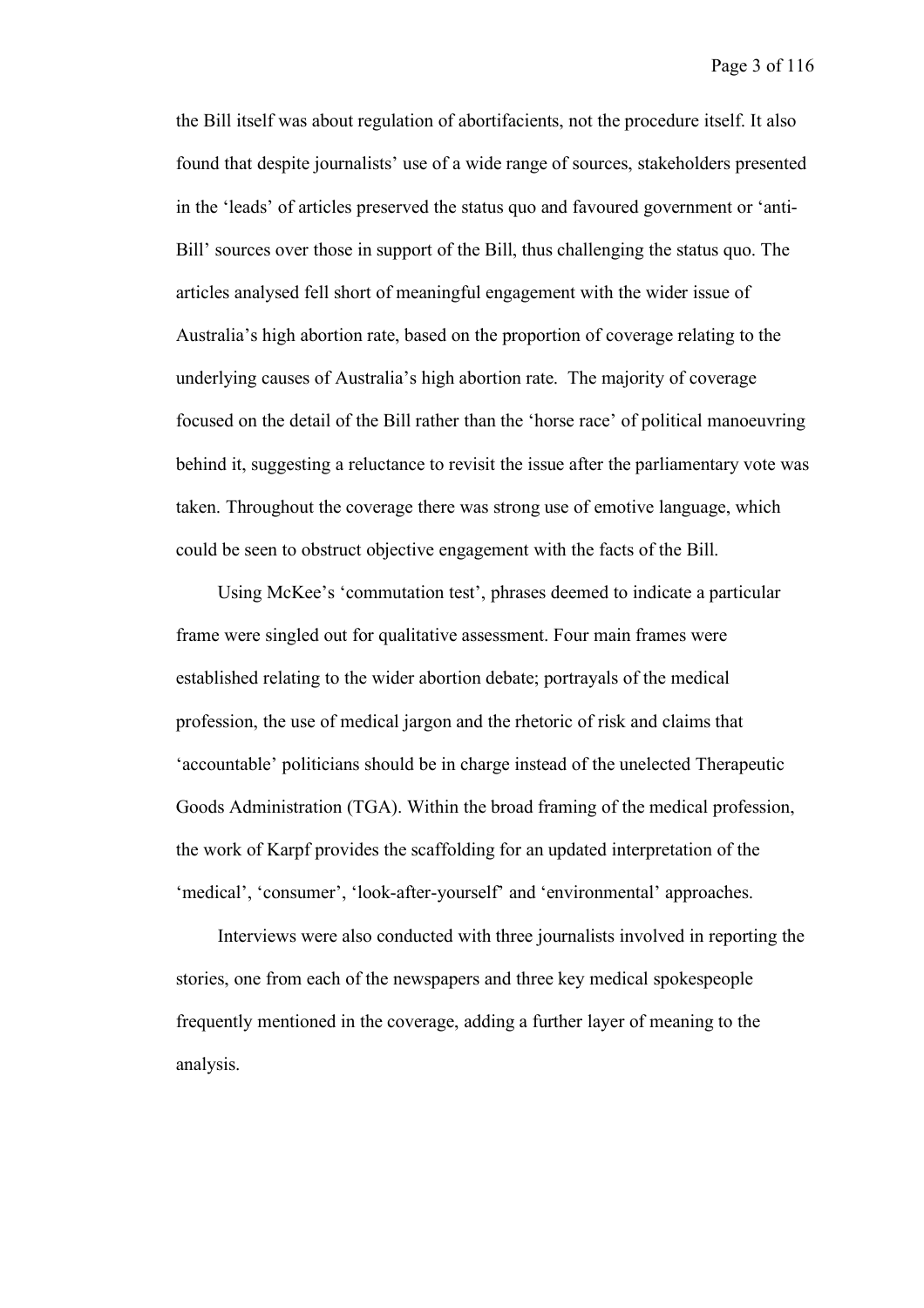## **DECLARATION**

## **Statement of original authorship**

I certify that this thesis does not, to the best of my knowledge and belief;

- i. incorporate without acknowledgement any material previously submitted for a degree or diploma in any institution of higher education;
- ii. contain any material previously submitted or written by another person except where due reference is made in the text; or
- iii. contain any defamatory material.

Signed:

Jenna Daroczy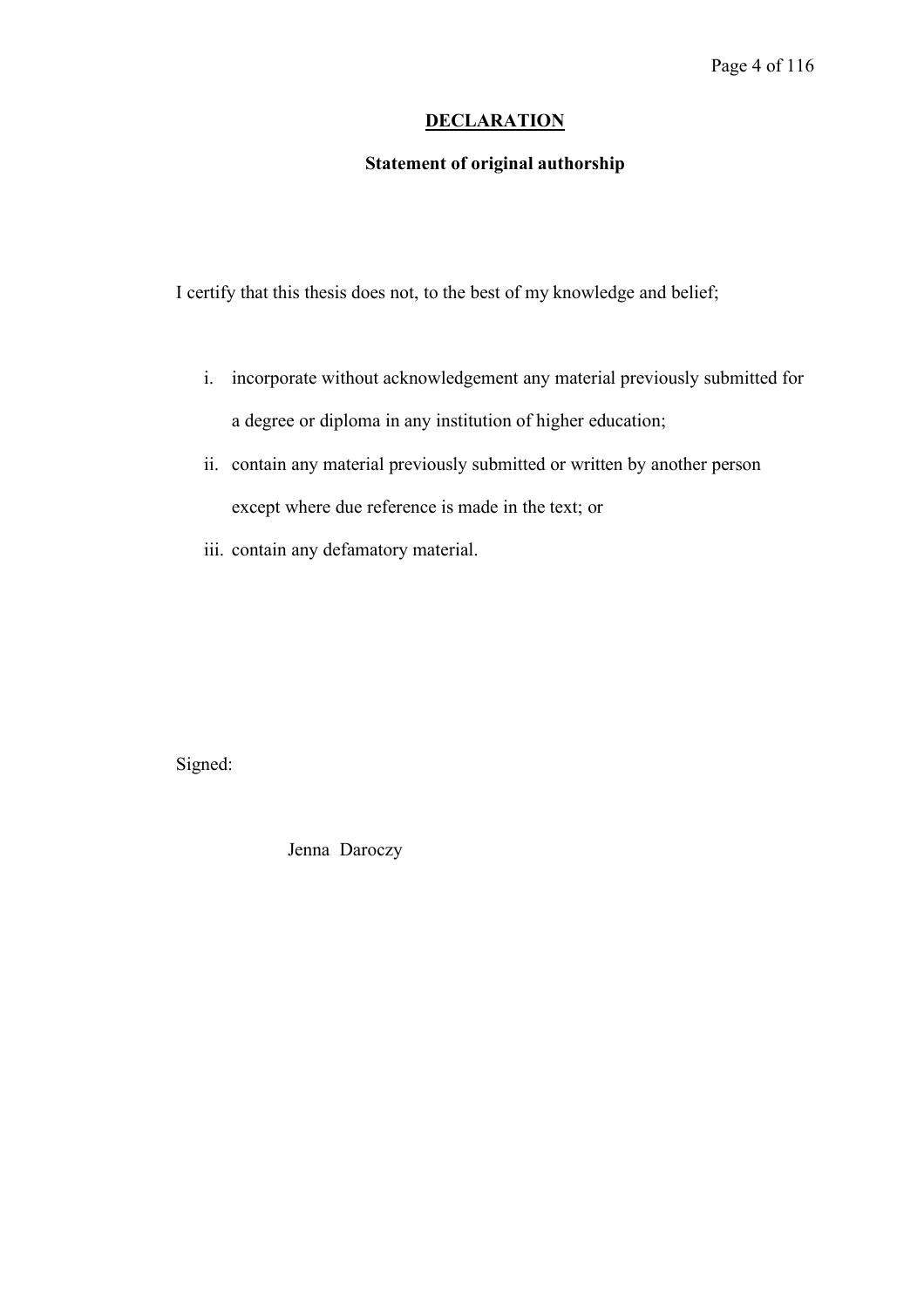#### **Acknowledgements**

#### **A thank you to the donors**

Without the generous contributions of many people, 'Misconceived' would no doubt have lived up to its name. First and foremost, thank you to Fiona Giles, my endlessly interested and optimistic supervisor, whose encouragement and depth of knowledge always sent me back to the computer with energy and vision.

To Marc Brennan, who forged new inter-departmental territory in ensuring I could undertake my Honours year despite numerous complications. Thank you also for continually making academia fun and relevant, the way it should be.

To the rest of the Media and Communications Department, especially Kate Crawford, Steven Maras, Megan Le Masurier and Anne Dunn. Your interest and insight were invaluable – it was truly an honour to be treated as your colleague.

Thank you to Dr Andrew Pesce, Professor Caroline de Costa, Dr Christine Tippett, Stephanie Peatling, Sue Dunlevy and Patricia Karvelas for letting me dredge up forgotten details and quiz you in my inane fashion.

To my army of proof-readers and sounding boards, who are probably picking up spelling mistakes and grammatical errors in the one section I didn't endless shove under their nose for inspection. Thank you Dad, for a lifetime of constructive criticism, steaming dinners and hugs when it all got too much. Kathleen, I know so much of your favourite material ended up on the cutting room floor – but that doesn't mean there is a book in this! Thank you for being my idea sponge and co-conspirator in awful headlines. To my housemates Allirra and Tom, thank you for your mathematical genius in my statistical work and for turning a blind eye to so many unwashed dishes and coffee mugs, broken steps and jungle backyards. To Nicola, who always comes through in the end! To Mum, Kathryn and Ben, I wouldn't be me without you, so thank you for everything.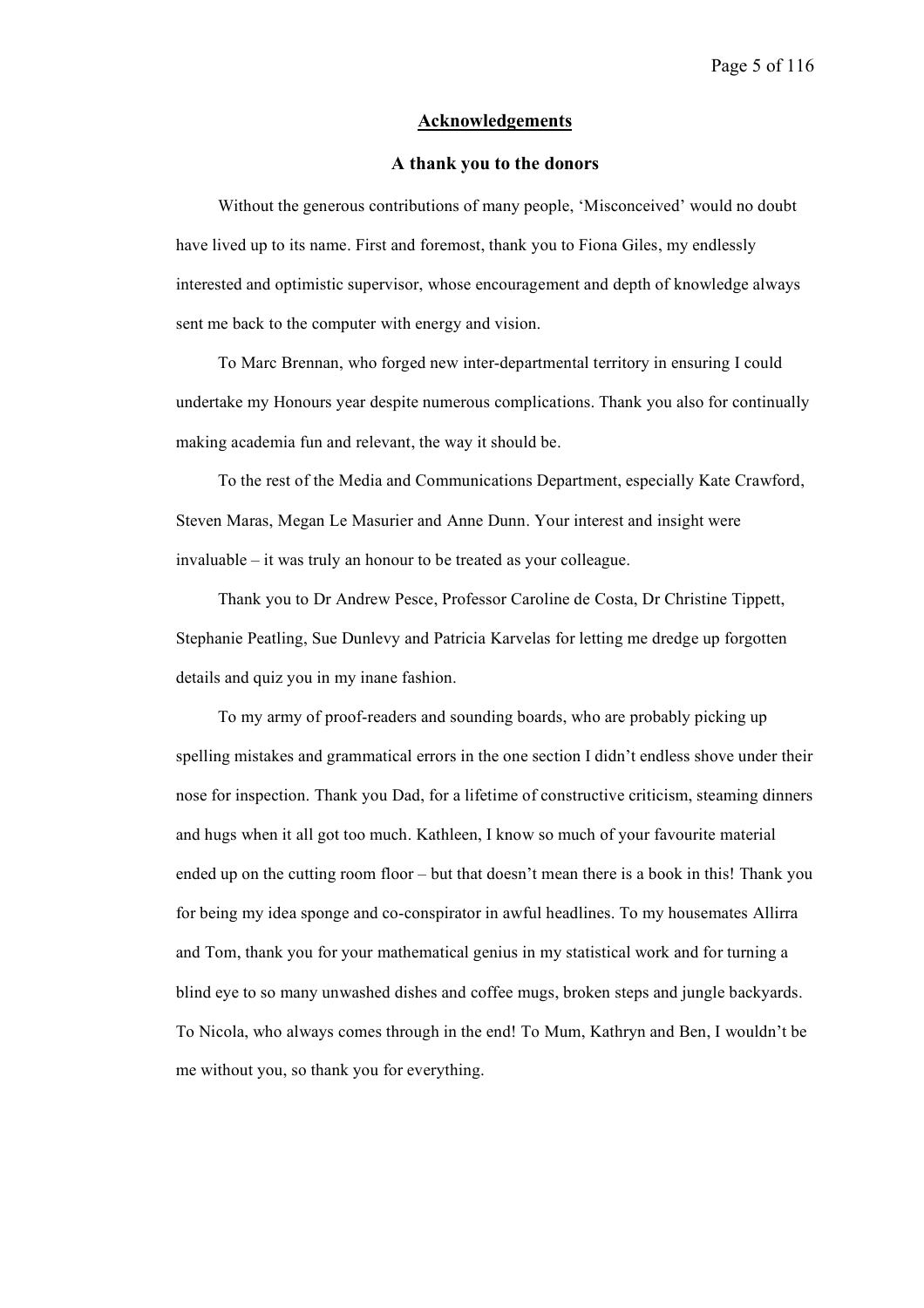## **Table of Contents**

## **Gestation**

| $\qquad \qquad \blacksquare$ | In a national capital, not far away<br>Methodology for mifepristone in the media |
|------------------------------|----------------------------------------------------------------------------------|
|                              |                                                                                  |
| $\qquad \qquad \blacksquare$ | A marriage of convenience?                                                       |
|                              | More than a peripheral issue                                                     |
| ۰                            | A second opinion                                                                 |
| $\overline{\phantom{a}}$     | Political pills and the risks of rhetoric<br>Get off my moral slippery slope!    |
| $\overline{\phantom{0}}$     |                                                                                  |
|                              |                                                                                  |
| $\overline{\phantom{0}}$     | Life or Choice                                                                   |
|                              | What would they know?                                                            |
| $\overline{\phantom{0}}$     | Preparing for change                                                             |
| $\qquad \qquad \blacksquare$ | When one thing leads to another                                                  |
| $\overline{\phantom{0}}$     | The race that stopped the [expla] nation<br>From the mouths of babes             |
|                              |                                                                                  |
|                              | Chapter Three - Making Meaning of Mifepristone47                                 |
|                              | Shhh don't mention the baby                                                      |
|                              | Portrayals of the Practice                                                       |
|                              | Medical approach<br>٠                                                            |
|                              | Consumer approach<br>$\bullet$                                                   |
|                              | Look-after-yourself approach<br>$\bullet$<br>Environmental approach              |
|                              | Manipulating the medical mumbo-jumbo                                             |
|                              | Politics or Practice?                                                            |
|                              |                                                                                  |
|                              |                                                                                  |
|                              |                                                                                  |
|                              |                                                                                  |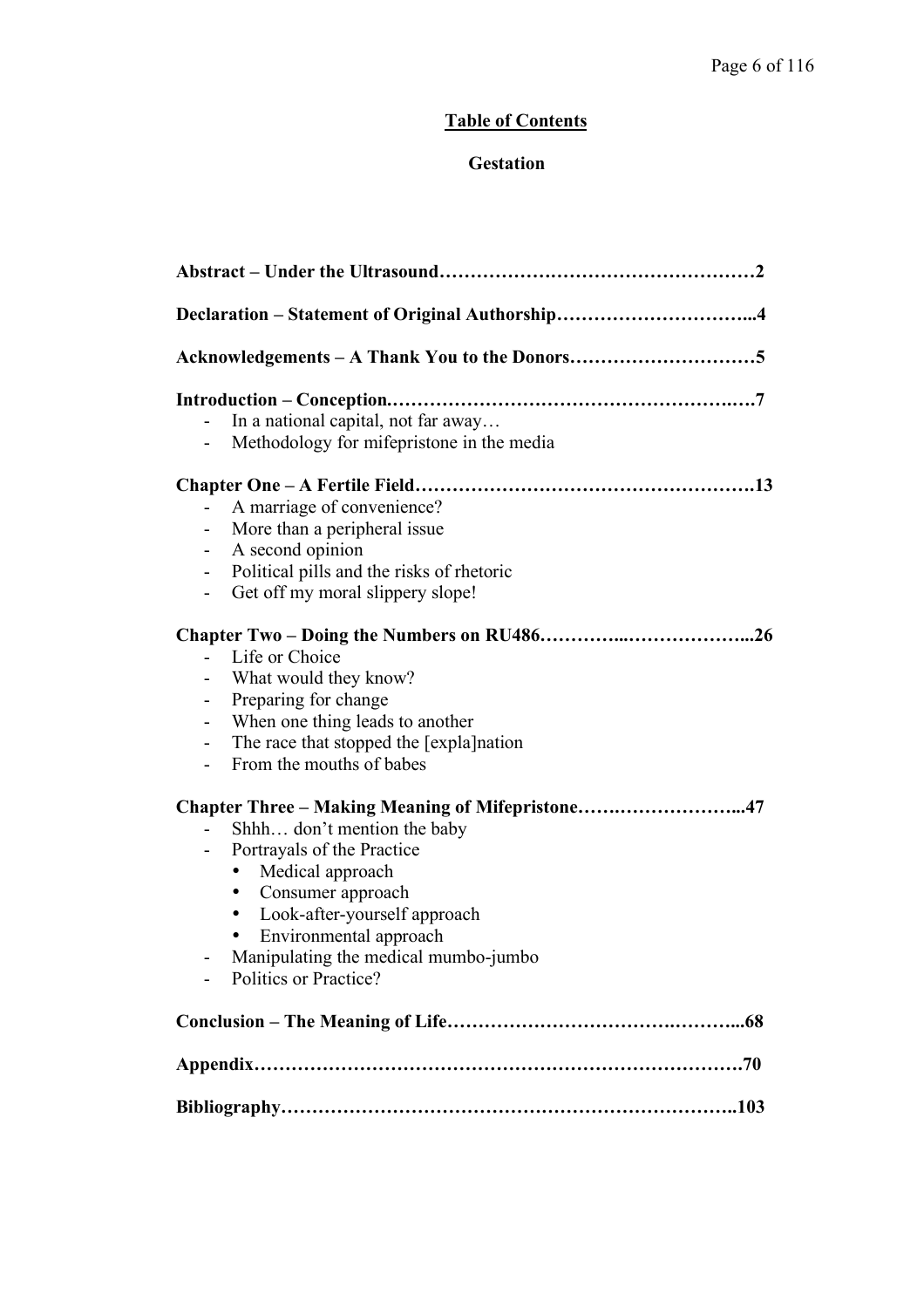### **Introduction**

## **Conception**

In the life of every successful physician, there comes the temptation to toy with the Delilah of the Press – daily and otherwise. There are times when she may be courted with satisfaction but beware: Sooner or later she is sure to play the harlot and has left many a man shorn of his strength, viz the confidence of his professional brethren.

- William Osler,  $1907<sup>1</sup>$ 

## **In a national capital, not far away…**

It was a busy week in Canberra, Australia. Every journalist had a story to chase, an expert to interrogate, an angle to nail. Political correspondents, medical and science reporters, religious affairs editors and opinion columnists sifted through mountains of material to find their own take on the story of the week.

Inside and out of the National Parliament, every politician had an opinion to contribute, a tale to tell, a position to promote or defend. Media releases, doorstop press conferences and surreptitious phone calls were churned out by the minute and speeches ran late into the night.

It was a week that saw debates flare over technical process, ministerial responsibility, morality and ethics, women's rights, medical risks, nationalism and race. Leader of the Democrats, Lyn Allison, said it was about giving women options. Prime Minister John Howard said it was about accountability. Tony Abbott said it was a measure of confidence in his abilities as Health Minister and Shadow Health Minister Julia Gillard said "For God's sake Tony, it's not all about you!"<sup>2</sup> Western Sydney MP, Danna Vale, even suggested it would see Australia "abort itself out of

 <sup>1</sup> Karpf, A, (1988) Doctoring the Media: The reporting of health and medicine, London, Routledge pp3-4 <sup>2</sup> Peatling, S., "Yes, but abortion pill fight isn't over" in *Sydney Morning Herald*, <sup>10</sup> February, <sup>2006</sup>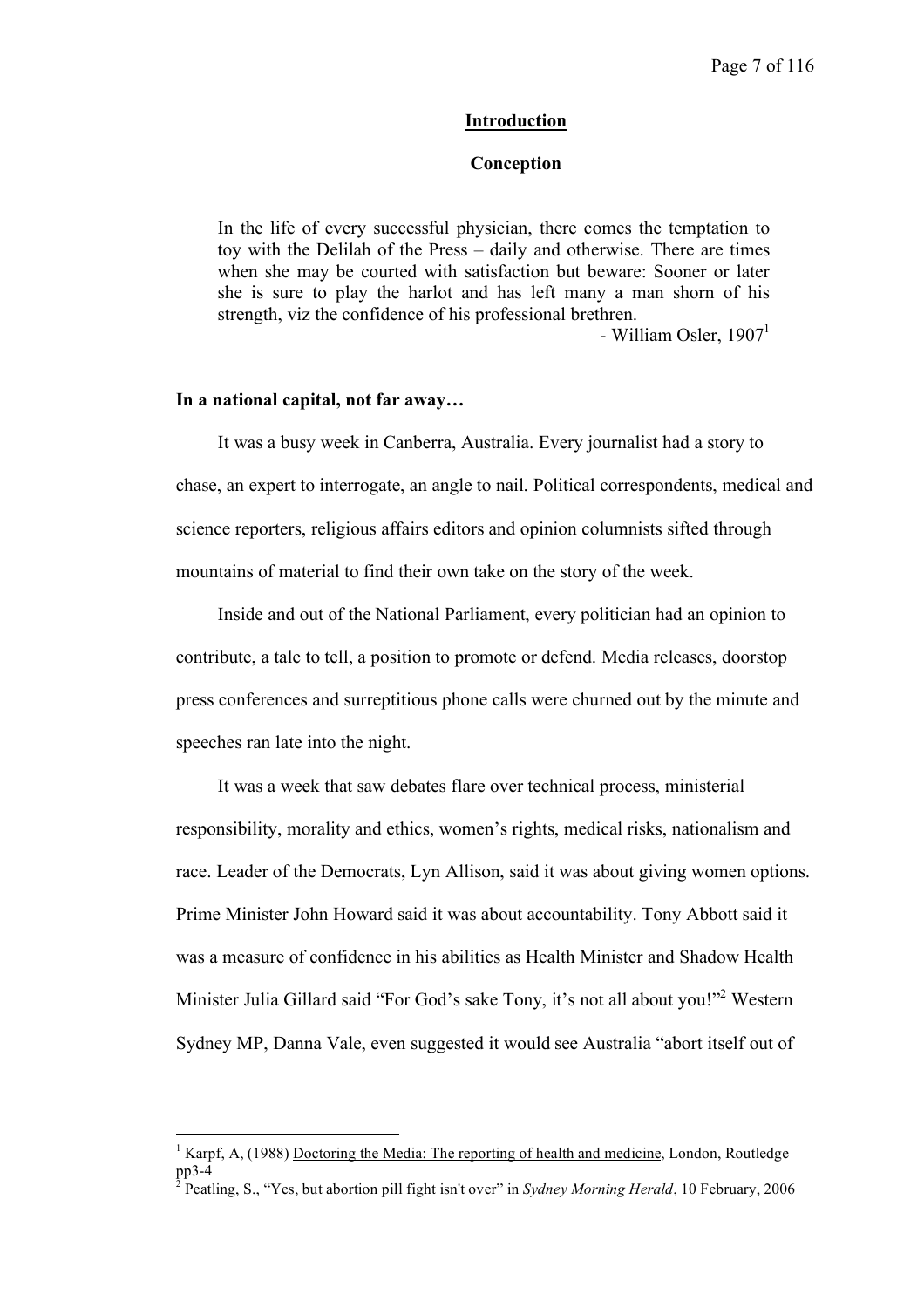existence and into an Islamic state".<sup>3</sup> Immigration Minister Amanda Vanstone said she would "have a cup of tea and a cucumber sandwich with Mrs Vale to explain things to her". $4$ 

This broad diversity of views arose from just one piece of legislation, introduced to the Senate by a cross-party coalition of female senators – which was in itself highly newsworthy. All this political and media interest was generated by the Therapeutic Goods Amendment (Repeal of the Ministerial Responsibility for Approval of RU486) Bill 2005.<sup>5</sup>

The Bill was introduced to Parliament by Nationals Senator Fiona Nash on December 8, 2005 and supported by co-sponsors Senator Allison, Labor Senator Claire Moore and Liberal Senator Judith Troeth. It sought to remove the power of approval for abortifacients from the Minister for Health and give that responsibility to the Therapeutic Goods Administration (TGA), a panel of medically trained professionals responsible for regulating every other drug in Australia.

At the time, abortion in Australia was not illegal and did occur, but only as a surgical abortion, performed by a doctor rather than via medication. If successful, the Bill would clear the way for one drug in particular to be administered in Australia. Known to doctors as mifepristone, it was mostly referred to throughout the debate as RU486 – RU for Roussel Uclaf, the manufacturer and 486 from the laboratory testing.<sup>6</sup> Thus the debate centred on the specific merits and flaws of RU486 as a visual representation of the abstract amendment.

After the Bill was presented on December 8, a Senate Inquiry was commissioned to report back within three months. Following lengthy and passionate

 <sup>3</sup> Farr, M., (2006) "No backdown on Islam claim - Vale defends RU486 clanger" in *The Daily Telegraph*, 15 February, 2006<br><sup>4</sup> Farr, M., ibid.<br><sup>5</sup> de Costa, Caroline, (2007) <u>RU486 – The Abortion Pill</u>, Boolarong Press, Queensland Australia, p103<br><sup>6</sup> de Costa, ibid, p6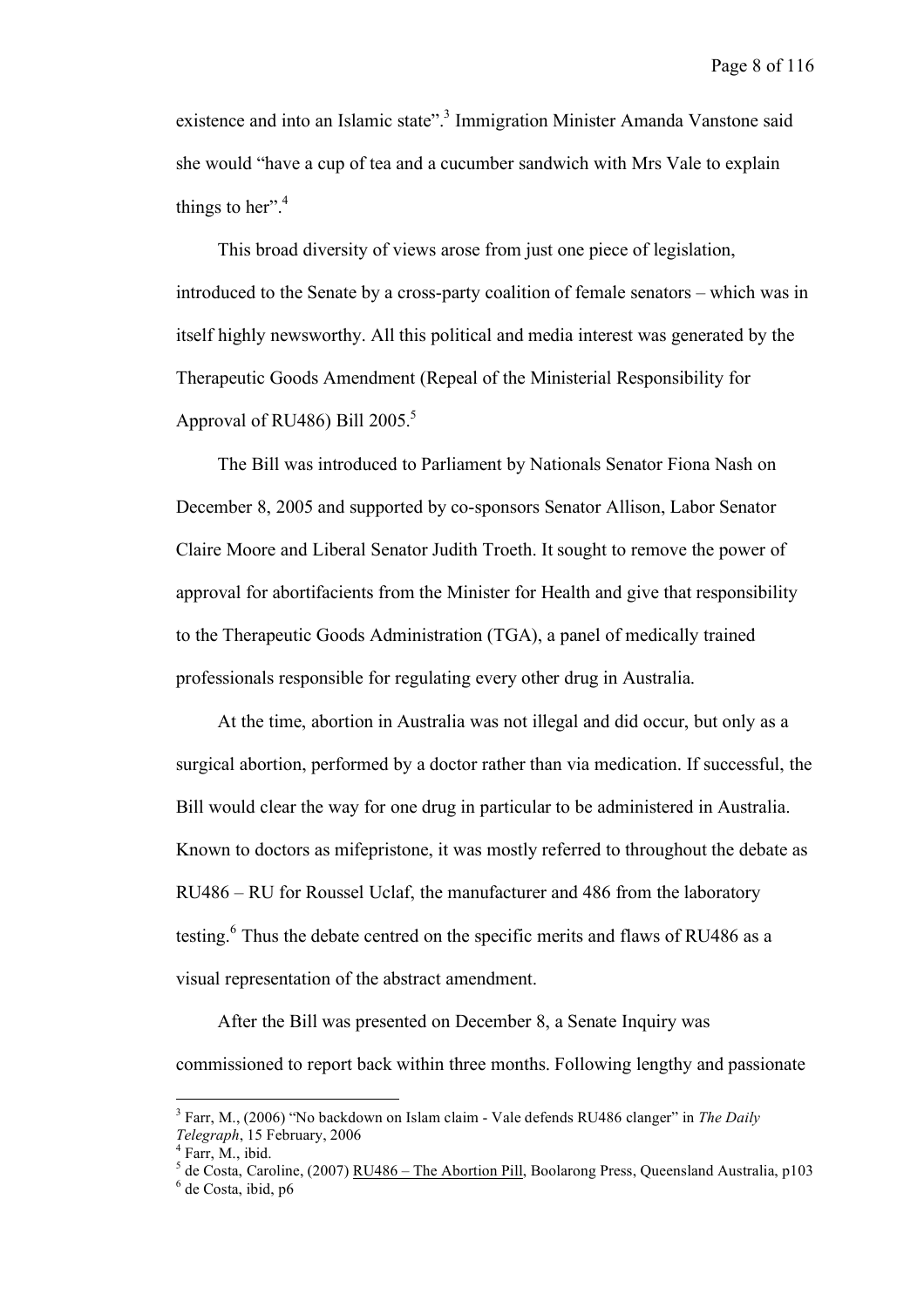debate in both Houses of Parliament in February, 2006 the Bill was passed by the Senate in a conscience vote, 45 votes to 28 on February 9 and 'on the voices' in the House of Representatives on February  $16<sup>7</sup>$  RU486 could now go before the TGA without Ministerial involvement.

## **Methodology for marking mifepristone in the media**

As with most political and scientific or medical issues, the majority of Australians learned about it through the media. This thesis examines the way in which the issues surrounding the Bill were covered by the print media in Sydney through a quantitative and qualitative content analysis of five months of that coverage – from the application of Dr de Costa to prescribe RU486 in October 2005 to the success of the Bill in February 2006 – complemented by a lengthy literature review.

Chapter one, the literature review, seeks to locate the arguments of this thesis in a theoretical context. Utilising the works of philosophers and historians of science, media academics, political theorists, scientists analysing the media and journalists analysing science, a rich field of discussion is explored and sets up the field for chapters two and three.

The quantitative analysis is presented in chapter two. Using a Factiva search for the term 'RU486' in News Limited publications *The Australian* and *The Daily Telegraph* and Fairfax's *The Sydney Morning Herald* between October 1, 2005 and February 18, 2006, 125, 81 and 88 articles respectively (294 in total) were found and analysed. (Each publication will hereafter be referred to respectively as the *Australian, Telegraph* and *Herald.*) The Letters to the Editor page each day was

<sup>&</sup>lt;sup>7</sup> de Costa, Caroline, (2007) <u>RU486 – The Abortion Pill</u>, Boolarong Press, Queensland Australia, p119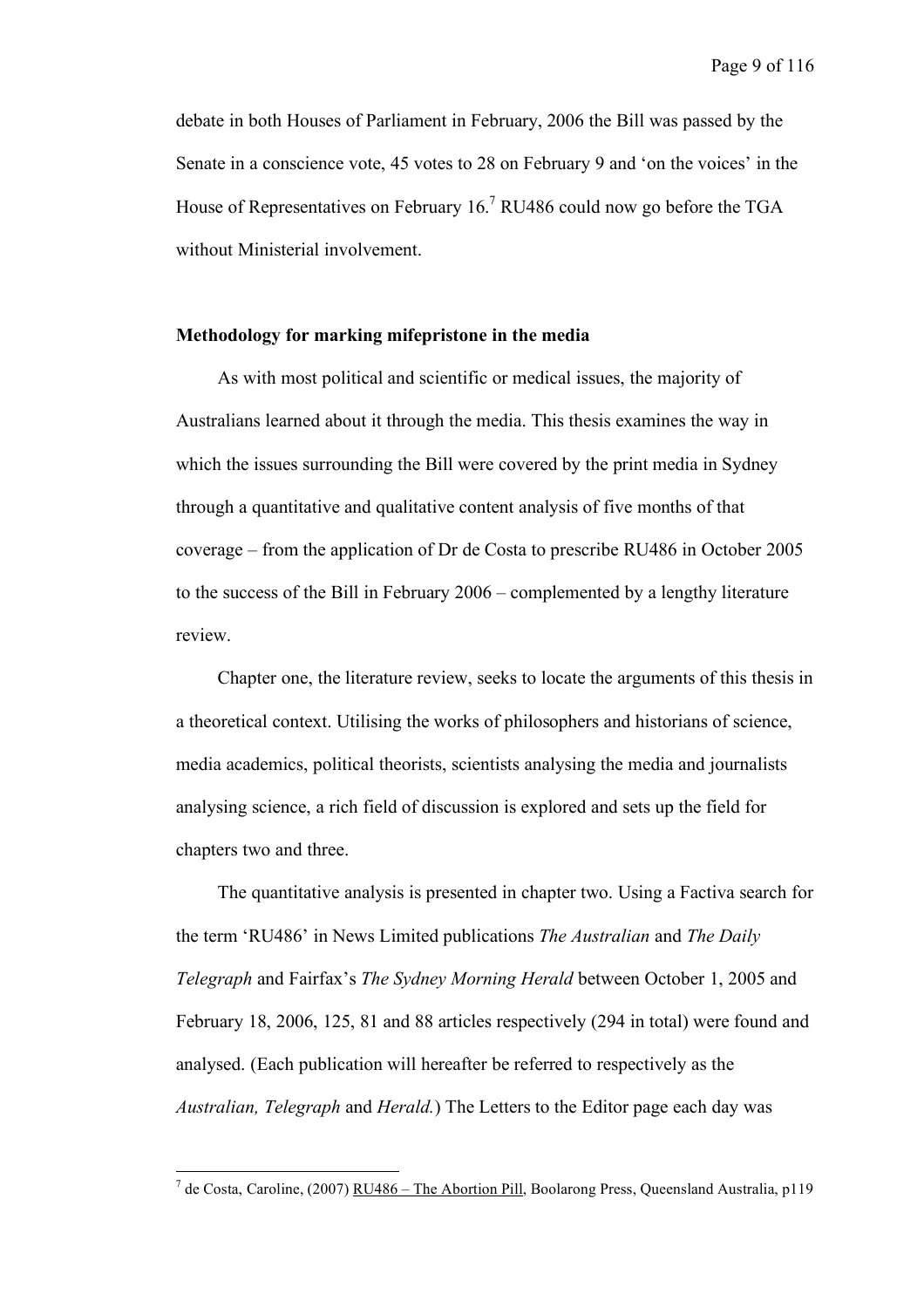counted as a single article, although, as indicated in some parts of the analysis, letters are counted individually.

To enable a detailed and comprehensive analysis and in recognition of time and space constraints, the research focuses on only three newspapers, each representing a different style of publication. The *Herald* and *Telegraph* are directed at an exclusively NSW-based readership, while the *Australian* is sold across Australia. The *Herald* and *Australian* represent broadsheet values, though to differing degrees, while the *Telegraph* is a tabloid format. Each newspaper reported the bulk of their RU486 coverage using Canberra-based journalists, supplemented with journalists located in the other capital cities, representing similarities in news-gathering resources available.

The quantitative analysis consists in largely replicable surveys, including counting the number of occurrences of select terms; of particular stakeholders in the articles' leads; the journalists covering the stories as well as their specialist area of reporting and the number of mentions various stakeholders had throughout the coverage. Marginally less replicable, the articles were classified as to whether they were episodic or thematic and passages deemed particularly descriptive, emotive or otherwise indicating a particular perception were singled out for assessment in the qualitative analysis. The methodology for identifying these passages was a basic interpretation of McKee's 'commutation test'<sup>8</sup>, where phrases or words within the section are replaced with a similar but different one to see if the meaning is altered. In this case, passages are included if they can be reasonably seen to contradict another viewpoint also represented in this debate.

 $8$  McKee, A., (2003) Textual Analysis – A Beginner's Guide, Sage Publications, London, p107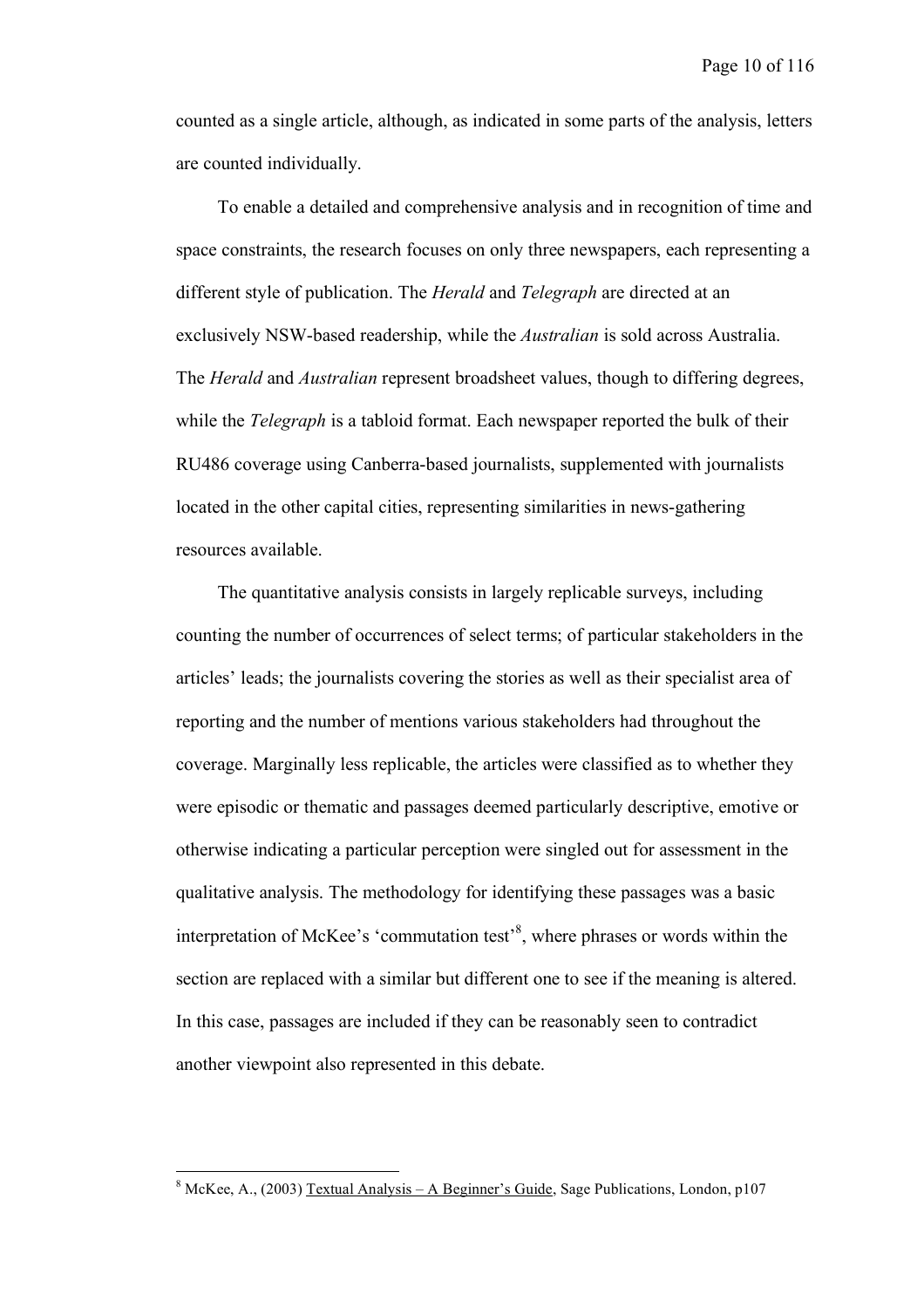Chapter three uses the unique results of chapter two in a qualitative study, grouping the passages extracted according to the prevailing frame or viewpoint they presented of the debate. These frames were largely informed by the health and medical media literature explored in chapter one's literature review, however the many points of intersection between so many fields of study generated original twists on established frames as well.

The qualitative analysis also conducts original research, using interviews with key stakeholders emerging in the RU486 story to add depth and a different perspective to the results. Interviews were conducted with one journalist from each publication who had generated a significant proportion of the articles as well as three medical sources who had been quoted and referred to extensively throughout the debate. Patricia Karvelas from the *Australian*, Sue Dunlevy from the *Telegraph* and Stephanie Peatling from the *Herald* were Canberra-based journalists and consented to lengthy telephone interviews. Dr Andrew Pesce, who was a member of the executive board of the Australian Medical Association (AMA) through the RU486 debate, is currently an obstetrician/gynaecologist at Sydney's Westmead Hospital and consented to an interview in person. Dr Christine Tippett, who was acting President of the Royal Australian and New Zealand College of Obstetricians and Gynaecologists (RANZCOG) during the debate (now current President) spoke at length in a telephone interview. Doctor Caroline de Costa is Professor of Obstetrics and Gynaecology at James Cook University, Queensland and is the author of *RU486 – The Abortion Pill*, <sup>9</sup> published in 2007. She is also one of a very small number of Australian doctors who are licensed to prescribe RU486, was a key advocate throughout the RU486 debate and consented to an interview via email. Ideally

<sup>&</sup>lt;sup>9</sup> de Costa. Caroline. (2007) RU486 – The **Abortion Pill**, Boolarong Press, Queensland Australia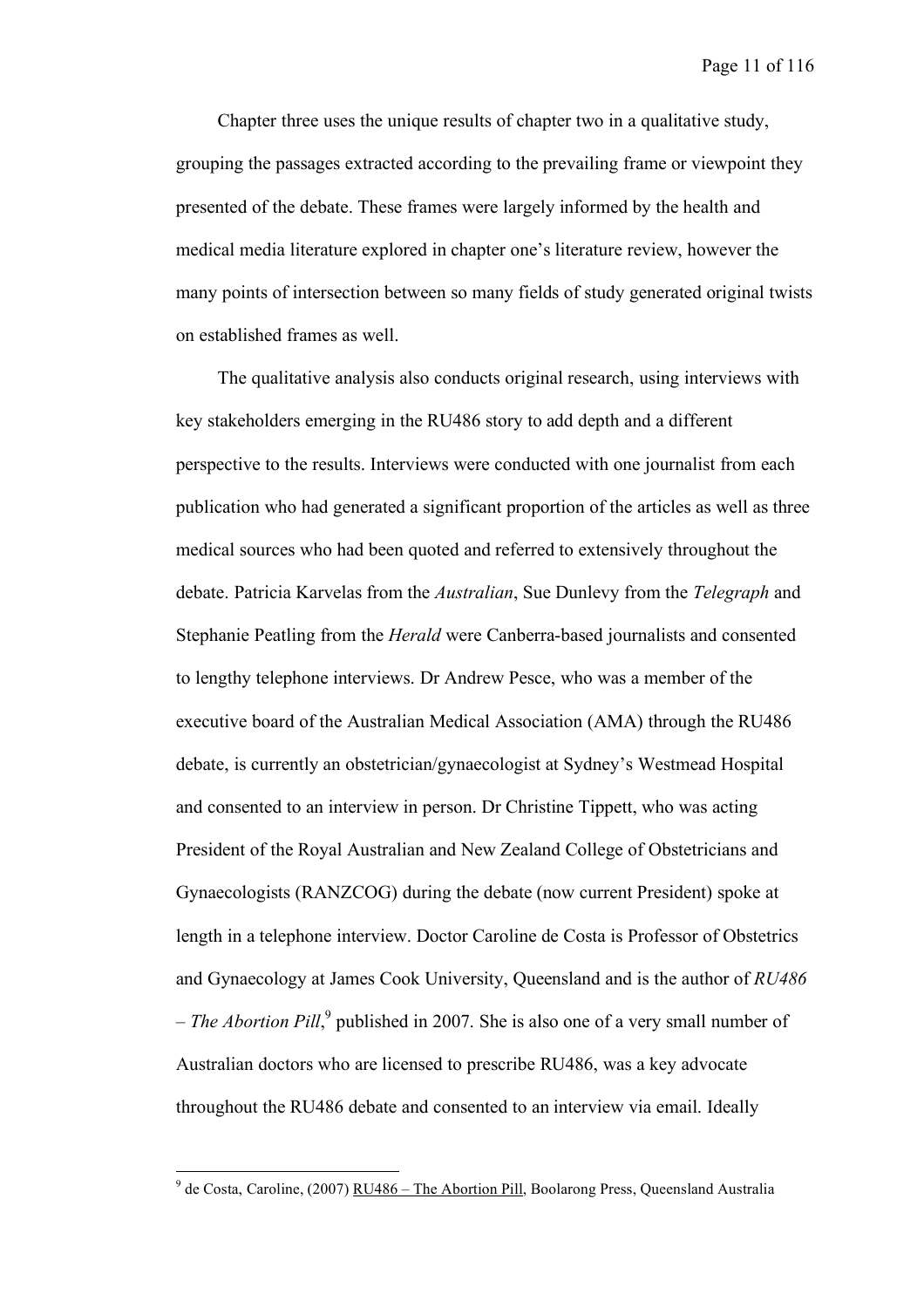interviews would have been conducted in person, but excepting Dr Pesce, all interviewees were based outside of NSW. The quotes from these interviews are used throughout chapters two and three to contribute to relevant debates, rather than confining them to a qualitative discussion.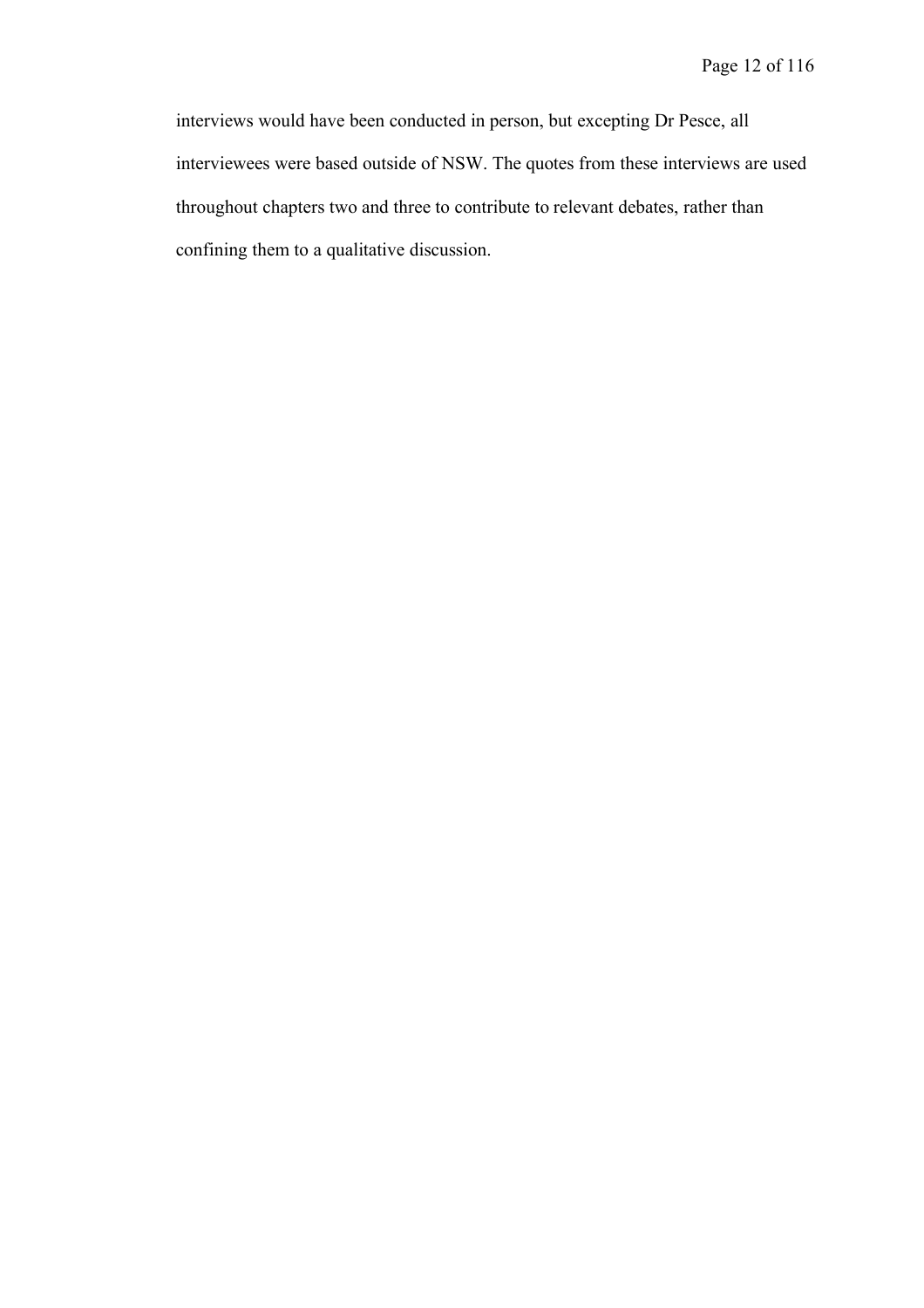### **Chapter One**

## **A Fertile Field**

Throughout the newspaper coverage analysed and from interviews with the journalists involved, terms such as 'pro-life' and 'pro-choice' as well as the wider rhetoric of the abortion debate is assumed knowledge among the Australian readership. Precisely because of this familiarity, many stakeholders employed this 'frame' for their arguments during the RU486 debate. However, the foundations for the way science and health policy are discussed in the media are much broader and go further back than this particular debate. Academics from media studies, cultural studies, gender studies, political studies, history and philosophy of science, public policy, economics and more have contributed to a fertile field of theory, which deserves further exploration before propagation of the many-branched tree concerning print media representations of RU486.

## **A marriage of convenience? Science and the media**

Maier-Liebnitz says science and journalism should "be natural friends everywhere",<sup>10</sup> as both aim to deliver truths about the world in an objective manner. Many authors, dissecting the ways in which science and the media interact with each other, have commented on the number of similarities in goals and methods of the two, particularly in their claims to impartiality and balance (see for example Blum, Knudson and Heinig, 2006; Hayes and Grossman, 2006; Nelkin, 1987). Further, the two disciplines can be seen not only to share many traits, but also be inextricably linked to one another. Science's vital contribution to progress in contemporary

<sup>&</sup>lt;sup>10</sup> Bogdanor, V., (Ed) (1984) Science and Politics: The Herbert Spencer Lectures 1982, Oxford University Press, New York USA, p84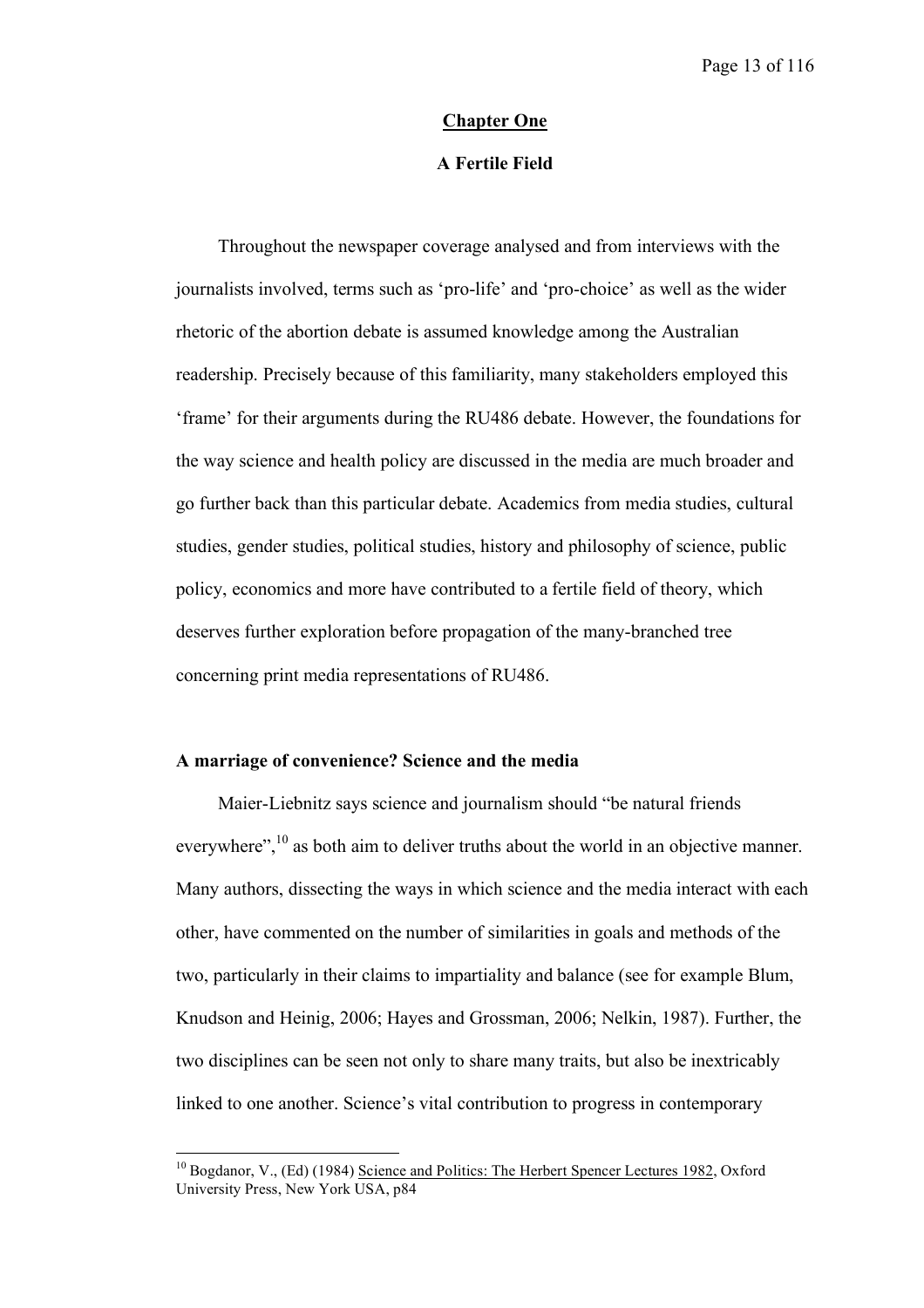society means the media cannot fail to cover its new developments and the media's agenda-setting role means that if science wants to be perceived well, disseminate information and receive both public and private funding, it must work with the media to ensure accurate and positive, or at least balanced, coverage. As Nelkin says, "the question is no longer whether science will be covered in the press, but how it will be conveyed".<sup>11</sup>

While these authors are representative of widespread feeling that the common aims and methodologies of science and the media should see them co-exist in harmony, the reality is far from that ideal. Nelkin notes that both 'camps' recognise flaws in the current situation, with Hayes and Grossman describing a "clash of cultures".<sup>12</sup> Both Karpf<sup>13</sup> and Allan conclude there is a reciprocal relationship that deserves closer scrutiny, calling for "a critical engagement with scientific and media discourse that accounts for the complex ways in which they strive to engender certain preferred ways of talking about the nature of reality".<sup>14</sup>

A number of authors bring their backgrounds in science into their analysis of the science/media relationship found in media representations, or in their writing about the way scientists perceive the media to work. The recurring objection scientists have to media portrayals of scientific issues speaks volumes about the very nature of the conflict between science and media: it is grounded in genre. Allan describes perceptions of the media as of "a superficial world driven by a frenzied obsession with entertainment over information",<sup>15</sup> while Karpf's chief concern is that the media is "alarmist and sensationalist, fanning controversy", raising expectations

<sup>&</sup>lt;sup>11</sup> Nelkin, D., (1987) Selling Science: How the press covers science and technology, WH Freeman and Company. USA,  $p69$ 

<sup>&</sup>lt;sup>12</sup> Haves, R. and Grossman, D., (2006) <u>A Scientist's Guide to Talking to the Media: Practical Advice</u> from the Union of Concerned Scientists, Rutgers University Press, New Brunswick, New Jersey and London, p4<br><sup>13</sup> Karpf, A, (1988) <u>Doctoring the Media: The reporting of health and medicine</u>, London, Routledge<br><sup>14</sup> Allan, S., (2002) <u>Media, Risk and Science</u>, Open University Press, Philadelphia USA, p2<br><sup>15</sup> Allan, S.,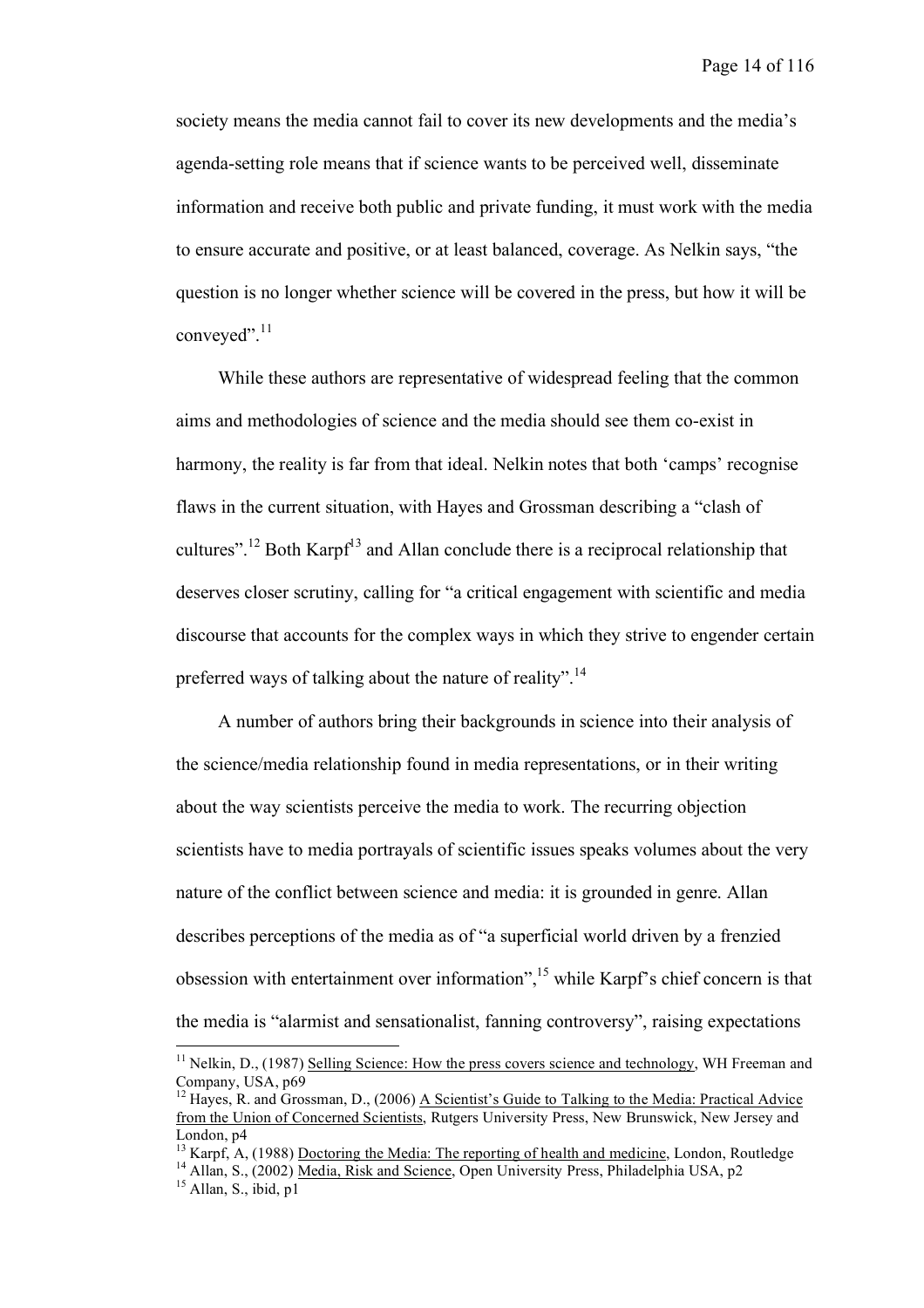when there may be no justification for it.<sup>16</sup> Thompson finds opinion columns particularly offensive in their resemblance to "Old Testament prophets re-stating God-given Truth", $17$  while Nelkin is critical of what she sees as reluctance to engage deeply with the ethical, social or legal issues arising from new technologies in favour of high-conflict stories.<sup>18</sup>

Farrands concedes some areas of scientific endeavour may warrant the highly focused coverage delivered by mainstream media, particularly in areas such as public health where there is need for public awareness, but overall is critical of the coverage on behalf of "mature communities [who] deserve mature treatment".<sup>19</sup> Seale acknowledges the vast differences between scientific and tabloid writing and appreciates the ability of the tabloid to engage audiences, but expresses concern it may lead to a 'dumbing down' of debate.<sup>20</sup> Karpf has possibly the most enlightening viewpoint on the 'clash', noting that, when writing about medical issues, both media and science "assume that there's an unproblematic and scientific thing called medicine, which the media should reflect or convey".<sup>21</sup> Engaging more closely with the norms of journalism, Mooney observes that in their quest to present 'balance', the media often give equal space to opposite sides of a scientific debate when one side or the other has the bulk of scientific support or weight.<sup>22</sup> Nelkin finds the same problem, but says journalists are never going to satisfy all sides. Balancing the article

<sup>&</sup>lt;sup>16</sup> Karpf, A, (1988) Doctoring the Media: The reporting of health and medicine, London, Routledge,

p4<br><sup>17</sup>Thompson, K., "Family, Children and Violence" in *Moral Panics*, Routledge, London, 1998, p93<br><sup>18</sup> Nelkin, D., (1987) <u>Selling Science: How the press covers science and technology</u>, WH Freeman and

Company, USA, p51<br><sup>19</sup> Farrands, J. L., (1993) <u>Don't Panic, PANIC! The use and abuse of science to create fear</u>, Text<br>Publishing Company Ptv Ltd. Melbourne. Australia. p46

<sup>&</sup>lt;sup>20</sup> Seale, C., "Health and media: an overview" in Sociology of Health and Illness, Vol 25, No 6, 2003, pp518-9

Karpf, A, (1988) Doctoring the Media: The reporting of health and medicine, London, Routledge, p8

 $^{22}$  Mooney, C., (2004) "Blinded by Science: How 'balanced' coverage lets the scientific fringe hijack reality" in *Columbia Journalism Review*, Issue 6, November/December, 2004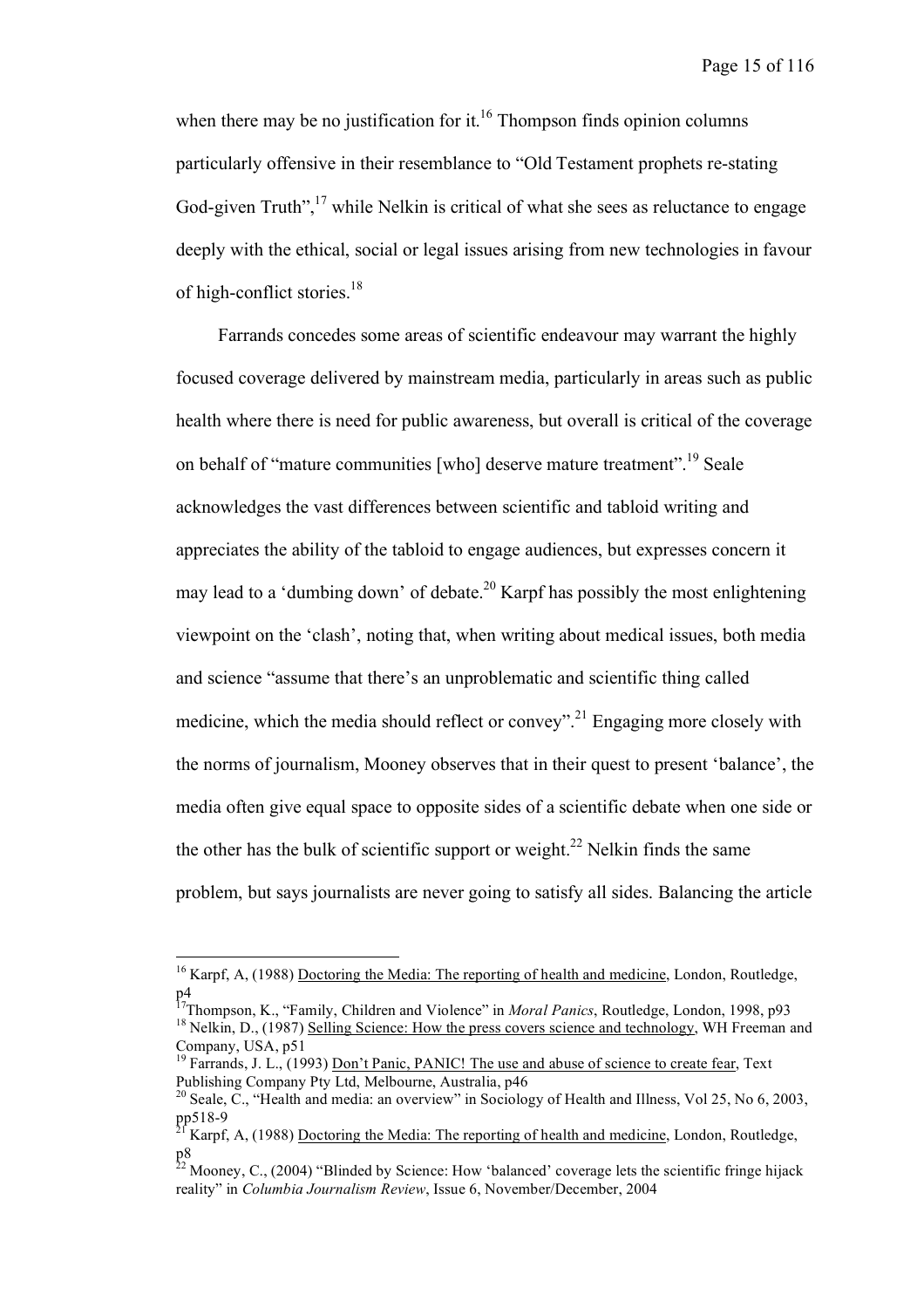angers scientists who claim their own work is more rigorous, represents consensus and to present it otherwise is irresponsible and often 'scare-mongering', but to favour the scientific 'establishment' lacks balance and can be seen as deferring to patriarchal power structures, particularly in medicine.<sup>23</sup> Media representations can be seen to be torn between the scientific detail and due process on the one hand and the need for social context and ethical consideration on the other.

Given the multi-faceted and often tenuous nature of the relationship between science and the media, the proliferation of texts aimed at creating media-savvy scientists is not surprising. A key technique utilised by a number of the 'how-to' manuals employs different 'frames' to understand what a journalist is looking for in writing science and health stories.

## **More than a peripheral issue – Framing science**

Entman discusses the notion of applying 'frames' to media texts in order to 'fill in blanks' in the mind of the reader, leading the reader to certain assumptions depending on the frame employed by the author. $24$  In the context of science journalism, a number of authors believe journalists will only write about issues that fit into a number of predetermined frames (including Best, Dennis and Draper, 1977; Golden, 2005; Thompson, 1998). Karpf proposes four frames for interpreting health coverage as a subset of science coverage, providing robust and widely applicable frameworks for analysis: the 'medical' approach, the 'consumer' approach, the 'look-after-yourself' approach and the 'environmental' approach. Each of these approaches proves instrumental in the RU486 framing, which will be covered in

 $^{23}$  Nelkin, D., (1987) Selling Science: How the press covers science and technology, WH Freeman and Company, USA <sup>24</sup> Entman, R. M., (1993) "Framing: Toward Clarification of <sup>a</sup> Fractured Paradigm" in *Journal of*

*Communication* Vol 43, issue 4, pp51–58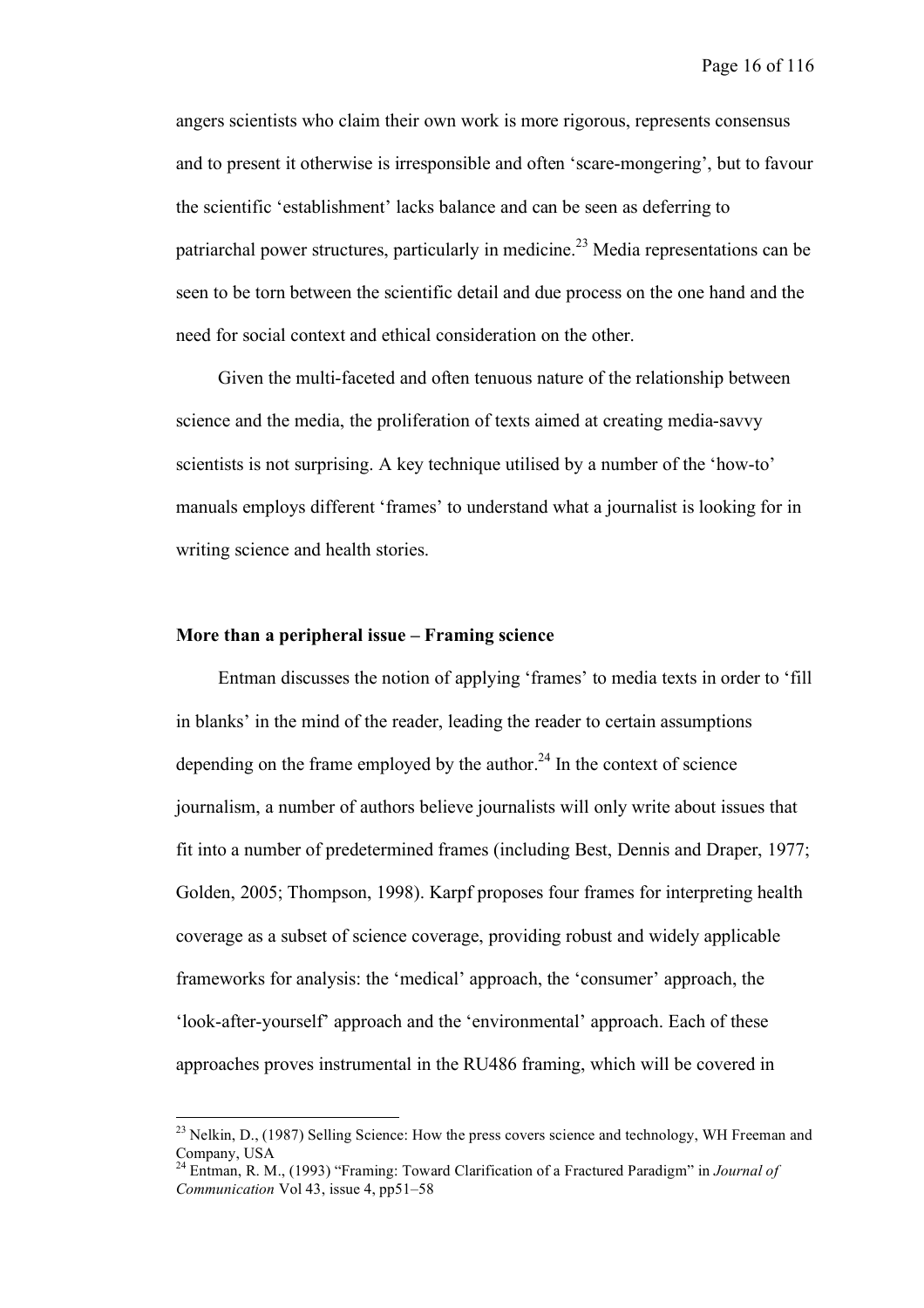more depth in chapter three when discussing portrayals of the medical profession. However, the approaches can be further unpacked here first.

The 'medical approach', when taken by the media, idealises science and technology as providing answers through progress, providing 'magic bullets' for illness and frequently employing 'breakthrough' and 'scientist as hero' rhetoric. Although writing nearly twenty years ago, Karpf notes the frequency of stories in the mainstream media celebrating the work of the medical establishment and argues:

…it's (partly) because journalists have so enthusiastically adopted a belief in the efficacy of medicine that they're attracted to stories of breakthroughs and cures. In other words, the medical orientation favoured by doctors has itself, to some extent, generated the media excesses which doctors deplore.<sup>25</sup>

Further, the 'medical approach' "invokes genetic or physiological explanations for phenomena which could also be explained socially or psychologically, from alcoholism to crime to postnatal depression".<sup>26</sup>

The 'consumer approach' can be seen as an adaptation of the 'medical approach' in a modern, capitalist context, with Karpf charting a change in focus from the doctor as authority to the patient being in control. It represents a shift in power to the previously disenfranchised, but now increasingly financially empowered, patient, who became the 'consumer' of medical 'services'. Karpf affirms the role of the women's liberation movement of the late 1960s and 1970s in cementing the consumer approach:

Medicine became an early target, partly because, with the medicalisation of reproduction, the healthy woman (in contrast to the healthy man) could expect to come into intimate contact with the medical profession at regular periods in her life, over contraception, abortion and childbirth. The women's health movement refined and

<sup>&</sup>lt;sup>25</sup> Karpf, A, (1988) <u>Doctoring the Media: The reporting of health and medicine</u>, London, Routledge,  $pp4-5$ 

 $\overline{p}$ Karpf, A, ibid, p11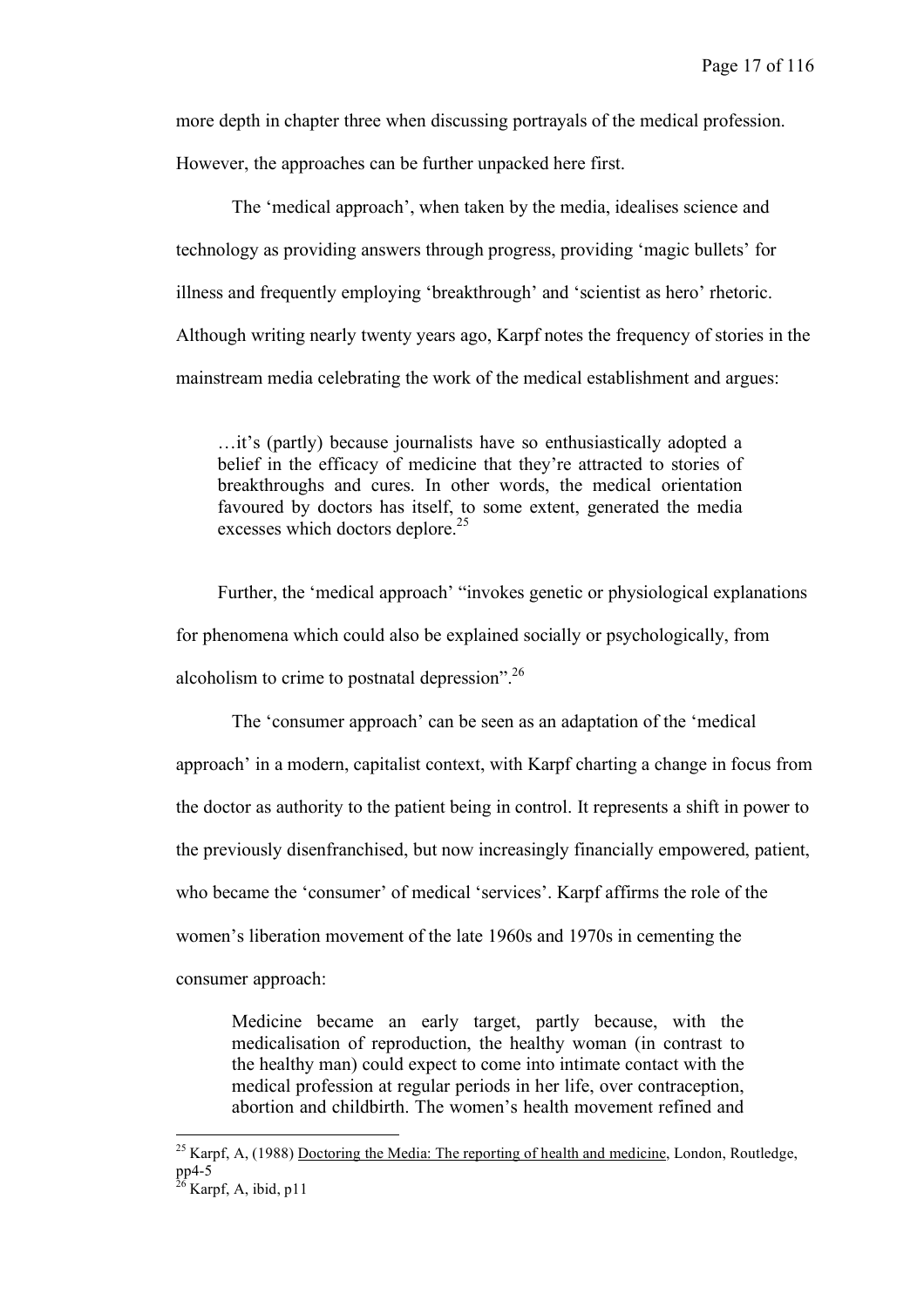significantly developed the critique of professional power by analysing the gender aspects of medical ideology and the doctorpatient relationship: it wasn't simply doctors and patients, it was usually male doctors and female patients and accompanying the prescriptions came prescriptive notions of how women were meant to be. $27$ 

As various groups in society came to demand more control over their bodies, shades of grey began to appear about what was the 'best treatment' or 'best use' of emerging medical technologies. Instead of deferring to the doctors' opinions, the 'consumers' wanted to make decisions for themselves. Karpf says this saw the emergence of the 'look-after-yourself' frame. Responding to individuals taking on more responsibility, doctors saw a chance to combat lifestyle diseases with their patients' proactive approach by focusing their energies on public health campaigns.<sup>28</sup> As well as empowering patients to take care of themselves, there was a demand for discussion about the various ethical and moral ramifications of treatments and technologies as a "response to the consumer critique of medicine and public anxiety about medical power".<sup>29</sup>

The fourth and final frame, the 'environmental approach', has been lamented by many authors as the least utilized frame, because they claim it offers the most potential for clear and informative health media coverage (for example, Bell, 1998; Best, Dennis and Draper, 1977; Golden, 2005; Nelkin, 1987). It locates the causes of diseases within the environment, supporting arguments that link poor health to factors like low income, few health resources and/or high unemployment.

A range of other frames has been proposed by various authors, including Brown, Chapman and Lupton, who defined seven frames around AIDS coverage, as

<sup>&</sup>lt;sup>27</sup> Karpf, A, (1988) Doctoring the Media: The reporting of health and medicine, London, Routledge,

p59<br><sup>28</sup> Karpf, A, ibid, p18<br><sup>29</sup> Karpf, A, ibid, p62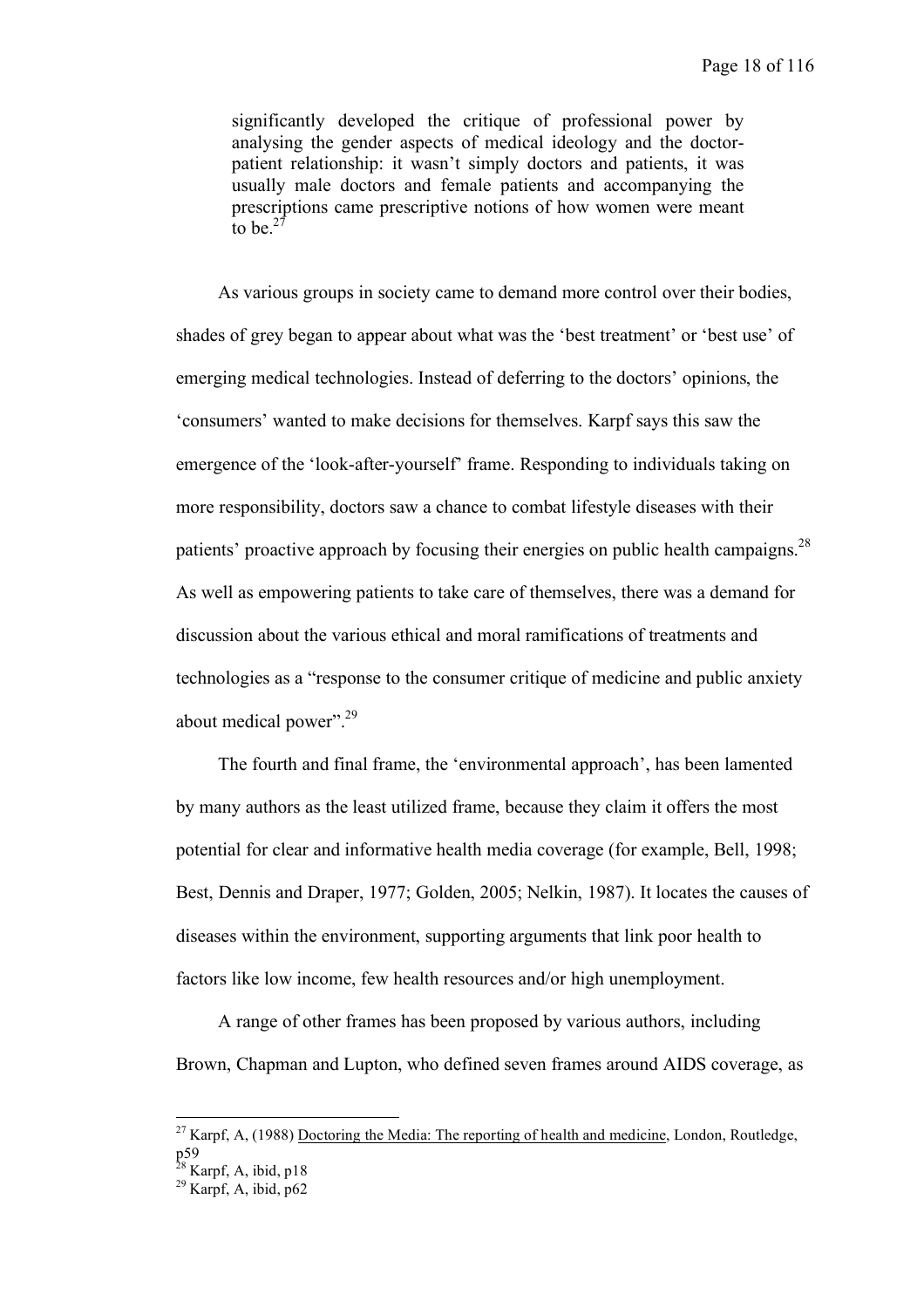well as noting levels of authority given to stakeholders, which influences who has the ability to alter the framing of an issue.<sup>30</sup> Seale discusses the notion of 'media templates' and 'media twitches' when "certain items become news because they disrupt expectations in an emotionally stimulating way".<sup>31</sup> One of the most notable 'twitches' in the RU486 story focused on the divide along gender lines in Parliament rather than the traditional party lines. Another frame is suggested by Golden, who charts the increasingly predominant trend of giving a 'human face' to health issues through the US coverage of Foetal Alcohol Syndrome (FAS). The use of a 'face' for an otherwise abstract or technical concept has gained increasing popularity, particularly with the rise of the tabloid.<sup>32</sup> It can be seen throughout the RU486 debate in the very fact that, for many people, the debate became about the specific merits and flaws of RU486 as an individual abortifacient, when the legislative change was far broader.

## **A second opinion – challenges to traditional medical authority**

It is not just the scientists who face difficulties conveying their desired message – journalists face the unenviable task of attempting to report news that satisfies all parties. In addition to delivering enough technical detail to gratify scientists, the message must be accessible and interesting to a broad spectrum of readers. This is made even more difficult by a regular and recurrent lack of visual opportunities and points of reference easily recognised by the layperson. Hayes and Grossman

<sup>&</sup>lt;sup>30</sup> Brown, J., Chapman, S. and Lupton, D., (1996), "Infinitesimal Risk as a Public Health Crisis: News Media Coverage of a Doctor-Patient HIV Contact Tracing Investigation" in *Social Science Medicine*,

<sup>&</sup>lt;sup>31</sup> Seale, C., "Health and media: an overview" in Sociology of Health and Illness, Vol 25, No 6, 2003, p520<br><sup>32</sup> McNair, B., (2000), <u>Journalism and Democracy: An evaluation of the political public sphere</u>,

Routledge, London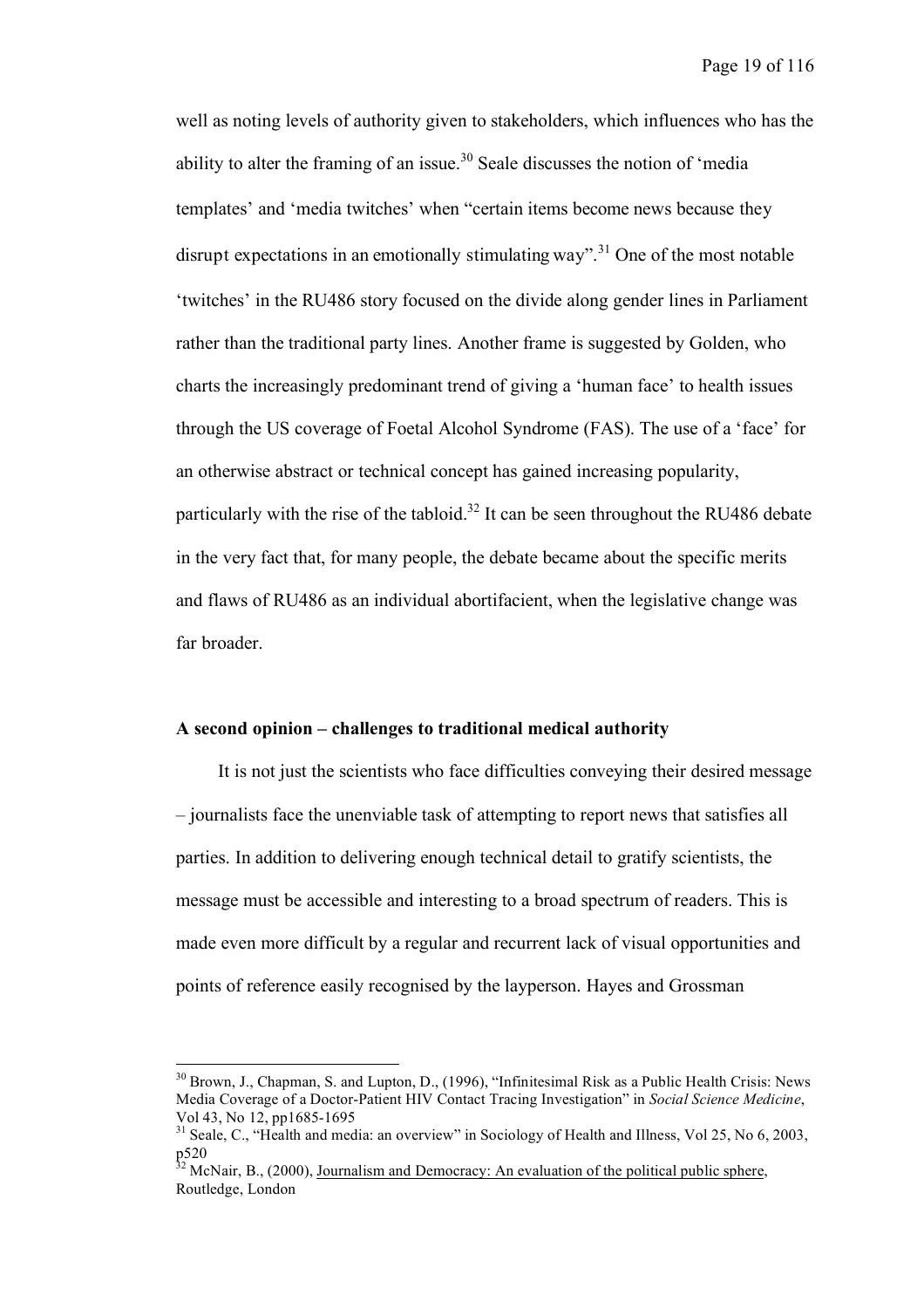recommend scientists use imagery in their descriptions to journalists,<sup>33</sup> while journalists often seek to personalise the story with a 'face'. Increasingly the use of specific scientists or government figures as spokespeople for the general populace is being replaced with lay people, as Golden describes in the FAS case with Melissa and Simone, young sufferers of  $FAS$ <sup>34</sup> A number of authors have noted this trend away from medical 'establishment' spokespeople (for example Best, Dennis and Draper, 1977; McNair, 2000; Thompson, 1998), including Maier-Leibnitz, who says that in spite of a long tradition of scientists being widely believed to be acting in the best interests of the populace, the media is increasingly discrediting scientists. Some of this can be attributed to a number of scientists-as-advocates in the 1960s, as well as the reluctance of the scientific field to be seen as 100 per cent committed to findings or inferences from studies.<sup>35</sup> Allan suggests this increasing reluctance on the part of scientists to give definitive risk statements is linked to a series of public events where science was seen to have failed society, such as the inability of science to predict or contain Mad Cow Disease in the UK.<sup>36</sup> In the medical profession, the contemporary case of Dr Jayant Patel in Queensland, Australia can also be seen to contribute to a decreasing lack of faith in the scientific status quo.

The battle for authority in health issues is particularly noticeable in the RU486 debate because so many stakeholders sought credibility. Scientists, whom Nelkin says previously enjoyed a reputation as "a neutral source of authority and a basis for

 $33$  Hayes, R. and Grossman, D., (2006) A Scientist's Guide to Talking to the Media: Practical Advice from the Union of Concerned Scientists, Rutgers University Press, New Brunswick, New Jersey and

London, pp60-65<br><sup>34</sup> Golden, J., (2005) <u>Message in a bottle: the making of Fetal Alcohol Syndrome</u>, Harvard University<br>Press. England

<sup>&</sup>lt;sup>35</sup> Maier-Leibnitz, H., (1984) "The responsibilities of scientists" in Vernon Bogdanor, (Ed)  $\frac{Science}{and$  Politics: The Herbert Spencer Lectures 1982, Oxford University Press, New York USA, p83

Allan, S., (2002) Media, Risk and Science, Open University Press, Philadelphia USA, pp70-1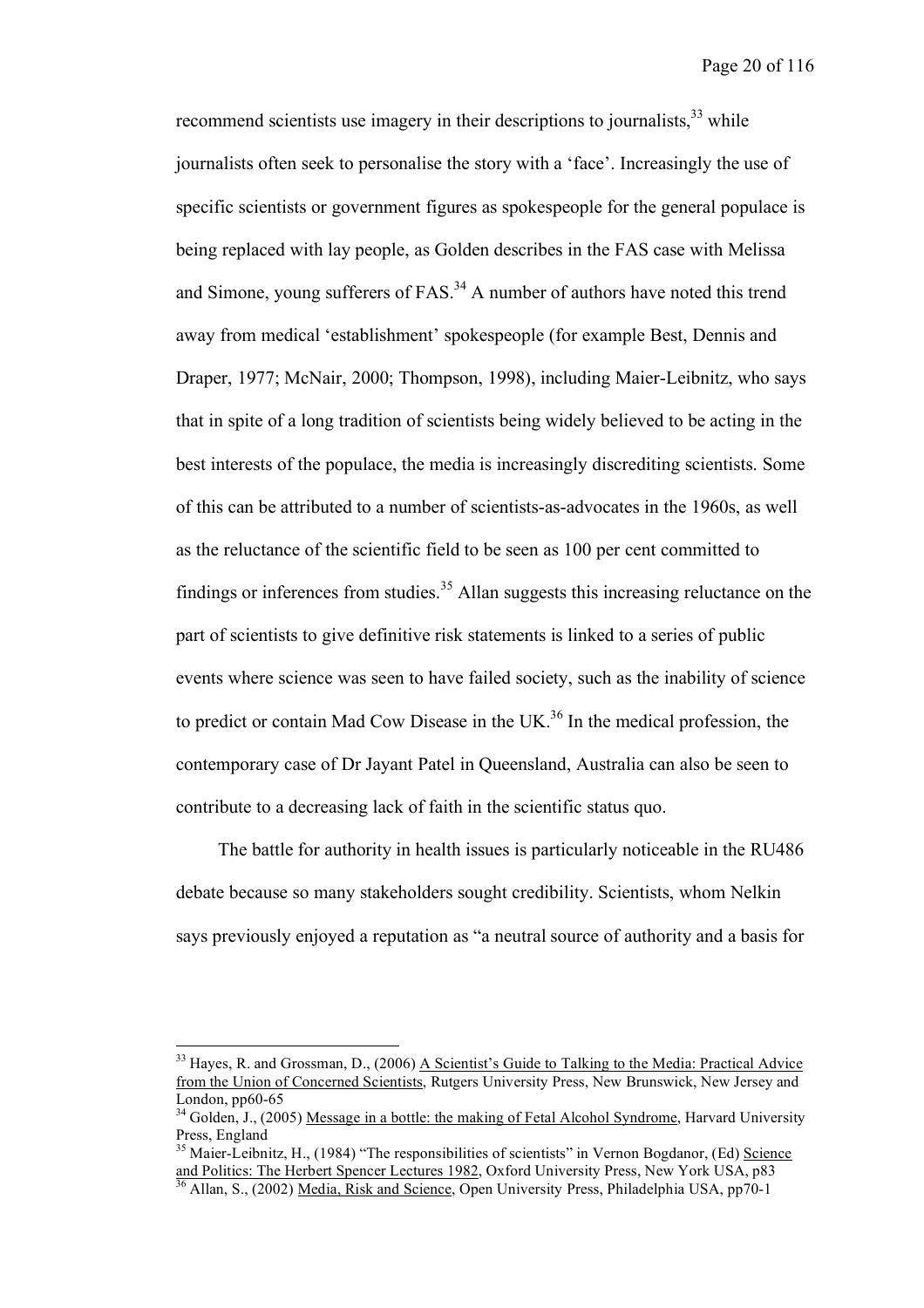just solutions in controversial public affairs",<sup>37</sup> are now not only under attack from both 'pro-life' and 'pro-choice' lobby groups, but the situation is further complicated by the intervention of politicians.

## **Political pills and the risks of rhetoric – use and abuse of medical jargon**

According to Price, politicians have long been wary of the challenge scientists pose to the political process, both because scientists can contradict the factual basis for a government's preferred policy and also because scientists "favour more popular participation in both policy-making and administration<sup>338</sup>. Similarly, politicians are aware of the threat to their power posed by the media and when the media and science combine, Nelkin says:

…by their focus on controversial issues, they [the media] stimulate demands for accountability, forcing policy-makers to justify themselves to a larger public. By their use of images they help to create the judgemental biases that underlie public policy.<sup>39</sup>

There are myriad examples of the influence strong media coverage has had on scientific policy, including ultrasounds in Norway,<sup>40</sup> compulsory HIV-testing of medical staff in Australia,<sup>41</sup> recombinant DNA, cancer treatments and food contaminations<sup>42</sup> to name a few. In encouraging scientists to speak to the media,

 $37$  Nelkin, D., (1987) Selling Science: How the press covers science and technology, WH Freeman and Company, USA, pp71-2

 $^{38}$  Price, D. K., (1984) "The established dissenters: scientists and America's unwritten constitution" in Vernon Bogdanor, (Ed) Science and Politics: The Herbert Spencer Lectures 1982, Oxford University Press, New York USA, pp31-2

<sup>&</sup>lt;sup>39</sup> Nelkin, D., (1987) Selling Science: How the press covers science and technology, WH Freeman and Company, USA,  $p80$ 

<sup>&</sup>lt;sup>40</sup> Saetnan, A. R., (1996) "Speaking of Gender... Intertwinings of a Medical Technology Policy Debate and Everyday Life" in Merete Lie and Knut H. Sorensen, (Eds) Making Technology Our Own? Domesticating Technology into Everyday Life. Scandinavian University Press. Oslo. Norway

 $\frac{\delta_{\text{min}}}{\delta_{\text{min}}}$  Brown, J., Chapman, S. and Lupton, D., (1996), "Infinitesimal Risk as a Public Health Crisis: News Media Coverage of a Doctor-Patient HIV Contact Tracing Investigation" in *Social Science Medicine*, Vol 43, No 12, pp 1685-1695<br><sup>42</sup> Nelkin, D., (1987) <u>Selling Science: How the press covers science and technology</u>, WH Freeman and

Company, USA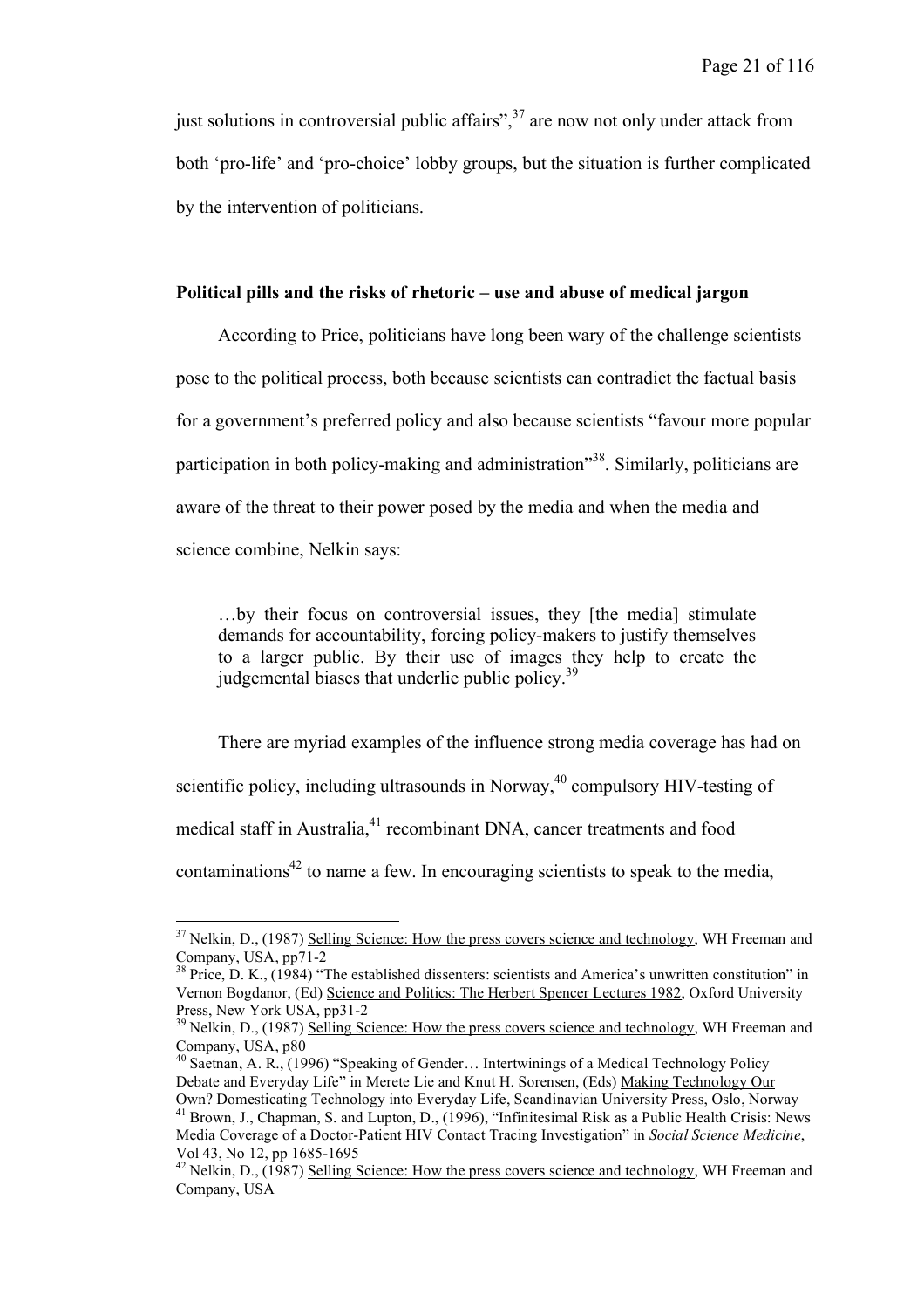Hayes and Grossman also encourage them to speak about the wider policy considerations of their research. They quote former US National Science Foundation administrator and science advisor to President Clinton, Neal Lane, who said:

The risk of not speaking up… is that if people are allowed to let special interests, narrow ideologies, or political agendas trump the truth in science, then two things will happen: we will get bad policies (even dangerous ones); and the public will begin to lose trust in the value of science and the government's ability to use science for the public  $good.<sup>43</sup>$ 

Louw says every successful politician should be able to generate media attention to work for them on particular issues. <sup>44</sup> Politicians can be seen to play on the media's desire for both balance and conflict as well as science's reluctance to sway from the limited conclusions to be made from research. Redefining the scientific concept of 'risk' to suit their own purposes is further political exploitation, as Brown, Chapman and Lupton found in their study of AIDS coverage aptly entitled, 'Infinitesimal Risk'. 45

While science adheres to cautious statements about levels of risk, Farrands notes society is feeling less safe than ever even though risks are lower than ever.<sup>46</sup> Allan observes a similar trend, linking it again to a decline in trust for authority figures, which he charts back to scientists refusing to state 100 per cent certainty on matters of risk. He states as evidence a report tabled in British Parliament pointing to a decline in trust in science.<sup>47</sup> Nelkin comments that the media tend to reject

<sup>&</sup>lt;sup>43</sup> Hayes, R. and Grossman, D., (2006) A Scientist's Guide to Talking to the Media: Practical Advice from the Union of Concerned Scientists, Rutgers University Press, New Brunswick, New Jersey and

London, p159<br><sup>44</sup> Louw, P. E., (2005) The Media and Political Process, Sage Publications, London, UK, p26<br><sup>45</sup> Brown, J., Chapman, S. and Lupton, D., (1996), "Infinitesimal Risk as a Public Health Crisis: News Media Coverage of a Doctor-Patient HIV Contact Tracing Investigation" in *Social Science Medicine*,

Vol 43, No 12, pp 1685-1695<br><sup>46</sup> Farrands, J. L., (1993) <u>Don't Panic, PANIC! The use and abuse of science to create fear</u>, Text<br>Publishing Company Pty Ltd, Melbourne, Australia

<sup>&</sup>lt;sup>47</sup> Allan, S., (2002) Media, Risk and Science, Open University Press, Philadelphia USA, pp70-71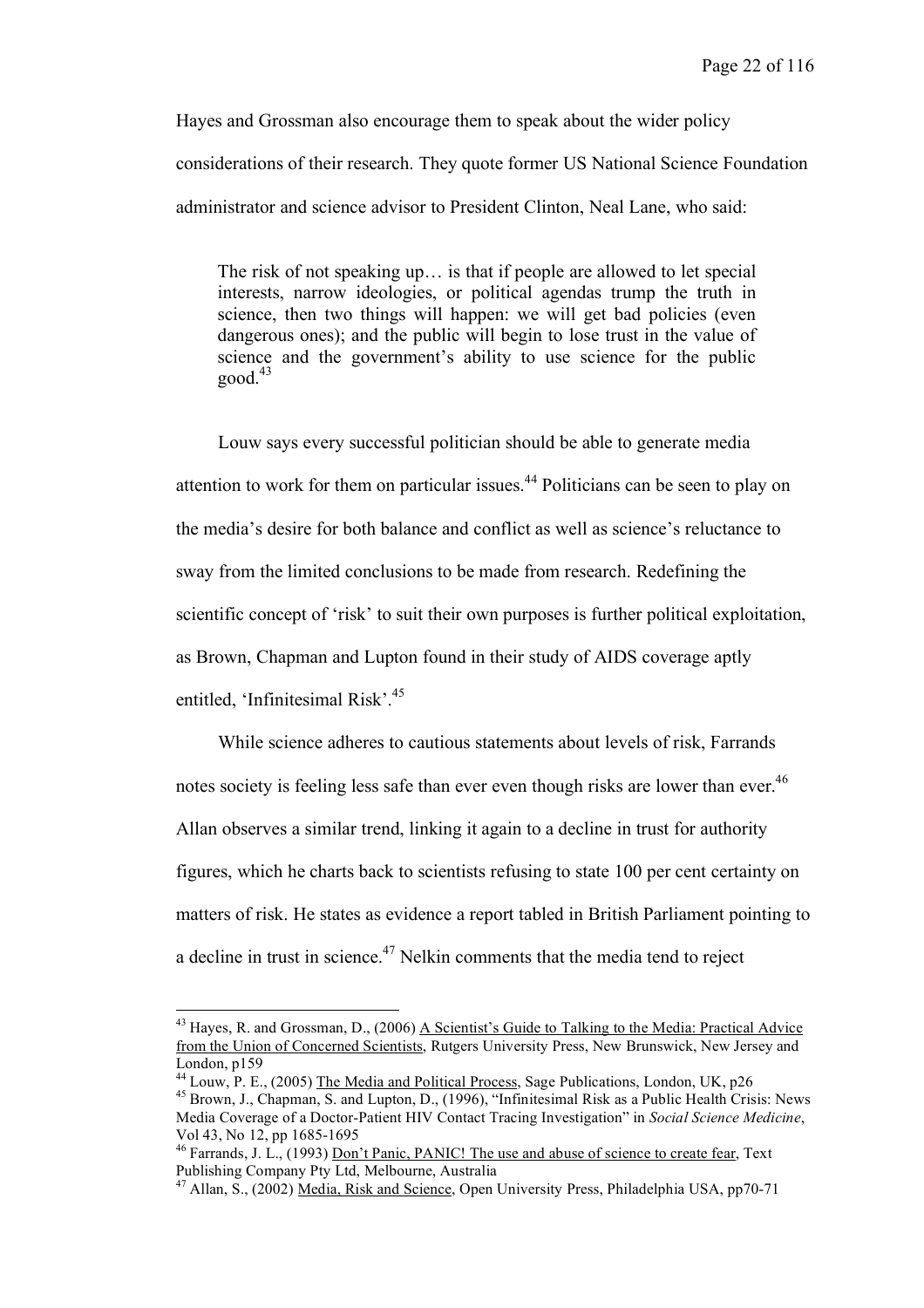scientists who will not commit to a firm position, as "they suspect that those scientists who claim lack of knowledge are trying to withhold information, to maintain secrecy, or to give them the 'runaround'".<sup>48</sup>

Allan finds a sizeable discrepancy between 'scientific risk' and the risk deemed appropriate by the public, noting that the general public does not often realise that even the most common medication comes with risks, which are just generally not as well publicised.<sup>49</sup> Unfortunately, the Utilitarian<sup>50</sup> medical reality of accepting a small risk of mortality for the greater good can be exploited in the world of politics, used to create moral panics about the value of life and realities of medical practice.

## **'Get off my moral slippery slope!' Should science be allowed to play?**

In a secular society, common values are difficult to agree upon beyond those enshrined in law and custom. However, Karpf identifies a frame sometimes adopted by the media which appeals to a nationalistic, "surely we can all agree…" rhetoric, generally in relation to ideas surrounding sexual behaviour, gender, parenting and childhood. She says the media do not create the moral panics, rather that the panics reflect society's mood, however the media may "amplify them beyond recognition".<sup>51</sup> In attempting to explain the lure of the morality frame, Thompson says its invocation suits the needs of both the journalists who want to sell newspapers and politicians who want to appeal to safe associations with notions of family, or Gemeinschaft.<sup>52</sup> Science has a long history of association with moral panics, as

<sup>&</sup>lt;sup>48</sup> Nelkin, D., (1987) Selling Science: How the press covers science and technology, WH Freeman and

Company, USA, p69<br><sup>49</sup> Allan, S., (2002) <u>Media, Risk and Science</u>, Open University Press, Philadelphia USA, pp89-95<br><sup>50</sup> Mill, J. S., (1962) Utilitarianism; On liberty; Essay on Bentham / John Stuart Mill; together with

selected writings of Jeremy Bentham and John Austin edited with an introduction by Mary Warnock,

Collins, London<br><sup>51</sup> Karpf, A, (1988) <u>Doctoring the Media: The reporting of health and medicine</u>, London, Routledge,<br>pp138-9

pp138-9 <sup>52</sup> Thompson, K., "Family, Children and Violence" in *Moral Panics*, Routledge, London, 1998, p88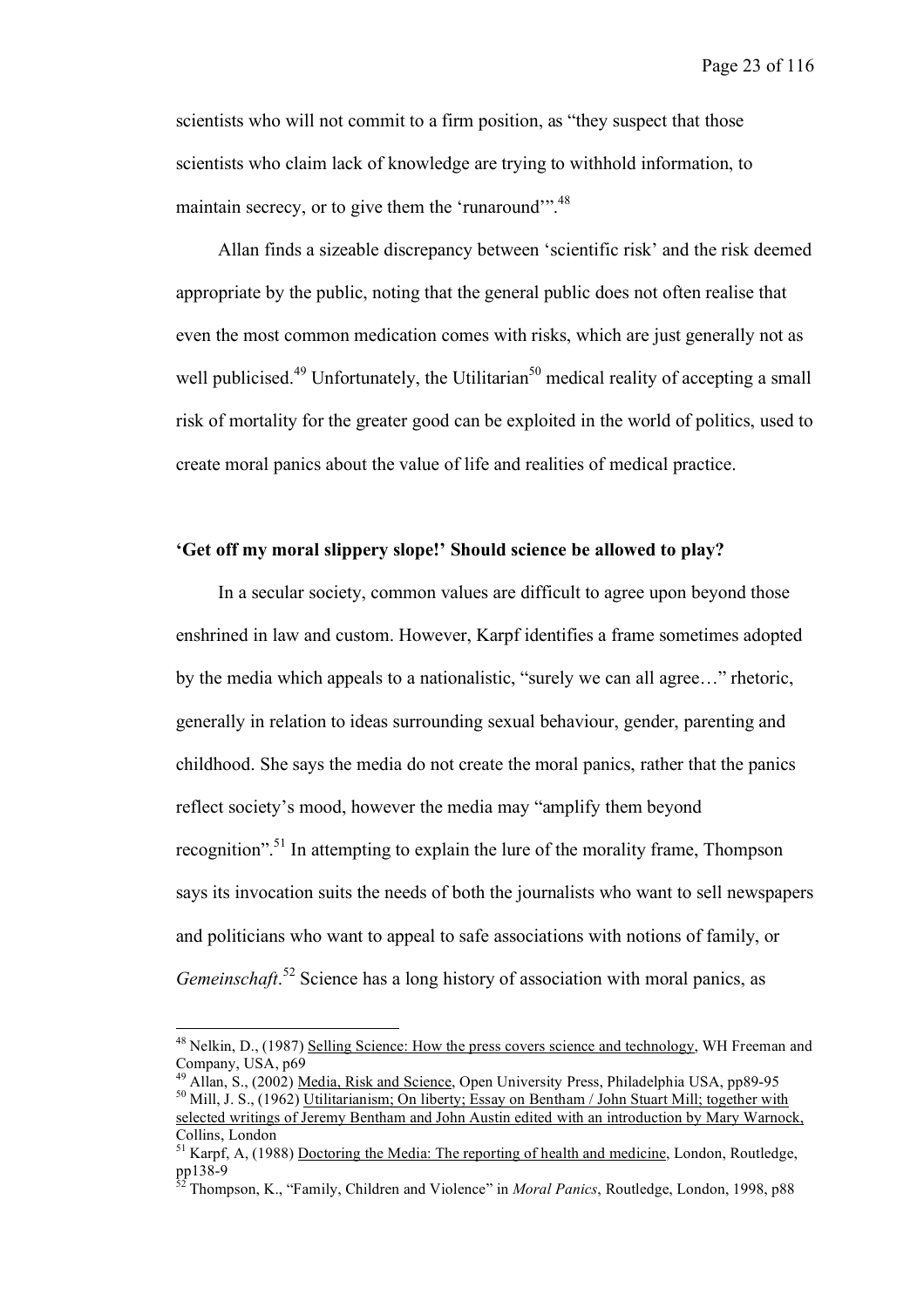recently as test-tube babies<sup>53</sup> and Dolly the cloned sheep in the 1990s (which Priest argues set a precedent for scientists and ethicists to be juxtaposed by the media<sup>54</sup>) and as far back as the fictional science in Shelley's Frankenstein in the  $19<sup>th</sup>$  century.<sup>55</sup> A recurrent concern for the moral implications of science is linked to a perception of science as being separate from society and working towards its own goals and ambitions with little social input. Perpetuating this notion in contemporary society, says Farrands, is a lack of media coverage of the everyday workings of science leading to a common perception of science as being removed from society, objective and 'amoral'.<sup>56</sup> Taking technological determinism<sup>57</sup> to its furthest extension, moral panics often position society as constantly rushing to keep up with the 'out of control' pace of science.

Conversely, writers from within the 'Sociology of Scientific Knowledge' (SSK) movement find science to be a reflection of its cultural context and place in time. Therefore authors such as Saetnan see media coverage of science as an indicator of the social forces influencing scientists and scientists as humans reacting to society, rather than the other way around.<sup>58</sup> While Hayes and Grossman do not espouse the SSK approach, they discuss the role of groups of scientists as activists who seek to ensure better coverage of the wider social impacts of their science by improving the quality of engagement with the media sphere. <sup>59</sup> In an attempt to

 $53$  Karpf, A, (1988) Doctoring the Media: The reporting of health and medicine, London, Routledge, pp140-1

<sup>&</sup>lt;sup>54</sup> Allan, S., (2002) <u>Media, Risk and Science</u>, Open University Press, Philadelphia USA, pp201-2<br><sup>55</sup> Allan, S., ibid, p178<br><sup>56</sup> Farrands, J. L., (1993) <u>Don't Panic, PANIC! The use and abuse of science to create fear</u>,

<sup>&</sup>lt;sup>57</sup> Smith, M. R. and Marx, L., (1994) <u>Does Technology Drive History? The Dilemma of</u><br>Technological Determinism, MIT Press, USA

Saetnan, A. R.,  $(1996)$  "Speaking of Gender... Intertwinings of a Medical Technology Policy Debate and Everyday Life" in Merete Lie and Knut H. Sorensen, (Eds) Making Technology Our Own? Domesticating Technology into Everyday Life, Scandinavian University Press, Oslo, Norway

Hayes, R. and Grossman, D., (2006) A Scientist's Guide to Talking to the Media: Practical Advice from the Union of Concerned Scientists, Rutgers University Press, New Brunswick, New Jersey and London, pp168-171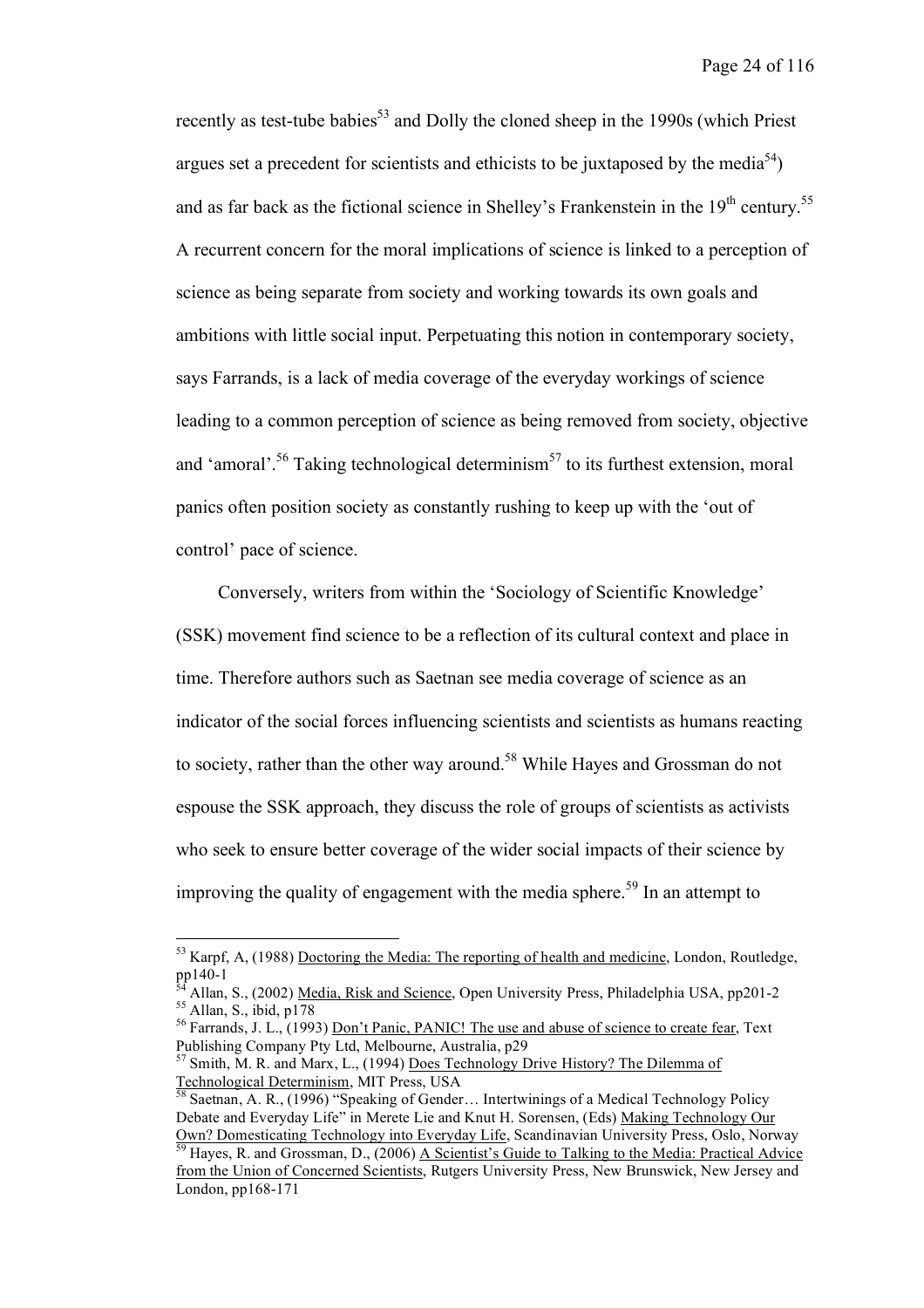counterbalance the 'hijacking' of their motivations and goals, Hayes and Grossman continue to urge scientists to speak to the media in logical ways to counter senationalised ideas. Scientists need to be open, they argue and confess bias, interest and subjectivity, risking loss of authority so that an open and informed debate can be held. $60$ 

## **Moving on…**

The depth and breadth of theory and research evident here as a sample of the work already being done in this field shows it is fertile indeed. Using the points of reference in the rivalries between science and the media; between the traditional and alternative medicine as well as with advocacy groups; between science and politics and throwing moral and ethical issues into the mix, quantitative analysis of the RU486 case study has a rich base from which to grow.

<sup>&</sup>lt;sup>60</sup> Hayes, R. and Grossman, D., (2006) A Scientist's Guide to Talking to the Media: Practical Advice from the Union of Concerned Scientists, Rutgers University Press, New Brunswick, New Jersey and London, pp162-3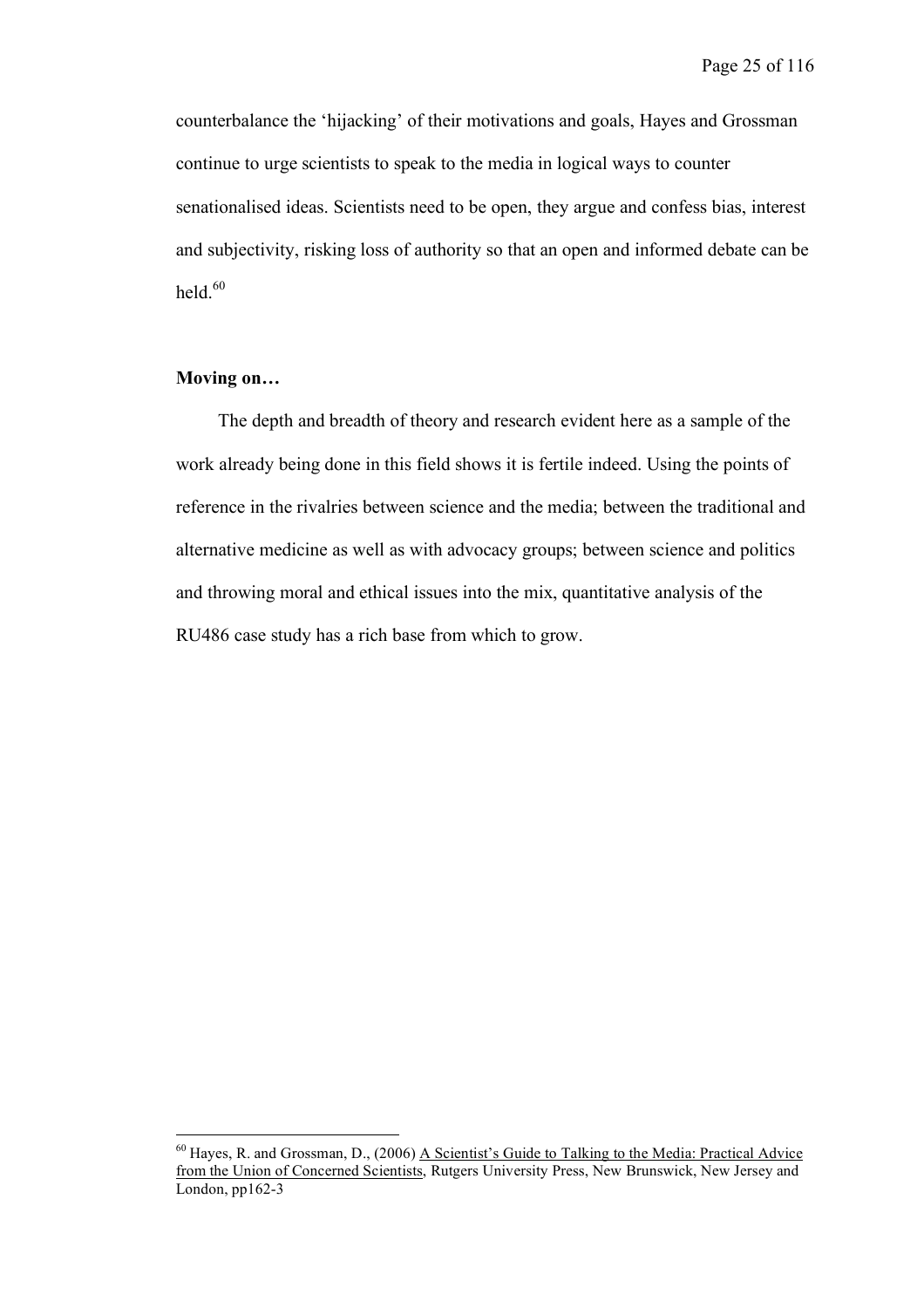## **Chapter Two**

## **Doing the numbers on RU486**

Quantitative content analysis provides statistical analysis on the way conventions of the press contributed to representations of the RU486 debate. Counting the prevalence of terms commonly associated with the wider abortion debate suggests the invocation of that frame, as does an assessment of the prevailing sources quoted throughout the coverage. Sources are counted for their occurrence in the lead paragraphs of articles, the results of which suggested a strong tendency across the publications to favour the status quo, in this case the 'anti-Bill' side of the debate. An examination of the themes covered by the articles reflected the preference for the status quo, with a general reluctance of the newspapers to question the deeper causes behind Australia's high abortion rate and instead favouring issues raised by the main stakeholders. The way these issues are framed is evaluated through a word count of emotive terms, which found a degree of 'dog whistle politics' at play.<sup>61</sup>

## **Life or Choice – one or the other?**

One of the dominant frames used in the RU486 debate invoked the wider rhetoric of the 'abortion debate'. Methods of invoking the frame will be further explored in chapter three, however in this chapter the use of quantitative analysis strengthens the claims of the frame's widespread presence. Taking an approach that is widely replicable, the publications' articles were screened for use of the terms deemed to be the most overt indicators of abortion rhetoric: 'pro-choice' and 'anti-

 <sup>61</sup> Poynting, S. and Noble, G., "'Dog-Whistle' Journalism and Muslim Australians Since 2001" in *Media International Australia, incorporating Culture and Policy* no 109 (November 2003), pp41-49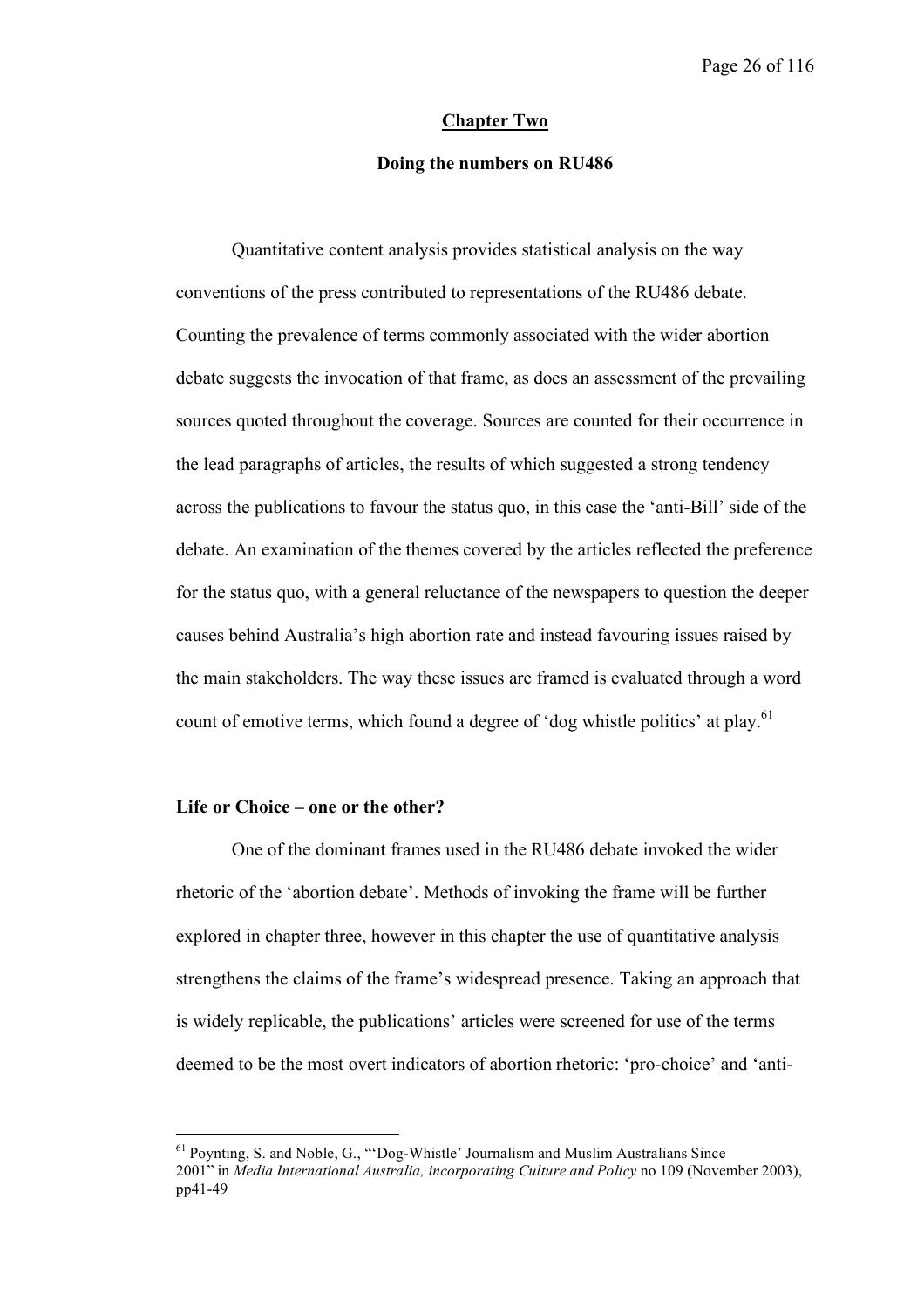choice'; 'pro-life' and 'anti-life'; 'pro-RU486' and 'anti-RU486'; 'pro-abortion' and 'anti-abortion' (see Table 1).

| Term          | Telegraph                |                              | Australian     |                         | Herald                   |                          |
|---------------|--------------------------|------------------------------|----------------|-------------------------|--------------------------|--------------------------|
|               | No of                    | $%$ of                       | No of          | $%$ of                  | No of                    | $%$ of                   |
|               | articles                 | total                        | articles       | total                   | articles                 | total                    |
| Pro-choice    | $\overline{5}$           | 6                            | 12             | 10                      | 12                       | 14                       |
| Anti-choice   | $\mathbf{1}$             | $\overline{1}$               | $\mathbf{1}$   | $\overline{1}$          | $\overline{2}$           | $\overline{2}$           |
| Pro-life      | 5                        | 6                            | 21             | 17                      | 13                       | 15                       |
| Anti-life     | $\blacksquare$           | $\qquad \qquad \blacksquare$ | $\blacksquare$ | $\blacksquare$          | $\overline{\phantom{a}}$ | $\overline{\phantom{a}}$ |
| Pro-RU486     | $\overline{\phantom{a}}$ | $\overline{\phantom{0}}$     | $\overline{4}$ | $\mathbf{3}$            | $\overline{\phantom{a}}$ | $\blacksquare$           |
| Anti-RU486    | $\mathbf{1}$             | $\mathbf{1}$                 | $\overline{3}$ | $\overline{2}$          | $\mathbf{1}$             | $\mathbf{1}$             |
| Pro-abortion  | 6                        | $\overline{7}$               | 6              | $\overline{\mathbf{5}}$ | $\overline{5}$           | 6                        |
| Anti-abortion | 20                       | 25                           | 23             | 18                      | 14                       | 16                       |
| Averages      | 6.3                      | 7.6                          | 10             | 8                       | 7.8                      | $\boldsymbol{9}$         |

Table 1. 'Pro/anti' rhetoric as percentage of total RU486 articles.

From these tables, it can be seen that 'anti-abortion' was the most widely used term by all three publications, even compared to the more specific terms relating to RU486. All journalists interviewed agreed these terms were vital to making the debate easily accessible to 'time-poor' readers. However, another more interesting explanation for the popularity of these terms lies in their role in creating what Clive Seale calls a 'twitch',<sup>62</sup> a situation where expectations are reversed to create interest to the reader, as well as further corroborating the existence of the expectation or frame in the first place. As parliamentarians began to make their RU486 voting intentions public, increasing numbers of self-described 'pro-life' or

 $62$  Seale, C., "Health and media: an overview" in Sociology of Health and Illness, Vol 25, No 6, 2003, p520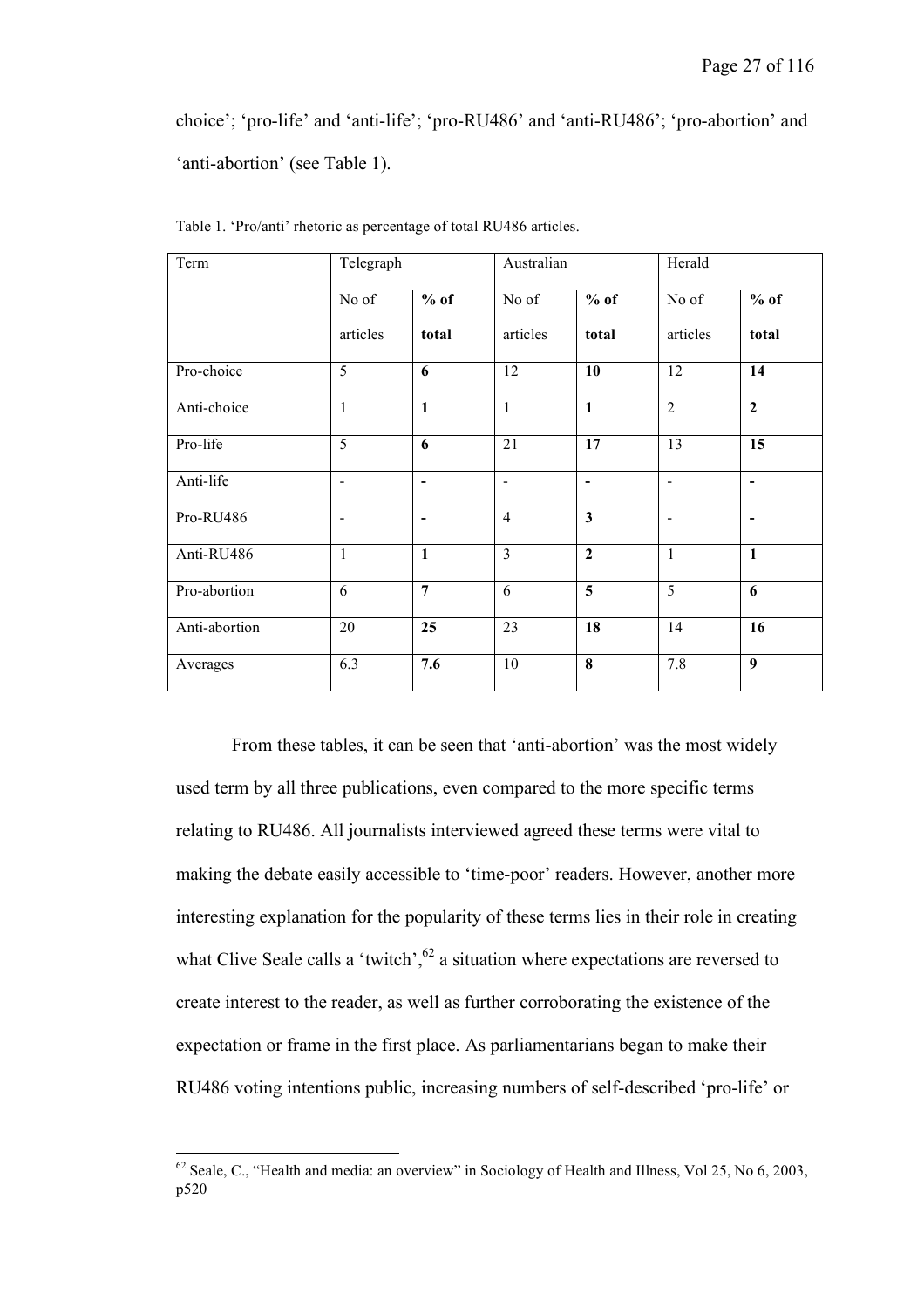'anti-abortion' (not necessarily the same thing) politicians pledged their support *for* the Bill, seemingly in contradiction to their expected position. In fact, in many of the news articles, terms like 'pro-choice' or 'anti-abortion' were used to describe a figure before noting their counter-intuitive vote or statement. Particularly notable and repeated instances included the 'pro-life' Health Minister who said he objected on *medical not moral* grounds; the 'pro-life' Treasurer whose life experience led him to vote *for* the Bill and 'pro-choice' biologist and gender studies Professor, Dr Renate Klein, who was lobbying *against* the Bill.

Notable also from these statistics is the stark imbalance between the 'pro' and 'anti' versions of the same word. The term 'pro-choice' is used in an average of 10 per cent of articles compared with 'anti-choice' in 1.3 per cent; 'pro-life' is used in an average of 12.6 per cent while 'anti-life' is never used; and 'anti-abortion' is used in an average of 19.6 per cent where 'pro-abortion' is used in an average of 6 per cent. The prevalence of one term over the other in traditional content analysis would suggest utilising Barthes' theory of 'exnomination',<sup>63</sup> the idea that specifically named groups are exceptions to a 'norm'; for example discussing a politician who abstains from voting implies the majority voted. Exnomination would here suggest the 'norm' positions, then, to be 'anti-life' and 'anti-choice', positions very few are likely to embrace. The cleverness of the lobby groups' self-selection of these terms can then be seen as a subtext accusing the rest of the population of not valuing 'choice' or 'life'. It is further evidence, not only of the embedded abortion framework through the debate, but also the need for very careful analysis of statistics relating to this coverage and a wider awareness of the abortion debate and its history. Best, Dennis and Draper write:

 $^{63}$  McKee, A., (2003) Textual Analysis – A Beginner's Guide, Sage Publications, London, p106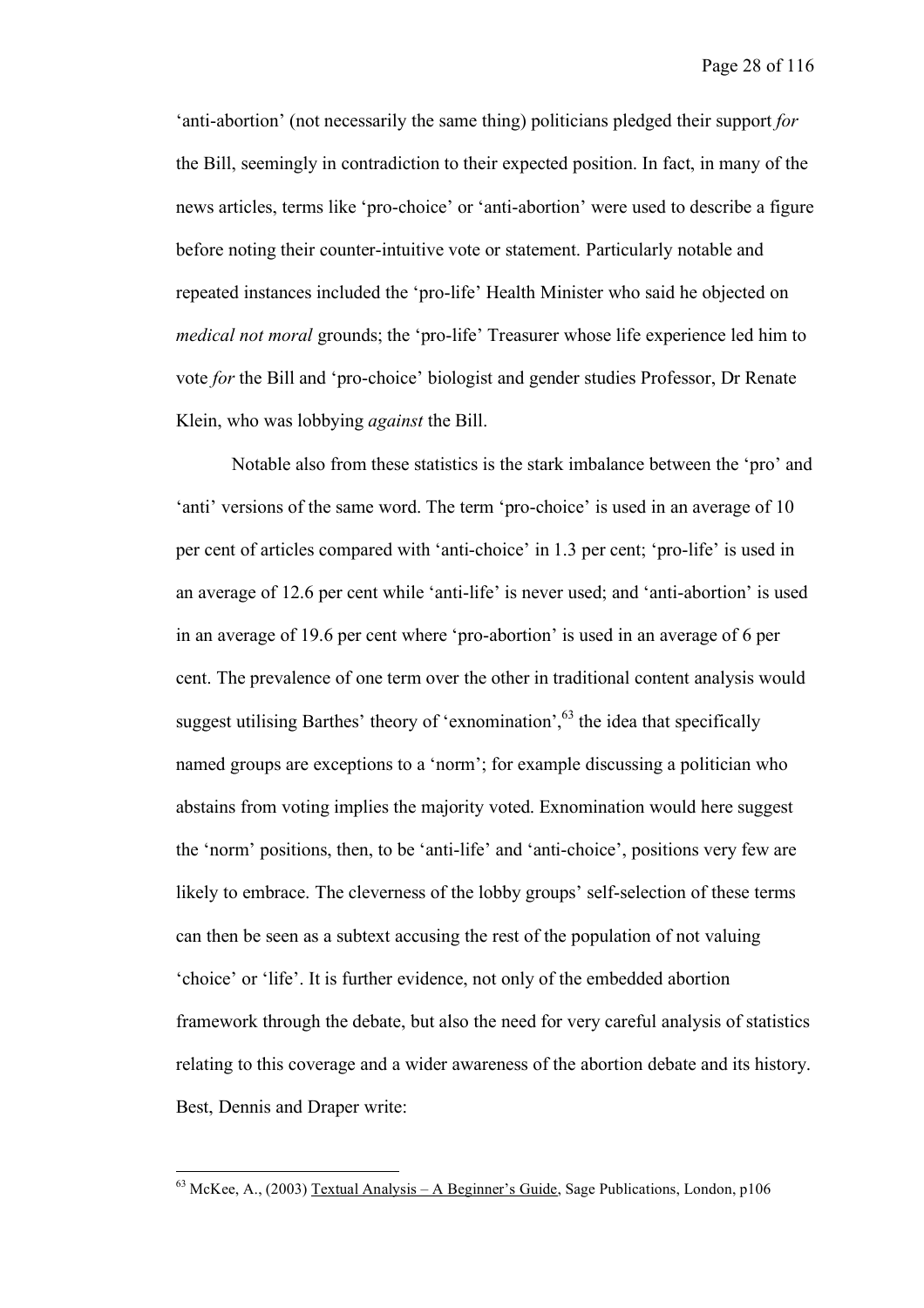It is one thing to suggest that the media's coverage of news and current affairs is in various ways *inadequate*: it is quite another to suggest that it portrays reality in such a way that it is likely to act as an *obstacle* to the more open and informed public discussion of news and current affairs issues.<sup>64</sup>

Even the medical community was divided on the merits and detractions of the 'pro/anti' rhetoric. Professor de Costa described it as "mostly, extremely annoying and restrictive",<sup>65</sup> while Dr Pesce of the AMA said the widespread use of the abortion rhetoric didn't necessarily equate to poor journalism, rather:

I think it's useful because then people know what you're talking about and if it [the pro/anti phrases] doesn't suit the occasion then you can use other phrases to clarify. And that's, essentially, what it comes down to. It's not a bad, simple label for a complex issue.  $66$ 

While the journalists interviewed stated a categorical aim to not confuse the content of the Bill facing Parliament with the issue of abortion, only the *Australian* took the seemingly simple step of altering the language to reflect the real issue at hand. It was the only of the three newspapers to use 'pro-RU486' and used 'anti-RU486' more frequently and proportionally than the other two papers. It is, of course, entirely possible the other two publications used other methods to clarify their sources' positions, but this twist on the established frame suggests *The Australian* was perhaps most effective in narrowing and specifying the terms of the debate.

 $<sup>64</sup>$  Best, G., Dennis, J. and Draper, P., (1977) Health the Mass Media and the National Health Service,</sup> Unit for the Study of Health Policy, Department of Community Medicine, Guy's Hospital Medical School, London, p57<br><sup>65</sup> de Costa, Dr Caroline, Professor Obstetrics and Gynaecology, James Cook University, Cairns,

Queensland, Australia, interviewed August 29, 2007<br><sup>66</sup> Pesce, Dr Andrew, former Federal Councillor representing Obstetricians and Gynaecologists on the

Federal Council, the National Australian Medical Association, interviewed August 29, 2007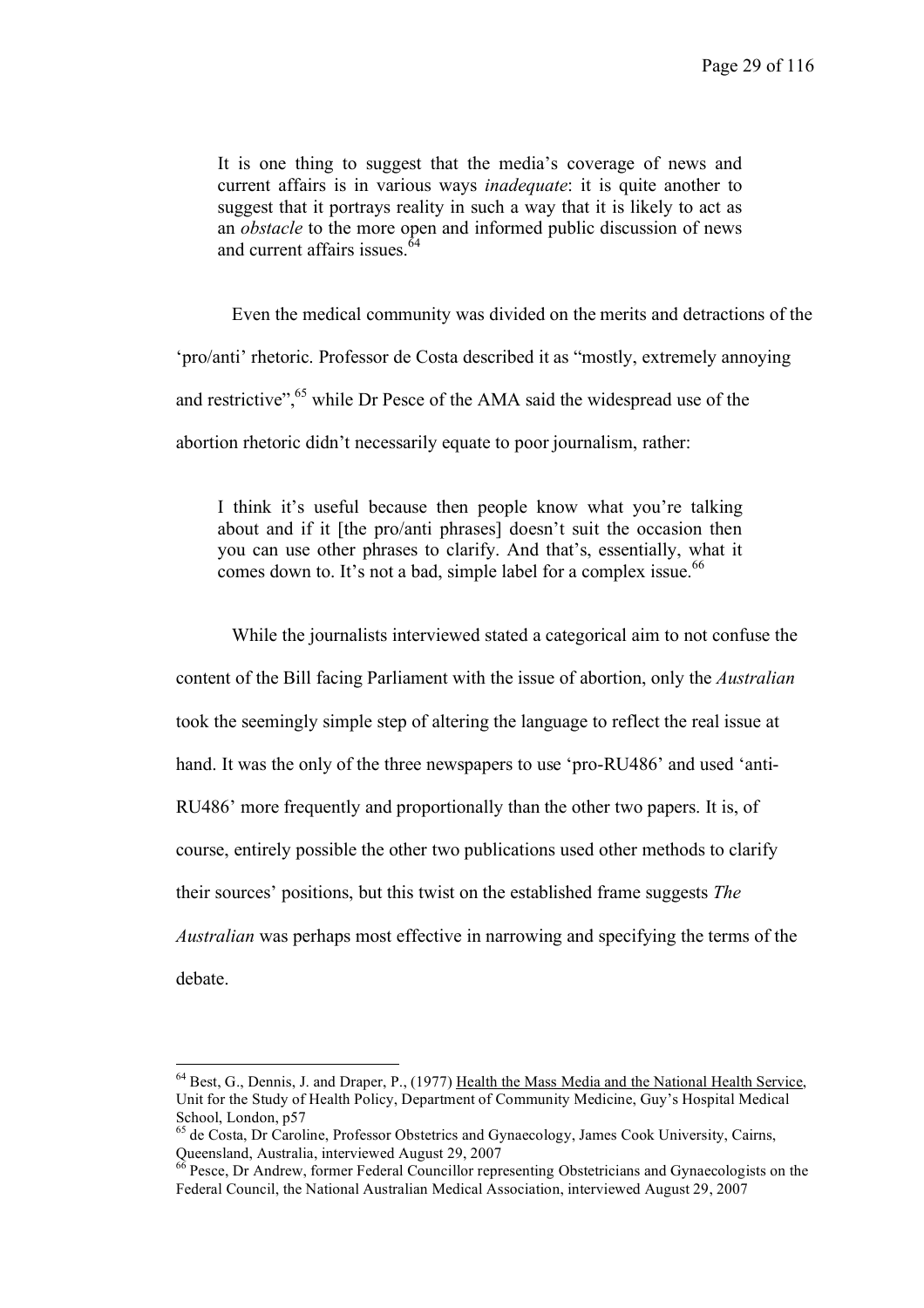## **What would they know? Assessing sources**

While the debate was essentially about health policy, which would make politicians and health experts seem the most suitable sources for the coverage, further proof of the abortion framework is evident in the other sources quoted. Dividing them loosely based on affiliation, most sources were political, medical or part of an abortion-related lobby group, see Table 2.

| Group                      | Telegraph      |                |              | Australian     |                |              | Herald         |                |              |
|----------------------------|----------------|----------------|--------------|----------------|----------------|--------------|----------------|----------------|--------------|
|                            | S              | Q              | $\mathbf A$  | S              | Q              | $\mathbf A$  | S              | Q              | $\mathbf A$  |
| Political                  | 103            | 366            | 3.5          | 114            | 499            | 4.3          | 74             | 277            | 3.7          |
| Medical                    | 13             | 38             | 2.9          | 14             | 31             | 2.2          | 12             | 30             | 2.5          |
| Abortion-<br>related lobby | 11             | 12             | 1.1          | 6              | 10             | 1.6          | 13             | 23             | 1.8          |
| Religious                  | $\overline{2}$ | $\overline{2}$ | $\mathbf{1}$ | 1              | $\mathbf{1}$   | $\mathbf{1}$ | 16             | 20             | 1.25         |
| Academic                   | $\overline{3}$ | $\overline{4}$ | 1.3          | $\overline{4}$ | $\overline{4}$ | $\mathbf{1}$ | $\overline{2}$ | $\overline{3}$ | 1.5          |
| Layperson                  | 5              | 9              | 1.8          | 1              | 1              | $\mathbf{1}$ | 1              | 1              | $\mathbf{1}$ |

Table 2. Range and frequency of sources: S-sources, Q-quotes and A-average

The 'sources' relates to the number of unique sources used in the coverage, the 'quotes' refers to the number of sources multiplied by the number of articles the source was quoted in and the 'average' is a rough indicator of the likelihood a source from that genre would be quoted. So for example, the *Telegraph* spoke to 103 different politicians over the five-month period. Over that time, the *Telegraph* quoted various politicians 366 times. Therefore, a politician quoted in the coverage could expect, statistically, 3.5 quotes, compared with someone from the medical field who may only expect 2.9 quotes, or a religious figure could only expect 1.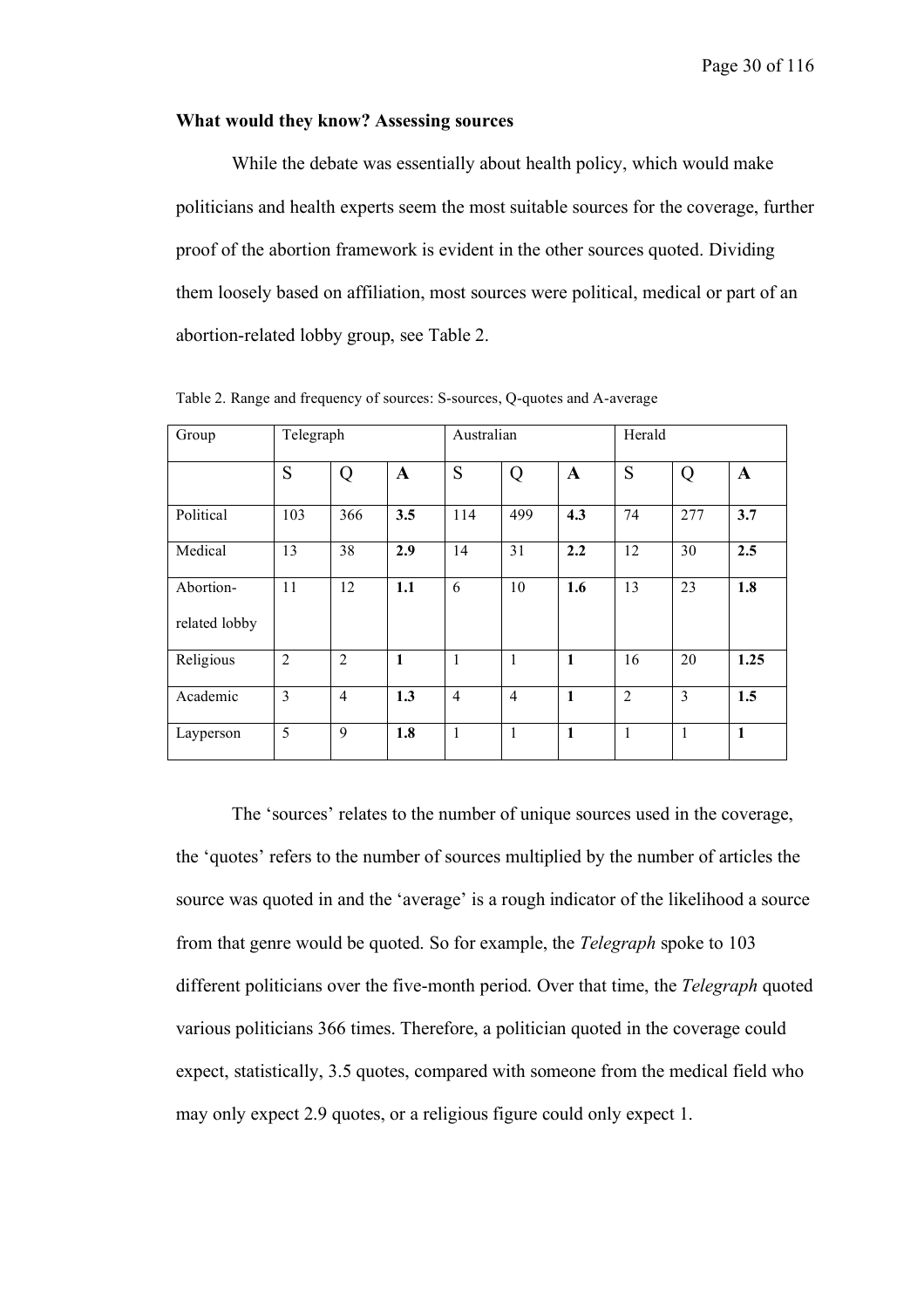Across the publications, voices of politicians were more likely to be heard, followed by those in the medical domain. The broadsheets then favoured the voices of the lobby groups most, while the *Telegraph* was more likely to speak with a 'layperson' on the street or who had an experience related to RU486. Academics were fourth most utilised by the two News Ltd newspapers (the *Telegraph* and the *Australian* ) while the *Herald* was equally likely to cover a religious, academic or layperson in fourth, fifth or sixth place. A slightly higher rate of coverage of religious figures in this debate by the *Herald* could be attributed to a division of labour not seen in the other two papers. Instead of blending the comments of religious spokespeople with other articles, as did the *Telegraph* and *Australian*, the *Herald*'s Religious Affairs writer, Linda Morris, covered the stories as separate to the political and medical arguments. Numerous lobby groups with religious connections, including Australians Against RU486 (AARU486) appeared largely in Morris' coverage, although not exclusively, which may also account for the slightly higher chance of lobby coverage given what was essentially double exposure. Further, while Karvelas and Peatling acknowledged attempts to cover as many viewpoints as possible in their work, Dunlevy noted the special 'duty' for:

a tabloid, but also for any journalist, the most important thing is something that is going to affect the lives of the punter, or John Smith that lives in Western Sydney is my litmus test for whether a story is worth writing. How can you make this relevant to the people that it affects. 67

This is borne out in the statistics, with the *Telegraph* ranking the 'punter' or 'layperson' as the third most important group of voices, where it ranked equal or last for the other two.

 <sup>67</sup> Dunlevy, Sue, senior journalist at *The Daily Telegraph*, interviewed August 21, <sup>2007</sup>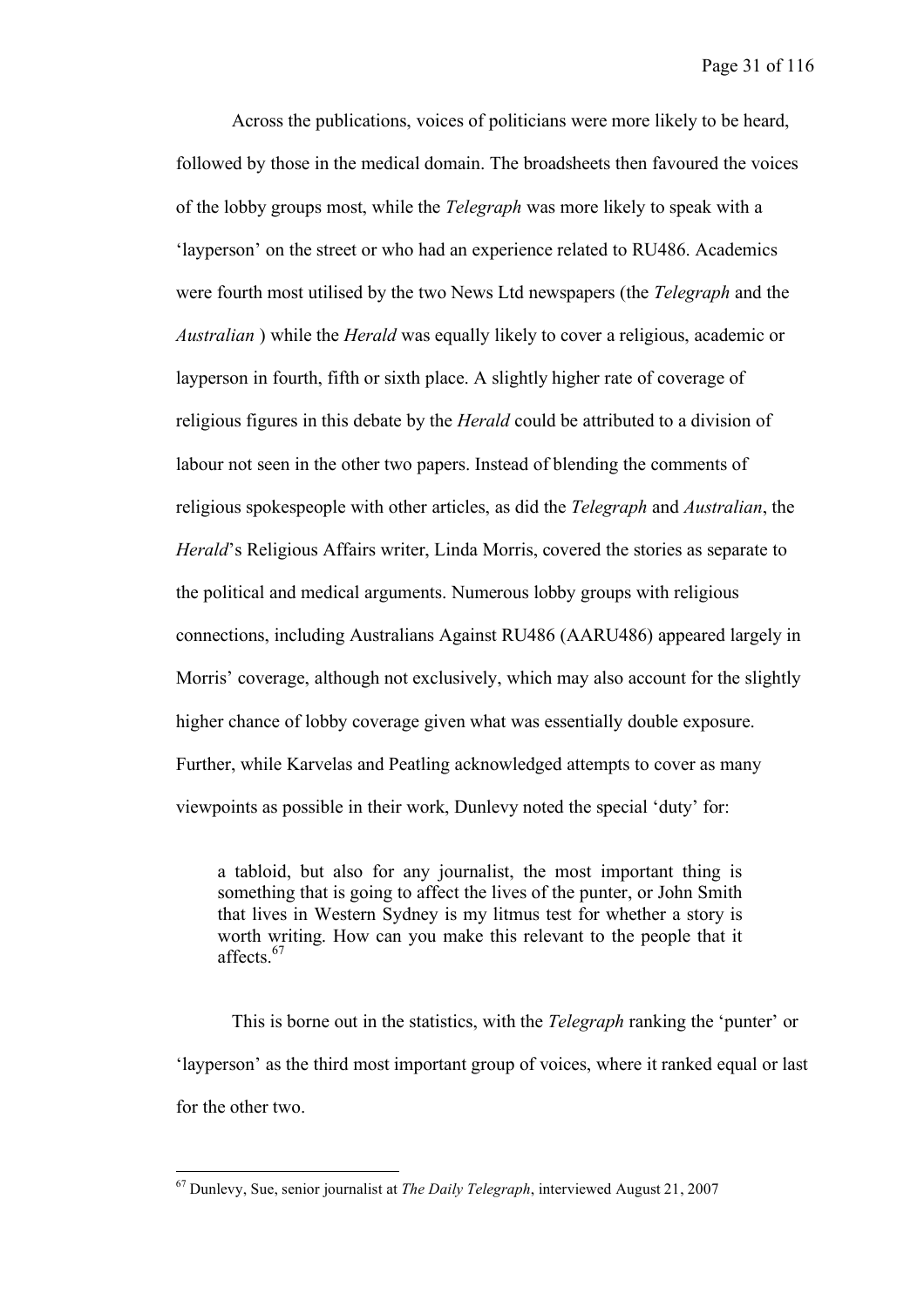Discussing the ways FAS (Foetal Alcohol Syndrome) was covered as a moral panic, Golden notes the use of 'expertise expansion', which "drew physicians and researchers from many disciplines into the field".<sup>68</sup> Allan also writes with concern about the credentials of sources used to inform a readership of:

mere info-peasants, scientific illiterates, vacant idiots at the mercy of glossy corporate-science propaganda and newspaper hysterias. They are told a 'government scientist' is an authority, whether he's spent his life studying earthworms or planets.<sup>69</sup>

Quantitative analysis here provides a broad overview of the sources used in the RU486 debate. Table 3 shows the top sources from the medical profession and Table 4 from the academic, the two pools generally perceived as non-partisan and informative. In both tables, sources who were only quoted in one publication, once, were not listed, explaining the disparity between the number of total sources as listed in Table 2 and those named in Tables 3 and 4. However, the scope of expertise is indeed wide. From the medical profession, the unlisted sources included the Rural Doctors Association of Australia, four general practitioners, the National Association of Specialist Obstetricians and Gynaecologists, the NSW Institute of Psychiatry, the World Health Organisation, the Australian Institute of Health and Welfare, the director of women's services at Royal Women's Hospital in Melbourne and the head of cancer medicine at Sydney's Royal Prince Alfred Hospital. Similarly, academic sources only quoted once in the coverage came from subject areas including women's health, gender studies, pharmacology and other, unspecified fields. The relevance of expertise of some sources, particularly in the case of academics quoted, can be questioned, according to Allan's earlier criticism.

 $68$  Golden, J., (2005) Message in a bottle: the making of Fetal Alcohol Syndrome, Harvard University Press, England,  $p65$ 

 $^{69}$  Allan, S., (2002) Media, Risk and Science, Open University Press, Philadelphia USA, p1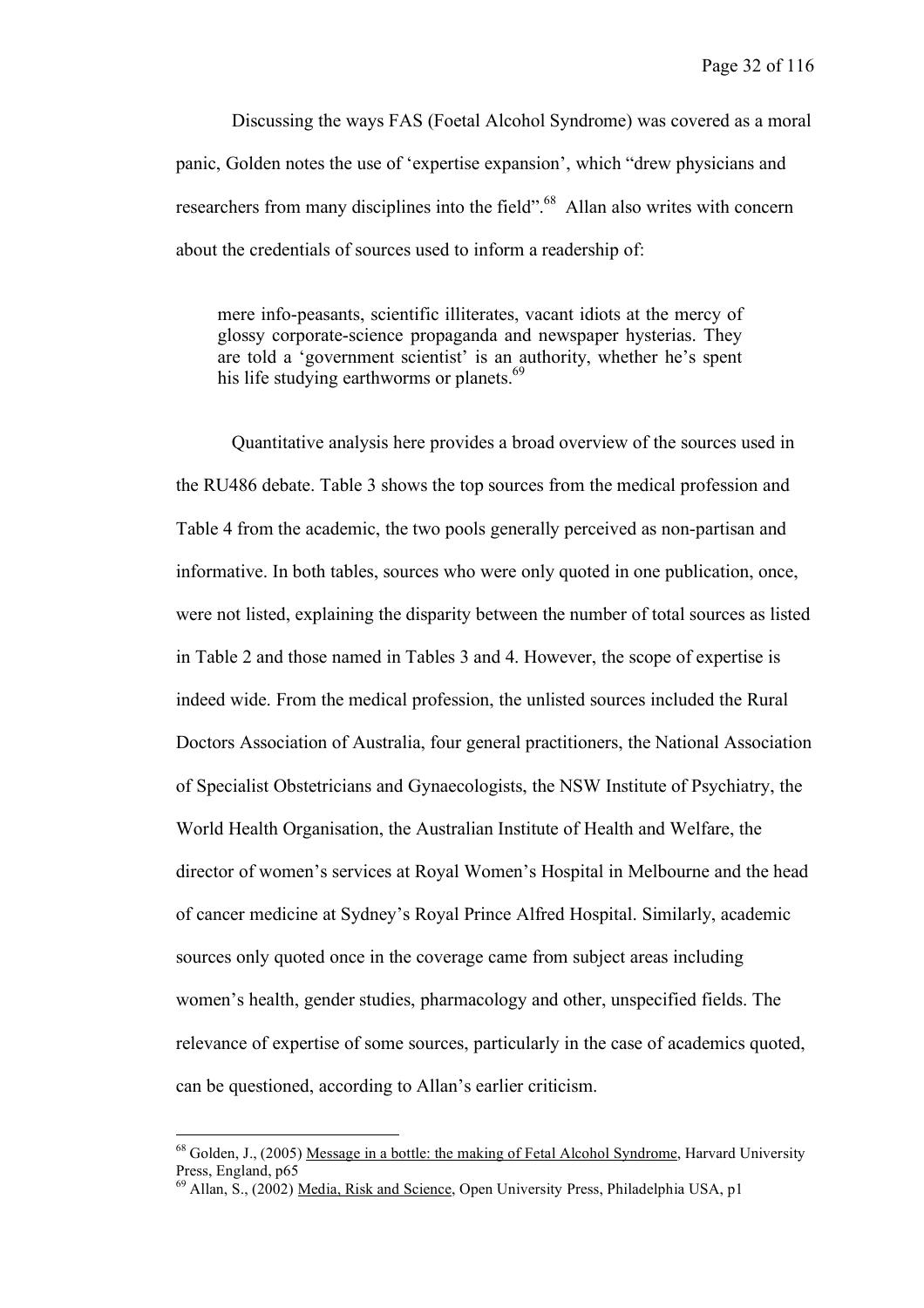## Table 3. Most utilised medical sources

| Source               | Telegraph        | Australian       | Herald                  | <b>Total</b>            |
|----------------------|------------------|------------------|-------------------------|-------------------------|
| <b>RANZCOG</b>       | 15               | $\overline{3}$   | 10                      | 28                      |
| Prof Caroline de     | 5                | 9                | $\overline{6}$          | 20                      |
| Costa, Obstetrics    |                  |                  |                         |                         |
| and Gynaecology      |                  |                  |                         |                         |
| <b>AMA</b>           | $\overline{5}$   | $\mathbf{1}$     | $\overline{\mathbf{3}}$ | 9                       |
| <b>Chief Medical</b> | $\overline{3}$   | $\overline{4}$   | $\overline{1}$          | $\overline{\mathbf{8}}$ |
| Officer, Dr John     |                  |                  |                         |                         |
| Horvath              |                  |                  |                         |                         |
| Dr Christine         | $\overline{3}$   | $\overline{3}$   | $\boldsymbol{0}$        | 6                       |
| Tippett,             |                  |                  |                         |                         |
| <b>RANZCOG</b>       |                  |                  |                         |                         |
| Dr Andrew Pesce,     | $\mathbf{1}$     | $\overline{3}$   | $\boldsymbol{0}$        | $\overline{\mathbf{4}}$ |
| <b>AMA</b>           |                  |                  |                         |                         |
| Dr Andrew Child,     | $\mathbf{1}$     | $\overline{2}$   | $\mathbf{1}$            | $\overline{\mathbf{4}}$ |
| <b>RANZCOG</b>       |                  |                  |                         |                         |
| Prof Ian Frazer,     | $\mathbf{1}$     | $\boldsymbol{0}$ | $\overline{2}$          | $\overline{\mathbf{3}}$ |
| Obstetrics and       |                  |                  |                         |                         |
| Gynaecology          |                  |                  |                         |                         |
| Mukesh Haikerwal,    | $\boldsymbol{0}$ | $\boldsymbol{0}$ | $\mathfrak{Z}$          | $\mathbf{3}$            |
| $\mathbf{AMA}$       |                  |                  |                         |                         |
| Total                | 8;34             | 7; 25            | 7;26                    | 22; 85                  |
| sources; quotes      |                  |                  |                         |                         |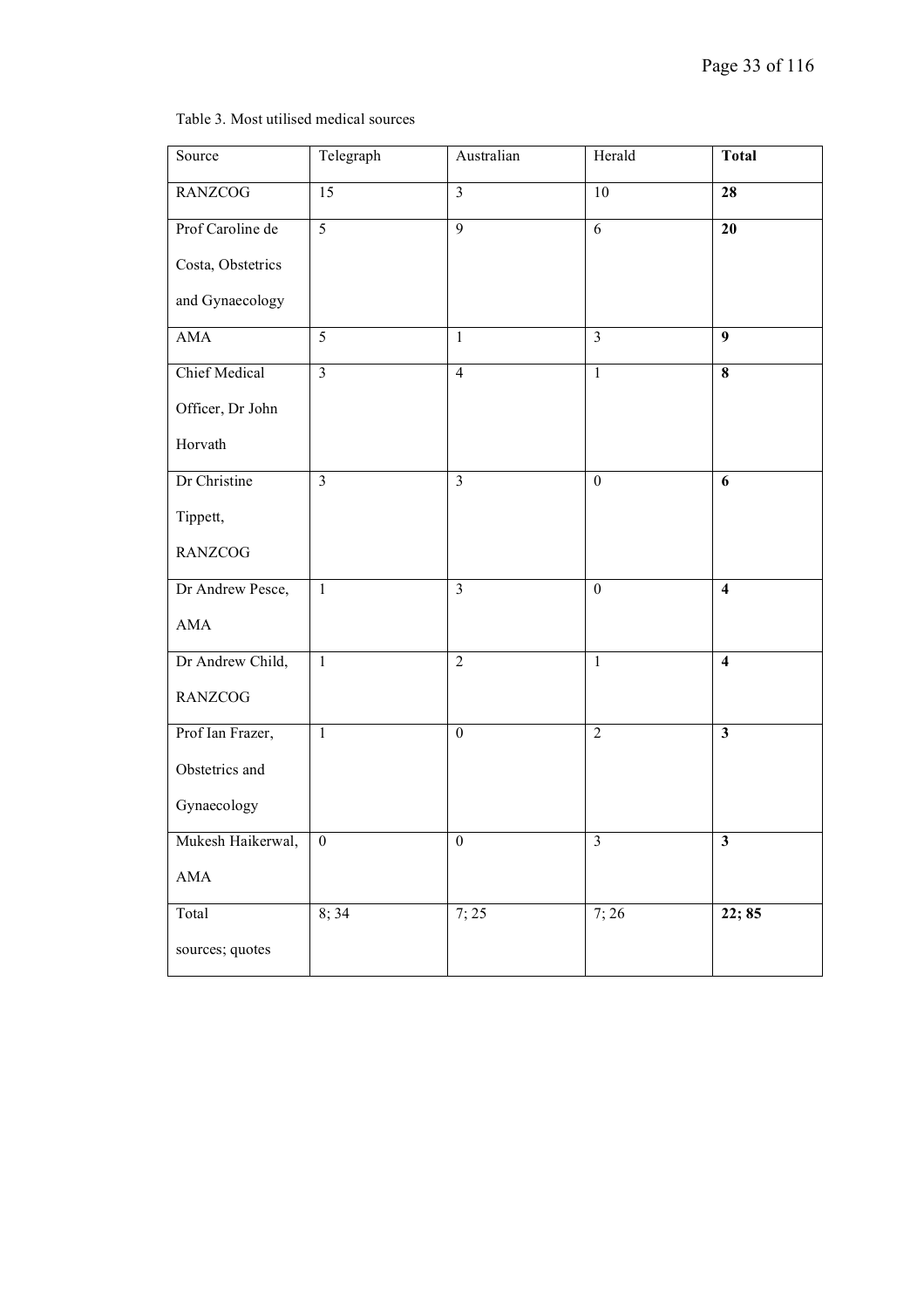| Table 4. Most utilised academic sources |  |  |
|-----------------------------------------|--|--|
|-----------------------------------------|--|--|

| Source          | Telegraph | Australian | Herald | Total |
|-----------------|-----------|------------|--------|-------|
| Dr Renate Klein | ∠         |            |        |       |
| Germaine Greer  |           |            |        |       |

Conversely, the publications can be seen to draw on a wide range of sources particularly from obstetrics and gynaecology, so each then rates well according to Karpf, who is concerned that constant exchanging and building of medical contacts bases in newspapers could "create a small pool of certified medical experts and limit the range of ideas diffused through the media".<sup>70</sup> Further, while each of the publications had approximately the same number of unique sources used, the *Telegraph* can be seen, based on these statistics, to offer the highest fidelity to its sources, given the frequency with which they are quoted, compared with the other two newspapers which, it can be assumed, either paraphrased sources or did not mention them at all. Using the statistics from Table 3, Karpf's concern about only a small number of medical experts' ideas being aired could be seen as justified, given all three newspapers consulted between 12 and 14 medical sources each. However, closer analysis of the articles shows 15 sources were quoted in only one publication (so not listed) and a total of 23 medical sources were actually used across these three newspapers alone. Considering the relatively brief nature of news coverage being assessed and that the issue at hand was limited to the field of medicine within Australia, 23 spokespeople should not be seen as a small 'pool of talent' from which to draw.

The brevity of newspaper articles and the widespread readership of major metropolitan newspapers necessitate certain conventions in journalism, one of which

 $70$  Karpf, A, (1988) Doctoring the Media: The reporting of health and medicine, London, Routledge, p111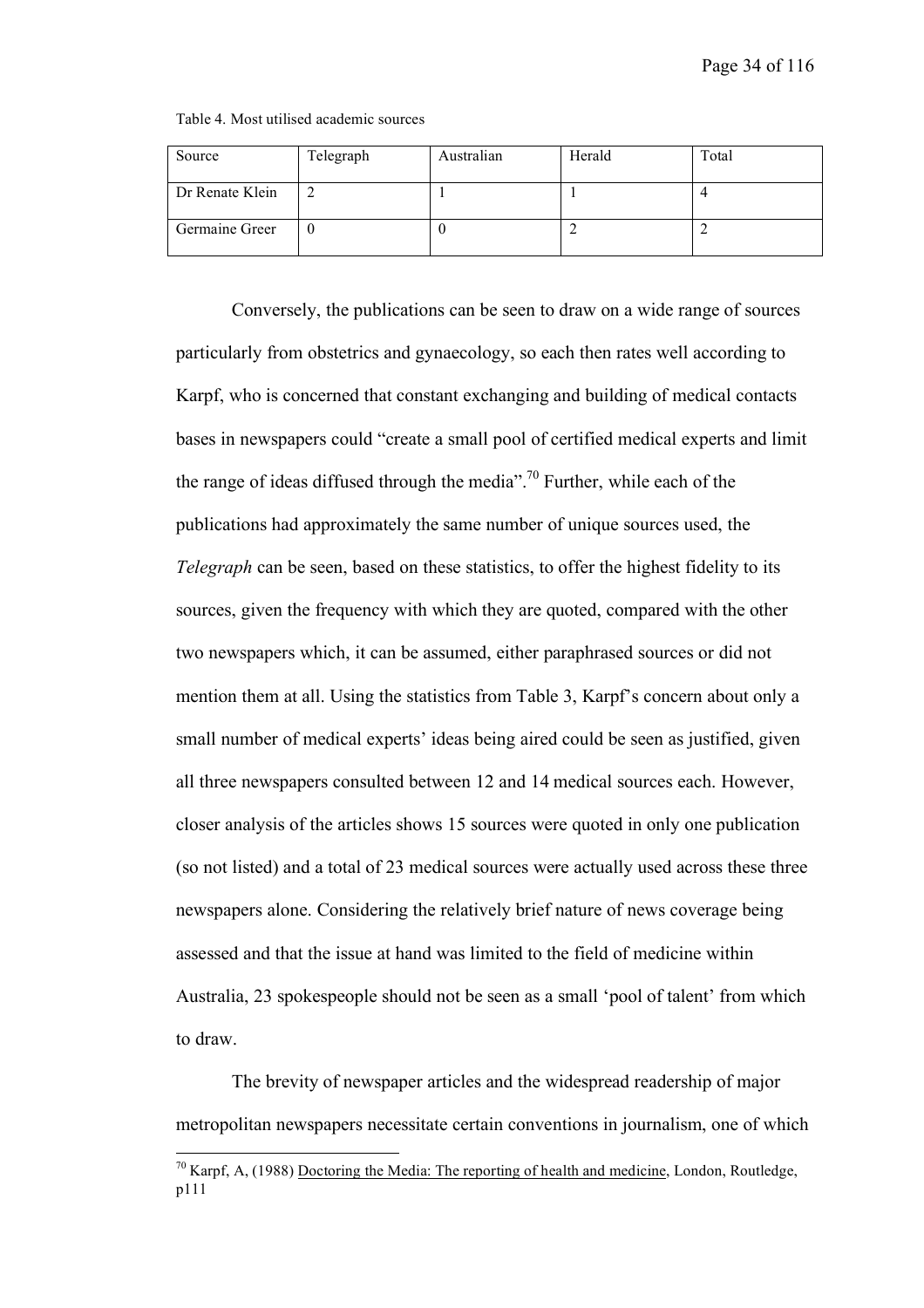is the implicit assumption that these spokespeople have authority to speak for many others. In her analysis of the parliamentary debate on compulsory ultrasounds in the Netherlands, Saetnan describes the authority given to spokespeople:

When using ultrasound in antenatal care, health professionals "speak" on behalf of the sound waves, claiming they will not harm. They "speak" on behalf of the foetus, claiming to know how it is developing. They "speak" on behalf of the end-users, claiming to know what is in their interests. When speaking *for* other relevant groups, spokespersons also speak *to* those groups… In claiming to know pregnant women's interests and the interests of the foetus, clinicians also instruct women in how to perceive their own interests and how to behave during pregnancy [emphasis in original].<sup>71</sup>

Saetnan's interrogation of the journalistic reliance on spokespeople provokes at least a cursory glance at the informal qualifications of spokespeople used in these articles. One overriding trend is the complete lack of male academic voices (even among those not in Table 4 there is only one male voice) and the predominance of male voices in medicine. Breaking down the 23 total medical voices, 5 belonged to anonymous spokespeople from organisations, 6 were female and 12 were male. While critical of established voices who seek to disempower women, Saetnan defends the voices of scientists/doctors who speak out against the status quo, saying "these men do not claim to speak for women. They are waiting and hoping for women to speak for themselves".<sup>72</sup> Speaking to (male) Dr Pesce, this is exactly his sentiment:

…the person who replaced me in the AMA is female and I strongly encouraged women to join our organisations and especially to be our public face and we gave them lots of media training and paid for it, because we realised that with this sort of issue, it would be a very good message to send that the profession has women who were giving the

 <sup>71</sup> Saetnan, A. R., (1996) "Speaking of Gender… Intertwinings of <sup>a</sup> Medical Technology Policy Debate and Everyday Life" in Merete Lie and Knut H. Sorensen, (Eds) Making Technology Our Own? Domesticating Technology into Everyday Life, Scandinavian University Press, Oslo, Norway,

Saetnan, A. R., ibid, p 51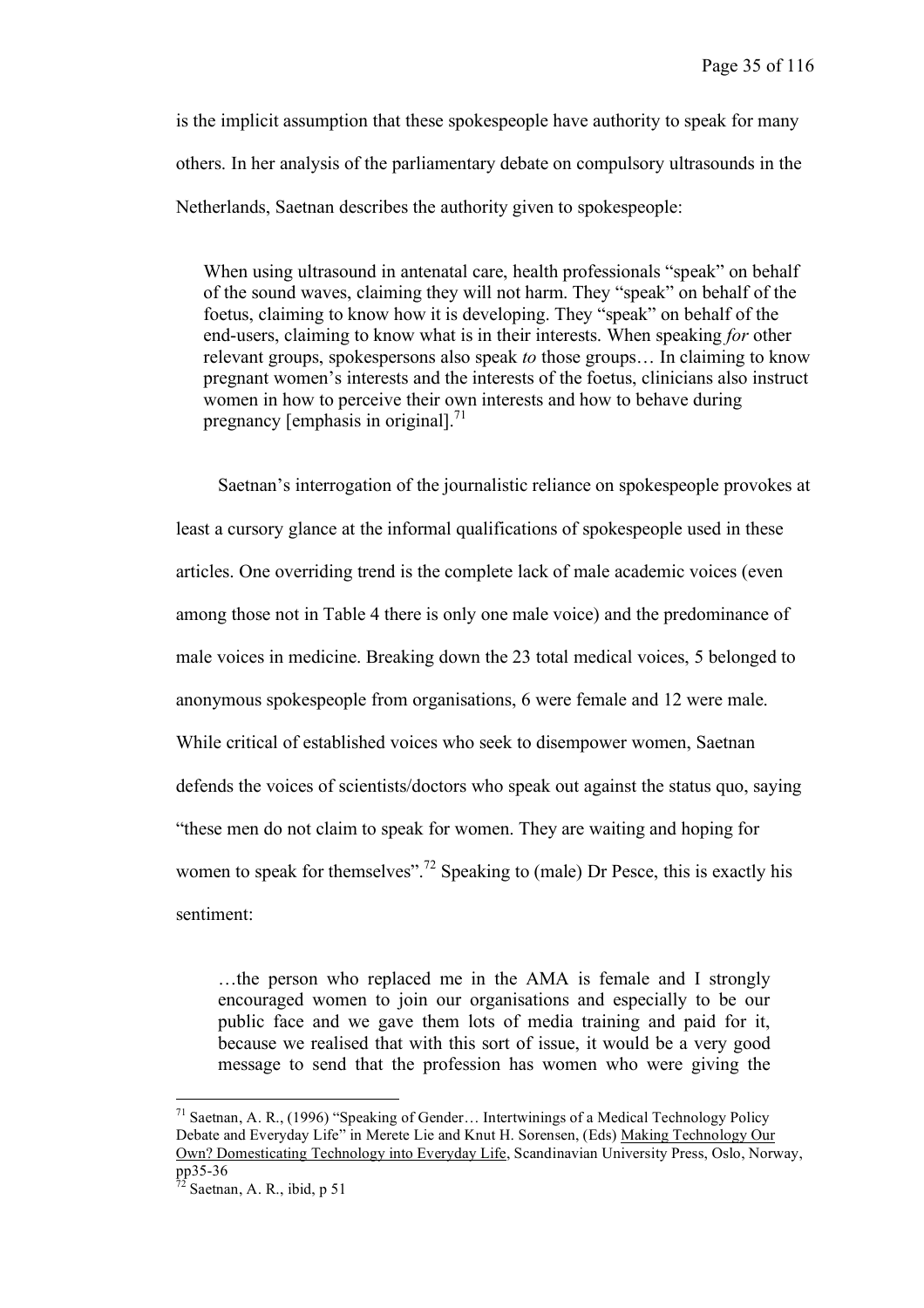message. And that's coming through now, but it's still nowhere near as strong as we'd like.<sup>73</sup>

Similarly, both Dr Christine Tippett from RANZCOG (Royal Australian and New Zealand College of Obstetricians and Gynaecologists) and Prof de Costa agreed they were given more respect, authority and general kudos for being women speaking about 'women's issues'. De Costa said she found her opinion and knowledge was valued based on "the fact that I am a woman Professor of Obstetrics and Gynaecology with many years of experience in practice and a mother",<sup>74</sup> while Dr Tippett acknowledged that speaking about women's issues in particular, "people don't have to make that certain step of 'oh, it's a bloke talking about women's issues', it just seems very natural, so I suspect that has some benefit".<sup>75</sup>

## **Preparing for change – Maintaining or challenging the status quo?**

Numerous studies have claimed to find coverage of an issue is biased for or against a particular position, or gives more weight to one argument over another (see also Best *et al*, 1977; Turner, 1996; Entwistle *et al*, 1996). For the purposes of this thesis, however, it was decided that assessing each article as overwhelmingly 'for' or 'against' any issue related to the debate would be neither replicable nor likely to yield any useful results. Given the widespread use of content analysis to measure 'power' bestowed by the media, a replicable assessment of stakeholders named in the leads of articles was undertaken. Instead of replicating the findings of the source analysis, which sought to find whose voices were being heard, this analysis was

 $^{73}$  Pesce, Dr Andrew, former Federal Councillor representing Obstetricians and Gynaecologists on the Federal Council, the National Australian Medical Association, interviewed August 29, 2007 <sup>74</sup> de Costa, Dr Caroline, Professor Obstetrics and Gynaecology, James Cook University, Cairns, Queensland, Australia, interviewed August 29, 2007

Tippett, Dr Christine, President RANZCOG (Royal Australian and New Zealand College of Obstetricians and Gynaecologists), interviewed September 11, 2007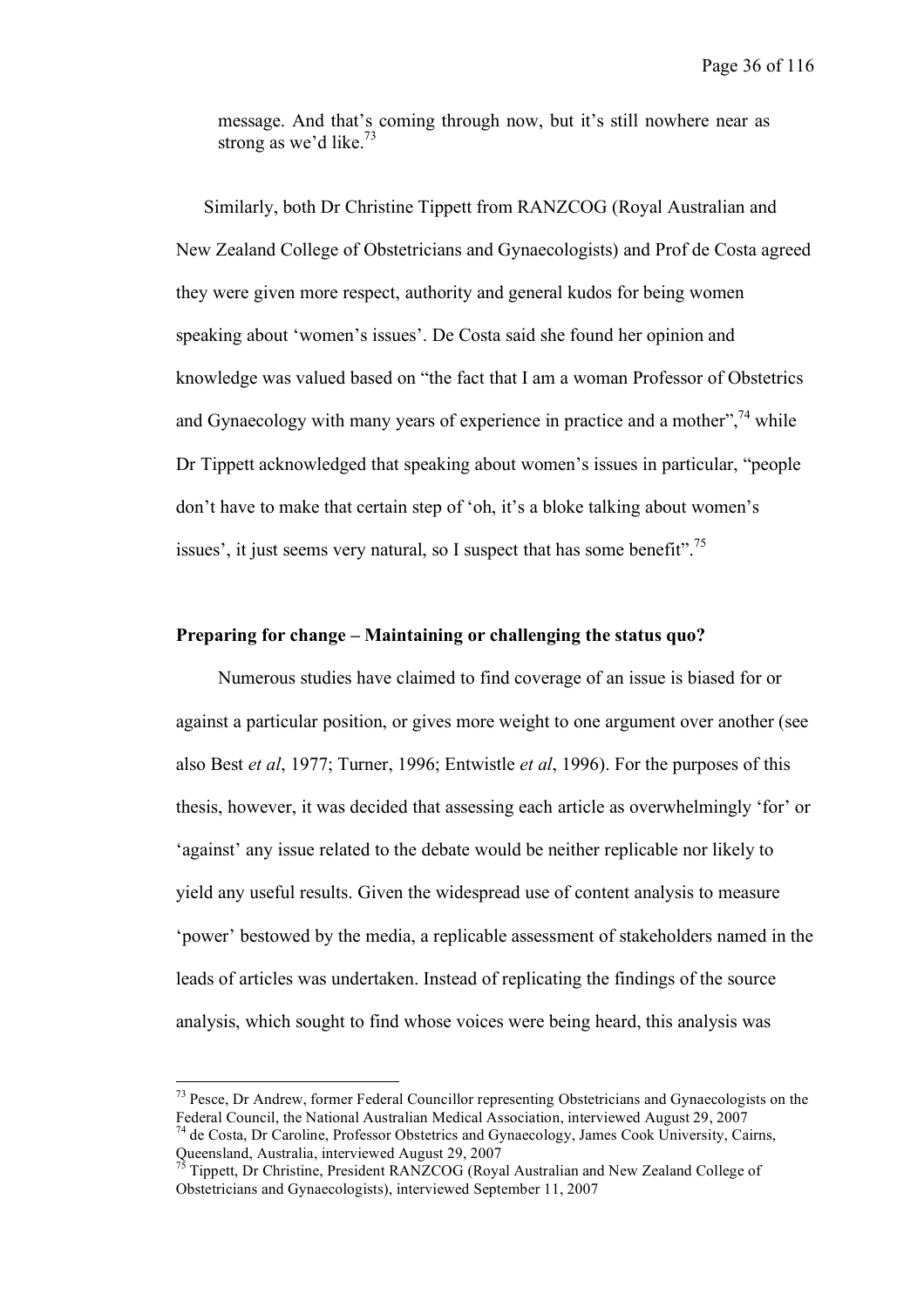based on whether an article opened with a source in favour of the Bill or against. For a story largely focused on the arguments of those trying to change the status quo (against the Bill), a surprising majority of leads opened with the position of the defence rather than catalysts for change (see Table 5 for results).

Table 5. Leads as a percentage of RU486 coverage; P-Parliamentarians, L-Lobby groups, I-Individuals

| Publication            | Telegraph |   | Australian |    |   | Herald |    |   |   |
|------------------------|-----------|---|------------|----|---|--------|----|---|---|
| Lead groups            | D         |   |            | P  |   |        |    | ட |   |
| Status Quo (anti-Bill) | 37        | 4 |            | 29 | 4 | 8      | 36 |   | 8 |
| Change (pro-Bill)      | 13        |   | 8          | 16 |   | 4      |    |   | Q |

This clear preference for leads opposing the Bill is also surprising in the context of assumed 'news values'. Among Conley's checklist of news values for the 'starting-out' journalist is conflict,  $76$  which, in the case of the RU486 case, is presented by the 'pro-Bill' movement. Yet journalists do not reflect this prominence in the choice of leads. Acknowledging that often one news story will follow as a response to an earlier story goes part of the way to explaining the use of 'anti-Bill' leads, but not the prominence as seen in Table 5, where nearly all publications more than doubled their coverage of the status quo position rather than that of the challenger. Even more than 30 years later, these findings seem to bolster Gramsci's assessment of the media as a mouthpiece for the ruling elite.<sup>77</sup>

Lobby groups and politicians seemed better represented in their opposition to the Bill, while the voices of the individuals represented almost equal for and against

<sup>&</sup>lt;sup>76</sup> Conley, David, (2002) <u>The Daily Miracle – An Introduction to Journalism</u>, (2<sup>nd</sup> Edition) Oxford University Press, Melbourne, Australia, p42

 $^{77}$  King, M. and Street, C., (2005) "Mad Cows and Mad Scientists: What Happened to Public Health in the Battle for the Hearts and Minds of the Great British Beef Consumer?" in M. King and K. Watson, (Eds) Representing Health: Discourses of Health and Illness in the Media, Palgrave Macmillan, UK, p129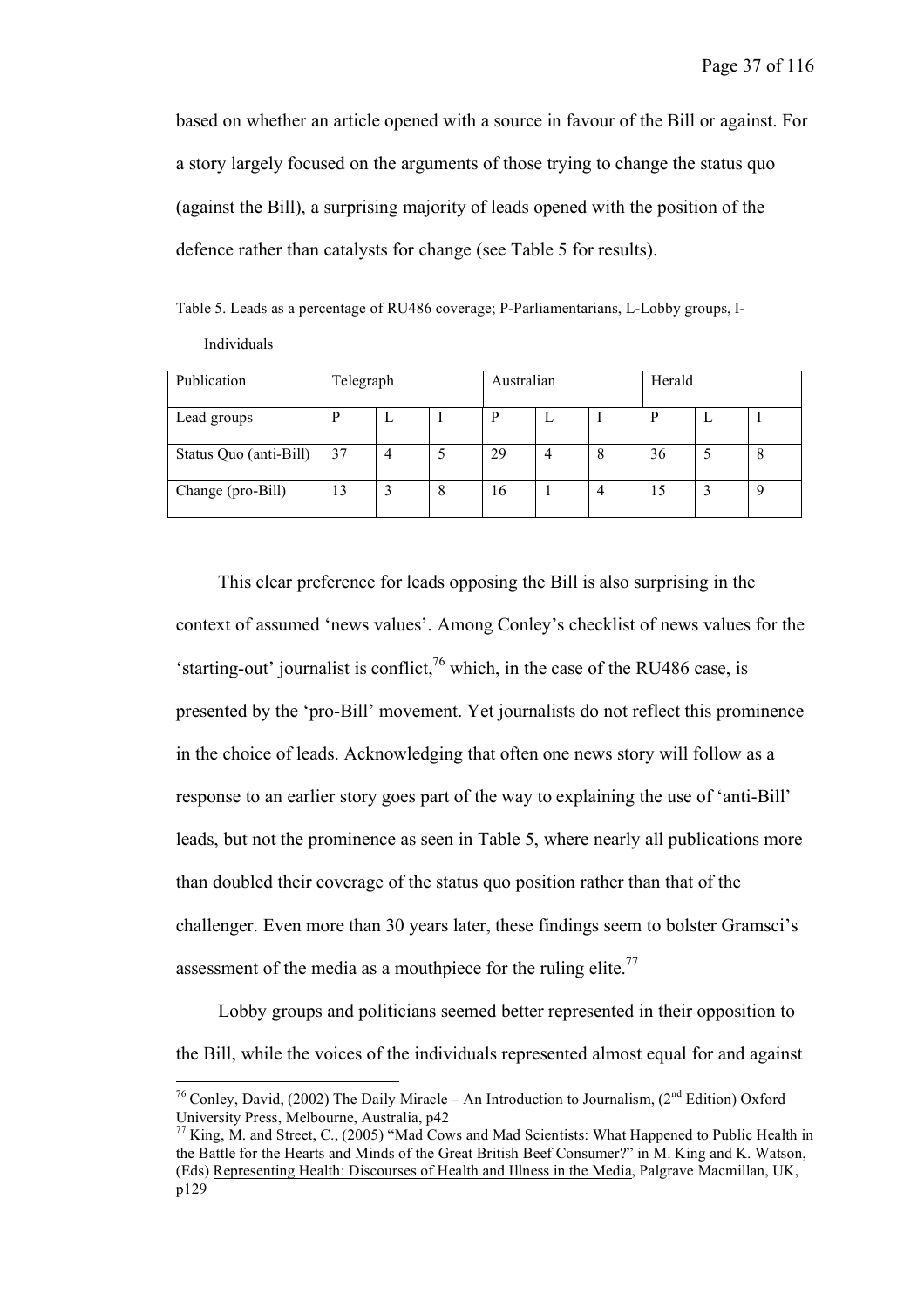positions. This may be, in part, due to a large number of the individuals' voices coming from Letters to the Editor where a letter for or against counted as one individual's voice.

A more in-depth analysis of the 'pro-Bill' and 'anti-Bill' voices was undertaken (see Table 6) to gauge the spread of authority as indicated by the number of mentions a source accrued.

| <b>Status Quo (Anti-Bill)</b> |     | <b>Change (Pro-Bill)</b>      |    |  |  |  |
|-------------------------------|-----|-------------------------------|----|--|--|--|
| Tony Abbott, MP (LIB)         | 177 | Senator Lyn Allison (DEM)     | 46 |  |  |  |
| John Howard, PM (LIB)         | 95  | Sharman Stone MP (LIB)        | 37 |  |  |  |
| Danna Vale, MP (LIB)          | 37  | Peter Costello, MP (LIB)      | 28 |  |  |  |
| Senator Brian Harradine (IND) | 31  | Mal Washer, MP (LIB)          | 24 |  |  |  |
| Senator Barnaby Joyce (NAT)   | 30  | Senator Fiona Nash (NAT)      | 23 |  |  |  |
| Senator Stephen Fielding (FF) | 23  | Senator Amanda Vanstone (LIB) | 20 |  |  |  |
| Senator Ron Boswell (NAT)     | 21  | Prof. Caroline De Costa       | 20 |  |  |  |

Table 6. Top sources by number of mentions in leads in coverage over three newspapers.

Table 6 shows that the voices most heard from on the 'anti-Bill', or status quo preservation side, are those with most mentions – the Health Minister and the Prime Minister. Their number of mentions far outweighs the most prominent voice of the 'pro-Bill' campaign, Bill proponent Democrats leader Senator Allison. Even among the top seven 'anti-Bill' voices, Danna Vale is the only one to have proposed an amendment, which could be seen as a very strong rationale for being in an article's lead, even though her popularity is more likely linked to comments she made which will be analysed in chapter three.

Another way of assessing whether or not a newspaper carries a bias towards the status quo, according to Iyengar, is an assessment of the nature of coverage, more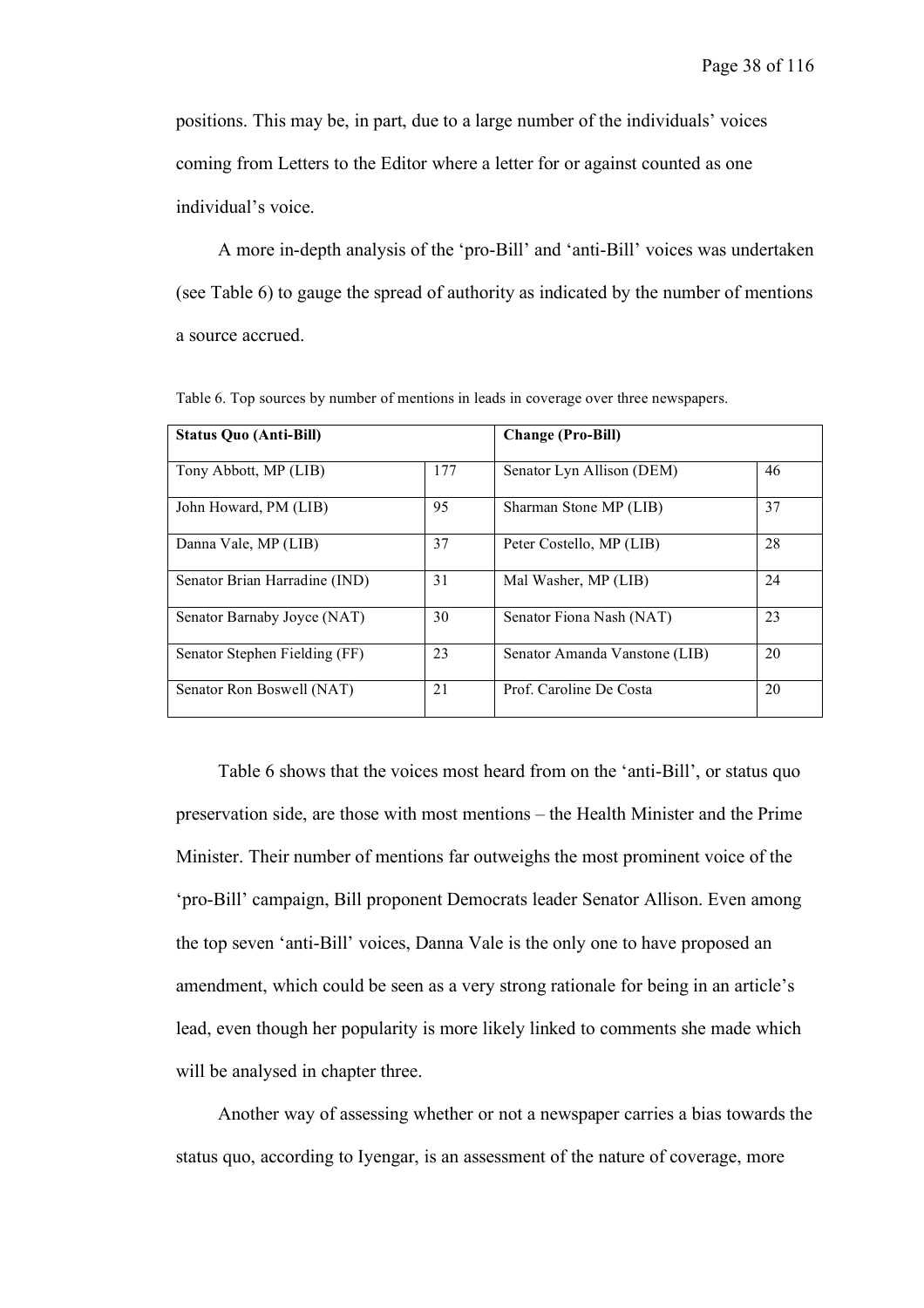specifically, if a story is 'episodic' or 'thematic'.<sup>78</sup> He says the episodic story "takes the form of a case study or event-oriented report and depicts issues in terms of concrete instances", whereas thematic frames "place public issues in some more general or abstract context and take the form of a 'backgrounder' report directed at general outcomes or conditions".<sup>79</sup> For the purposes of this thesis, these categories were interpreted more generally to list stories that referenced earlier events or followed the day to day proceedings of Parliament as episodic and broader features, opinion columns, editorials and Letters to the Editor as thematic. There were instances where the article satisfied both criteria equally and so were counted as both, accounting for more articles than surveyed, but generally these were the guidelines for categorisation. Table 7 shows the results.

|             |  | Table 7. Episodic v. thematic coverage; A- no of articles, B- percentage of RU486 articles in |  |  |
|-------------|--|-----------------------------------------------------------------------------------------------|--|--|
| publication |  |                                                                                               |  |  |

|          | Telegraph |       | Australian |     | Herald |     | Average |     |
|----------|-----------|-------|------------|-----|--------|-----|---------|-----|
|          | A         | B     | A          | B   | A      | B   | A       | B   |
| Episodic | 52        | 55%   | 58         | 35% | 26     | 21% | 136     | 36% |
| Thematic | 43        | 45%   | 99         | 60% | 80     | 65% | 222     | 58% |
| Both     | $\theta$  | $0\%$ | 7          | 5%  | 17     | 14% | 24      | 6%  |

The trend towards thematic coverage in the broadsheets and for all three when averaged may, in part, be explained through the definition of Letters to the Editor as being thematic by nature. If the number of letters is omitted from the newspapers, the trend is markedly different (Table 8).

 <sup>78</sup> Iyengar, S., (1991) *Is Anyone Responsible? How Television Frames Political Issues*, Chicago,

University of Chicago Press, p141<br><sup>79</sup> Ivengar, S., ibid, p141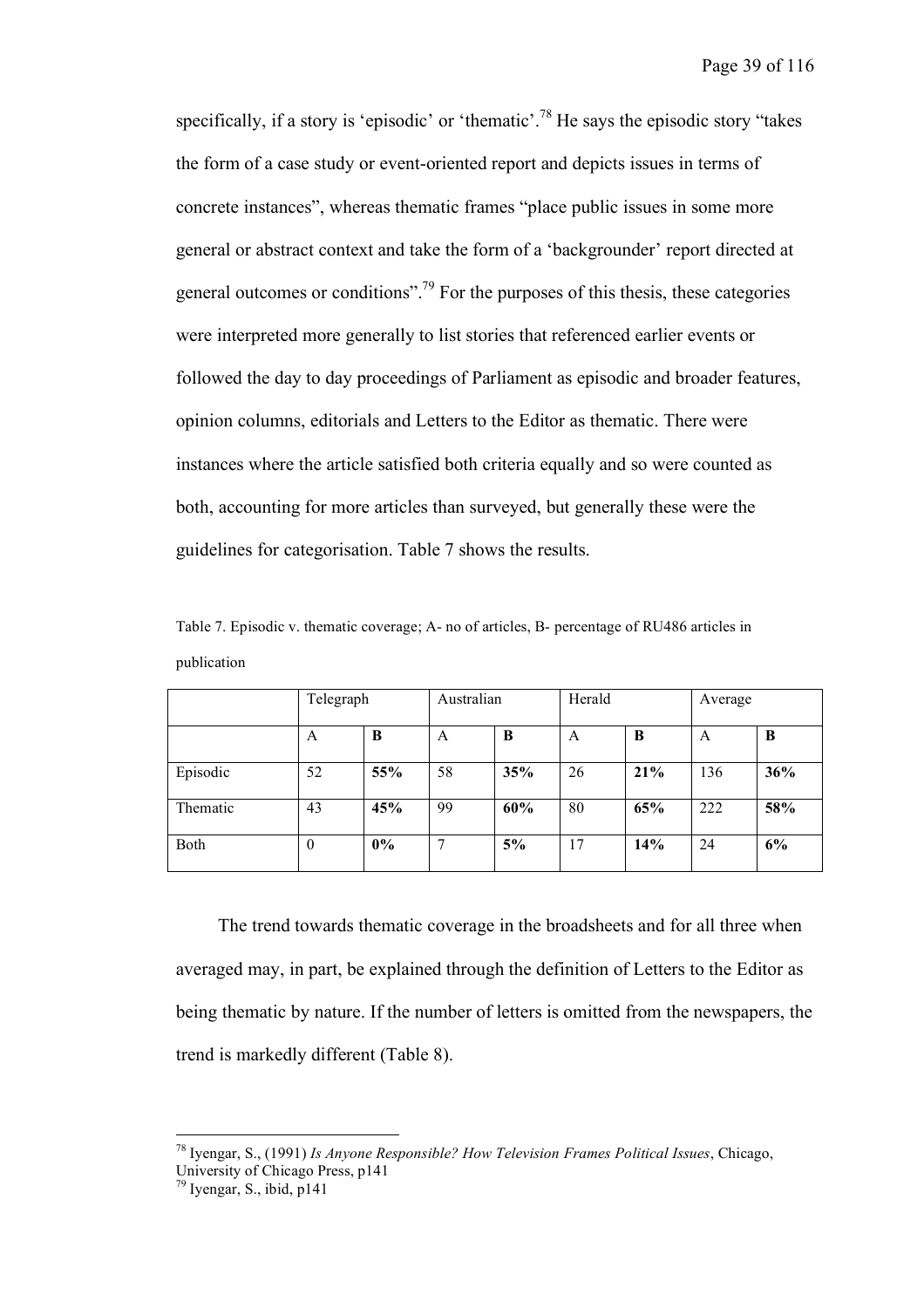Table 8. Episodic v. thematic coverage not including Letters to the Editor; A- no of articles, Bpercentage of RU486 articles in publication

|          | Telegraph      |       | Australian |     | Herald |     | Average |     |
|----------|----------------|-------|------------|-----|--------|-----|---------|-----|
|          | A              | B     | A          | B   | A      | B   | A       | B   |
| Episodic | 52             | 75%   | 58         | 56% | 26     | 39% | 136     | 57% |
| Thematic | 17             | 25%   | 39         | 37% | 23     | 35% | 79      | 33% |
| Both     | $\overline{0}$ | $0\%$ | 7          | 7%  | 17     | 26% | 24      | 10% |

According to Iyengar's definition, episodic news coverage is the dominant format, which was elaborated on by the journalists interviewed. Karvelas described the practice of building new stories each day as "balance doesn't always have to occur just in one story, I think balance occurs over a body of work, over the body of an issue".<sup>80</sup> Peatling described her own assumptions when covering an ongoing story: "You assumed that the readers had been following it with you and that there was no longer necessarily the need to put in as much background as you had when the story was still quite new".<sup>81</sup> Iyengar is critical of this coverage of an issue over a series of articles, finding "too much news coverage is episodic and reinforces the status quo. Episodic stories obscure important interconnections and prevent the viewer from seeing the big picture".<sup>82</sup> Bennett agrees with Iyengar, arguing that while people find short term, personal meaning in these episodic, dramatic framings of events, they gain little information or social understanding from them.<sup>83</sup> In a public debate started by regulation of an abortifacient and turned by many into one

<sup>&</sup>lt;sup>80</sup> Karvelas, Patricia, Canberra correspondent for *The Australian*, interviewed August 27, 2007<br><sup>81</sup> Peatling, Stephanie, Canberra correspondent for *The Sydney Morning Herald*, interviewed August

<sup>22,</sup> <sup>2007</sup> <sup>82</sup> Iyengar, S., (1991) *Is Anyone Responsible? How Television Frames Political Issues*, Chicago,

<sup>&</sup>lt;sup>83</sup> Bennett, W. L., (1992) *News: The Politics of Illusion*, New York, Longman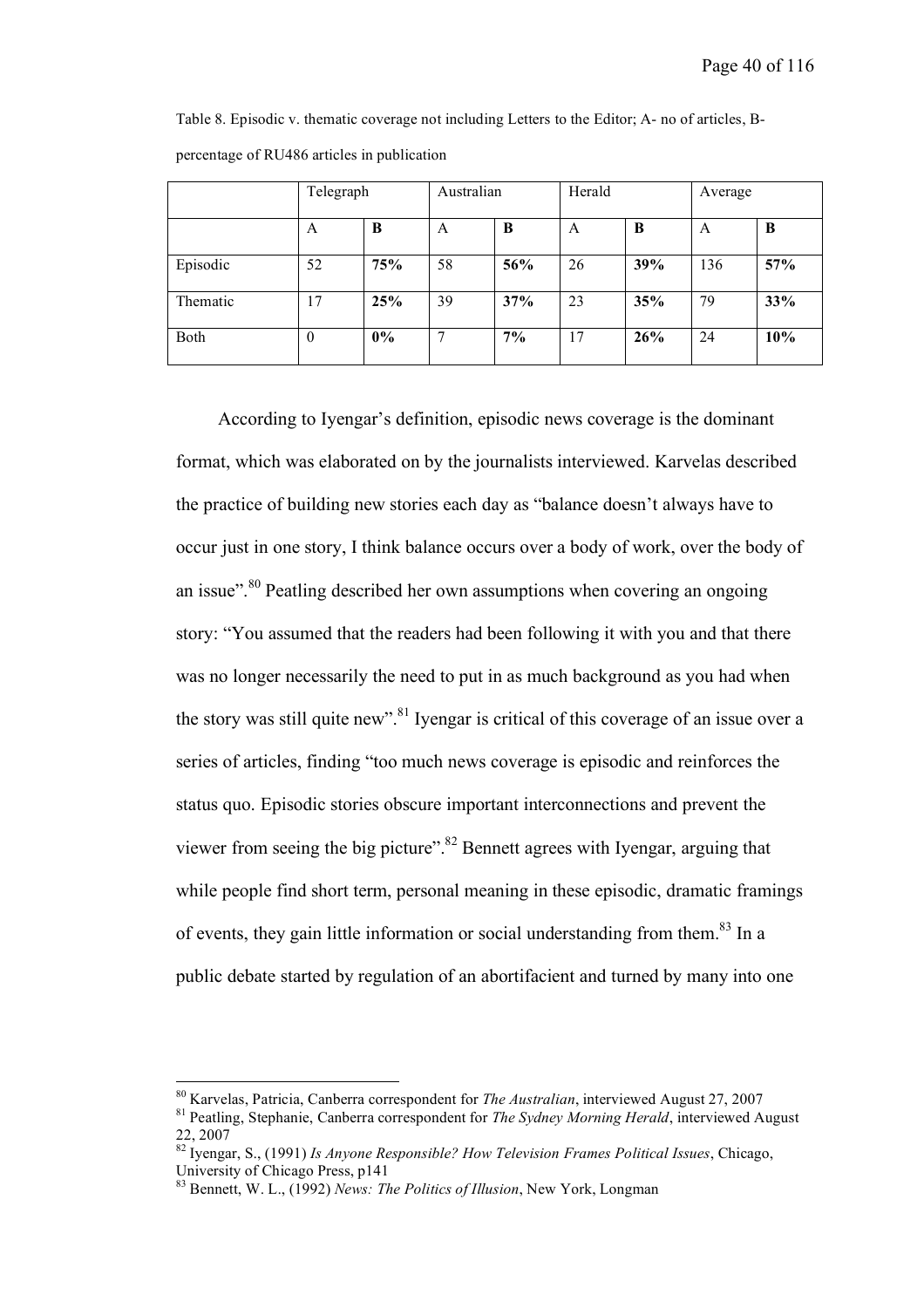about abortion, there is no question of the need for clear coverage that informs readers of both the particular issue at hand and the wider debate into which it fits.

## **When one thing leads to another - seeking causes**

There was no shortage of voices critical of the rates of abortion in Australia and no one was glorifying the procedure. Yet, as Golden argues was the case for FAS,<sup>84</sup> there was precious little discussion about the underlying causes for Australian women to seek abortions. Further suggestions for this trend of omission will be explored in chapter three, but here a content analysis can further quantify just how far discussion of social causes was behind other issues. Articles were classified according to dominant themes discussed within them, often leading to multiple classifications. Table 9 shows the predominant issues in the coverage.

| Issue                     | Telegraph | Australian | Herald | Average |
|---------------------------|-----------|------------|--------|---------|
| Social acceptance         | 54        | 91         | 46     | 63.7    |
| /political accountability |           |            |        |         |
| Medical danger            | 58        | 63         | 58     | 59.7    |
| Morality                  | 39        | 67         | 48     | 51.3    |
| Religion                  | 34        | 46         | 47     | 42      |
| Underlying causes         | 20        | 44         | 40     | 34.7    |
| RU486 available           | 30        | 36         | 19     | 28      |
| overseas                  |           |            |        |         |

Table 9. Occurrence of themes across three newspapers

Aside from arguments made early in the debate about Australia lagging behind other nations who could prescribe and access RU486, underlying causes of abortions

<sup>&</sup>lt;sup>84</sup> Golden, J., (2005) Message in a bottle: the making of Fetal Alcohol Syndrome, Harvard University Press, England, p114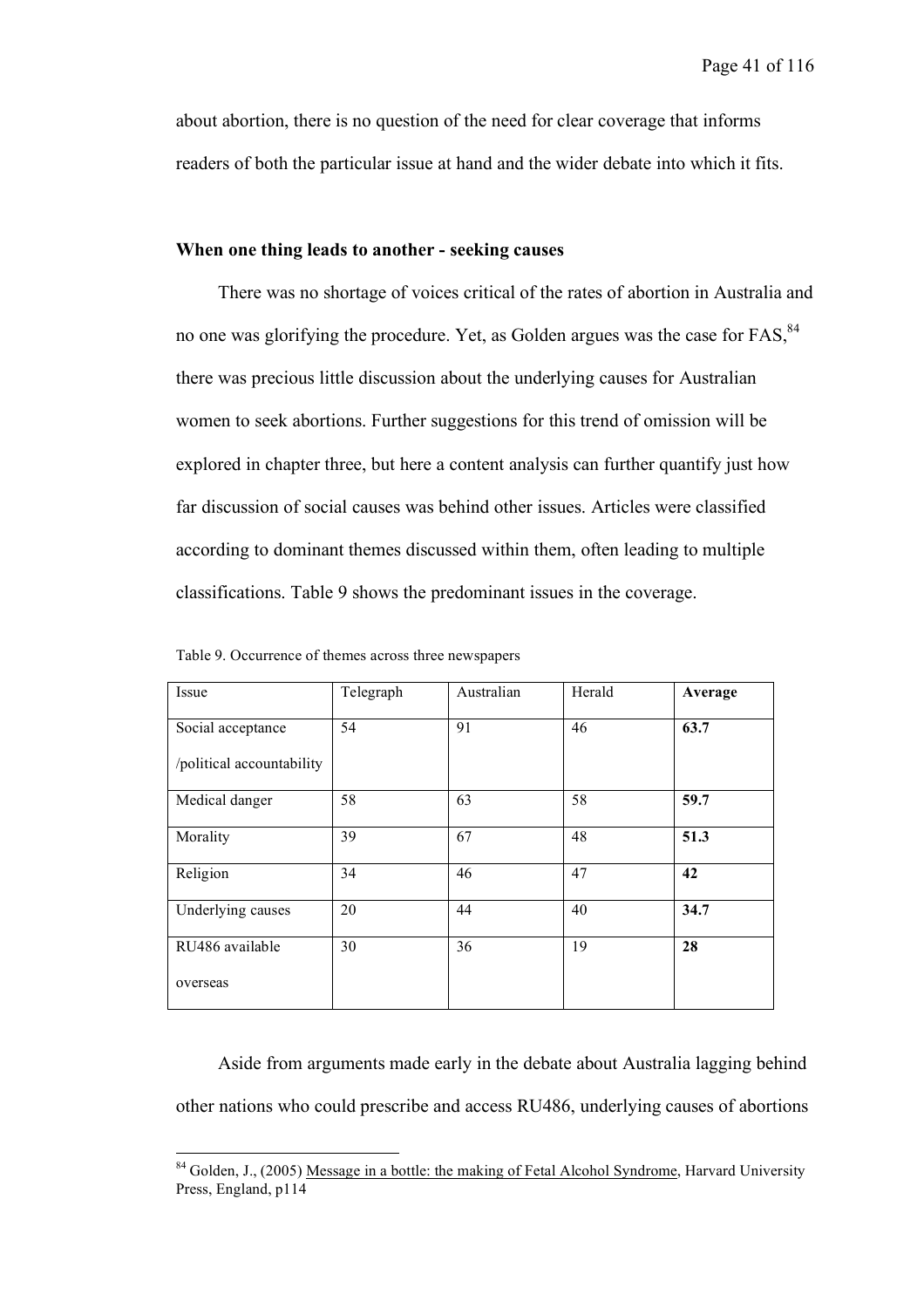is the least frequently mentioned theme. Best *et al* perceive mass media coverage of health issues as related only to the assumed 'shelf life' of an issue, that is, concerns about an issue will only be raised if the debate at hand is likely to resolve them: "To focus on the *sources* of ill-health in the social and economic environment… [is] more or less impractical, irrelevant and therefore not newsworthy [emphasis in original].<sup>85</sup> Iyengar says there needs to be as much focus on "causal responsibility" as "treatment responsibility",<sup>86</sup> that is, attribution for the sources of a problem as well as who will solve the problem. If 'causal responsibility' is correlated with causes for abortions, it is clear Iyengar would again find fault with this coverage. In terms of 'treatment responsibility', which Iyengar contends is easily and naturally reported in the episodic frame, Table 9 shows its clear prominence, with 'social acceptance/political responsibility' in the lead. This theme was most strongly represented by Prime Minister Howard, who spoke about the Ministerial oversight of abortifacients as the job of parliamentarians who were seen as accountable to the people, in contrast to non-elected scientists of the TGA. The moral undertones to this suggestion are explored in chapter three, but at face value the theme is responsibility. The political cleverness of the Prime Minister is exemplified in his acknowledgement of the media's love of a figure taking responsibility, stepping into that role to benefit his cause. Many on the other side of the debate argued it was exactly that Ministerial control they sought to avoid, claiming the religious affiliations of (Roman Catholic) Health Minister Abbott clouded his judgement on the issue.

# **The race that stopped the [expla]nation**

 $85$  Best, G., Dennis, J. and Draper, P., (1977) Health the Mass Media and the National Health Service, Unit for the Study of Health Policy, Department of Community Medicine, Guy's Hospital Medical School, London, p59 <sup>86</sup> Iyengar, S., (1991) *Is Anyone Responsible? How Television Frames Political Issues*, Chicago,

University of Chicago Press, p8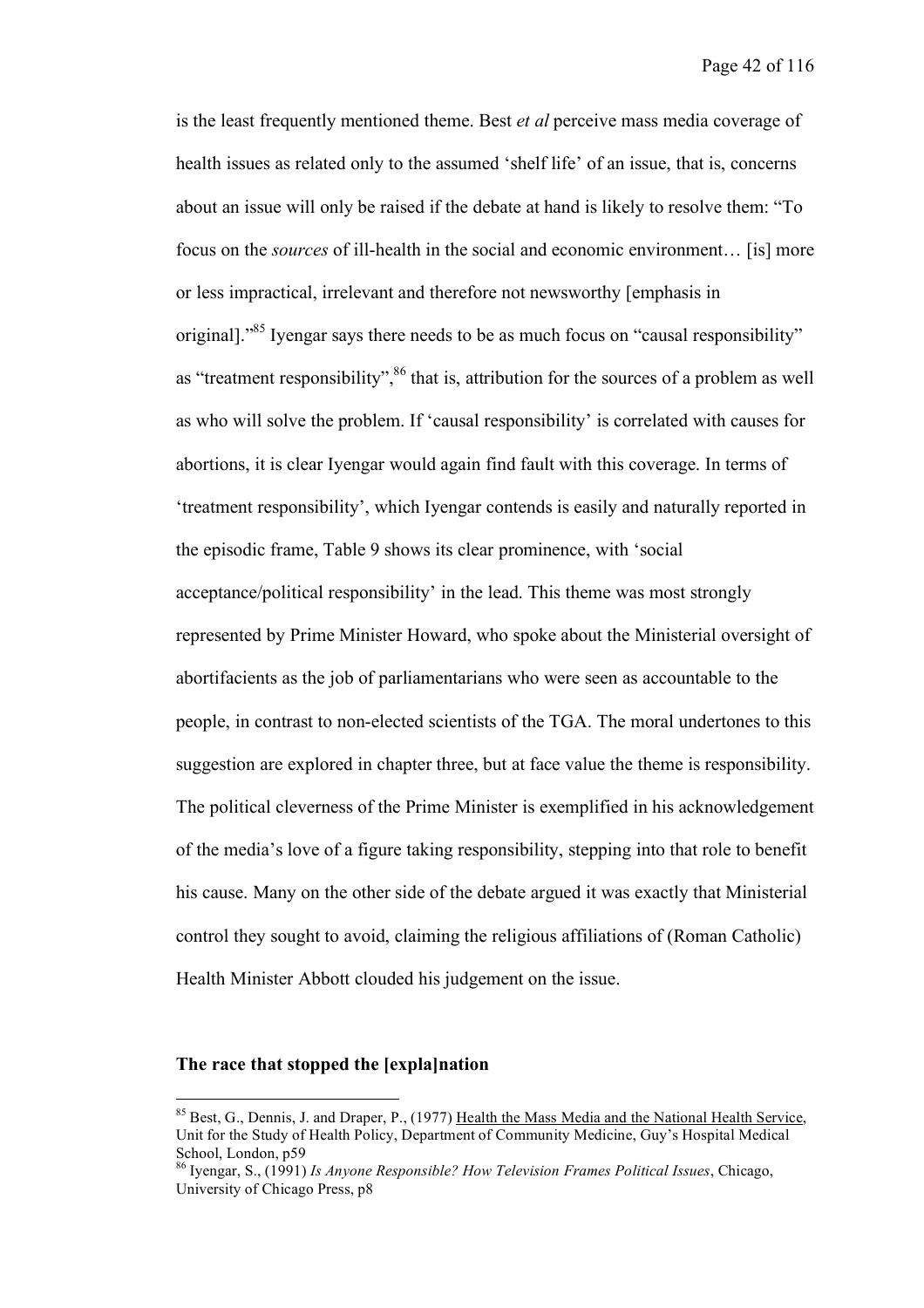Kenski says an effective content analysis will assess the nature of coverage as focusing on policy detail or political strategy, the latter of which he refers to as 'horserace journalism'. <sup>87</sup> All the journalists noted the most interesting feature to them in covering the story was nothing to do with the regulation of abortifacients or the abortion debate in Australia – it was the cross-party coalition of women who were sponsoring the Bill and the cross-party and gender-based alliances that followed in the conscience votes. This focus of interest in political strategy over policy detail, however, was not reflected in the categorisation carried out for this thesis, the results of which are in Table 10.

Table 10. Policy detail v political strategy coverage; A-no. of articles, B-percentage of publication's total RU486 coverage.

| Focus              | Telegraph |            | Australian |            | Herald |     | Average |     |
|--------------------|-----------|------------|------------|------------|--------|-----|---------|-----|
|                    | A         | B          | A          | B          | A      | B   | А       | B   |
| Policy detail      | 86        | <b>74%</b> | 124        | <b>74%</b> | 71     | 51% | 281     | 67% |
| Political strategy | 30        | 26%        | 39         | 26%        | 68     | 49% | 137     | 33% |

It was not only discussion of the movements of MPs and Senators for the conscience votes that was categorised as 'political strategy', but the busy nature of Parliament meant 'deals' were implicated across a range of policy topics, including Telstra privatisation and Voluntary Student Unionism. Kenski writes that politicians feel the media spend too much time on this "horse race" style of journalism and in relation to an issue like RU486 it is easy to see why. It cannot do a politician any favours to be seen making 'deals' on issues of the conscience, particularly an issue perceived to have moral or ethical elements as well as affecting women's health.

<sup>&</sup>lt;sup>87</sup> Kenski, H. C., (1996) "From Agenda-Setting to Priming and Framing: Reflections on Theory and Method" in Mary E. Stuckey, (Ed) The Theory and Practice of Political Communication Research, State University of New York Press, USA, pp77-78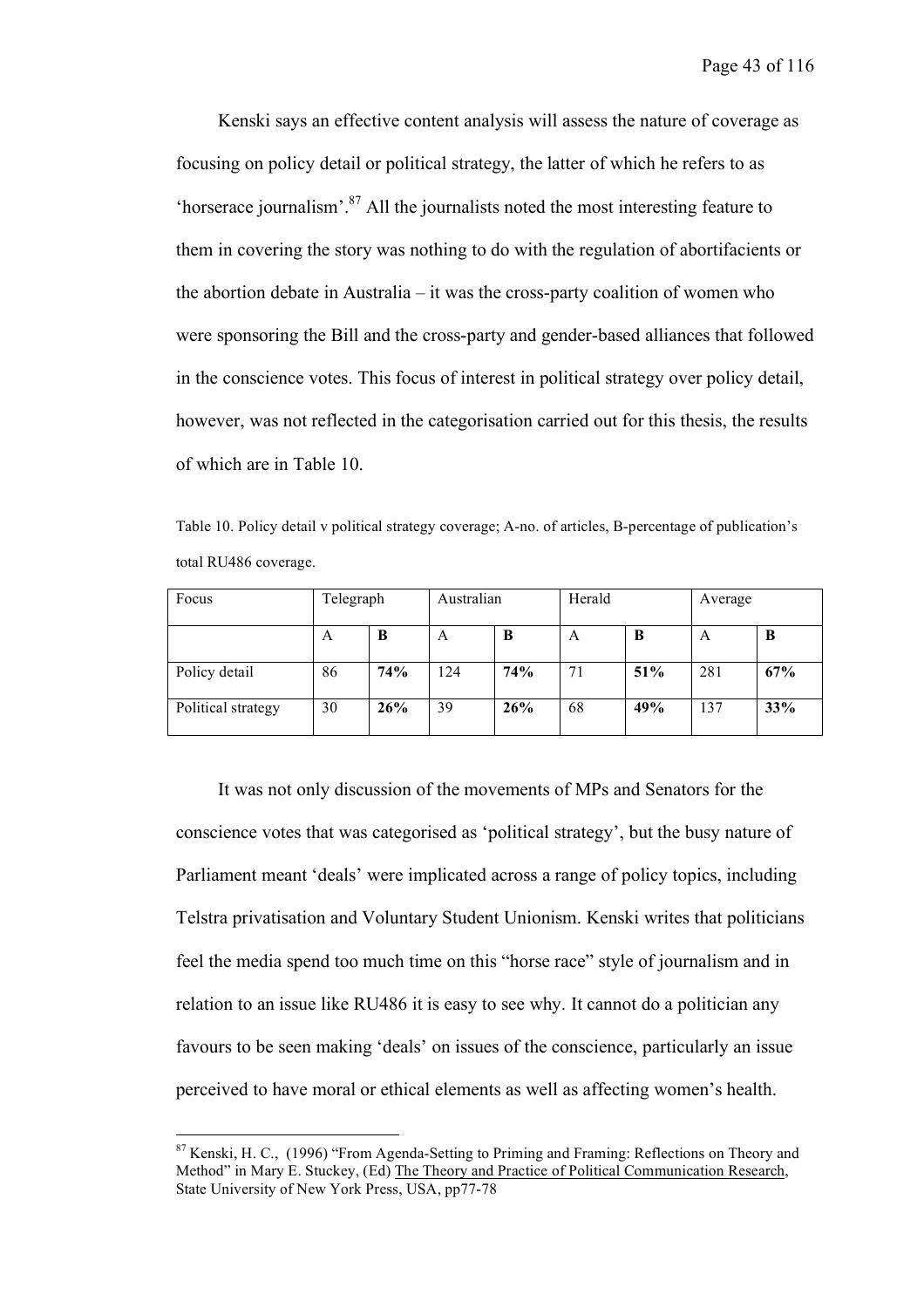While the similarity between the two News Limited papers is striking, the *Herald's* coverage strikes a much closer balance. While neither the *Australian's* Karvelas nor the *Telegraph's* Dunlevy described any ideology their publications brought to presenting this story, Peatling of the *Herald* says writing for a "socially progressive<sup>388</sup> newspaper set the tone for a lot of her coverage. This 'social progressiveness' could be seen as part of the reason for a much higher percentage of 'political strategy' articles interrogating the processes behind the votes in the *Herald*, as opposed to articles focusing on the policy details. A lack of willingness to engage with the political motivations behind the Bill suggests the newspapers will be unlikely to instigate further investigations into the 'politically unpopular' area of Australia's abortion rate.

#### **From the mouths of babes – word selection**

Health Minister Abbott made a concerted effort throughout the debate to focus his concerns regarding RU486 around 'medical risks' and avoid reference to religion or morality. However, close analysis of word selection indicates the abortion debate is inextricable from Abbott's position, leading to both a health-based moral panic and use of 'dog whistle' politics.<sup>89</sup> Poynting and Noble discuss the way politicians use certain phrases that "call clearly to those intended and go unheard by others", <sup>90</sup> or if it is heard, "allows the leaders and official representatives to feign deafness, to distance themselves from such politics and to avoid alienating their small-l liberal

 <sup>88</sup> Peatling, Stephanie, Canberra correspondent for *The Sydney Morning Herald*, interviewed August 22, 2007<br><sup>89</sup> Poynting, S. and Noble, G., (2003) "'Dog-Whistle' Journalism and Muslim Australians Since 2001"

in *Media International Australia, incorporating Culture and Policy* no 109 (November 2003): pp41- 49

 $90$  Poynting, S. and Noble, G., ibid, p41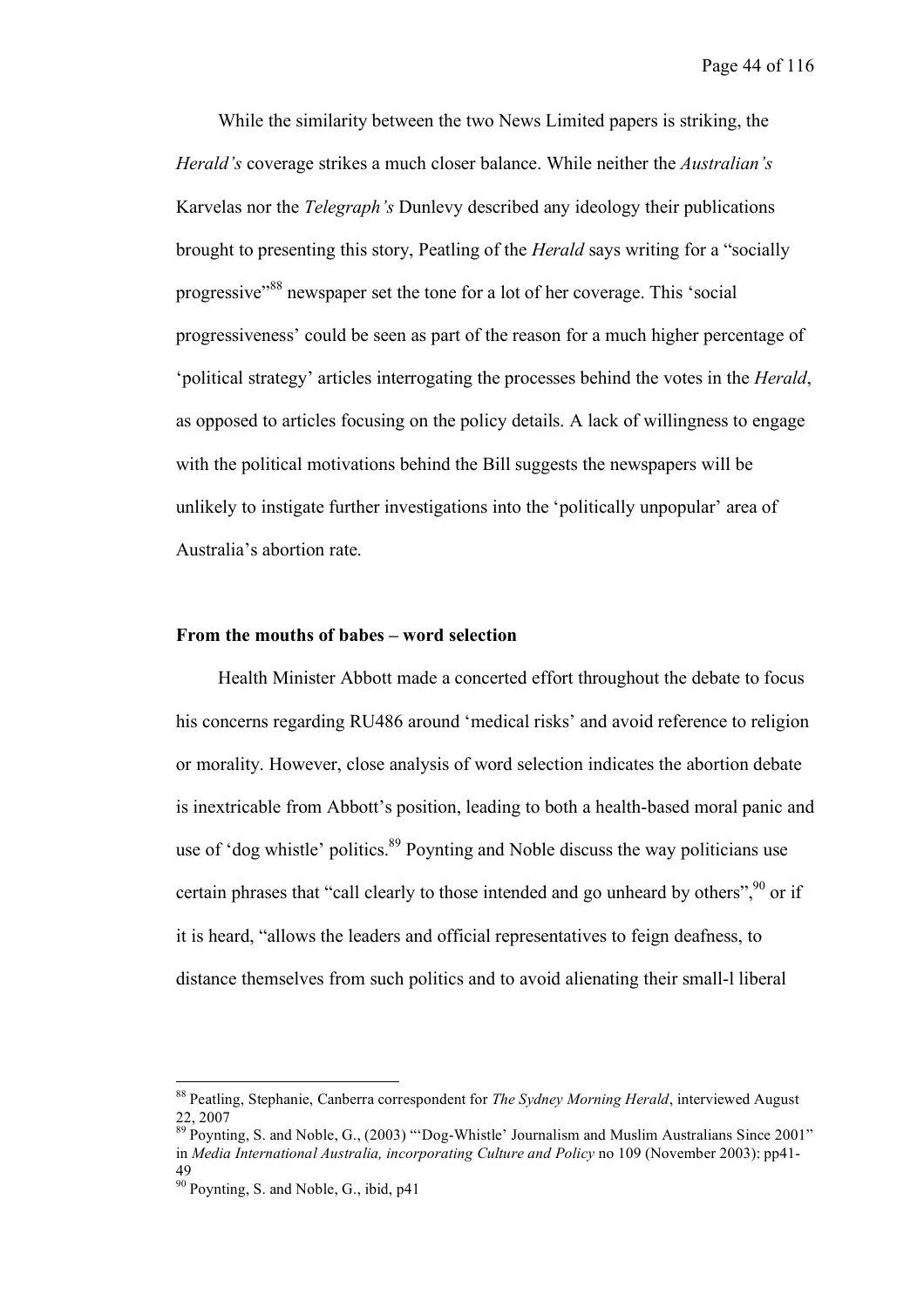supporters".<sup>91</sup> In discussing RU486, Abbott's was the most consistent voice using the word 'baby' in place of 'embryo' or 'foetus', the medically accepted terms for at least the first trimester of pregnancy, which is the proposed usage for RU486. McKee suggests applying the "commutation test" to a text to see if different meanings emerge when a "similar but different part of culture" is used in place of another in the text.<sup>92</sup> Using this theory, words like 'baby' and 'unborn' were seen as emotive because the use of either was seen as a clear delineator on a moral or ethical position relating to abortion and because they stood out as opposed to use of the word 'embryo' or 'foetus'. Table 11 shows the full range of emotive words counted through the coverage.

| Word               | Telegraph      | Australian     | Herald          | Total/average |
|--------------------|----------------|----------------|-----------------|---------------|
| Death/die          | 39             | 58             | $\overline{23}$ | 120/40        |
| Kill/killer        | 11             | 14             | $\overline{8}$  | 33/11         |
| Lethal             | $\mathbf{1}$   | $\overline{2}$ | $\overline{2}$  | 5/1.7         |
| Life               | 17             | 24             | 33              | 74 / 24.7     |
| Innocent           | $\mathbf{0}$   | $\mathbf{1}$   | $\mathbf{1}$    | 2/0.7         |
| Unborn             | $\overline{4}$ | $\overline{7}$ | $\overline{5}$  | 16/5.3        |
| Baby/babies        | 16             | 29             | $\overline{17}$ | 62/20.7       |
| Right of women     | 12             | 24             | 18              | $54/18$       |
| Right to life      | $\overline{2}$ | 21             | $\overline{9}$  | 32 / 10.7     |
| Risk               | 34             | 79             | 38              | 151/50.3      |
| Danger             | 12             | 19             | $\overline{17}$ | 48/16         |
| Religion/religious | 34             | 34             | 46              | 114/38        |
| Morals/morality    | 25             | 34             | 42              | 101/33.7      |

<sup>&</sup>lt;sup>91</sup> Poynting, S. and Noble, G., (2003) "'Dog-Whistle' Journalism and Muslim Australians Since 2001" in *Media International Australia, incorporating Culture and Policy* no 109 (November 2003): p41

<sup>&</sup>lt;sup>92</sup> McKee, A., (2003) Textual Analysis – A Beginner's Guide, Sage Publications, London,  $p107$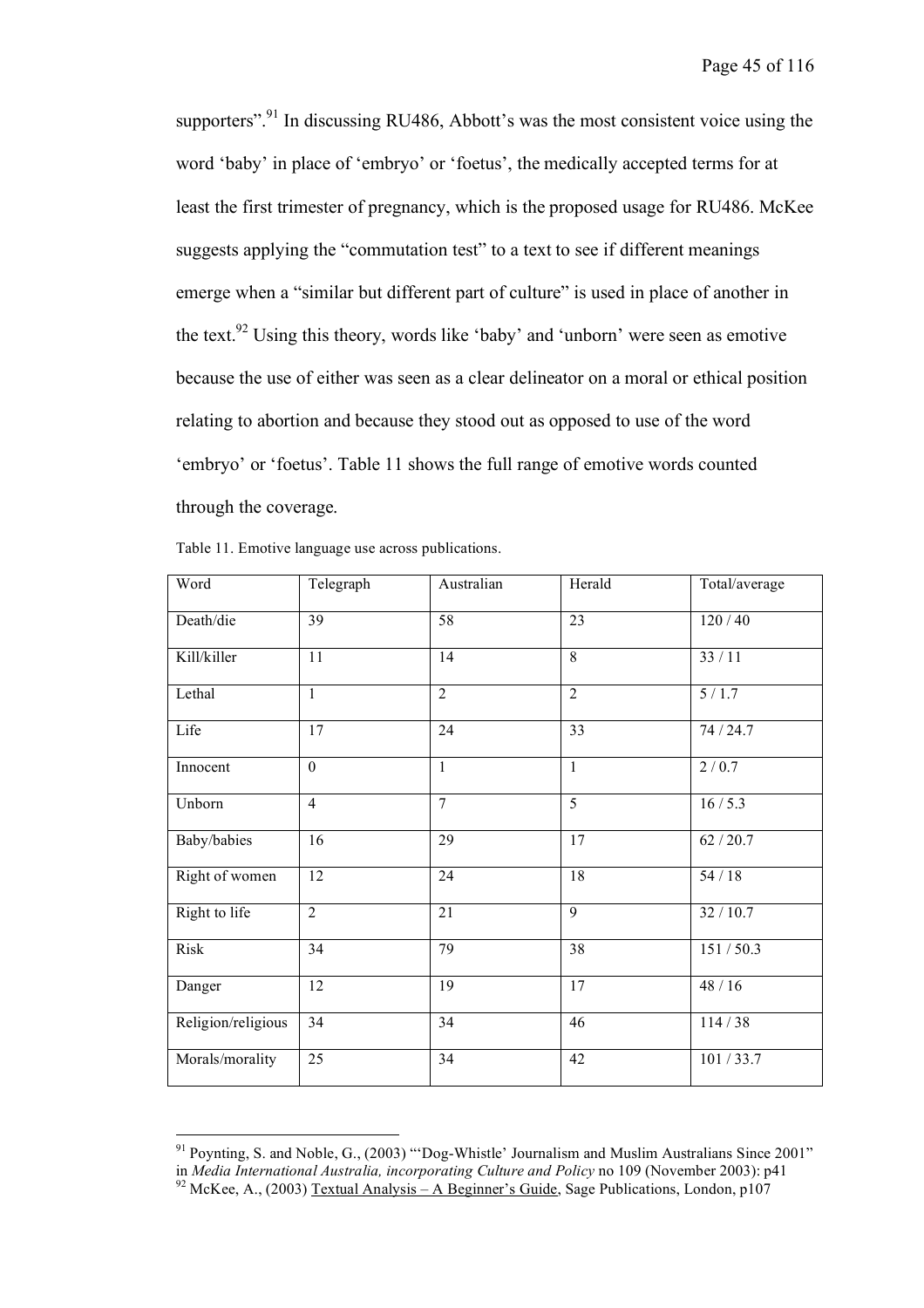In her discussion about the role of the public relations industry and science, Nelkin talks about the spin put on nuclear facilities, which suddenly became 'nuclear parks' and accidents that became 'normal aberrations'.<sup>93</sup> The predominance of 'risk' over 'danger' is another such triumph for positive medical speak, but the use of phrases like 'killer' and 'danger' show the presence of groups who oppose various medical technologies like abortifacients. The assessment publications' use of these words is not intended as criticism of the journalists, as a significant proportion of these phrases are used in the context of quoting sources who bring colour and an array of viewpoints, each equally valid, to the debate. It does, however, serve to illuminate further the diversity of ways in which the uses and effects of one drug can be described. The high usage of 'life' should be seen in the context of major use in phrases like 'potential life' or 'loss of life' in reference to the foetus, a usage not immediately clear from the statistics.

### **Summing up and moving on…**

As McKee notes, "statistical forms of information, like any other text, have to be interpreted in order to become meaningful".<sup>94</sup> Growing from the fertile field of theory in chapter one, this thesis has taken statistical steps forward to fashion a tree of knowledge. Chapter three will use qualitative analysis to bring that tree into fruit, ripe for the picking in the conclusion.

<sup>&</sup>lt;sup>93</sup> Nelkin, D., (1987) <u>Selling Science: How the press covers science and technology</u>, WH Freeman and Company, USA, pp145-6

<sup>&</sup>lt;sup>94</sup> McKee, A., (2003) Textual Analysis – A Beginner's Guide, Sage Publications, London, p123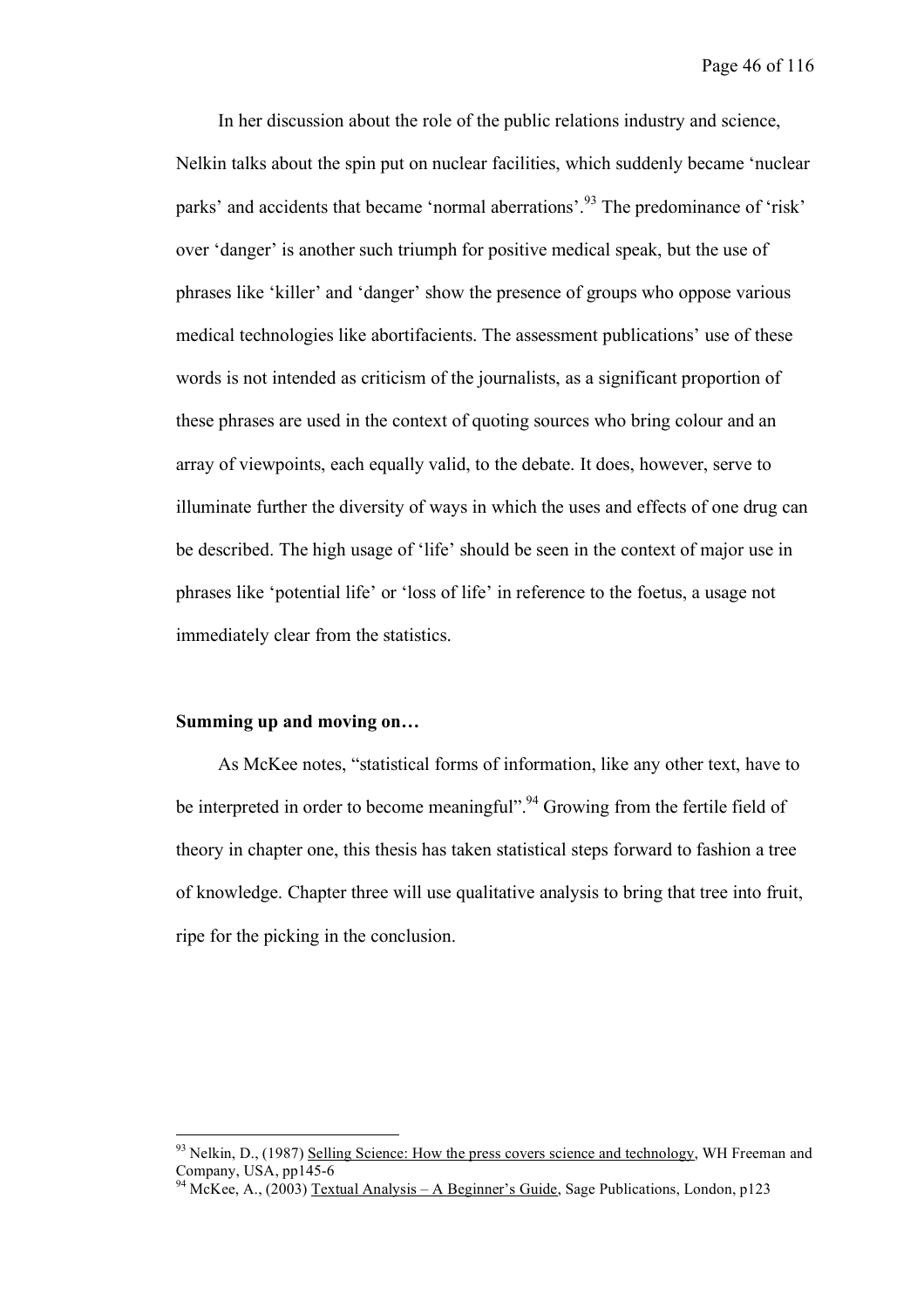#### **Chapter Three**

## **Making meaning of mifepristone**

Building on the literary and quantitative work of the first two chapters, this chapter uses the qualitative elements of content analysis to propose four key frames invoked predominantly through the coverage of the RU486 debate. Utilised both for easy recognition amongst the readership and for the 'twitches' it presented in key stakeholders, the rhetoric of the abortion debate is the first and most common frame. Second, scrutiny of the ways the medical profession is presented shows Karpf's four archetypal 'approaches' are evident, but with updated and RU486-specific adaptations. Third, the language of medicine, including jargon-laden explanations and the easily appropriated concept of 'risk', is used throughout the debate, both by medical professionals and those seeking to usurp authority traditionally conferred upon medical practitioners. Fourth, the intersection of science and politics over RU486 led to an established frame for politics, raising the question of trust. Elected and supposedly 'accountable' politicians pushed their own credentials over the 'amoral' and 'bureaucratic' Therapeutic Goods Administration (TGA).

## **Shhh… don't mention the baby – Bringing up abortion**

Throughout the debate's coverage, politicians on either side of the Bill could not escape being tagged with certain shorthand phrases by the media. 'Pro-life' and 'pro-choice', the self-chosen names of abortion lobby groups were immediately adopted, as were variant terms 'pro-abortion' and 'anti-abortion', 'pro-RU486' and 'anti-RU486', 'anti-life' and 'anti-choice'. Karpf makes the argument that news must be located within an "existent frame in order to be 'understood'… as a result, news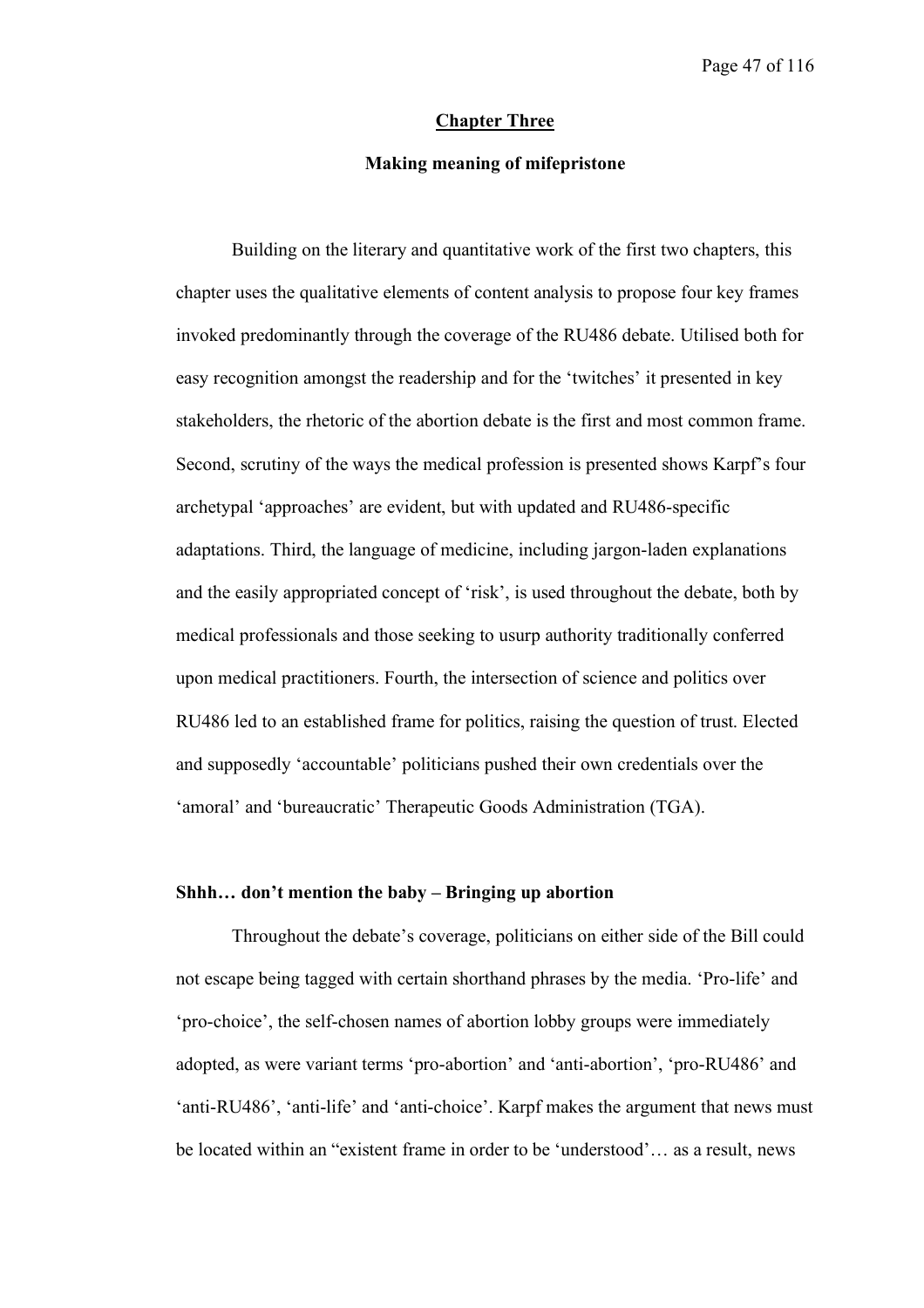gives the feeling of 'novelty without change' and conveys the sense of 'eternal recurrence'". <sup>95</sup> Discussing the way she covered the debate, *Australian* journalist Patricia Karvelas agreed she felt she was building on an existing argument: "When you're writing the news, your job is to write what's 'new', about what's been revealed, in a particular debate".<sup>96</sup> Karvelas added that the medium necessitates an oversimplification or shorthand sometimes, because when "you're trying to explain it to people who just read newspapers really briefly on their way into work or in the morning, your job is to simplify it as much as you can.  $97$ 

This notion of an 'existing argument' is not hard to imagine for a drug like RU486 that is instantly attached to the social issues arising from its use as an abortifacient. In writing about the framing of FAS (Foetal Alcohol Syndrome) in the US, Golden says that landmark Supreme Court case *Roe v Wade* in 1973 prevented debate about FAS becoming a proxy national debate on abortion because it was felt the debate had been decided, legally speaking.<sup>98</sup> However, while each State and Territory in Australia has reached its own legislation on abortion, this thesis argues the abortion debate was still very much alive through discussion of RU486.

The abortion debate frame was further bolstered by politicians who made comments about abortion when discussing the issue, both for and against the Bill. Queensland Nationals Senator Barnaby Joyce said he "disagreed" with RU486 because "the argument is always about when does a person exist"<sup>99</sup> and Senator Julian McGauran said "this is a 'pro-life' versus 'pro-choice' issue, there's no getting

 $95$  Karpf, A, (1988) Doctoring the Media: The reporting of health and medicine, London, Routledge,

p28<br><sup>96</sup> Karvelas, Patricia, Canberra correspondent for *The Australian*, interviewed August 27, 2007<br><sup>97</sup> Karvelas, Patricia, ibid<br><sup>98</sup> Golden, J., (2005) <u>Message in a bottle: the making of Fetal Alcohol Syndrome</u>, Harva

<sup>&</sup>lt;sup>99</sup> Karvelas, P., (2005) "Abortion pill slammed by Nat" in *The Australian*, 15 October, 2005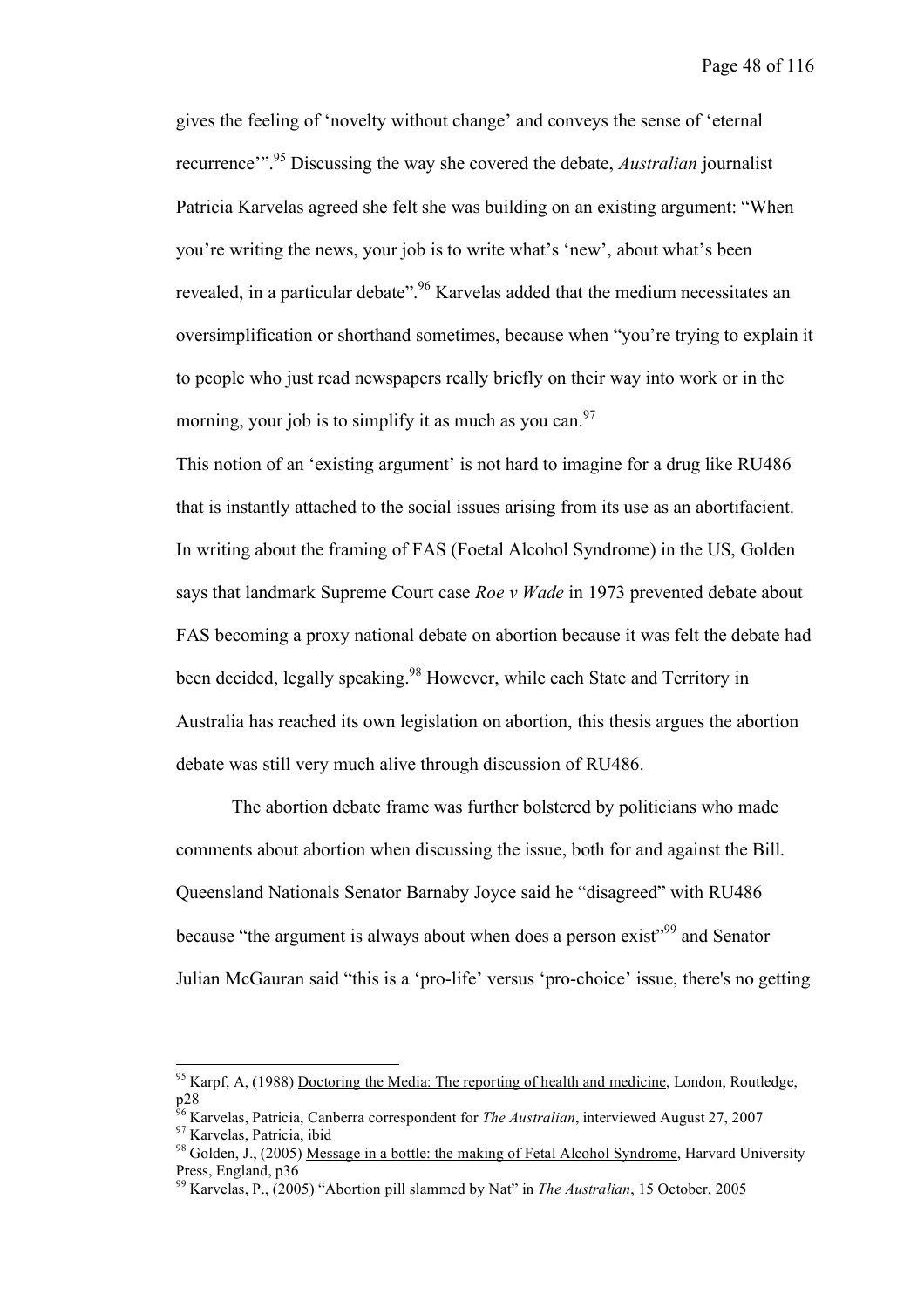away from that".<sup>100</sup> In addition to the many voices on both sides of the debate using abortion rhetoric, journalists used it throughout the coverage as well. Updating the progress, Karvelas co-authored an article with Chief Political Correspondent Steve Lewis that stated "cabinet will today debate the abortion controversy".<sup>101</sup> Political reporters for the *Telegraph* Malcolm Farr and Alison Rehn said: "The RU486 issue has polarised Parliament. When it comes to a controversial topic like abortion, everyone has an opinion."<sup>102</sup>

One voice trying to cut through the abortion rhetoric, or possibly benefiting from the media 'twitch'103 her position presented, was Dr Renate Klein, a biologist, social scientist and associate Professor in Women's Studies at Deakin University in Melbourne. Writing in *The Australian*, Dr Klein opened her argument against the introduction of RU486 to Australia:

I am a long-time feminist and health activist who is committed to women's access to safe and legal abortion and I am getting exasperated with the pro-choice movement's simplistic message about RU486. It is not safe and it will not expand women's choices. 104

Dr Klein presented a rare scientific view against RU486, positing it was far from safe, reliable or well understood. In presenting a scientific voice against RU486, Dr Klein exemplifies not only Seale's 'twitch', but also his claim that "stories often work by creating and then exploiting oppositions [which are] common

 <sup>100</sup> Maiden, S., (2006) "Abortion drug is not safe, says McGauran" in *The Australian*, <sup>8</sup> February, <sup>2005</sup> <sup>101</sup> Karvelas, P. and Lewis, S., (2006) "Coalition split on abortion drug bill" in *The Australian*, <sup>6</sup>

February, <sup>2006</sup> <sup>102</sup> Farr, M. and Rehn, A., (2006) "RU486 the drug that divided <sup>a</sup> nation" in *The Daily Telegraph*, <sup>9</sup>

February, 2006<br><sup>103</sup> Seale, Clive, "Health and media: an overview" in Sociology of Health and Illness, Vol 25, No 6,

<sup>2003,</sup> p518 <sup>104</sup> Klein, R., (2005) "Abortion drug not the safest method" in *The Australian*, <sup>9</sup> December, <sup>2005</sup>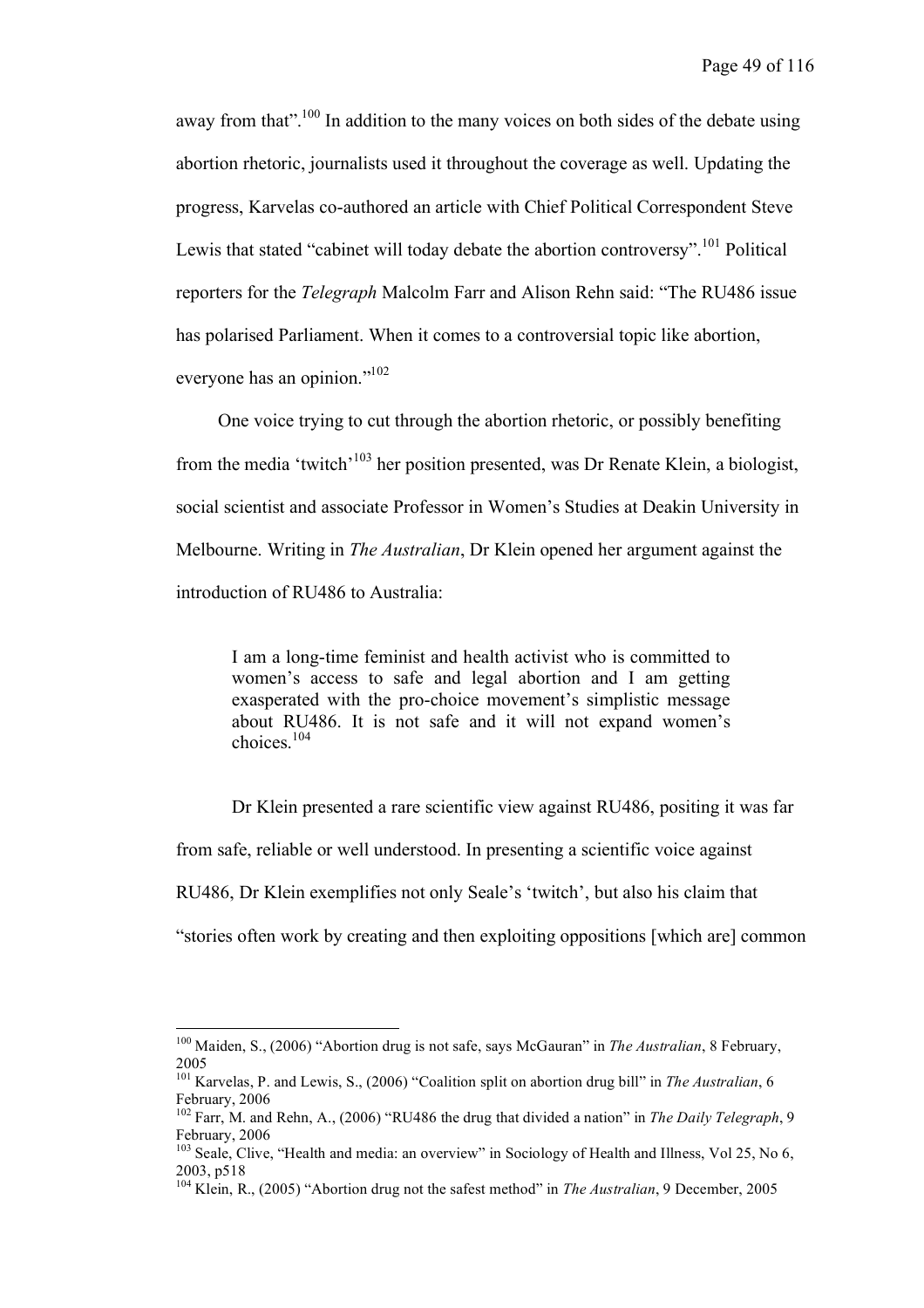in overall story of media health".<sup>105</sup> While her only science training as a biologist was acknowledged, this was taken as expertise enough, another example of Golden's 'expertise expansion'<sup>106</sup> discussed earlier. Her membership of Victorian-based activist group FINRRAGE (Feminist International Network of Resistance to Reproductive And Genetic Engineering) is also not disclosed. Given the vocal contribution of FINRRAGE and other groups to ongoing debates about women's reproductive rights (see also Sawicki, 1991; Kelly, 2005; Klein, 2005) this is a significant omission.

### **Portrayals of the Practice**

In her seminal work on presentations of medicine in the media, 'Doctoring the Media', Anne Karpf sets up four paradigms within which medical matters can be seen in television programs: the 'medical approach', the 'consumer approach', the 'look-after-yourself' approach and the 'environmental approach', <sup>107</sup> discussed in detail in chapter one. Although intended as descriptors for television, each paradigm can be found within the coverage of the RU486 debate.

#### *Medical approach and the establishment*

As seen in chapter two's source analysis, traditional voices in medicine were heavily utilised throughout the coverage. The automatic authority and presentation of 'doctor as benevolent and all-knowing' forms Karpf's 'medical approach' and was seen most clearly through arguments endorsing the TGA.

<sup>&</sup>lt;sup>105</sup> Seale. Clive. "Health and media: an overview" in Sociology of Health and Illness, Vol 25, No 6, 2003, p518<br><sup>106</sup> Golden, J., (2005) <u>Message in a bottle: the making of Fetal Alcohol Syndrome</u>, Harvard University

Press, England, p65<br><sup>107</sup> Karpf, A., (1988) "Doctoring the Box" in <u>Doctoring the Media: The reporting of health and</u>

medicine, London, Routledge, pp10-66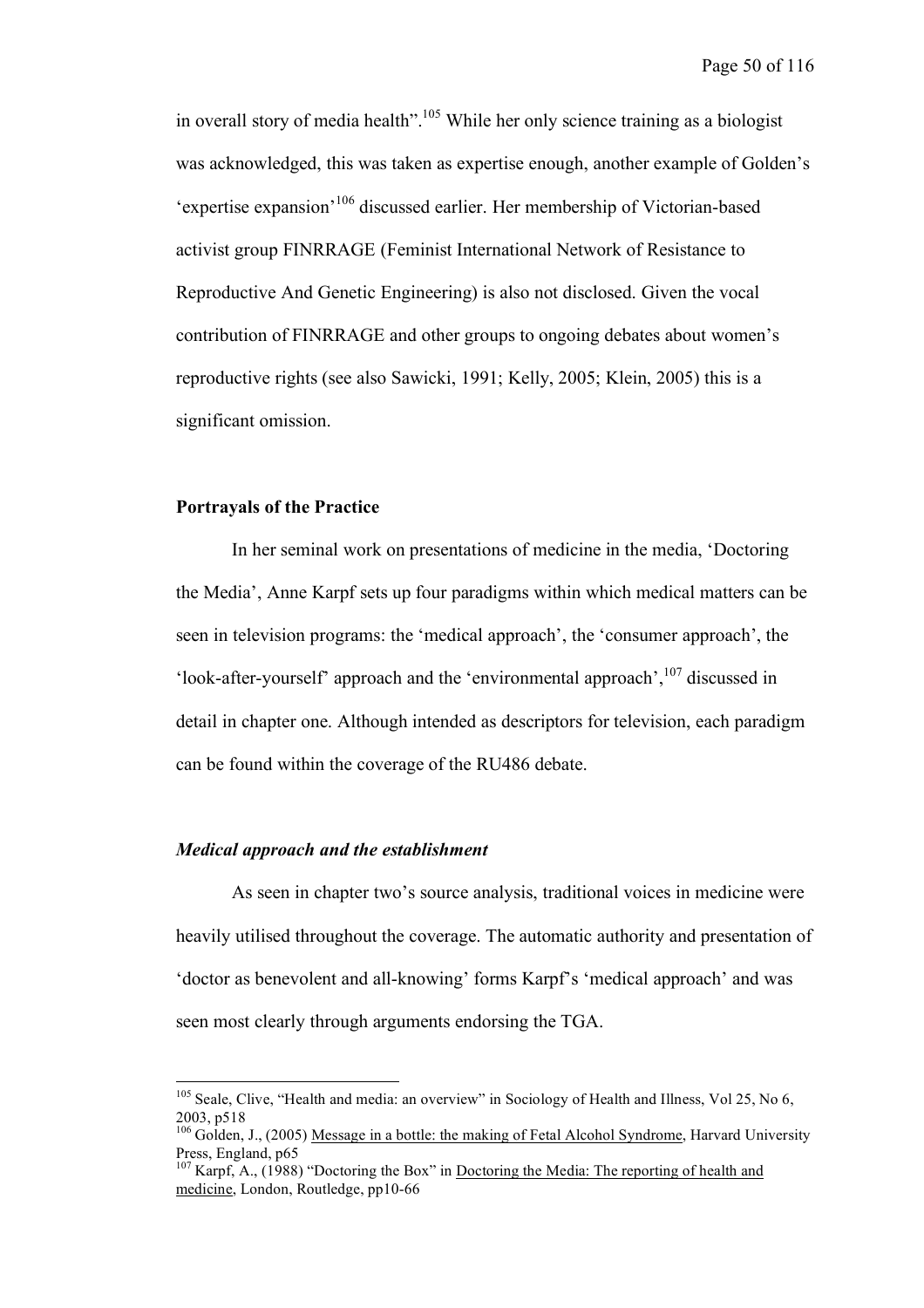Many examples were found across the three newspapers. In the *Australian* alone, the case is made from within the establishment: "A TGA spokeswoman said all applications for registration must be done in accordance with international best practice, including clinical trials",<sup>108</sup> from 'pro-Bill' MPs like former GP Mal Washer: "He's [Tony Abbott] not a trained medical doctor and he's not got the clinical acumen of the groups of people like you have in the Therapeutic Goods Administration";<sup>109</sup> and from members of the public, like letter-writer John Berry: "Medically qualified committees should decide on the way for that decision [legal abortion] to be best implemented, not unqualified laymen or zealots".<sup>110</sup> This last comment makes blatant the underlying message glorifying the medical profession – presenting it as more authoritative than moral or conscience-based decisions.

While the medical approach can be seen in many ways to support the efforts of well-educated doctors and largely spread public health information, Karpf argues part of the challenge to the paradigm was that perceived medical authority had outstripped its real worth. Dr Pesce says modern mainstream medicine is fighting on a number of fronts to retain authority and the RU486 case exemplified this struggle.

One of the issues is, in a changing world, doctors used to be the peak opinion leaders in healthcare. And now there are a whole lot of other people who feel as though they've got as much right or authority… partly we've gone from the 'Doctor as God' to the 'Doctor as recalcitrant, flawed person' who is just trying to protect their patch, because you've gone from saving the world to being a greedy person who causes a whole lot of disasters. 111

<sup>&</sup>lt;sup>108</sup> Price, M., (2005) "Doctor's push for abortion drug" in *The Australian*, 20 October, 2005<br><sup>109</sup> Maiden, S. and Sainsbury, M., (2005) "Free vote on abortion pill" in *The Australian*, 18<br>November, 2005

<sup>&</sup>lt;sup>110</sup> Berry, J., (2006) "Demonstrations expose danger facing a way of life" in *The Australian*, 7 February, 2006<br><sup>111</sup> Pesce, Dr Andrew, former Federal Councillor representing Obstetricians and Gynaecologists on the

Federal Council, the National Australian Medical Association, interviewed August 29, 2007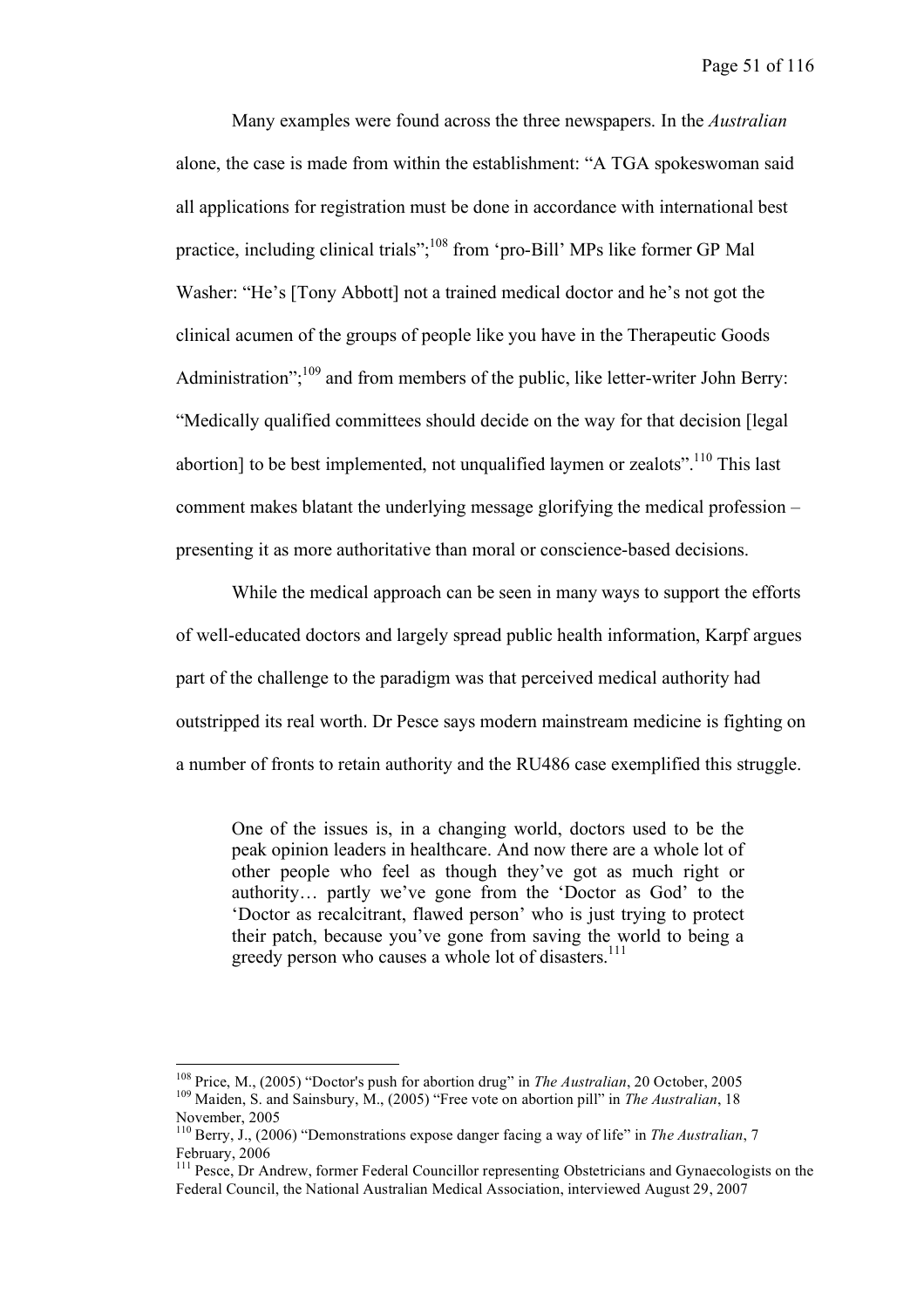Page 52 of 116

However, some medical voices in the RU486 debate seemed to take any challenge to their knowledge as reason to bolster the certainty of their claims. Professor de Costa was one of the most strident voices of the medical profession, claiming "the evidence is overwhelming that [RU486] is safe, effective and acceptable to women".<sup>112</sup> Professor de Costa said she felt confident in her presentation of the information because she has written a great deal for peerreviewed journals that set a high standard for substantiating claims and after "years of clinical practice I feel well able to distinguish what I know to be evidence-based from my personal opinions".<sup>113</sup>

Nevertheless, King and Street argue the public have become savvy to the flaws and limitations of modern medicine, that "the discourse of science within the media is actually shifting and that being uncertain is 'the mark of the respected scientist' while being certain is the mark of the 'quack or snake oil salesman'".<sup>114</sup> Murray argues such certainty may also be the product of a perceived public desire for solid statistics and unequivocal data.<sup>115</sup>

## *Consumer approach and feminism*

The 'backlash' to the perceived control doctors had over patients, in particular female patients under the direction of male doctors, is what Karpf charts as the 'consumer approach' to medicine. In leading the charge for women who perceived their reproductive rights had been controlled by male politicians and doctors,

<sup>&</sup>lt;sup>112</sup> Pirani, C., (2005) "Abortion drug ban should end: doctors" in *The Australian*, 3 October, 2005<br><sup>113</sup> de Costa, Caroline, Professor Obstetrics and Gynaecology, James Cook University, Cairns,<br>Oueensland, Australia, in

Queensland, Australia, interviewed August 29, <sup>200</sup> <sup>114</sup> King, M. and Street, C., (2005) "Mad Cows and Mad Scientists: What Happened to Public Health in the Battle for the Hearts and Minds of the Great British Beef Consumer?" in M. King. and K. Watson, (Eds) Representing Health: Discourses of Health and Illness in the Media, Palgrave Macmillan, UK, pp127-8<br><sup>115</sup> Murray, D., Schwartz, J. and Lichter, S. R., (2001) <u>It Ain't Necessarily So: How Media Make and</u>

Unmake the Scientific Picture of Reality, Rowman and Littlefield Publishers, USA, p9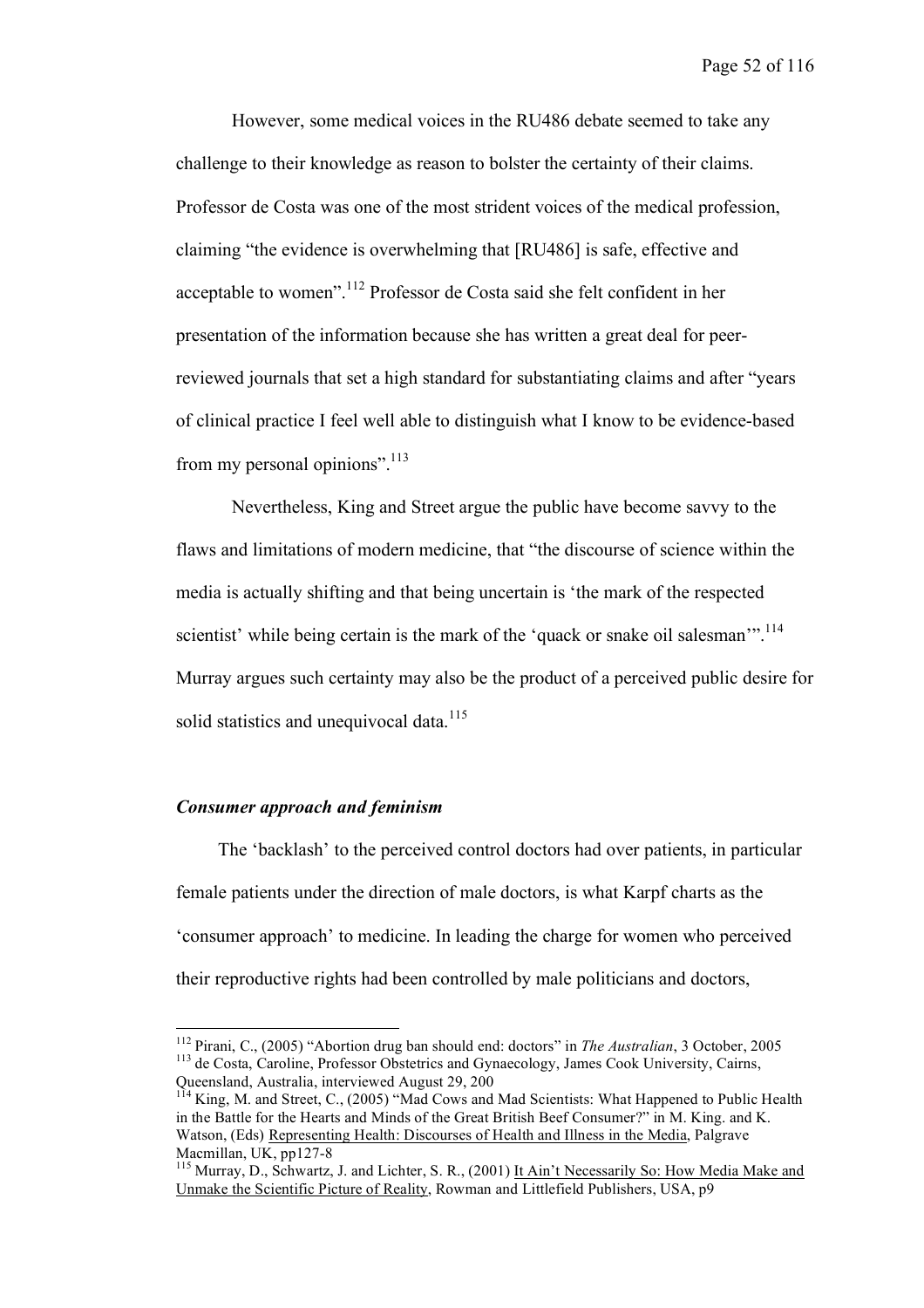Democrats Senator Allison established a feminist and women's rights frame within the 'consumer approach':

It is galling listening to the men – and it is mostly men – who have such contempt for women who terminate unwanted pregnancies, who have neither the compassion nor the understanding of the huge and, for many, daunting task of taking an embryo the size of a grain of rice to adulthood. $116$ 

The *Australian* reported "Liberal senator Judith Troeth hailed the result as 'a victory for common sense  $\dots$  for the nation's daughters and granddaughters $\cdot$ <sup>117</sup> and Stott Despoja criticising "conservative male legislators who are determined to keep interfering in the reproductive rights of Australian women".<sup>118</sup>

However not everyone accepted framing the debate around women as empowered consumers of medical progress. Political editor with *The Australian*, Dennis Shanahan, simply rejected the "absurd charges"<sup>119</sup>, describing the suggestion that Abbott or any other male couldn't do the job as Health Minister because he wasn't a medical expert, a female, or had an abortion, as "simply silly."<sup>120</sup> Health Minister Abbott went one step further, twisting the frame of female empowerment to one of deviancy with the claim, "somehow up to 100,000 abortions a year is accepted as a fact of life, almost by some as a badge of liberation from old oppressions".<sup>121</sup>

Perhaps the ultimate expression of the Women's Liberation call to make the 'personal political' is with one's own body. Personal stories that shift the focus

<sup>&</sup>lt;sup>116</sup> Peatling, S., (2006) "One in three women have had an abortion, and I'm one of them, says Senator" in *The Sydney Morning Herald*. 9 February. 2006

<sup>&</sup>lt;sup>117</sup> Maiden, S., (2006) "Some may die but it's worth the risk" in *The Australian*, 17 February, 2006<br><sup>118</sup> Maiden, S., (2005) "Expectation of an early baby bonus premature" in *The Australian*, 17 October,

<sup>2005&</sup>lt;br><sup>119</sup> Shanahan, D., (2006) "Morally, issues can't be ducked" in *The Australian*, 10 February, 2006<br><sup>120</sup> Shanahan, D., ibid<br><sup>121</sup> Price, M., (2006) "Dear friends face to face, but not eye to eye" in *The Australian*,

<sup>2006</sup>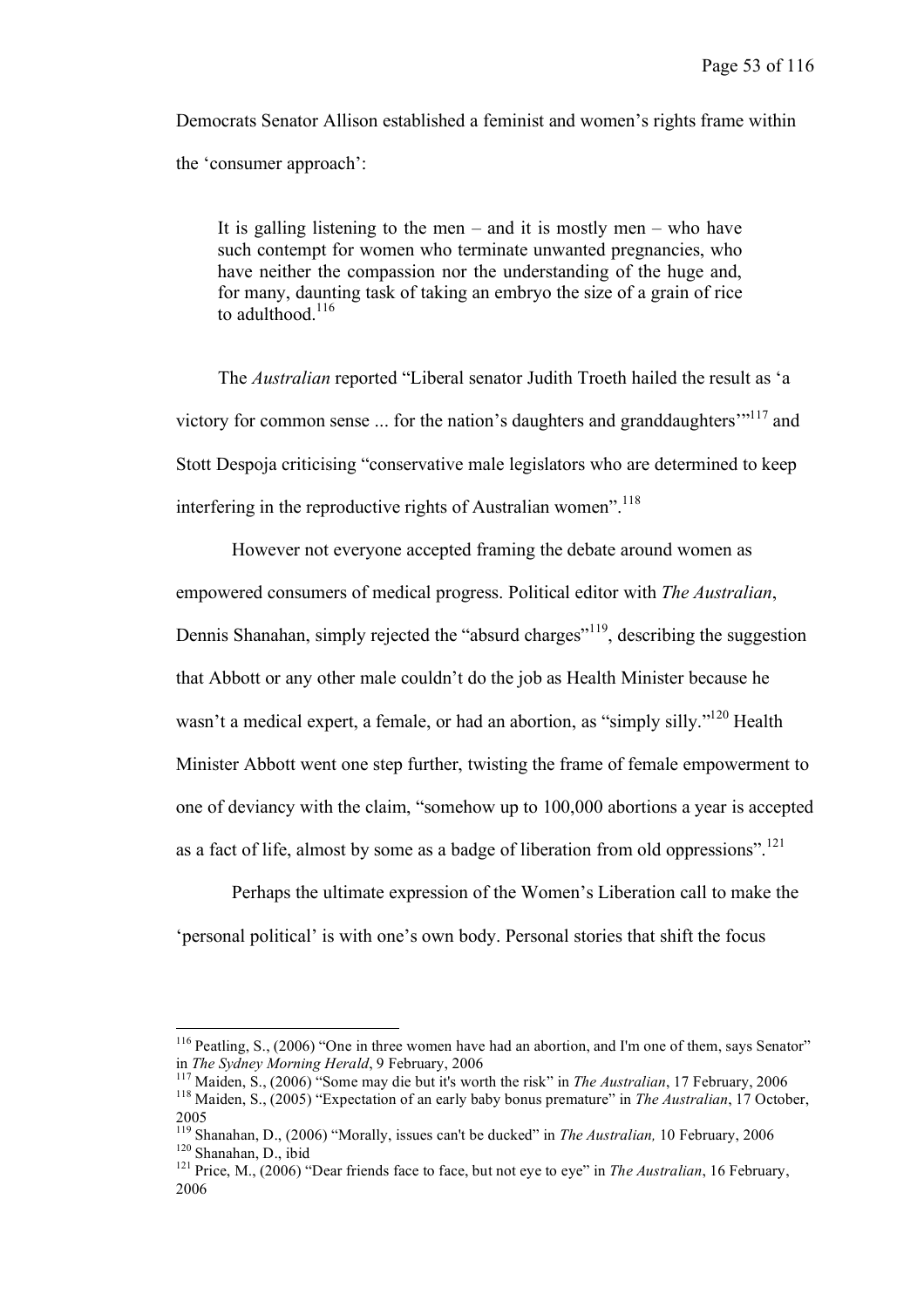squarely onto the patient can also be seen to make the 'personal political'. Golden says these personal narratives subvert the traditional frames:

turning the question away from the role of the government and towards the issue of women's behaviour… by dramatising public problems they bring new subjects into the stream of cultural consciousness.<sup>122</sup>

This highlights another striking similarity between the Golden's FAS coverage and RU486 in the selection of personal stories to cover. While the *Herald*  and *Australian* chose not to cover any personal stories, except those of politicians told in Parliament, the *Telegraph* ran a number of stories on 16-year-old American Holly Patterson who died from complications after taking RU486 and the pleas of her father, Monty, that Australia not legalise RU486. The *Telegraph* reported there were at least ten deaths around the world linked to RU486 as strongly as Holly's case, yet her story of youthful ambition and promise cut short was the only one to receive a full case study and several follow-up stories. Similarly, Golden notes the case studies around FAS focused on Melissa and her mother, who "appeared to be young, thin and pretty, a sympathetic figure whose personal tragedy conveyed the urgency of the FAS problem". <sup>123</sup> As these case studies show 'tragic' victims, it is left for the reader to interpret the immorality of doctors and regulators who 'let' this happen. Conversely, the personal stories of parliamentarians largely drew on stories of consumers in control, with Senator Allison telling of her own abortion, Senator Nick Minchin disclosing the abortion of a former girlfriend and Treasurer Peter Costello relaying the story of his wife's illness-threatened pregnancy. Ironically, the politicians' stories were used to both support and oppose the Bill. However, while

<sup>&</sup>lt;sup>122</sup> Golden, J., (2005) <u>Message in a bottle: the making of Fetal Alcohol Syndrome</u>, Harvard University Press, England,  $p99$ 

 $\frac{123}{123}$  Golden, J., ibid, p102.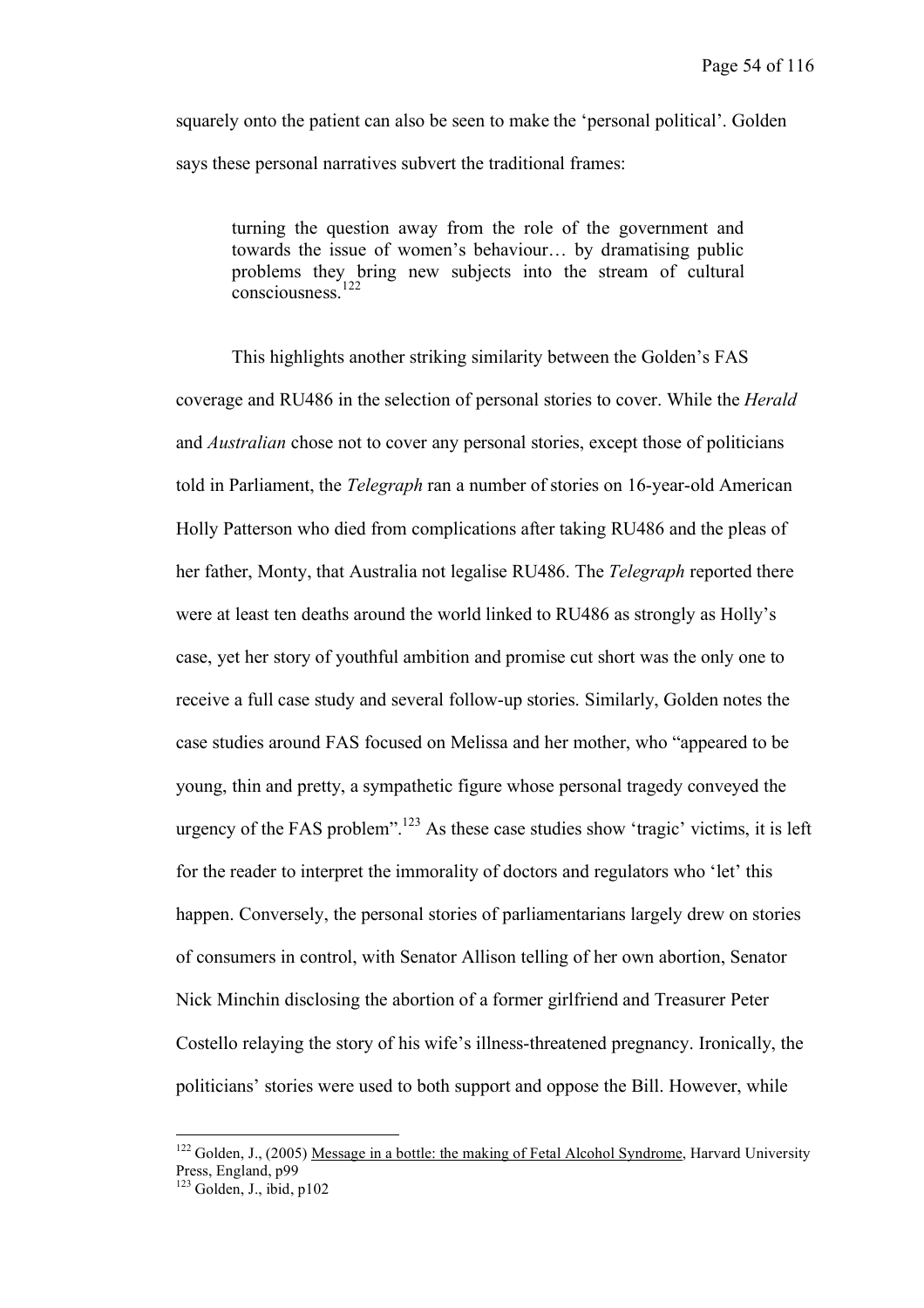their positions may not have been united, each politician could be seen as successful in transcending their status to take on the role of the 'consumer' in an effort to convince the public of their own intimate understanding of the issue.

#### *Look-after-yourself approach and morality*

The preventative health and personal moral decision-making of Karpf's 'look-after-yourself' approach can be seen in the case of RU486 largely through the various presentations of the complex moral and ethical issues involved with abortion. Blum states that bringing the ethical issues associated with emerging technologies into public debate is one of the most important jobs of the science communicator. 124

Peatling said at the *Herald* there was a concerted effort to contextualise what she saw as attempts to turn the Bill into a national abortion debate, from the outset deciding not to "participate in some kind of attempt to make this issue about a drug really a broader debate about whether or not people were for or against abortion".<sup>125</sup> Not to suggest the *Herald* didn't cover the perspectives of lobby groups like AARU486 with religious affiliations, but their stories were clearly demarcated by appearing in articles by Linda Morris, the Religious Affairs writer. In a way, the usage of the 'pro-life' and 'pro-choice' terminology by the rest of the *Herald* writers can be seen as a nod to the abortion debate history, without actually engaging with the issues it raises. While the journalists interviewed agreed this was not the time for that debate to be raised, it does risk Nelkin's suggestion that reference to an existing

<sup>&</sup>lt;sup>124</sup> Blum, D., Knudson, M. and Marantz Heinig, R., (2006) A Field Guide for Science Writers, (2<sup>nd</sup> Ed) Oxford University Press, New York USA, p154 <sup>125</sup> Peatling, Stephanie, Canberra correspondent for *The Sydney Morning Herald*, interviewed on

August 22, 2007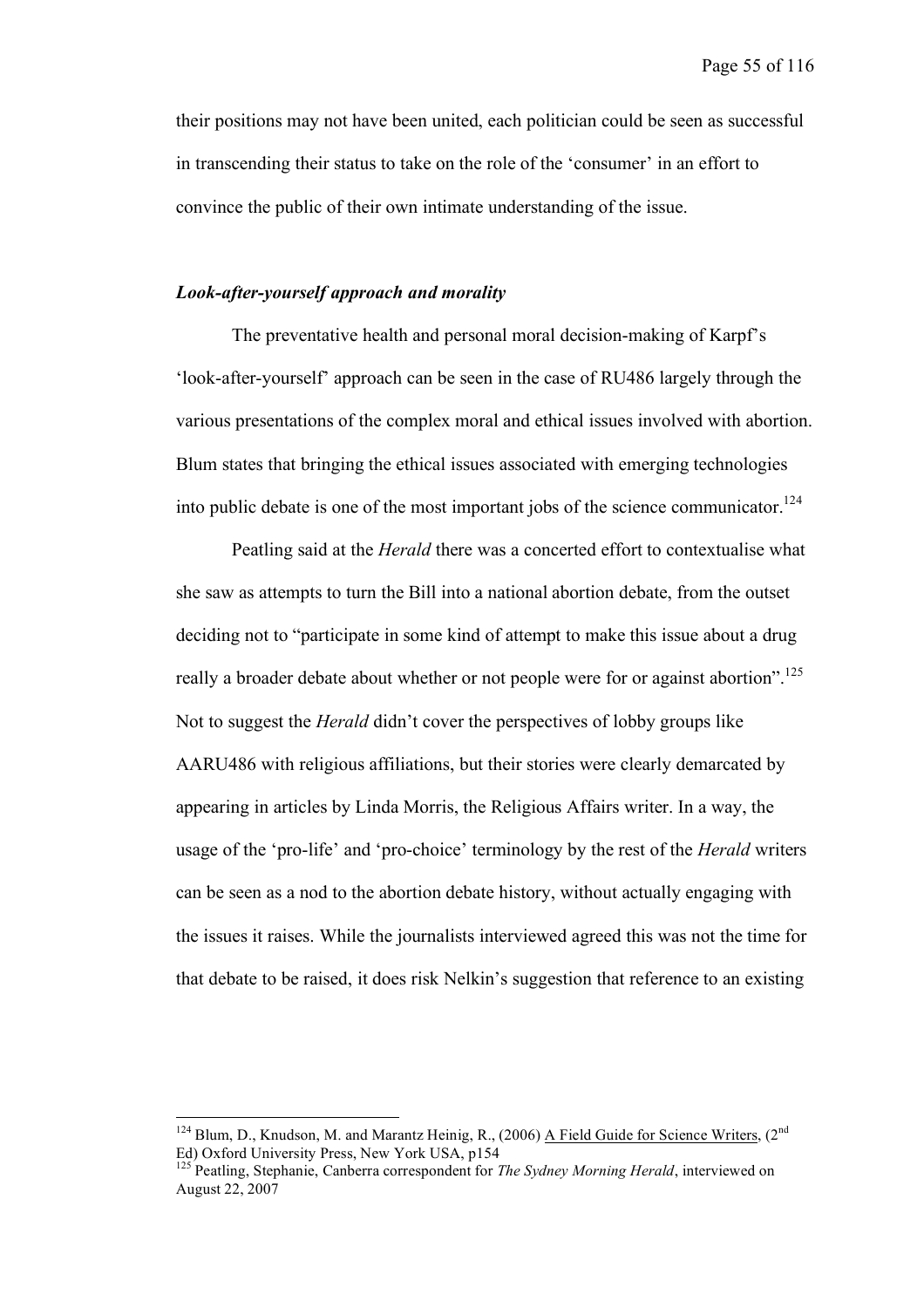Page 56 of 116

debate could misinform and mislead readers if the frame is not justified or explained.<sup>126</sup>

Far from ignoring the moral issues, the *Telegraph* can be seen to build a moral issue into a moral panic by taking on two of Golden's characteristics of moral panic journalism. In her analysis of FAS as a moral panic, Golden describes "expertise expansion" and "democratisation" as two media tactics.<sup>127</sup> The FAS case drew physicians and researchers from many disciplines for 'expertise expansion', while the *Telegraph* drew case studies from overseas to call for RU486 to be banned. Their stories also exemplified "democratisation" – use of a few (albeit tragic) incidents to create an epidemic. Delivered with minimum statistical context, the risks of RU486 were portrayed as applicable to the entire population, not stating in their coverage the many hundreds of thousands of successful uses of RU486 in the UK and USA used by the World Health Organisation as evidence of safety and efficacy<sup>128</sup>.

Building other moral panics, there was no shortage of conservative politicians using morality as their key concern about the regulation of RU486, including Family First Senator Stephen Fielding and Nationals Senator Barnaby Joyce. However, the one politician singled out by the Bill's supporters as steering the debate based on his faith and morals, self-pronounced 'pro-life' Catholic Health Minister Abbott, said very little that could be considered overt engagement with moral or ethical issues. While Thompson argues moral panics can be attractive to politicians rather than "come up with solutions to some of the more intractable problems, such as lack of

 $126$  Nelkin, Dorothy, (1987) Selling Science: How the press covers science and technology, WH Freeman and Company, USA,  $p44$ 

<sup>&</sup>lt;sup>127</sup> Golden, J., (2005) Message in a bottle: the making of Fetal Alcohol Syndrome, Harvard University Press, England,  $p65$ 

<sup>&</sup>lt;sup>128</sup> de Costa, C., (2007) RU486 – The Abortion Pill, Boolarong Press, Queensland Australia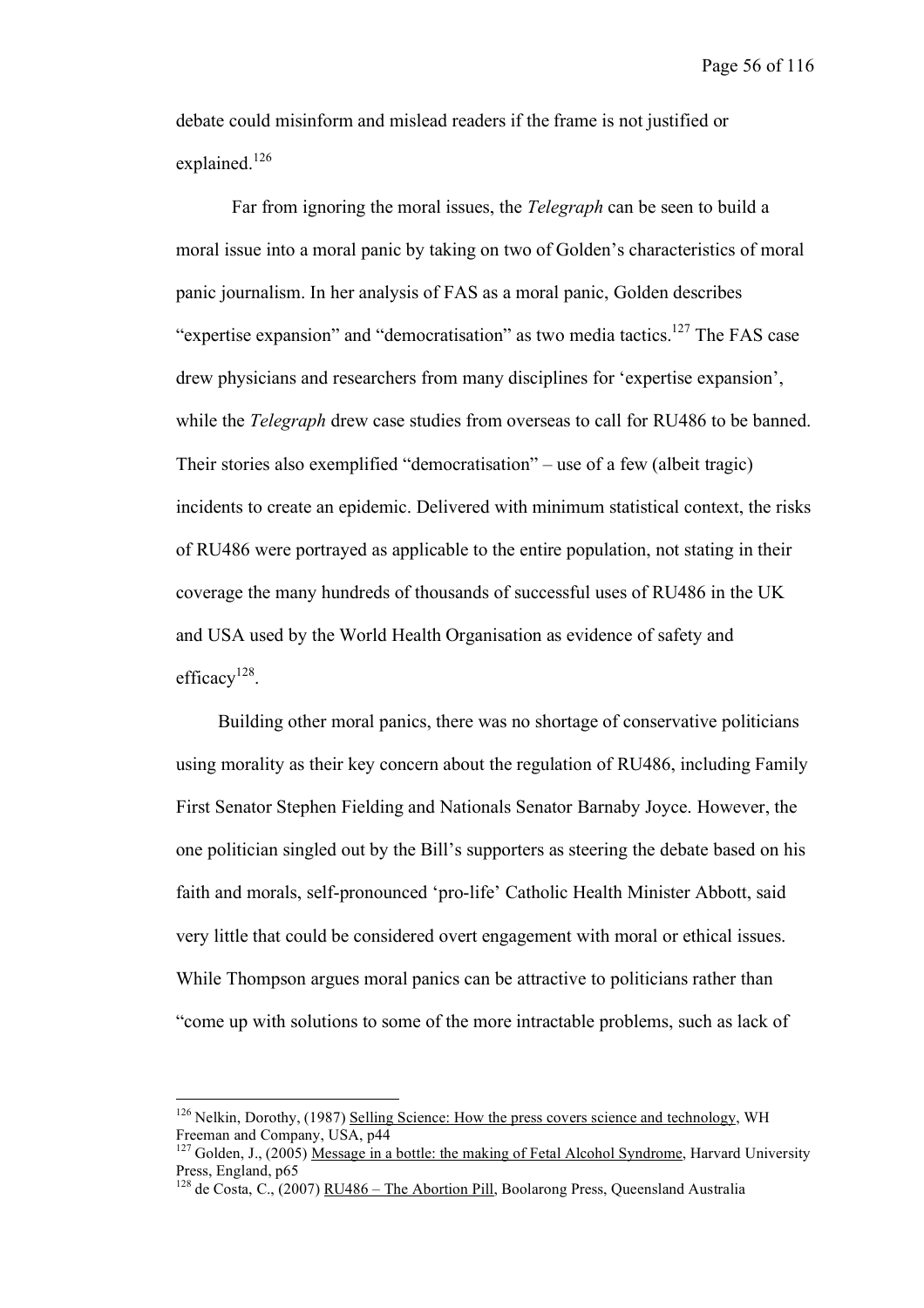education and skills, unemployment, housing conditions, crime and poverty"<sup>129</sup>, it seems social commentator Polly Toynbee's words are more apt in assessing Abbott's position, that "the very word 'moral' now belongs so firmly with the alarmists that it is virtually unusable by anyone else".<sup>130</sup> Openly admitting his religious and moral standpoints, Abbott made a canny political move by asserting the 'look-afteryourself' frame and allowing his more notably conservative colleagues to wax lyrical on the moral complications of such a technology and the inability of bureaucrats in the TGA to assess drugs of that nature. His arguments were based largely around the health risks of RU486 described in the report he commissioned into the risks posed by RU486 to women in rural areas. However, when the scientists who wrote the report explained to the media it only assessed the most 'at risk' community, which was not at all an appropriate way to judge a drug's safety, the Minister's scientific arguments were widely discredited, suggesting another motivation was driving his anti-RU486 stance.

The memorable comments from backbencher Member for Hughes, Danna Vale were largely unexpected. Whereas the moral argument was interpreted by most as a frame for allowing people to make up their own minds and 'look-afterthemselves', Vale combined moral concerns about abortion with the words of Sydney Imam Sheik Taj Al-Din El-Hilaly to warn Australia it would "abort itself out of existence and into an Islamic state".<sup>131</sup> While discussion about xenophobia and the invocation of 'us and them' is also worthy of a separate dissertation, the 'panic' Vale tried to invoke is foreshadowed by Karpf, who says moral panics "are coloured by

<sup>&</sup>lt;sup>129</sup> Thompson, K., "Family, Children and Violence" in *Moral Panics*, Routledge, London, 1998, p88<br><sup>130</sup> Thompson, K., ibid, p87<br><sup>131</sup> Farr, M., (2006) "No backdown on Islam claim - Vale defends RU486 clanger" in *The Da* 

*Telegraph*, 15 February, 2006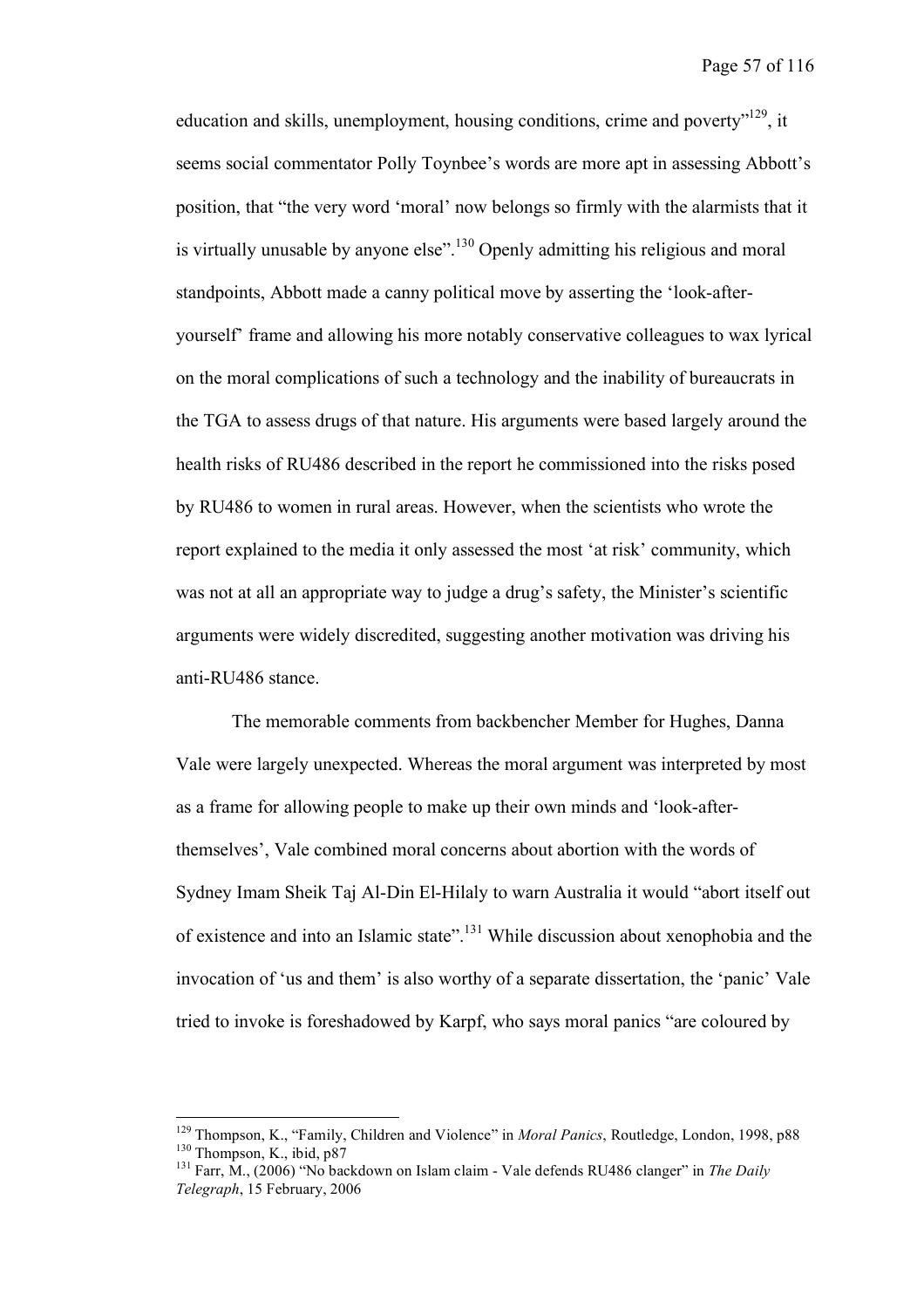the sense of the national and the shared".<sup>132</sup> While Abbott's comments can be seen to 'dog whistle' to those who share the 'pro-life' position, Ms Vale's comments were rather more like the yelp of a dog cornered.

### *Environmental approach and 'root' causes*

When Thompson says moral panics are an easy alternative to addressing underlying problems, he paraphrases Karpf's definition of the 'environmental approach' to medicine in the media. Proportionately little was written about these 'underlying causes' of the national abortion rate mentioned with concern by so many politicians and Golden notes the same trend in coverage of FAS in the US. She found hundreds of column inches devoted to foetal abuse from alcohol or drug consumption while not one dealt with adverse birth conditions due to physical abuse of women. <sup>133</sup> Best *et al* present further evidence of a narrow media focus, reporting that during the UK coverage of the National Health Service hospital beds crisis in the 1970s, the debate was constrained in two ways. First, it was covered as a 'conflict' stereotype that jumped between spokespeople for and against, without ever contributing to public understanding of how the issue arose or events leading to the conflict.<sup>134</sup> Secondly, the conflict focused on one particular question, without considering the other practices that ought to be questioned as well.<sup>135</sup> Best concludes these questions are narrow because readers want stories that relate to issues soon to

<sup>&</sup>lt;sup>132</sup> Karpf, A, (1988) Doctoring the Media: The reporting of health and medicine, London, Routledge,

p135<br><sup>133</sup> Golden, J, (2005) <u>Message in a bottle: the making of Fetal Alcohol Syndrome</u>, Harvard University<br>Press. England. p114

 $^{134}$  Best, G., Dennis, J. and Draper, P., (1977) Health the Mass Media and the National Health Service, Unit for the Study of Health Policy, Department of Community Medicine, Guy's Hospital Medical School, London, p59<br>
<sup>135</sup> Best, G., Dennis, J. and Draper, P., ibid, p59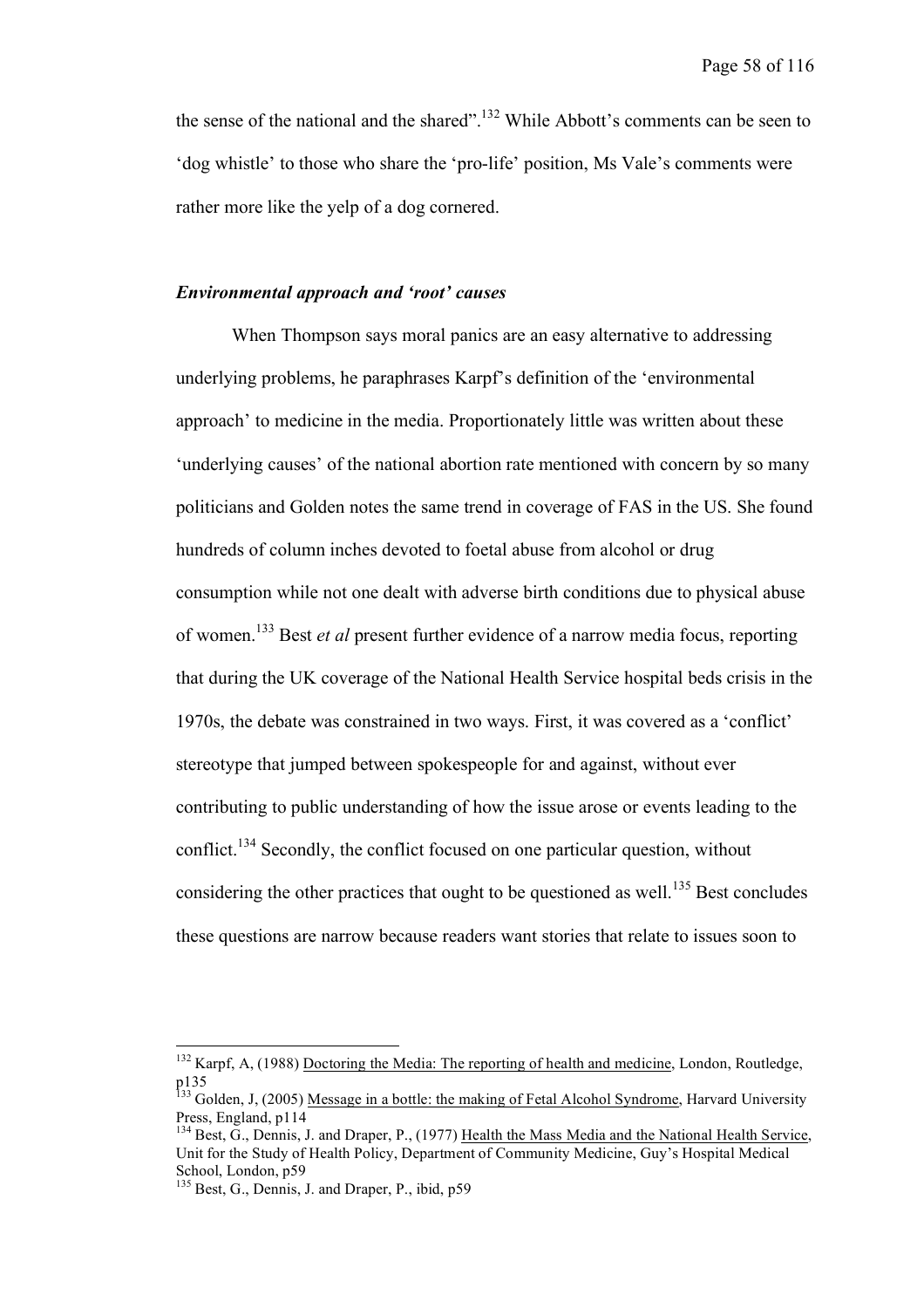be resolved, not those with an indefinite incubation period.<sup>136</sup> In this instance, RU486 was either going to be banned or handed over to the TGA. Abortions would continue to happen – dealing with the myriad issues that lead to them is too vague and nebulous a question, with too many politically unpopular answers. Speaking in Parliament, Shadow Health Minister Julia Gillard reiterated the words of former US President Bill Clinton that abortion should be "safe, legal and rare"<sup>137</sup>, but her only indication that Parliament would seek to do anything to minimise the frequency was this resigned statement:

If we were to truly live in a world where abortion was safe, legal and rare then we would need to live in a world where there was no sexual violence against women ... where contraception never failed… I wish we lived in that world and we should all be striving to attain it, but the stark reality is that we do not.<sup>138</sup>

The stark reality is that even if politicians are not striving to attain Gillard's 'world of safety for women', the media is not willing to investigate it further.

### **Manipulating the medical mumbo-jumbo**

It would be an understatement to say many statistics were thrown around in the media during the lead up to Parliament's decision regarding RU486. The chief statistic used on both sides centred on the risk of adverse consequences from using the drug. Supporters of the Bill argued the risk was *only* 1 death per 100,000, while the Bill's detractors argued it was *at least* 1 death per 100,000. Farrands neatly sums up this paradox, stating "important policy decisions concerning public and industrial health ... can hang on whether one accepts the idea of a threshold [of acceptable risk]

<sup>&</sup>lt;sup>136</sup> Best, G., Dennis, J. and Draper, P., (1977) Health the Mass Media and the National Health Service, Unit for the Study of Health Policy, Department of Community Medicine, Guy's Hospital Medical School, London, p59<br><sup>137</sup> Maiden, S., (2006) "A bitter pill for life" in *The Australian*, 18 February, 2006<br><sup>138</sup> Maiden. S., ibid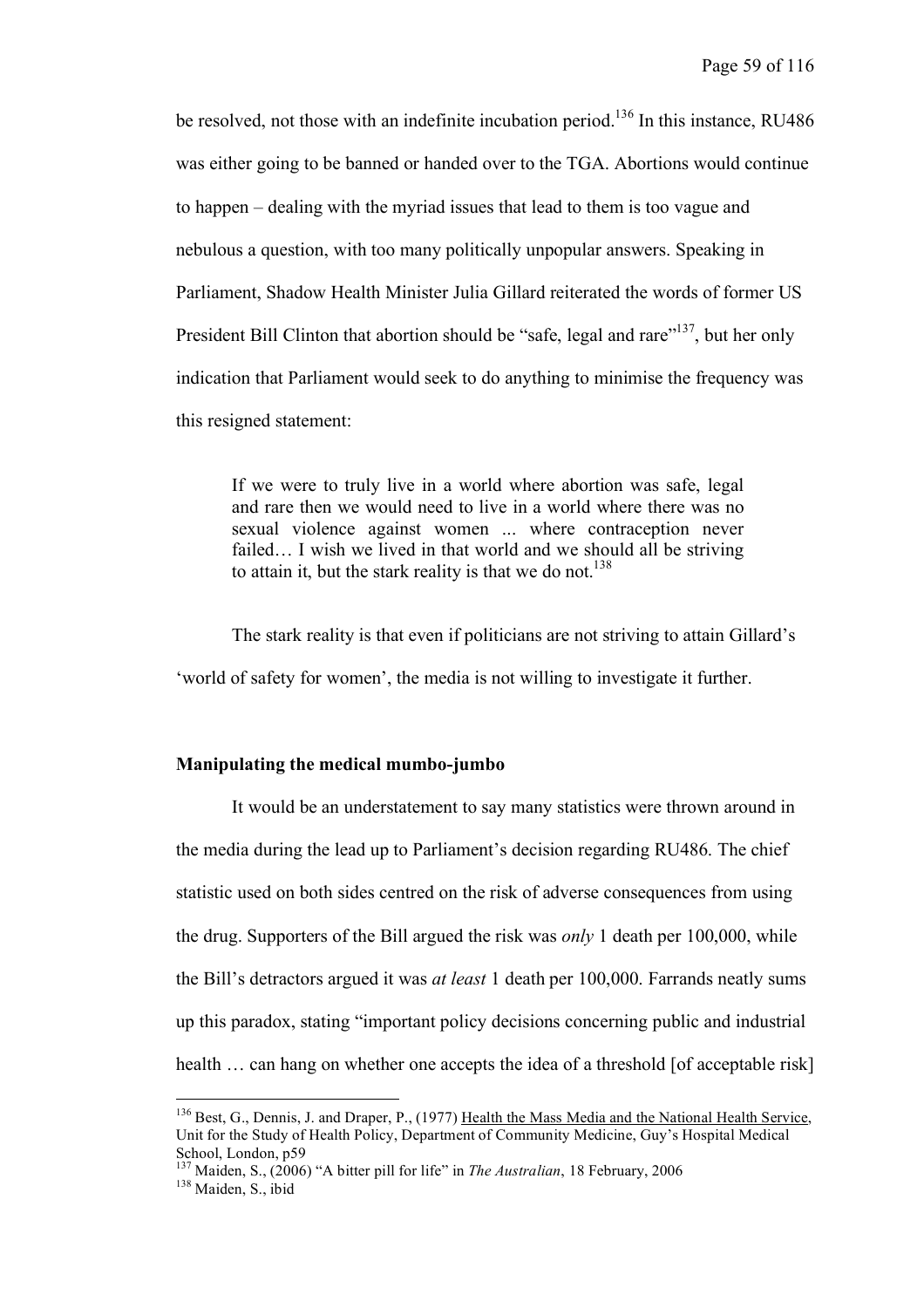or not".<sup>139</sup> Given the majority of voices using these statistics did not come from a medical background, there was very little context given to readers as to how significant a risk this actually was.

Capitalising on the possibility there could be deaths from RU486, Prime Minister Howard decided if a drug presented risks to society as a whole, parliamentarians were the best people to assess them. He said, "there is an issue in relation to the safety of this particular drug and that's something we do have to take into account". <sup>140</sup> Brown *et al* note this trend among politicians to use the rhetoric of risk for their own ends, writing,

far from being a neutral concept grounded in probabilistic data, risk is used in contemporary societies as a strategy for identifying villains and victims and to cast blame for unexpected events. 141

Media coverage of the actual risks and medical explanations involved was not much better – Allan says in many cases, this can be the result of journalists with no scientific training but an ingrained 'nose for a story', whose assessment of risks can be clouded by sensationalism and turn medically acceptable risks into public demands for action on a 'killer' drug. <sup>142</sup> A prime example is the *Australian*'s coverage of a survey commissioned by lobby group AARU486 [Australians Against RU486]. In stating the group's claim that "when women were given 'standard' factual information about the drug, only 33 per cent supported its use",  $^{143}$  journalist Selina Mitchell acknowledged the 'standard factual information' had not yet been

<sup>&</sup>lt;sup>139</sup> Farrands, John L., (1993) <u>Don't Panic, PANIC! The use and abuse of science to create fear</u>, Text Publishing Company Pty Ltd. Melbourne. Australia.  $p13$ 

<sup>&</sup>lt;sup>140</sup> Maiden, S. and Sainsbury, M., (2005) "Free vote on abortion pill" in *The Australian*, 18 November, 2005<br><sup>141</sup> Brown, J., Chapman, S. and Lupton, D., (1996), "Infinitesimal Risk as a Public Health Crisis:

News Media Coverage of a Doctor-Patient HIV Contact Tracing Investigation" in *Social Science Medicine*, Vol 43, No 12, p1685<br><sup>142</sup> Allan, S., (2002) <u>Media, Risk and Science</u>, Open University Press, Philadelphia USA, pp89-95<br><sup>143</sup> Mitchell, S., (2006) "RU486 what? Pill remains unknown" in *The Australian*, 23 Jan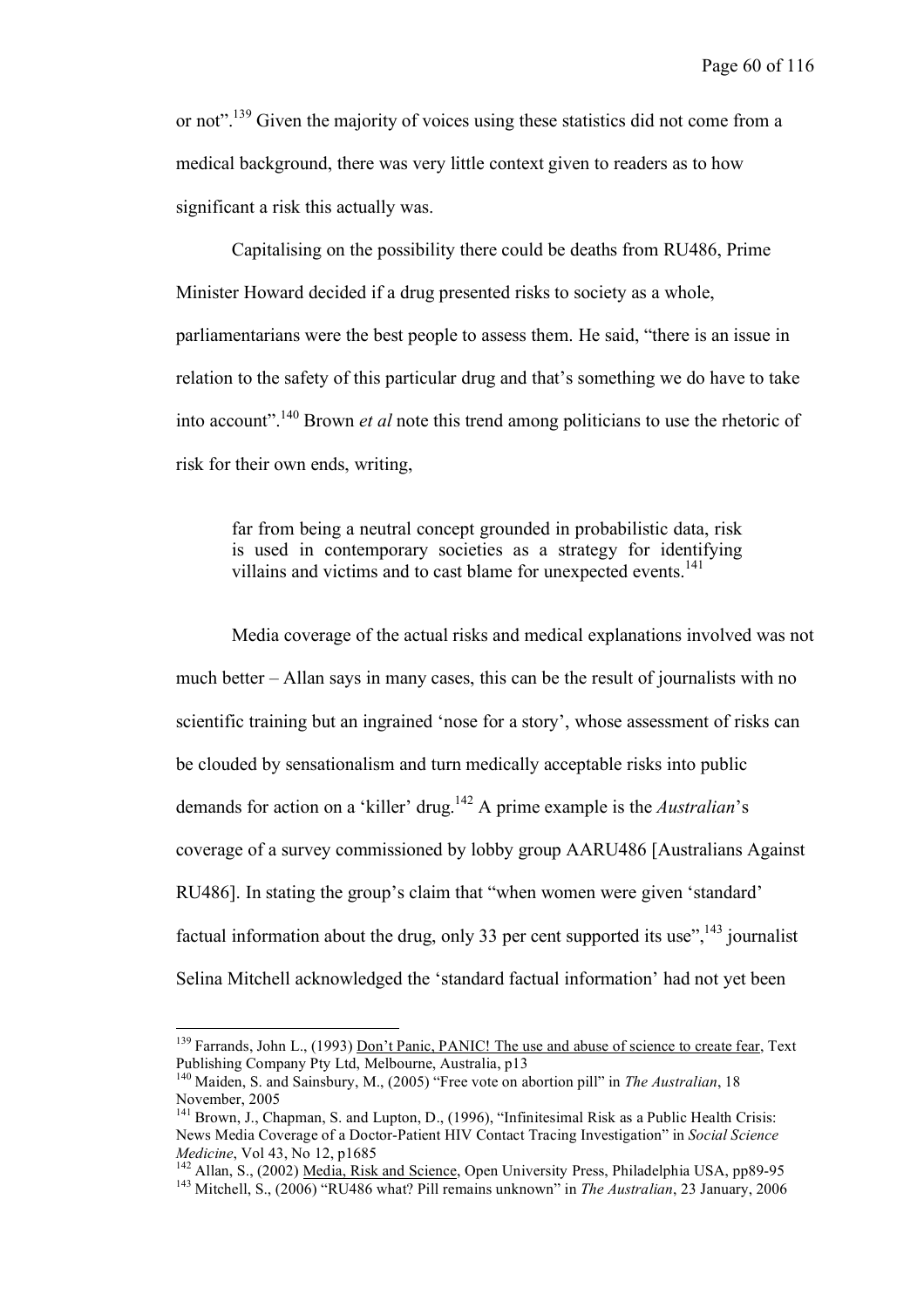disclosed to the media by the group and would not be until their launch the following day. However, no follow-up story ran in the following weeks to provide readers with the qualifications necessary to make any sort of decision about the poll results. The story went on to state further findings of the survey, despite not having the information necessary for proper analysis of the claims. Mitchell could be seen to attempt balance with a sentence in the final paragraph, "Pro-choice groups have questioned the tactics of the group, saying it is providing misinformation about the drug", before reeling off other findings of the poll. As Nelkin writes,

applying naïve standards of objectivity, reporters deal with scientific disagreement by simply balancing opposing views, an approach that does little to enhance public understanding of the role of science. 144

Even worse, journalists risk Thier's grim description that "too much coverage tends to be why this or that solution won't work and the public gets the sense of there being no solution".<sup>145</sup>

This pattern was broken when the report commissioned by Health Minister Abbott (mentioned earlier) was presented to the media. *The Australian*'s second paragraph reported: "Mr Abbott was immediately attacked by doctor groups over the ruling, which they said was 'skewed to the risk ... the worst-case scenario is not a fair way to present the reality of RU486<sup>"</sup>,<sup>146</sup> while the *Herald*'s lead said the report had "been contradicted by medical specialists and dismissed as misleading by his political opponents." <sup>147</sup> In fact, the *Telegraph* even opened its coverage with a

<sup>&</sup>lt;sup>144</sup> Nelkin, Dorothy, (1987) Selling Science: How the press covers science and technology, WH Freeman and Company, USA,  $p68$ 

<sup>&</sup>lt;sup>145</sup> Otten, A. L., "The Influence of the Mass Media on the Formation of Health Policy" in *Health Affairs*, Winter 1992, p115<br> $\frac{146}{146}$ Mass 2000, 2000, 2014

<sup>&</sup>lt;sup>146</sup> Maiden, S., (2005) "Abortion pill ban will stay: Abbott" in *The Australian*, 16 November, 2005<br><sup>147</sup> Metherell, M., (2005) "Ban on abortion pill to stay" in *The Sydney Morning Herald*, 16 November, 2005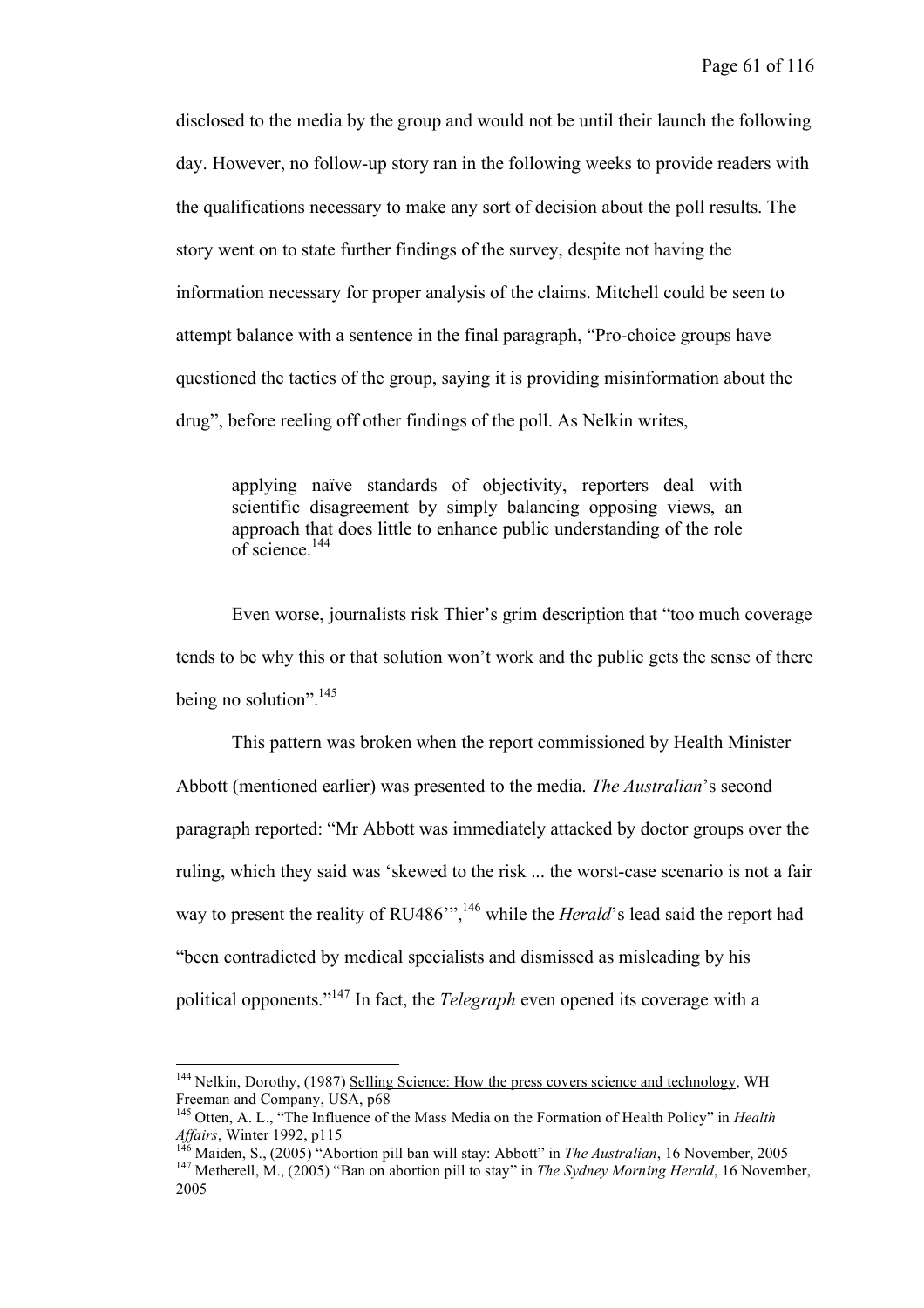statement of stark juxtaposition about one of the report's authors: "The abortion drug RU486 is 'safe, effective and has been tested adequately all over the world' says the Sydney doctor whose advice is being used to continue a *ban* on the drug [emphasis added]".<sup>148</sup> Nelkin's point still stands, however, as little in any of these articles went very far towards explaining the science of what was going on, but they did at least present critical engagement with the report.

Dr Pesce says it simply comes down to the fact that "the general media is not a place to discuss medical matters… [throughout the debate] I don't think anyone learned anything about RU486".<sup>149</sup> This is not to say the media did not try to present medical explanations for their readers through the RU486 debate. Dr Christine Tippett of RANZCOG offers that quite a good job was done by many, because "quite a lot of the reporters [I spoke to] were young women, who were very interested in the topic", attributing particularly good copy to "a little bit of plagiarism that goes on, so somebody writes a good medical-based article and that gets picked up". <sup>150</sup> *Herald* journalist Stephanie Peatling said she took special care to ensure RU486 was referred to as "the so-called abortion pill", so that "people knew that was more like a kind of generic name for it rather than its actual medical classification and in all my stories I went on to say that it was an abortifacient and it did 'xyz'".<sup>151</sup>

In their advice to scientists wanting to communicate more effectively with the media, Hayes and Grossman advocate the use of imagery and metaphor to explain

<sup>&</sup>lt;sup>148</sup> Dunlevy, S., (2005) "Abortion drug anger - Abbott goes alone - even critics say RU486 is safe " in *The Daily Telegraph*, 16 November, 2005

*The Daily Telegraph, 16 The Fightyn*, 2006 149<br><sup>149</sup> Pesce, Dr Andrew, former Federal Councillor representing Obstetricians and Gynaecologists on the<br>Federal Council, the National Australian Medical Association, interview

<sup>&</sup>lt;sup>150</sup> Tippett, Dr Christine, President RANZCOG (Royal Australian and New Zealand College of Obstetricians and Gynaecologists), interviewed September 11, <sup>2007</sup> <sup>151</sup> Peatling, Stephanie, Canberra correspondent for *The Sydney Morning Herald*, interviewed on

August 22, 2007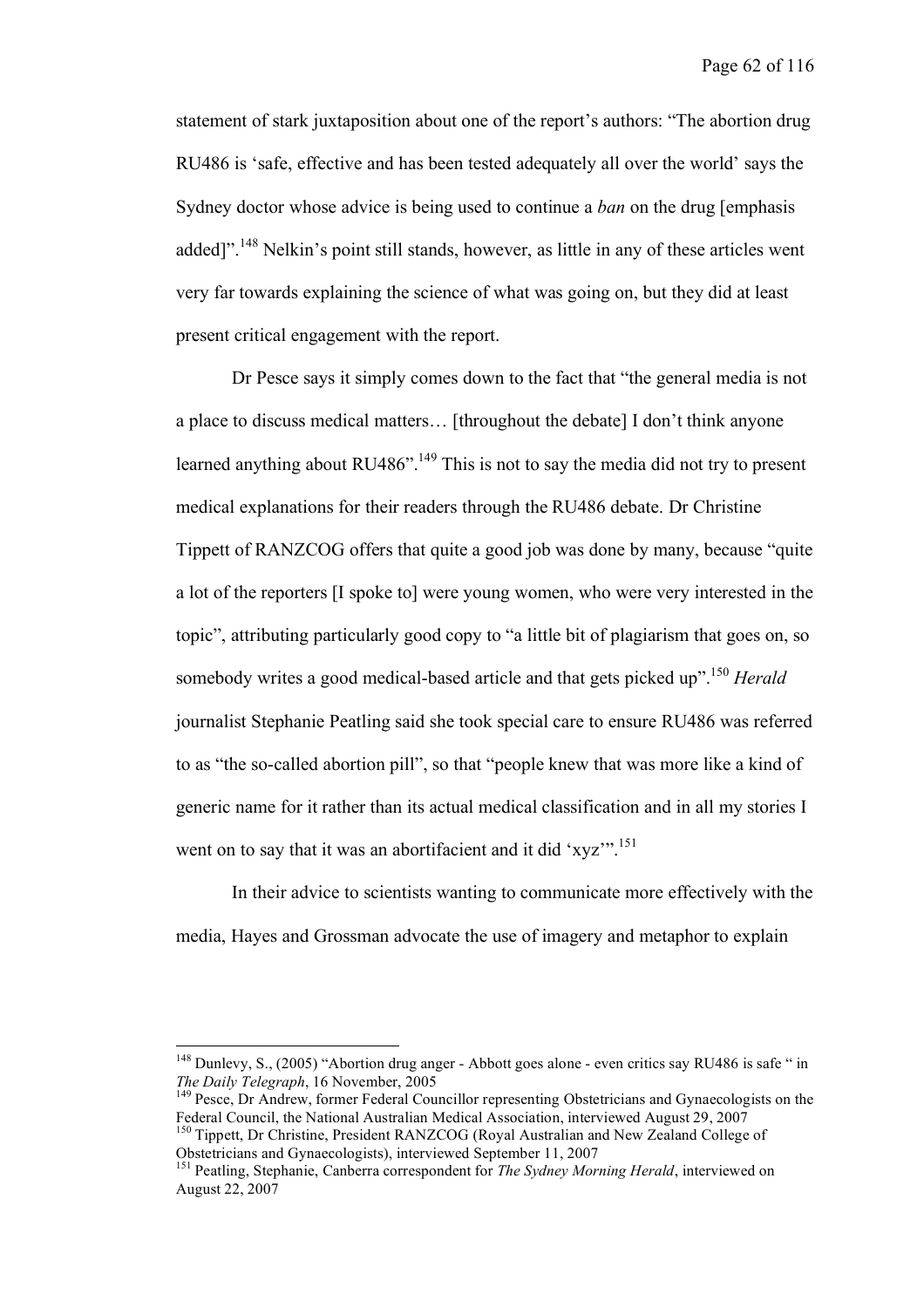complex concepts to journalists for lay people.<sup>152</sup> When discussing the processes involved with a medical abortion, however, the nature of clear descriptions raises questions about whether supposedly objective details can be used in an emotive way to push a point of view. A report in *The Australian* was notable for the statement from Dr Tippett:

At seven weeks, you can more clearly identify a foetus. At nine weeks, you can see a foetal head, tummy, arms, legs and heart,' she said. 'If a woman is going to find that (seeing the foetus) abhorrent and distressing, they may choose to have surgical abortion. 153

Given Dr Tippett acknowledges seeing this could be traumatic, many women could find just reading this description confronting, conjuring images of 'pro-life' campaigners with placards.<sup>154</sup> By and large, Dr Tippett's comment was the closest any comment from a medical source came to imagery or graphic description. However, that is not to say lobby groups didn't use far stronger language in an attempt to feign medical authority. Catholic Cardinal George Pell warned, "RU486 will increase the danger of women suffering home-alone miscarriages and will further trivialise the destruction of human lives",<sup>155</sup> painting pictures of women dying on their own at home when, in fact, strict guidelines on medical attention were stipulated to accompany all RU486 prescriptions. One letter-writer in the *Telegraph* took on the role of quoting verbatim from medical authorities, writing

<sup>&</sup>lt;sup>152</sup> Hayes, R. and Grossman, D., (2006) A Scientist's Guide to Talking to the Media: Practical Advice from the Union of Concerned Scientists, Rutgers University Press, New Brunswick, New Jersey and

London, pp60-65<br><sup>153</sup> Karvelas, P., (2005) "Abortion drug 'can cause distress over fetus'" in *The Australian*, 16<br>December, 2005

<sup>&</sup>lt;sup>154</sup> Tippett, Dr Christine, President RANZCOG (Royal Australian and New Zealand College of Obstetricians and Gynaecologists), interviewed September 11, <sup>2007</sup> <sup>155</sup> Maiden, S., (2006) "Abortion pill backers not pro-life, says Pell" in *The Australian*, <sup>15</sup> February,

<sup>2006</sup>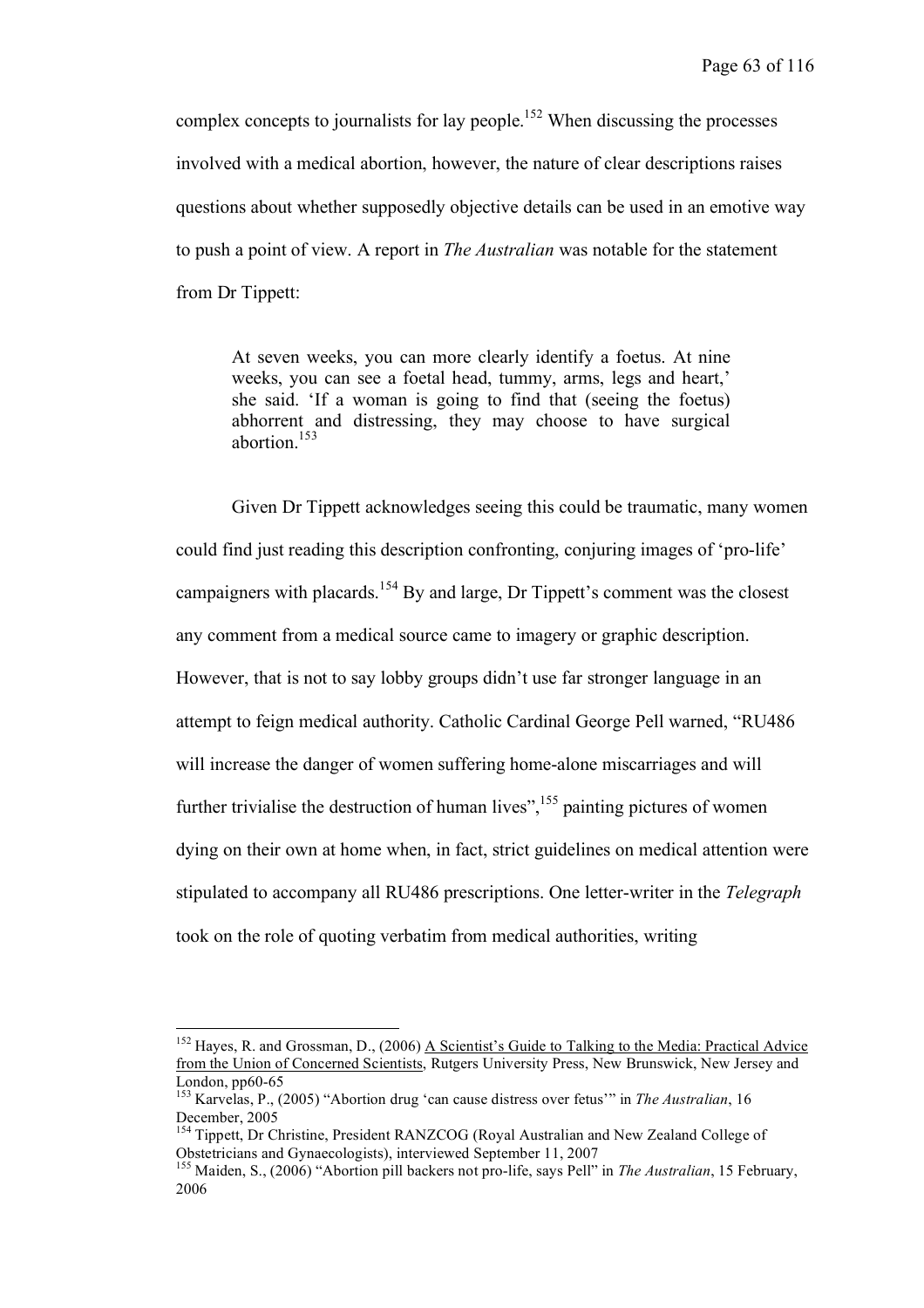…the medical literature has reported on similar cases of a change of mind after taking this drug, with the result that the babies have been born with major heart and limb deformities, including one case of sirenomelia, or mermaid syndrome, meaning that the lower limbs were fused together. Australian women deserve to know these facts. 156

Like Cardinal Pell and Minister Abbott, these letter-writers described

instances of misuse of RU486 to paint worst case scenarios and exploit the generally

misunderstood concept of reasonable risk within the general public.

## **Politics or Practice? Politicians v Doctors**

Politicians opposed to the Bill, led by Health Minister Abbott and Prime

Minister Howard, framed themselves as the accountable, decision-makers for the

nation. Howard's catchphrase was repeated throughout the debate up until the final

vote in the House of Representatives on February 17, 2006:

I've never been one, incidentally, who believes it makes much sense to devote an enormous amount of time and energy and committing of one's life to win election to parliament and to the high office of decision-making and then to spend the next stage of life busily handing over decisions to people who are not accountable<sup>157</sup>

Howard was not the only one to invoke Iyengar's strong 'accountability'

frame, Western Sydney Liberal MP, Jackie Kelly, disagreed with the Bill, instead suggesting that "rather than have public servants make decisions for the public, the public deserve to have their politicians do what they were elected to do and make the hard decisions themselves".<sup>158</sup>

<sup>&</sup>lt;sup>156</sup> Wilks, J., (2005) "Letters to the Editor" in *The Daily Telegraph*, 2 December, 2005<br><sup>157</sup> Maiden, S. and Mitchell, S., (2006) "PM backs minister's veto on abortion pill" in *The Australian*, <sup>9</sup> February, <sup>2006</sup> <sup>158</sup> Ackerman, P., (2006) "Surprise push for veto on RU486" in *The Daily Telegraph*, <sup>13</sup> February,

<sup>2006</sup>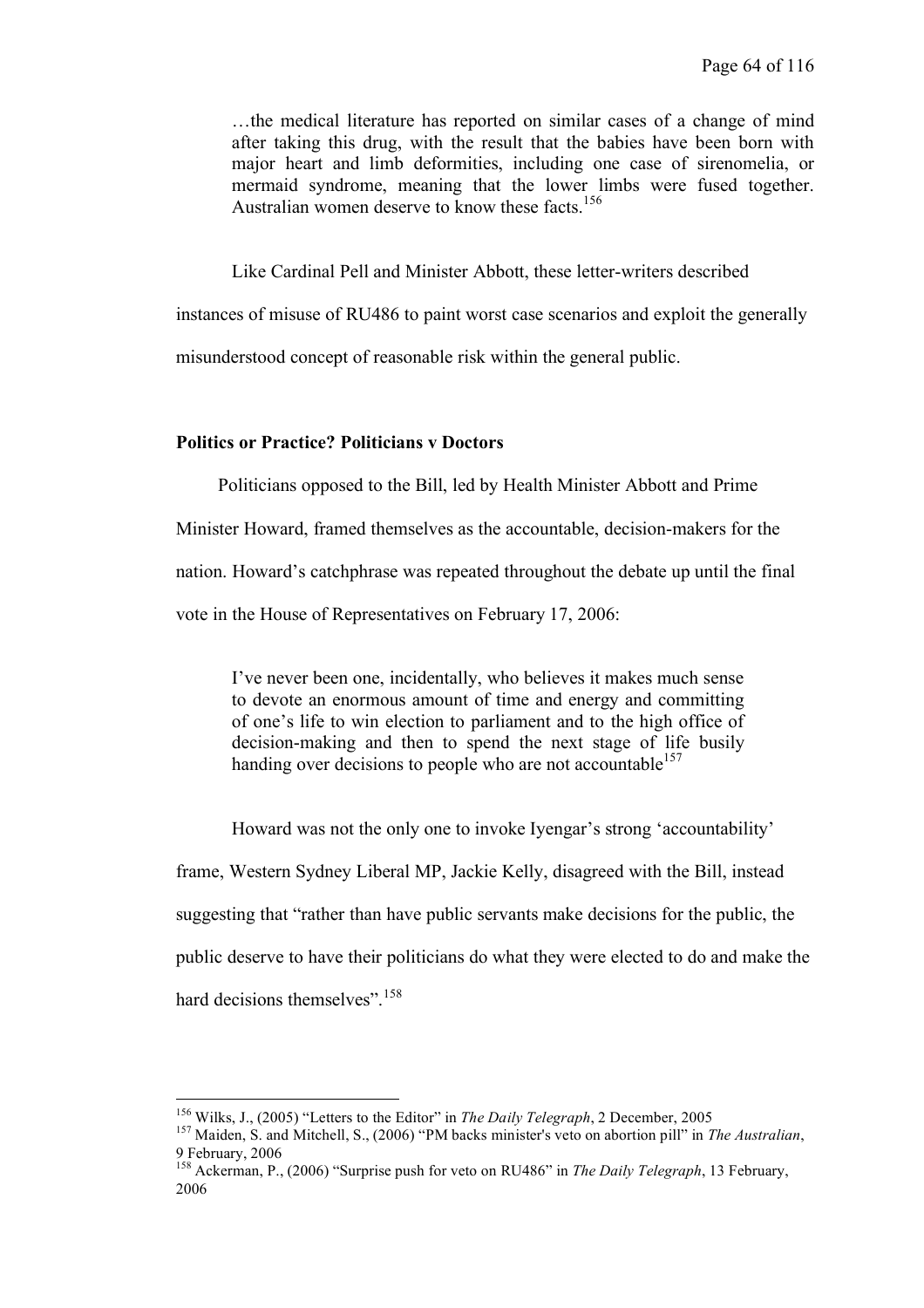The language adopted by the majority of 'anti-Bill' politicians noted the social sensitivity of the issue and used the mood of controversy to assert their role as elected spokespeople for the nation. By avoiding outright references to abortion, they sought the authoritative high ground afforded by their elected positions.

When the politicians set themselves up as accountable and responsible, counter frames grew up by default around presentations of scientists and doctors both in the community and those within the TGA. By claiming the high ground on basis of election, politicians essentially framed scientists as unelected, unaccountable and out of touch. Given that starting point, it was not hard to infer that what Susan Oliver calls 'technology creep' was occurring. Oliver describes a phenomenon where social values subtly shift in sectors of the community, led by the changes afforded by developing technology, but with no formal system of checks or balances to prevent an 'amoral' technology moving away from consenting society.<sup>159</sup> Presenting exactly this argument, Liberal MP Andrew Laming said: "As more innovative and controversial drugs become available Australians will want more than just a review of safety and efficacy". <sup>160</sup>

However, the 'TGA as amoral' frame was not only used by 'anti-Bill' groups such as AARU486, but was embraced by those in favour of the Bill as well. It was exactly this ability of the TGA to assess drugs on their scientific merits and not the morality of the usage, which they argued warranted awarding them the power of approval. Letter-writer Karel Kratochvil wrote in the *Telegraph* he hoped his daughters, if ever in need of an abortion, would have "options available to them… based on the best available science, whatever that turns out to be and not be

<sup>&</sup>lt;sup>159</sup> Oliver, S., (1994) "Anticipating Tomorrow" in Leila Green and Roger Guinery, (Eds) Framing Technology: Society, Choice and Change, Allen & Unwin Pty Ltd, Australia, pp45-59 <sup>160</sup> Peatling, S., (2006) "Plan to give last word on abortion pill to MPs" in *The Sydney Morning*

*Herald*, 13 February, 2006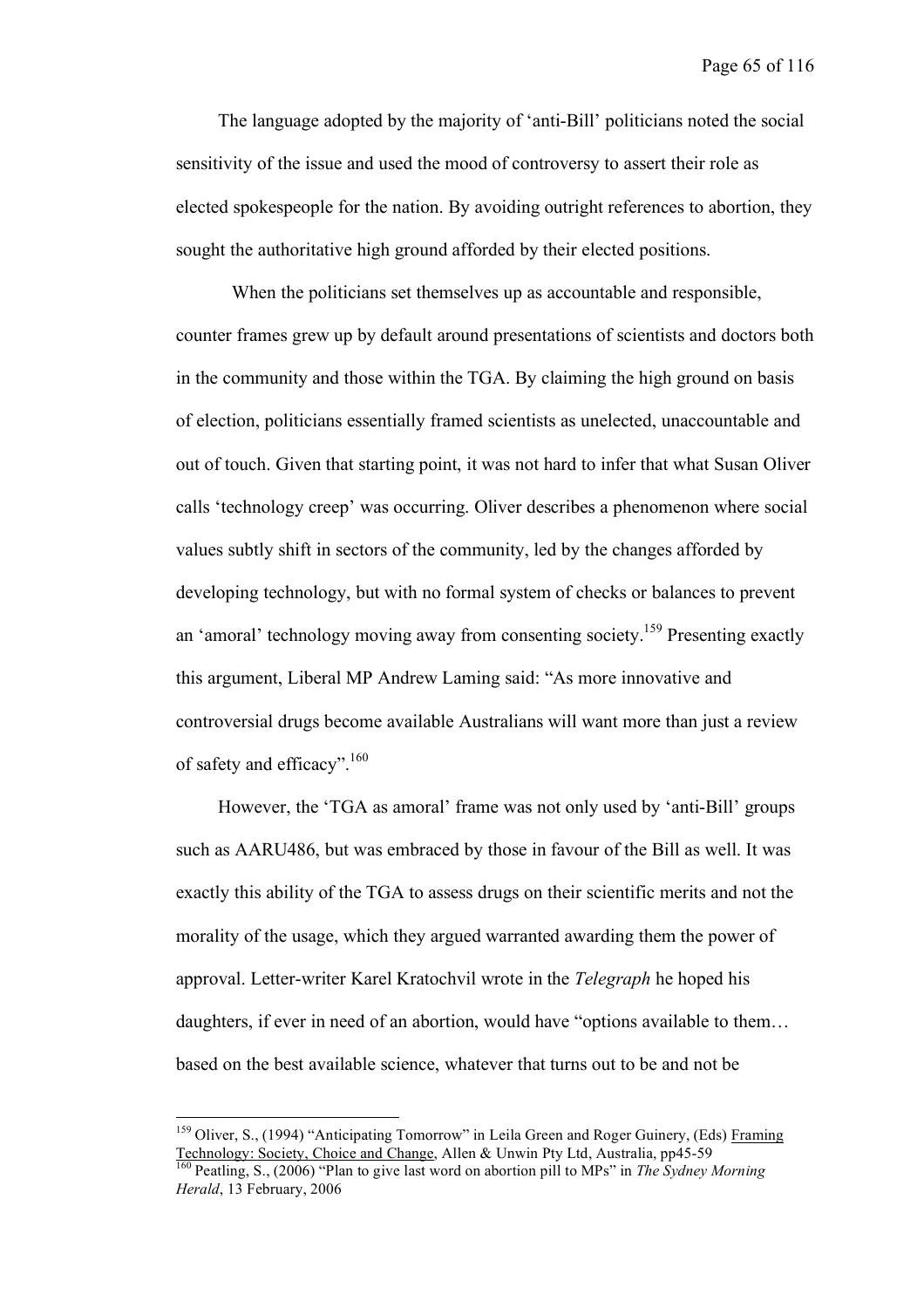constrained by some personal crusade".<sup>161</sup> These opinions seemed to read between the lines of the 'anti-Bill' movement and second guess the implication Farrands is trying to counteract when he writes, "science is only concerned with trying to obtain a consistent picture of the world in which we live. In that sense it is amoral which… must not be confused with immoral".<sup>162</sup>

Constructing themselves as accountable, politicians tried not only to relegate science to a position of amorality, but immorality. Health Minister Abbott wrote an opinion piece for the *Australian*:

I would have to satisfy myself that competent doctors would administer the drug in safe circumstances to women who had fully considered the alternatives and understood the risks. I would want to be confident that the rules surrounding the use of the drug would not readily be flouted… the problem is backyard miscarriages if unscrupulous doctors prescribe these drugs for desperate women. 163

There were few ways in which Abbott could have displayed less trust in and

respect for the medical profession and the regulatory bodies set up to monitor

administration of any other equally dangerous drug. His use of the 'backyard

miscarriage' imagery refers back to the abortion debate rhetoric discussed earlier, but

his suggestion of incompetence was not unheeded. Writing in the *Australian* two

days later, Alan Hickey defended the profession:

To think that any GP will be 'unscrupulous' is an insult to a GP's training, experience, personal judgment and professionalism. Shame on you, Tony Abbott for misinformation, histrionics and for

<sup>&</sup>lt;sup>161</sup> Kratochvil, K., (2006) "Abortion stand puts faith before reason" Letters page in *The Daily Telegraph*, 10 February, 2006

<sup>&</sup>lt;sup>162</sup> Farrands, John L., (1993) <u>Don't Panic, PANIC! The use and abuse of science to create fear</u>, Text Publishing Company Pty Ltd, Melbourne, Australia, p29 <sup>163</sup> Abbott, T., (2006) "Parliament best forum for RU486 decision" in *The Australian,* <sup>6</sup> February,

<sup>2006</sup>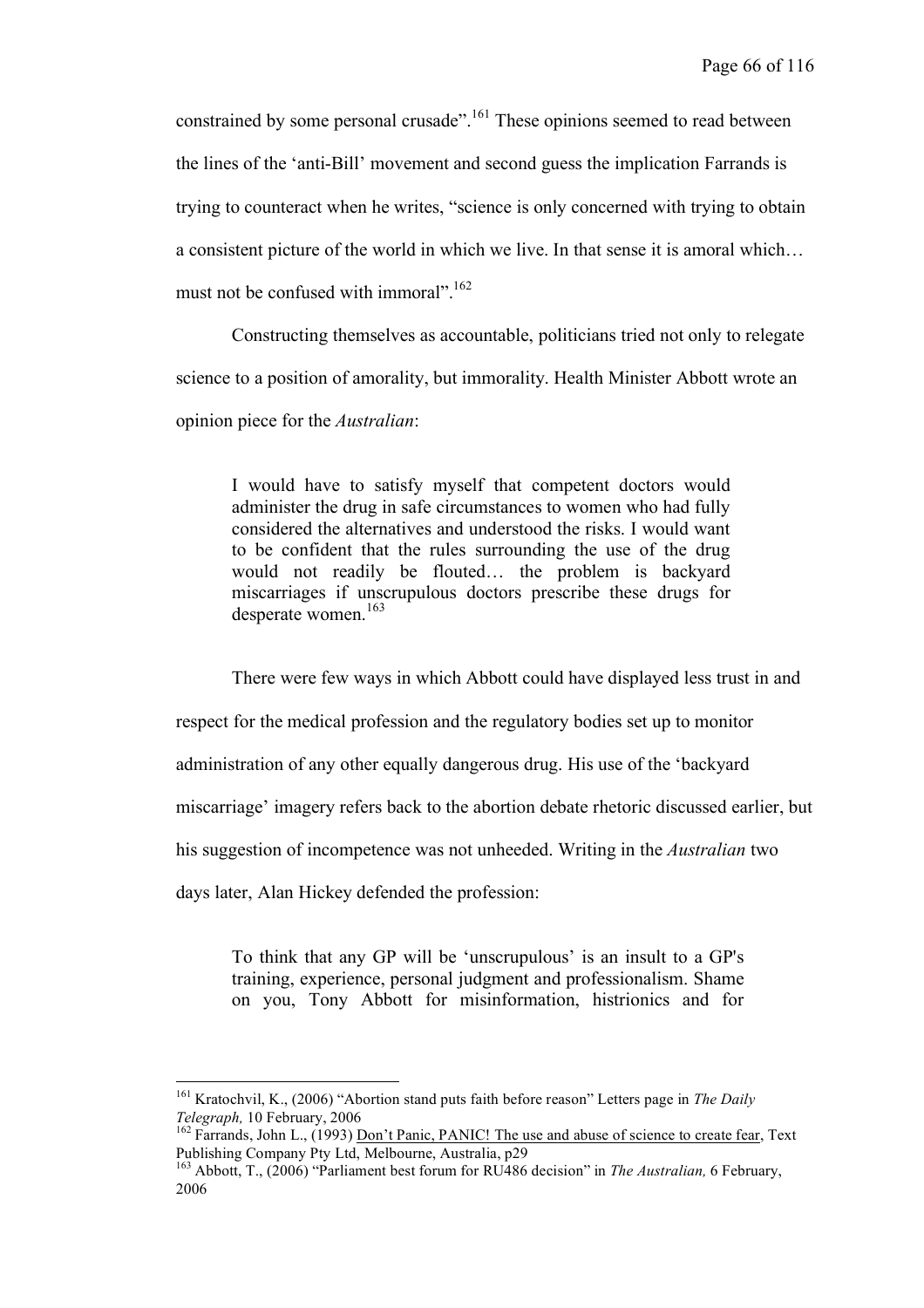insulting the integrity of the excellent and caring doctors in our community. 164

With doctors portrayed as out of touch and immoral and politicians as unqualified zealots, it is little surprise the debate generated such a diversity of frames for the two key stakeholders.

## **Summing up…**

The qualitative results explored through this chapter discuss the inevitable frame of the wider abortion debate; Karpf's archetypes for presenting protagonists in medical stories; the many uses and abuses of medical language; and the power struggle between politicians and medical professionals. While each individual argument explored has its own strengths and interpretations, considering the work of all three chapters as a whole will yield the fullest possible picture.

 <sup>164</sup> Hickey, A., (2006) "Deciding on RU486" Letters page in *The Australian,* <sup>8</sup> February, <sup>2006</sup>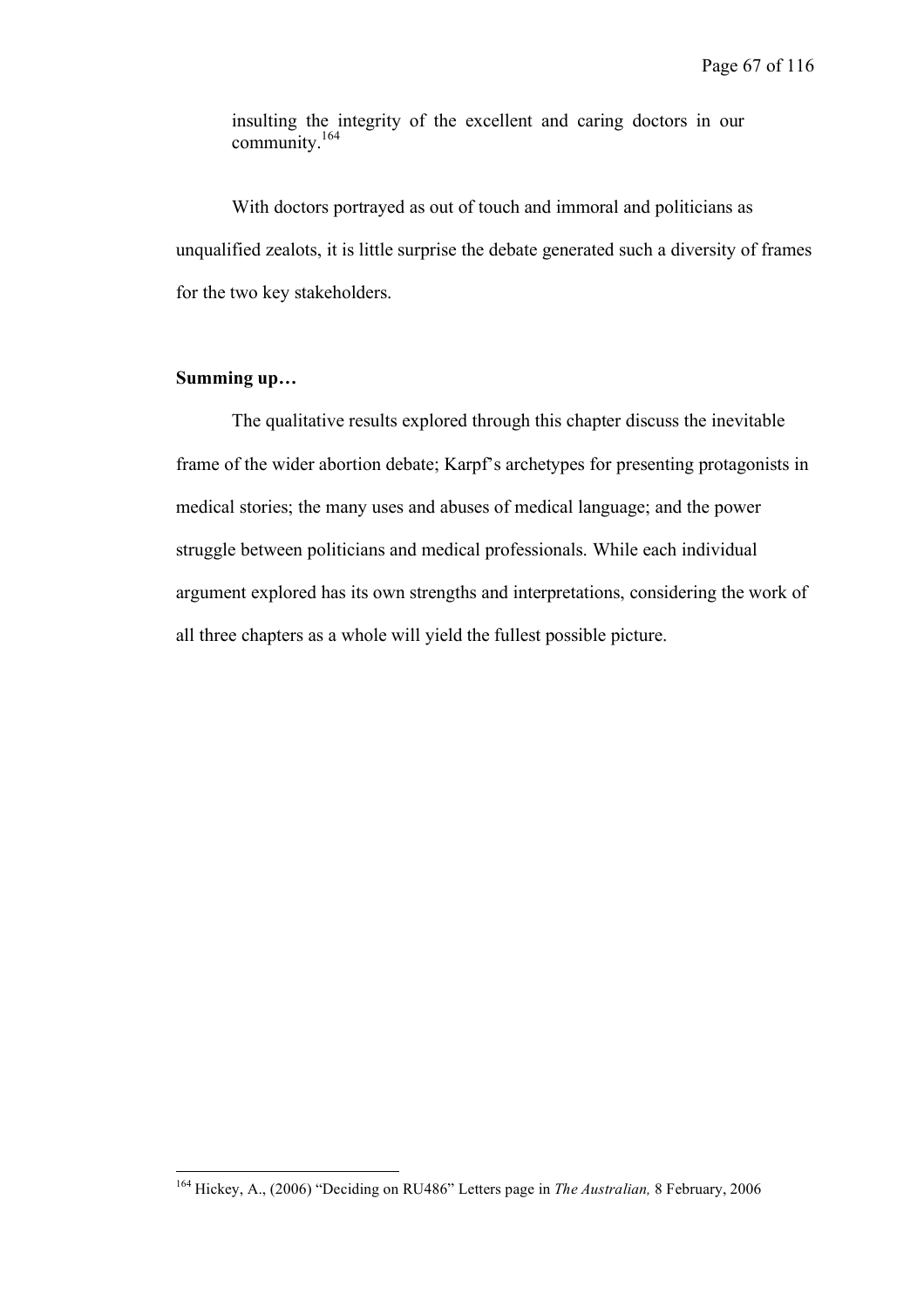#### **Conclusion**

## **The Meaning of Life**

When the Therapeutic Goods Amendment (Repeal of the Ministerial Responsibility for Approval of RU486) Bill 2005 was tabled in Parliament, the majority of Australians received their information and formed their opinions about it based on the media coverage. In performing a quantitative and qualitative content analysis on five months of coverage in three major newspapers, this thesis identified structural biases and established frames used to present the RU486 debate.

Drawing on an expansive field of existing theory and research, chapter one introduced the fraught relationships between science and the media, as well as science and politics. Chapter one also investigated traditional framing techniques used by the media when dealing with science and the ways in which scientific authority in contemporary society has come to face an increasing threat from moral and ethical groups, both elements intrinsic to the way RU486 was covered.

Quantitative results in chapter two showed significant usage of abortion rhetoric, strong representation of abortion-related lobby groups and use of emotive language throughout the coverage which may not have overtly discussed abortion, but certainly 'dog-whistled' it. This thesis also found an overall inclination towards the 'status quo' in article leads, as well as a bare minimum of coverage dedicated to the underlying causes for Australia's abortion rate. Instead, a focus on 'horse-race' journalism that centred on the political manoeuvring was more popular. Further research seeking to address this imbalance could potentially set the agenda for further scientific and medical developments, instead of a campaign of concentrated information over a short period of time when an issue has brief currency.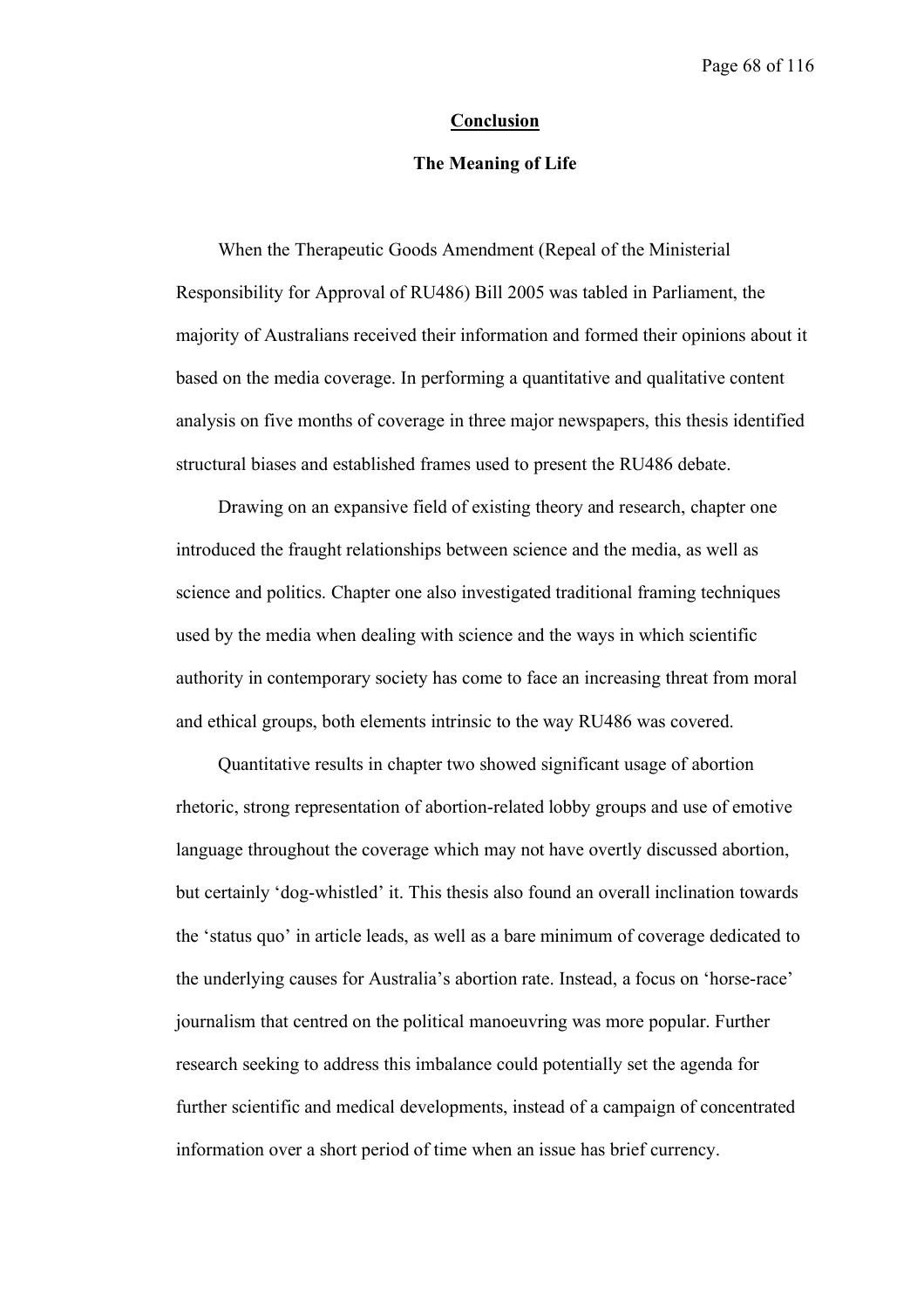Qualitatively, journalists acknowledged a feeling of building on an existing argument and using 'ready-reference' phrases so readers could quickly locate the news story in an existing frame. Frames identified and explored in the thesis involved the wider abortion debate, portrayals of the medical profession, the rhetoric of risk and medical jargon and the tension between politicians and scientists. As an emerging field of research, the battle for authority in medical issues presents a fascinating area for further study.

Based on the established research and the interviews conducted for this thesis, the endeavours of journalists to cover science in a way that is both accessible to a layperson and satisfactory to the expert seem largely asymptotic, with coverage unlikely to ever fulfil both goals concurrently, though with room for improvement. The benefits of better and better coverage cannot be denied, as journalists work towards greater fidelity to scientific explanation and seeking new and innovative ways to present it. However, the increasing number of voices claiming authority in the areas of health and medicine will pose very real challenges in terms of meeting scientists' ideal coverage.

It is inevitable that technology and science will continue to progress and move forward, often out of sight of the media and the population until the next development or breakthrough makes the headlines. It is therefore vital that, in spite of the obstacles and altercations along the way, science and the media continue to have an open dialogue, informing the readership of both their successes and challenges. In this way, policy decisions can be assessed in an educated way and with knowledge of the reasons behind the issues, not just the political response.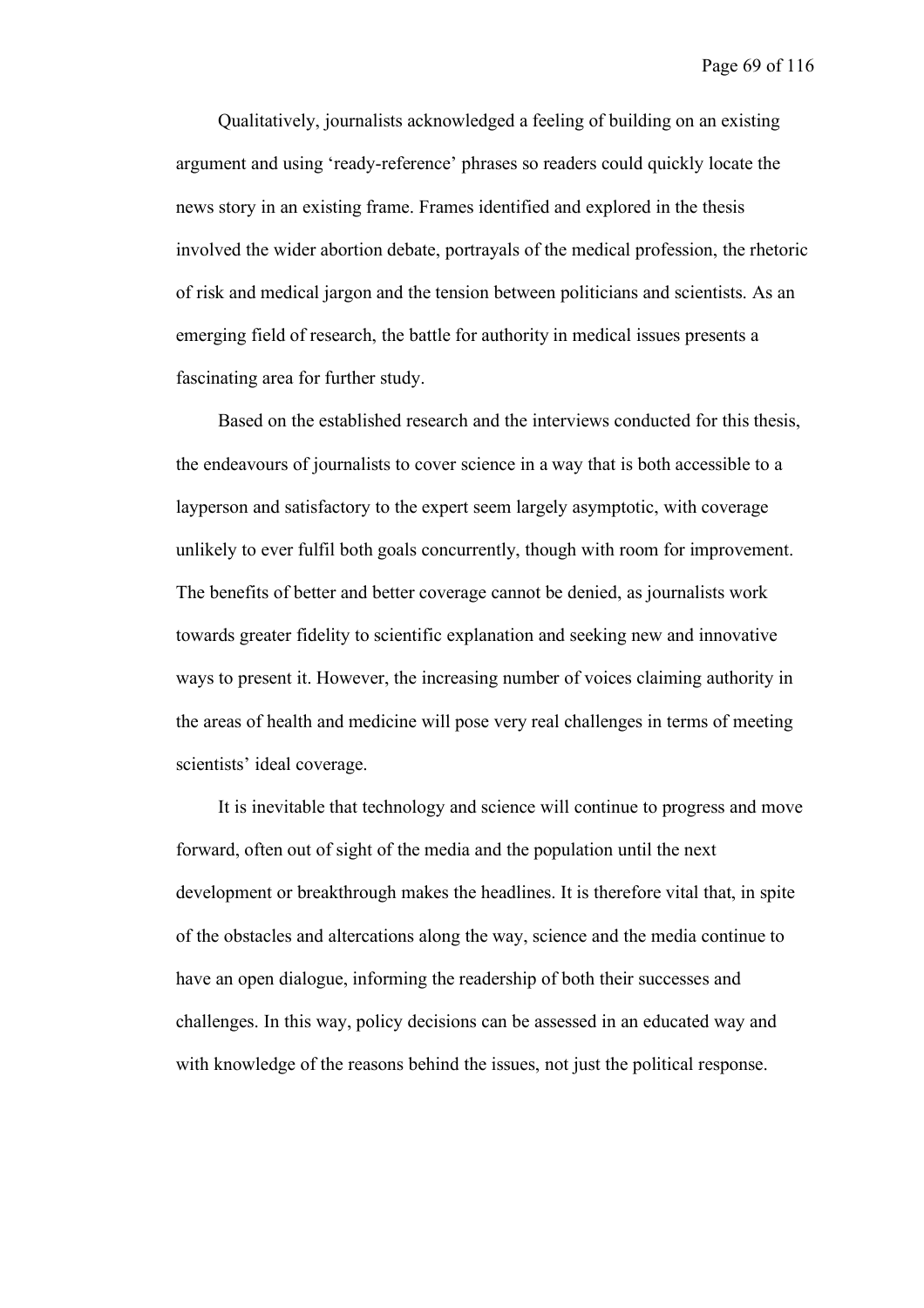## **Appendix**

## **Necessary Appendages**

### **The Australian**

Abbott, T., (2006) "Parliament best forum for RU486 decision" in *The Australian,* 6 February, 2006

Albrechtson, J., (2006) "Let the people's representatives make the hard decisions" in *The Australian*, 25 January, 2006

Allison, L., (2006) "Abolish Abbott's abortion pill veto" in *The Australian*, 7 February, 2006

Baldwin, M., (2006) "Probe a prescription for social concern" in *The Australian*, 31 January. 2006

Berry, J., (2006) "Demonstrations expose danger facing a way of life" in *The Australian*, 7 February, 2006

Bockmann, M. W. and Maiden, S., (2005) "Tax offer for VSU vote" in *The Australian*, 13 December, 2005

Colman, E. and McGarry, A., (2005) "Call for 'respect' in abortion debate" in *The Australian,* 19 November, 2005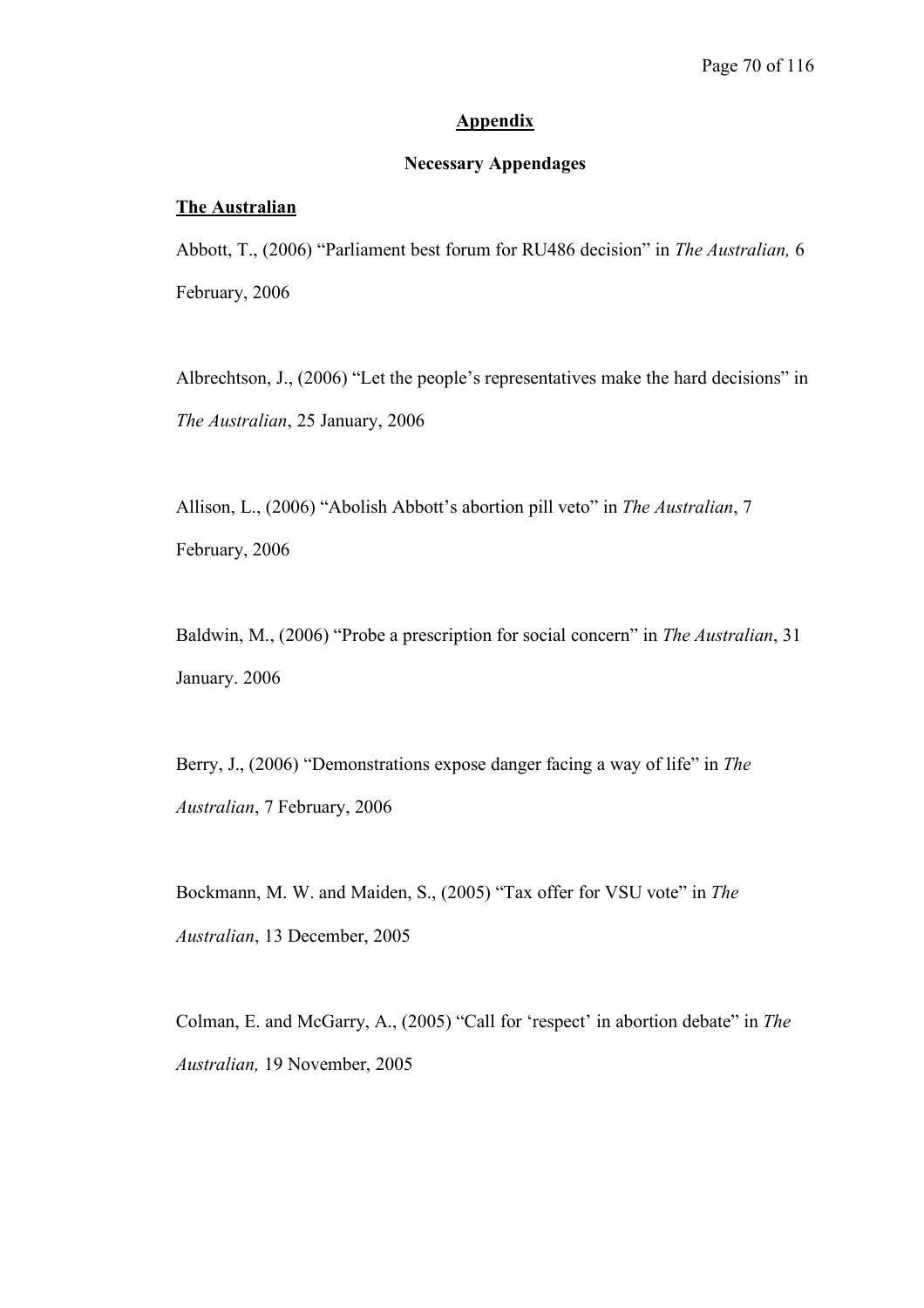Costello, P., (2006) "Preserving parliamentary sovereignty in drug debate" in *The Australian*, 16 February, 2006

Docherty, S., (2005) "A question of motivation" in *The Australian*, 31 December, 2005

Fleming, J., (2006) "Abortion drug's risks a turn off" in *The Australian*, 14 February, 2006

Fraser, J., (2006) "Oh so unimpressed" in *The Australian*, 14 February, 2006

Fraser, J., (2006) "Turnbull unturned" in *The Australian*, 17 February, 2006

Grattan, M., (2006) "A family at war" in *The Australian*, 28 January, 2006

Hartcher, P., (2006) "Consensus aborted" in *The Australian*, 18 February, 2006

Henderson, G., (2006) "Respect the sensitivities of all religions and cultures" in *The Australian*, 15 February, 2006

Howard, J., (2006) "The people's representatives can be the best experts" in *The Australian*, 17 February, 2006

Joyce, B. and Bartlett, A., (2006) "Pollies pull no punches in Senate abortion pill debate" in *The Australian,* 10 February, 2006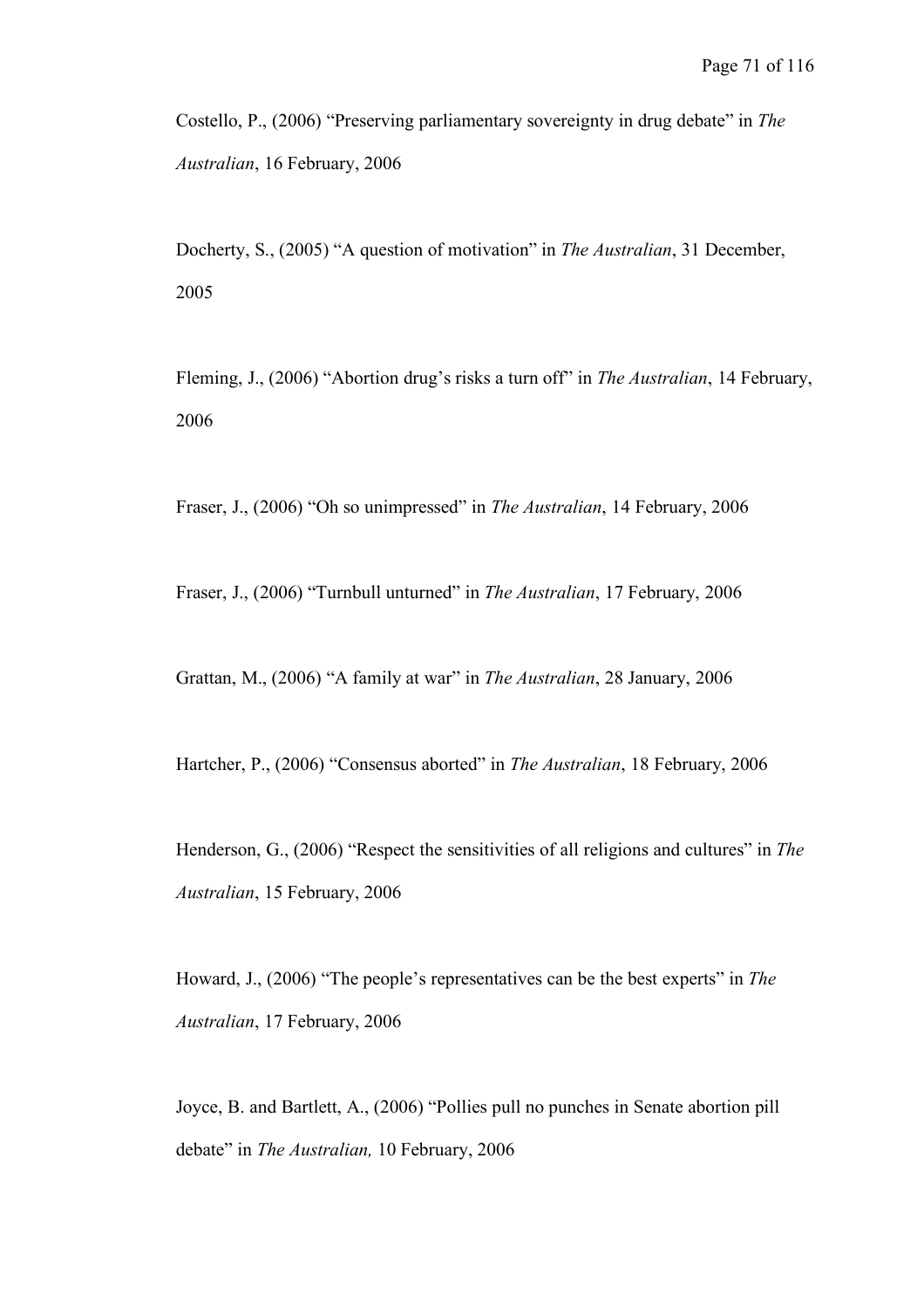Karvelas, P., (2005) "Abortion pill slammed by Nat" in *The Australian*, 15 October, 2005

Karvelas, P., (2005) "ALP backs abortion pill conscience vote" in *The Australian*, 9 November, 2005

Karvelas, P., (2005) "Abortion drug `can cause distress over fetus'" in *The Australian*, 16 December, 2005

Karvelas, P., (2005) "Abortions won't rise" in *The Australian*, 16 December, 2005

Karvelas, P., (2006) "Stone has a job ahead of her" in *The Australian*, 25 January, 2006

Karvelas, P., (2006) "Abortion warning by drug's producer" in *The Australian*, 31 January, 2006

Karvelas, P., (2006) "Drug's use in abortion defended" in *The Australian*, 1 February, 2006

Karvelas, P., (2006) "Lower House expected to vote for RU486 Bill" in *The Australian*, 11 February, 2006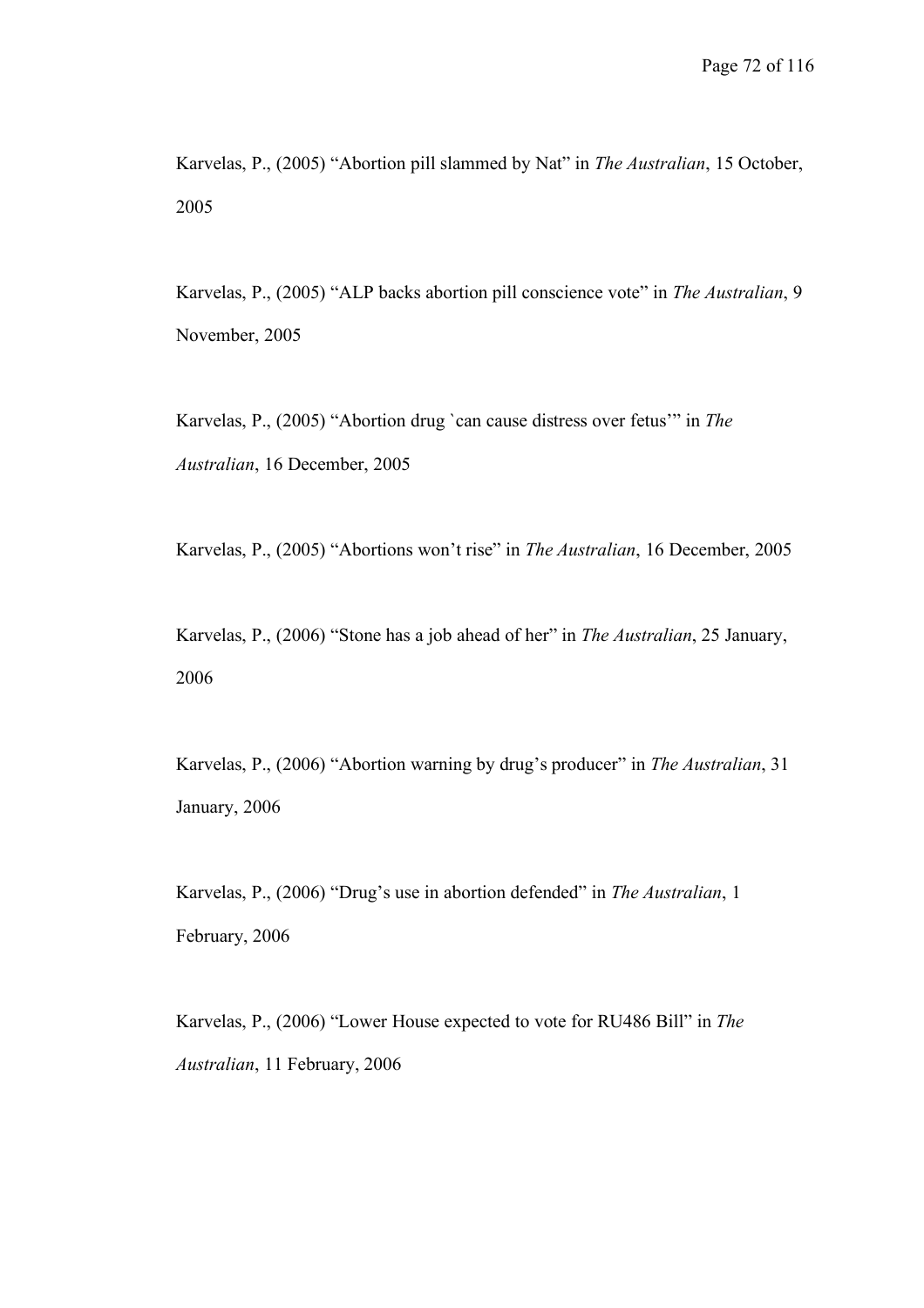Karvelas, P., (2006) "Final say left to a single bureaucrat" in *The Australian*, 17 February, 2006

Karvelas, P. and Lewis, S., (2006) "Coalition split on abortion drug bill" in *The Australian*, 6 February, 2006

Karvelas, P. and Shanahan, D., (2005) "Medicare to cover advice on abortion" in *The Australian*, 13 December, 2005

Kerin, J., (2006) "Enigmatic moderate who refused to be Downer's chauffeur" in *The Australian*, 20 January, 2006

Klein, R., (2005) "Abortion drug not the safest method" in *The Australian*, 9 December, 2005

Lewis, S., (2006) "Howard's greatest political challenge?" in *The Australian*, 7 February, 2006

Maiden, S., (2005) "Expectation of an early baby bonus premature" in *The Australian*, 17 October, 2005

Maiden, S., (2005) "Abortion drug a 'risk to women'" in *The Australian,* 14 November, 2005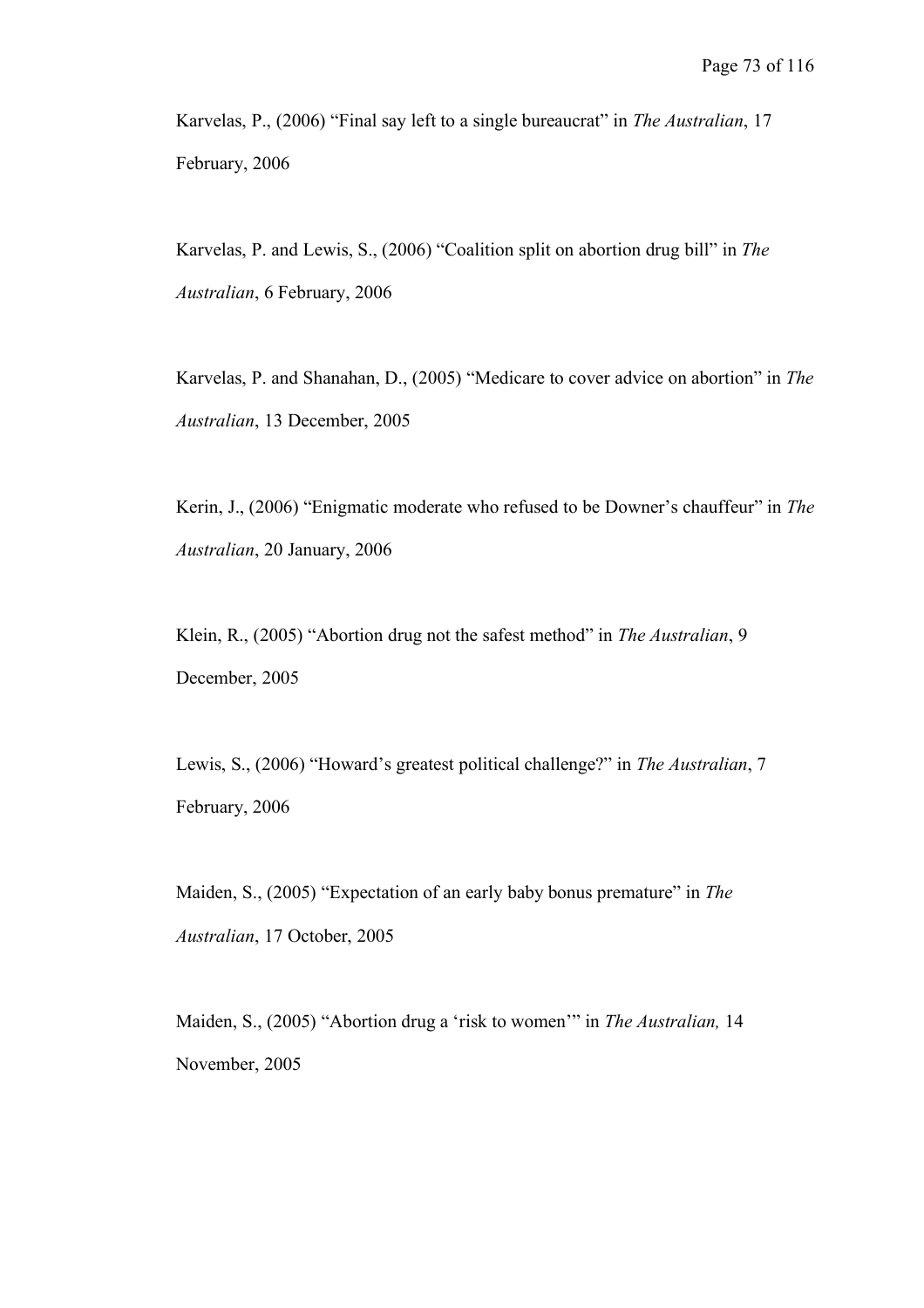Maiden, S., (2005) "Backlash for Abbott in abortion debate" in *The Australian,* 15 November, 2005

Maiden, S., (2005) "Abortion pill ban will stay: Abbott" in *The Australian,* 16 November, 2005

Maiden, S., (2005) "Liberals press for conscience vote on abortion drug" in *The Australian,* 17 November, 2005

Maiden, S., (2005) "Nelson in favour of lifting ban on abortion pill" in *The Australian,* 25 November, 2005

Maiden, S., (2005) "PM offers Dems abortion pill deal" in *The Australian,* 30 November, 2005

Maiden, S., (2005) "Nat challenges Abbott on pill" in *The Australian*, 7 December, 2005

Maiden, S., (2005) "PM steals victory on uni fees" in *The Australian*, 10 December, 2005

Maiden, S., (2006) "Teachers oppose 'return to 1950s'" in *The Australian*, 1 February, 2006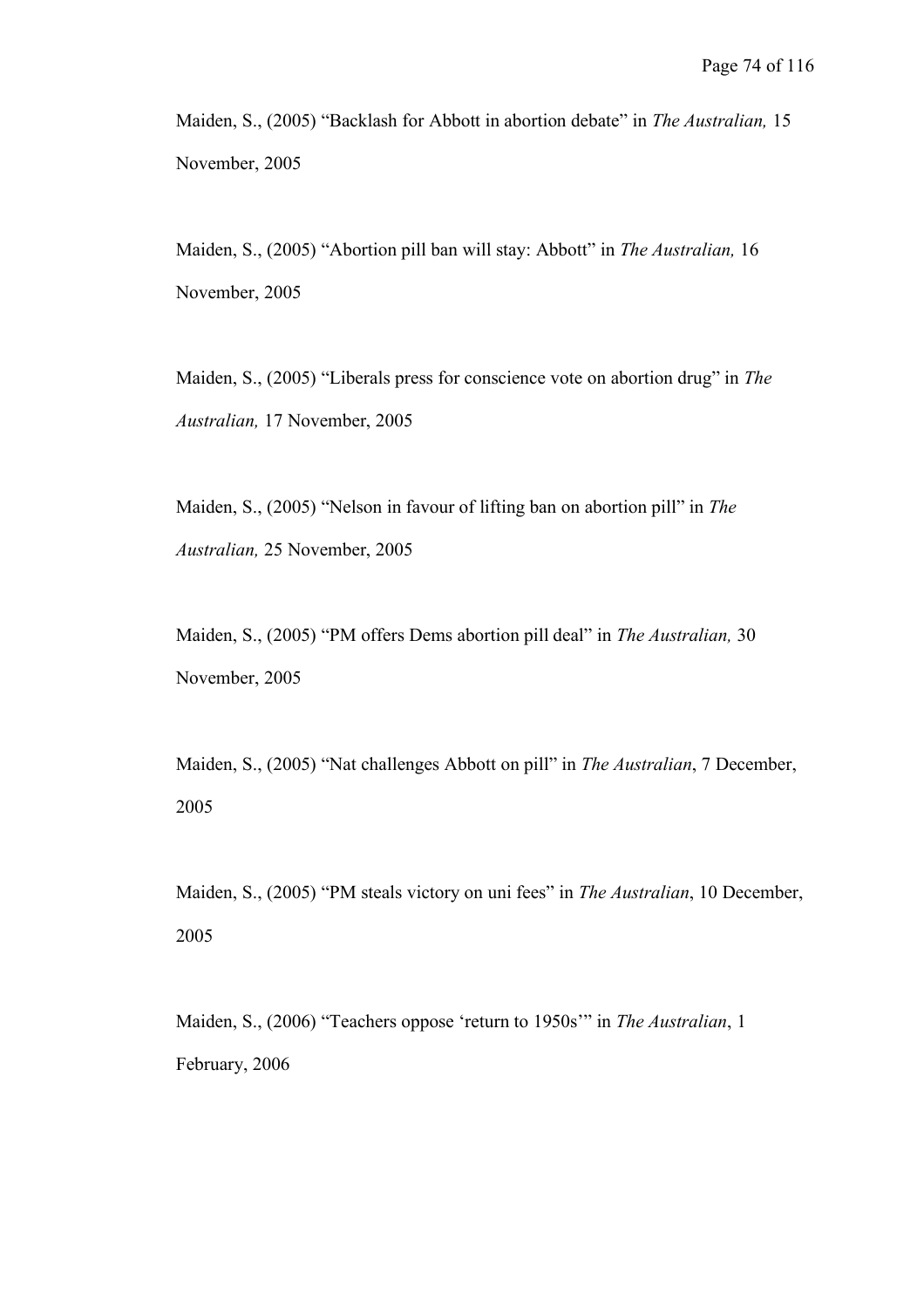Maiden, S., (2006) "Abortion drug is not safe, says McGauran" in *The Australian*, 8 February, 2006

Maiden, S., (2006) "Abbott hurt by vote but refuses to quit" in *The Australian*, 10 February, 2006

Maiden, S., (2006) "Now it's personal" in *The Australian*, 11 February, 2006

Maiden, S., (2006) "PM hints at support for RU486 change" in *The Australian*, 13 February, 2006

Maiden, S., (2006) "Women 'aborting away' the future" in *The Australian*, 14 February

Maiden, S., (2006) "Abortion pill backers not pro-life, says Pell" in *The Australian*, 15 February, 2006

Maiden, S., (2006) "'Harrowing' abortions swayed MP on drug" in *The Australian*, 16 February, 2006

Maiden, S., (2006) "Abortion drug on sale in months" in *The Australian*, 17 February, 2006

Maiden, S., (2006) "Some may die but it's worth the risk" in *The Australian*, 17 February, 2006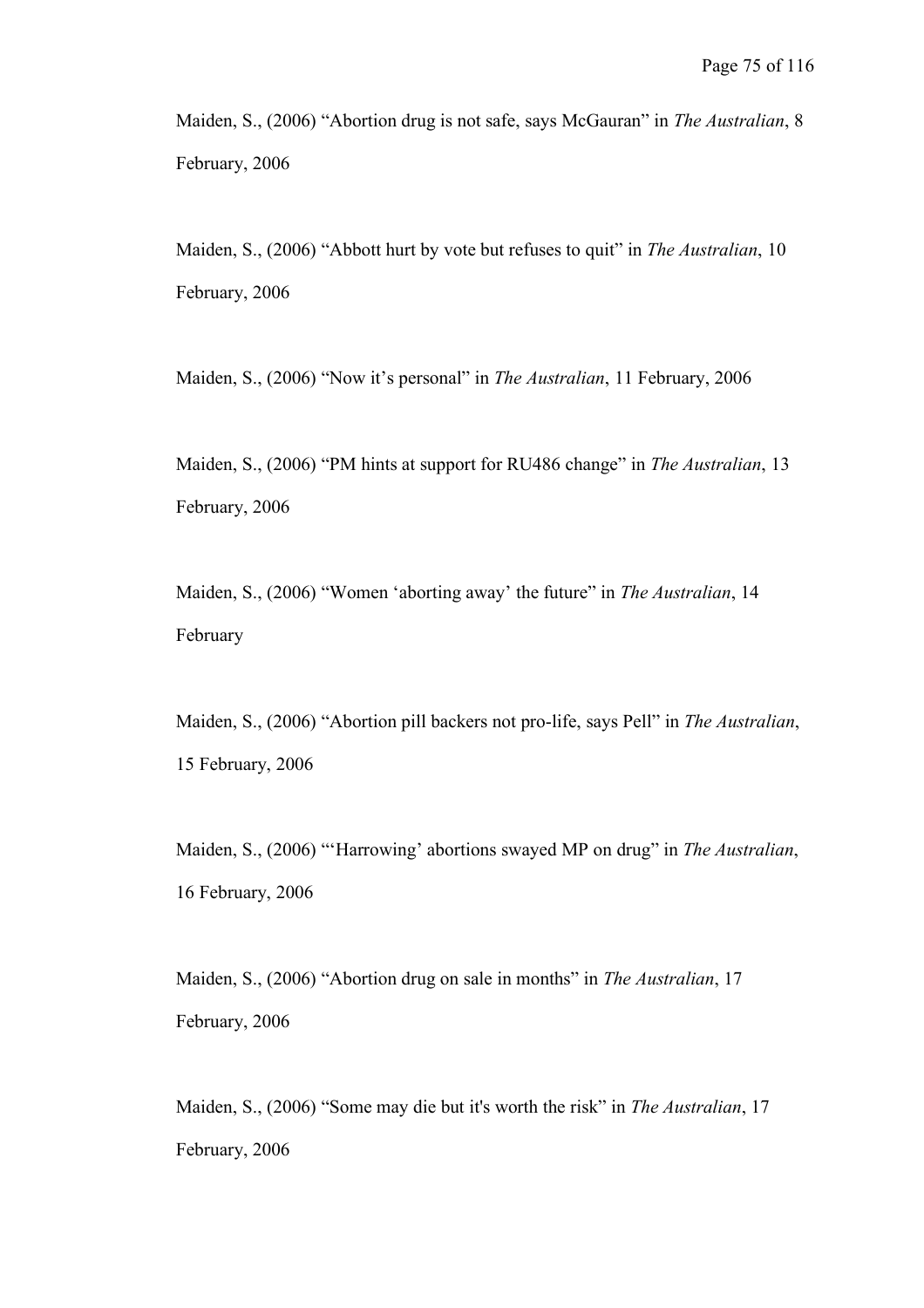Maiden, S., (2006) "A bitter pill for life" in *The Australian*, 18 February, 2006

Maiden, S. and Mitchell, S., (2006) "Howard supports Abbott's pill veto" in *The Australian*, 9 February, 2006

Maiden, S. and Mitchell, S., (2006) "PM backs minister's veto on abortion pill" in *The Australian*, 9 February, 2006

Maiden, S. and Murphy, K., (2006) "Another Nat talked with Libs" in *The Australian*, 27 January, 2006

Maiden, S. and Parnell, S., (2005) "Abortion pill row entangles Beattie" in *The Australian*, 22 November, 2005

Maiden, S. and Shanahan, D., (2006) "Abortion drug risky: doctors" in *The Australian,* 7 February, 2006

Maiden, S. and Shanahan, D., (2006) "PM may back RU486 compromise" in *The Australian*, 13 February, 2006

Maiden, S. and Sainsbury, M., (2005) "Free vote on abortion pill" in *The Australian*, 18 November, 2005

McClellan, A., (2005) "Gerard: the real story" in *The Australian*, 8 December, 2005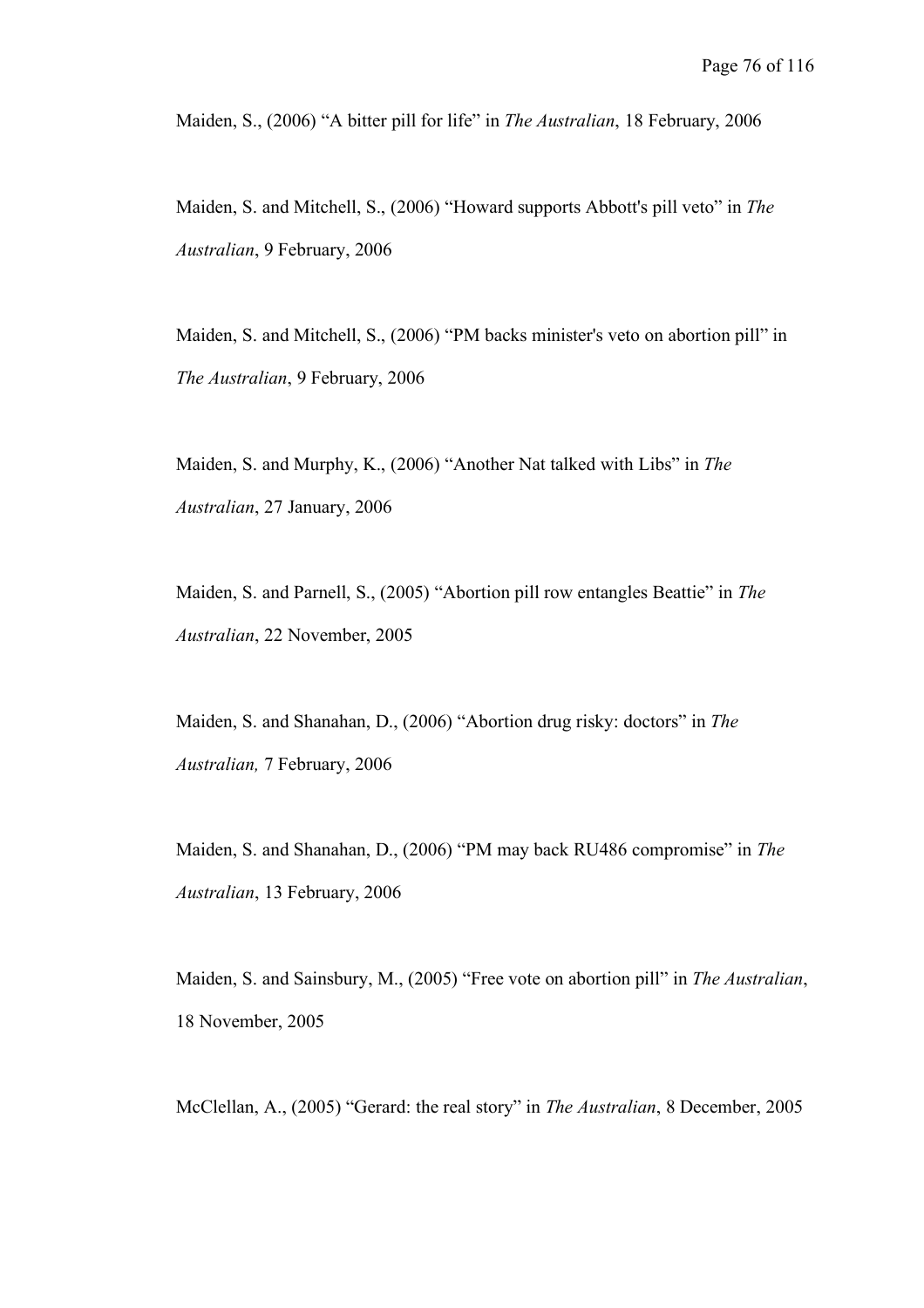McClellan, A., (2006) "Straight talk telling for pollies" in *The Australian*, 16 February, 2005

McNicoll, D. D., (2006) "Abbott's aborted editorial" in *The Australian*, 9 February, 2006

Milne, G., (2005) "PM drunk on political power" in *The Australian*, 12 December, 2005

Mitchell, S., (2006) "Most back abortion pill as doctor option" in *The Australian*, 19 January, 2006

Mitchell, S., (2006) "RU486 what? Pill remains unknown" in *The Australian*, 23 January. 2006

Mitchell, S., (2006) "Decision left up to the individual" in *The Australian*, 9 February, 2006

Morrow, J., (2005) "Forgive us Father for we have spinned" in *The Australian*, 24 October, 2005

Murphy, K. and Maiden, S., (2006) "Rancour in the ranks" in *The Australian*, 28 January, 2006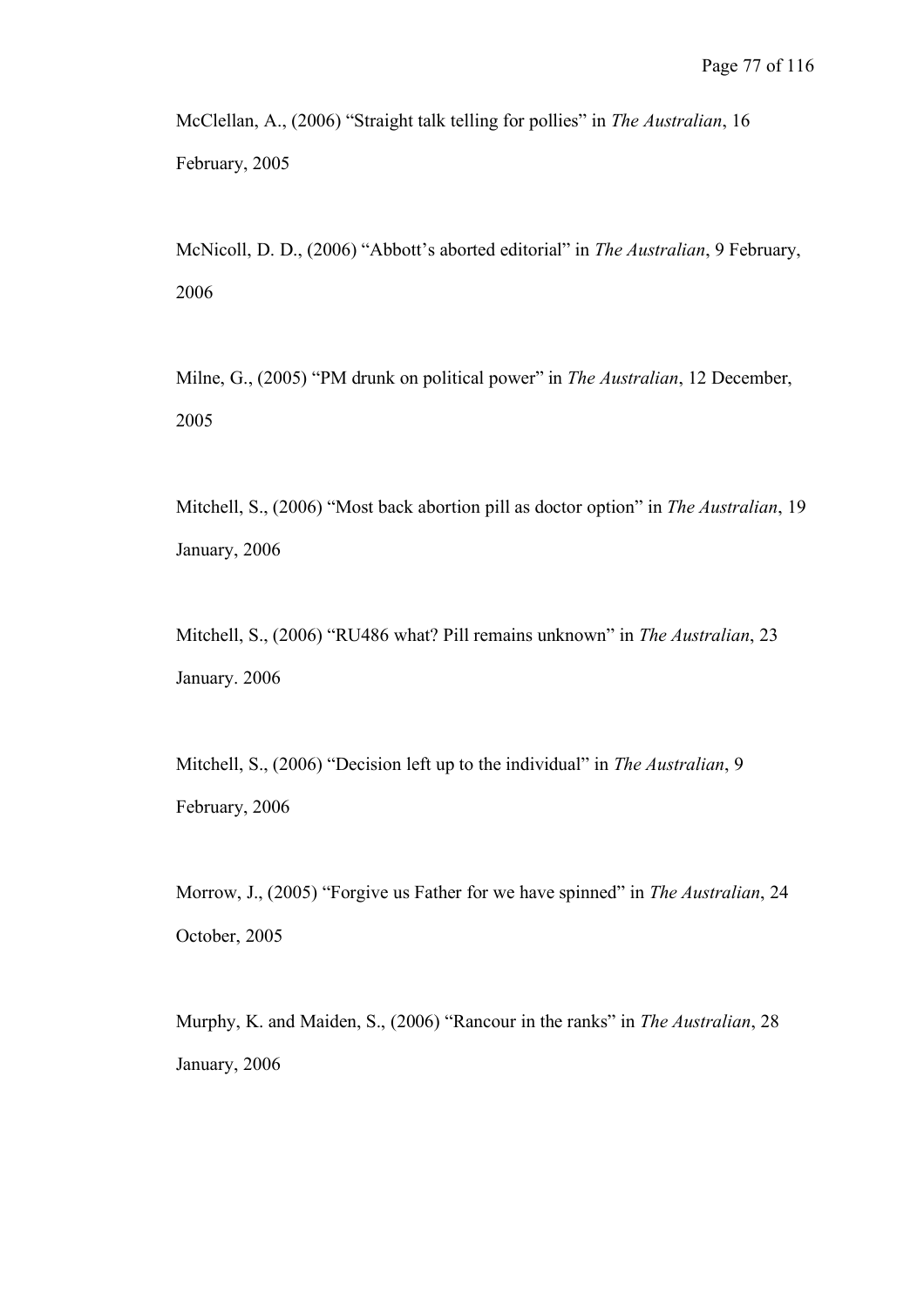Overington, C. and Box, D., (2006) "Finances and dads prompt abortion" in *The Australian*, 30 January, 2006

Pearson, C., (2005) "Risky drug of pro-choice" in *The Australian*, 12 November, 2005

Pearson, C., (2006) "Bigotry makes a rebirth" in *The Australian*, 11 February, 2006

Pirani, C., (2005) "Abortion drug ban should end: doctors" in *The Australian*, 3 October, 2005

Pirani, C., (2005) "'Double standards' call on pregnancy drug" in *The Australian,* 18 November, 2005

Pirani, C., (2005) "RU486 deaths probe" in *The Australian,* 26 November, 2005

Pinkerton, J., (2006) "Multiculturalism can be tantamount to national suicide" in *The Australian*, 9 February, 2006

Price, M., (2005) "Abbott open to abortion drug case" in *The Australian*, 14 October, 2005

Price, M., (2005) "Lib moves to lift abortion drug ban" in *The Australian*, 13 October, 2005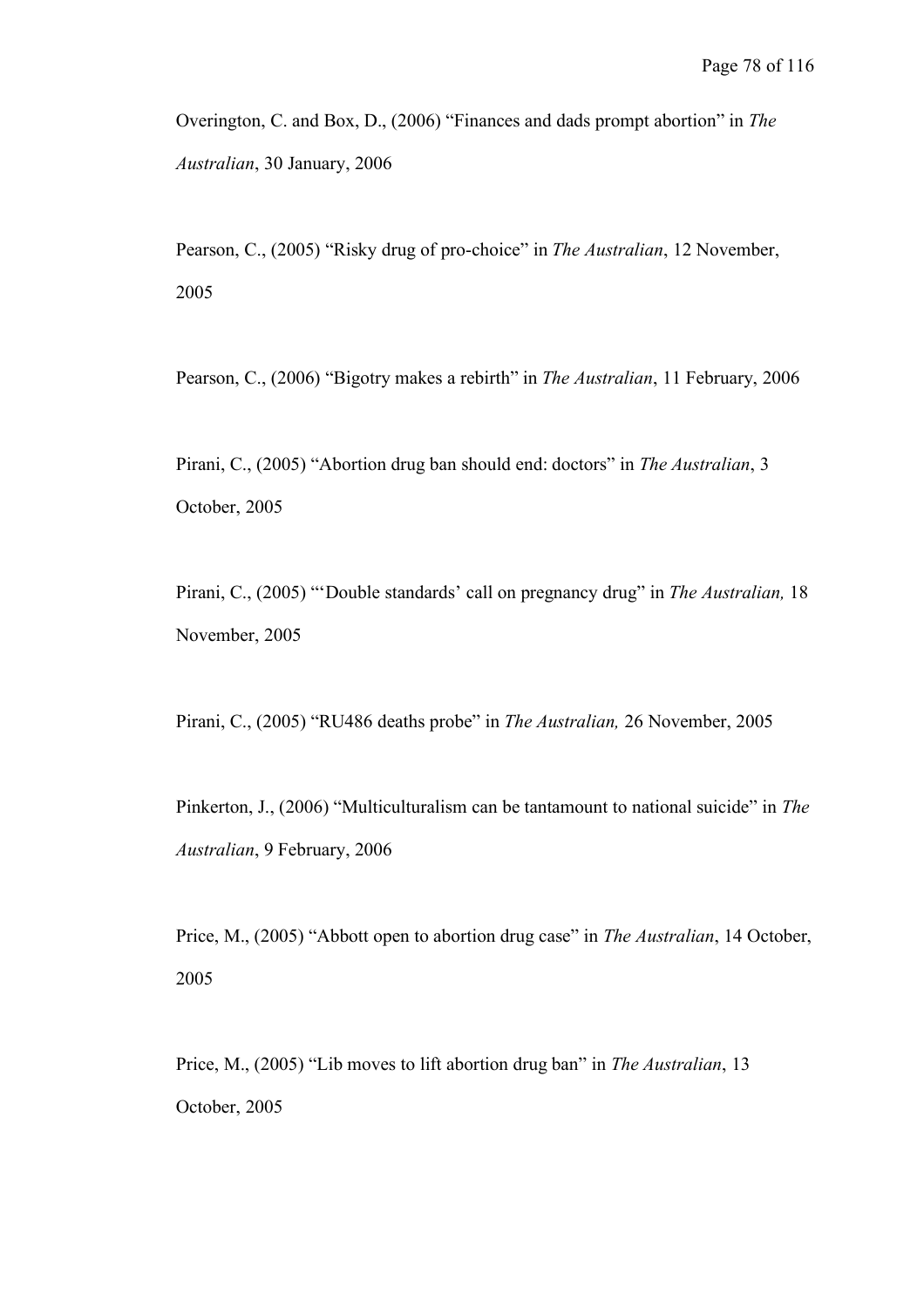Price, M., (2005) "Doctor's push for abortion drug" in *The Australian*, 20 October, 2005

Price, M., (2005) "Abortion pill's new hurdle" in *The Australian*, 11 November, 2005

Price, M., (2006) "Welcome to our broad church, Julian" in *The Australian*, 7 February, 2006

Price, M., (2006) "RU for real? Howard tips his hand on the pill" in *The Australian*, 9 February, 2006

Price, M., (2006) "Dear friends face to face, but not eye to eye" in *The Australian*, 16 February, 2006

Price, M., (2006) "Having a conscience brings out best" in *The Australian*, 17 February, 2006

Price, M., (2006) "Stubborn Simon just adds to Labor pains" in *The Australian*, 18 February, 2006

Price, M. and Karvelas, P., (2005) "Lib softens on abortion drug ban" in *The Australian*, 18 October, 2005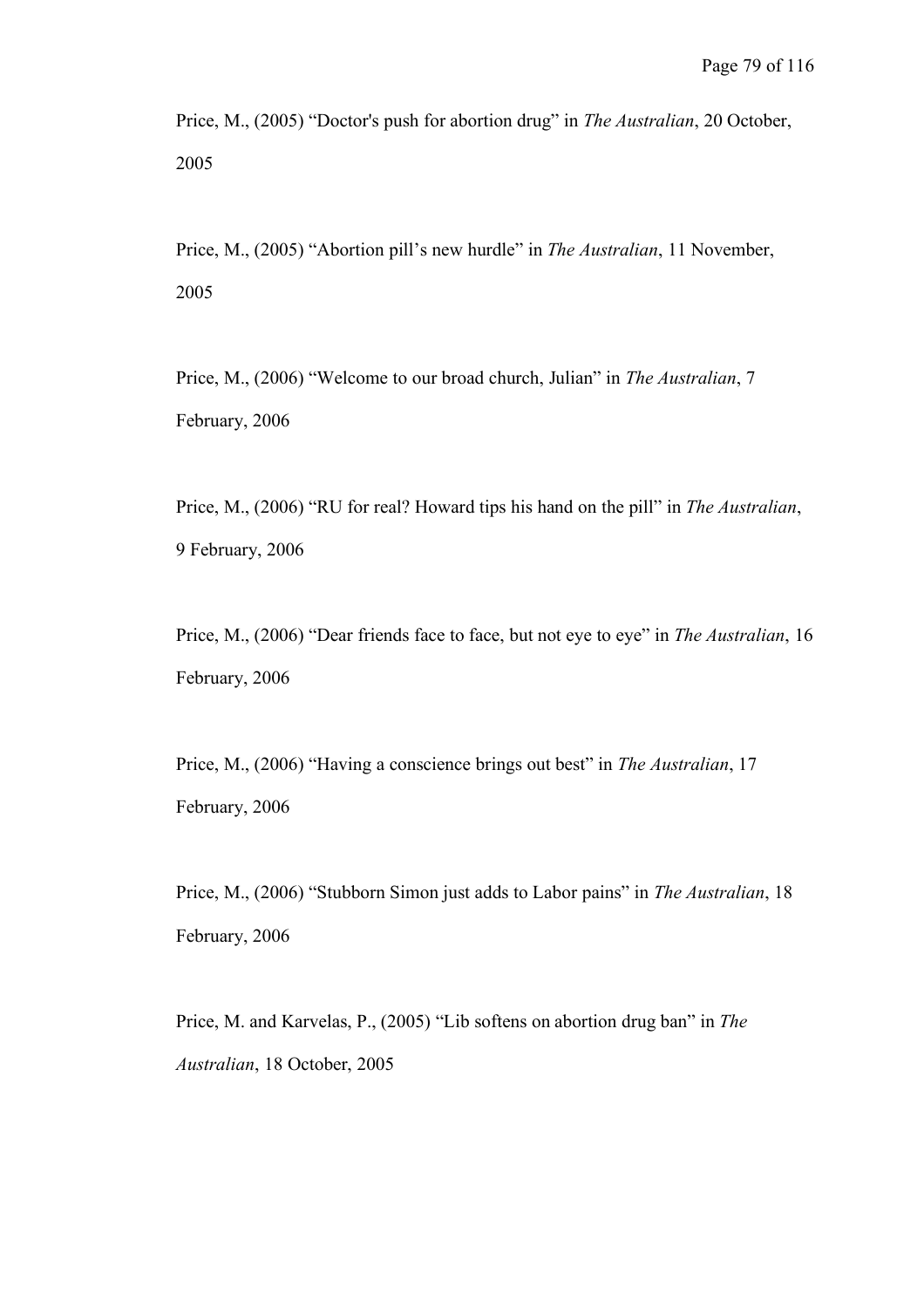Riley, J., (2006) "Going up, down or just sideways" in *The Australian*, 25 January, 2006

Roberts, G., (2005) "Civic chiefs back Abbott" in *The Australian*, 5 December, 2005

Rowbotham, J., (2006) "Church can't do state's work: pope" in *The Australian*, 26 January, 2006

Shanahan, D., (2005) "AWB inquiry boosts Labor" in *The Australian*, 14 October, 2005

Shanahan, D., (2005) "Fund GPs who don't do abortions, says Fielding" in *The Australian*, 24 October, 2005

Shanahan, D., (2006) "Morally, issues can't be ducked" in *The Australian*, 10 February, 2006

Shanahan, D., (2006) "A technicality for some, a moral issue for others" in *The Australian,* 17 February, 2006

Slater, M., (2006) "Leave debate to qualified" Letters page in *The Australian*, 9 February, 2006

Tom, E., (2005) "Royal baby glow can't hide harsh reality of abuse" in *The Australian*, 19 October, 2005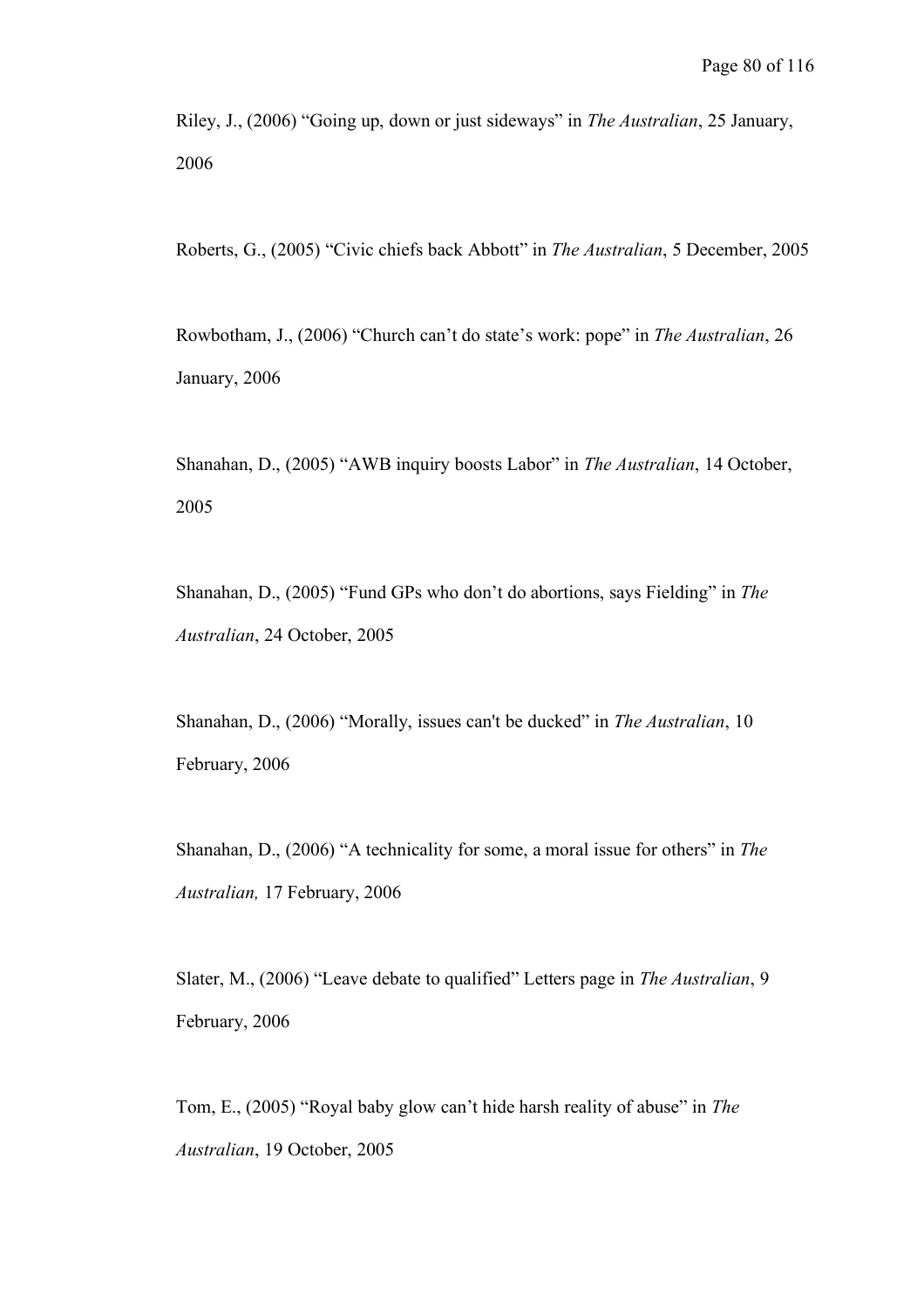Wallace, R., (2006) "Doctors ask for RU486" in *The Australian*, 9 January, 2006

"A medical matter" in *The Australian*, 7 February, 2006

"Abbott ducks debate" in *The Australian,* 17 November, 2005

"Abortion pill move" in *The Australian,* 21 December, 2005

"Good sense prevails" in *The Australian*, 17 February, 2006

"Letters to the Editor" in *The Australian*, 14 October, 2005

"Letters to the Editor" in *The Australian* , 14 November, 2005

"Letters to the Editor" in *The Australian,* 17 November, 2005

"Letters to the Editor" in *The Australian*, 18 November, 2005

"Letters to the Editor" in *The Australian*, 21 November, 2005

"Letters to the Editor" in *The Australian*, 24 November, 2005

"Letters to the Editor" in *The Australian*, 29 November, 2005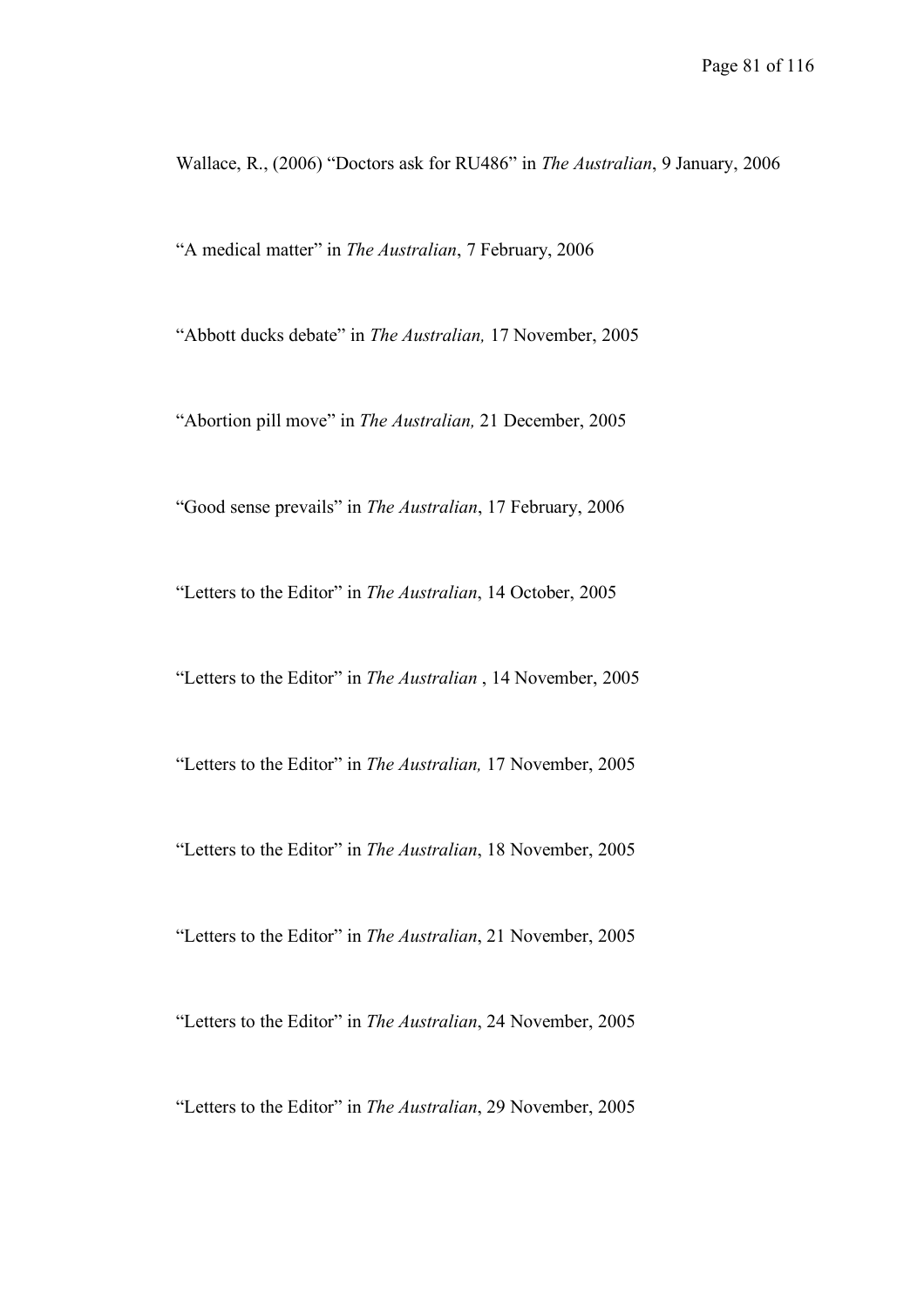"Letters to the Editor" in *The Australian*, 30 November, 2005

"Letters to the Editor" in *The Australian*, 12 December, 2005

"Letters to the Editor" in *The Australian*, 29 December, 2005

"Letters to the Editor" in *The Australian*, 2 January, 2006

"Letters to the Editor" in *The Australian*, 20 January, 2006

"Letters to the Editor" in *The Australian*, 7 February, 2006

"Letters to the Editor in *The Australian*, 8 February, 2006

"Letters to the Editor in *The Australian*, 9 February, 2006

"Letters to the Editor" in *The Australian*, 10 February, 2006

"Letters to the Editor" in *The Australian*, 11 February, 2006

"Letters to the Editor" in *The Australian*, 13 February, 2006

"Letters to the Editor" in *The Australian*, 15 February, 2006

"Letters to the Editor" in *The Australian*, 16 February, 2006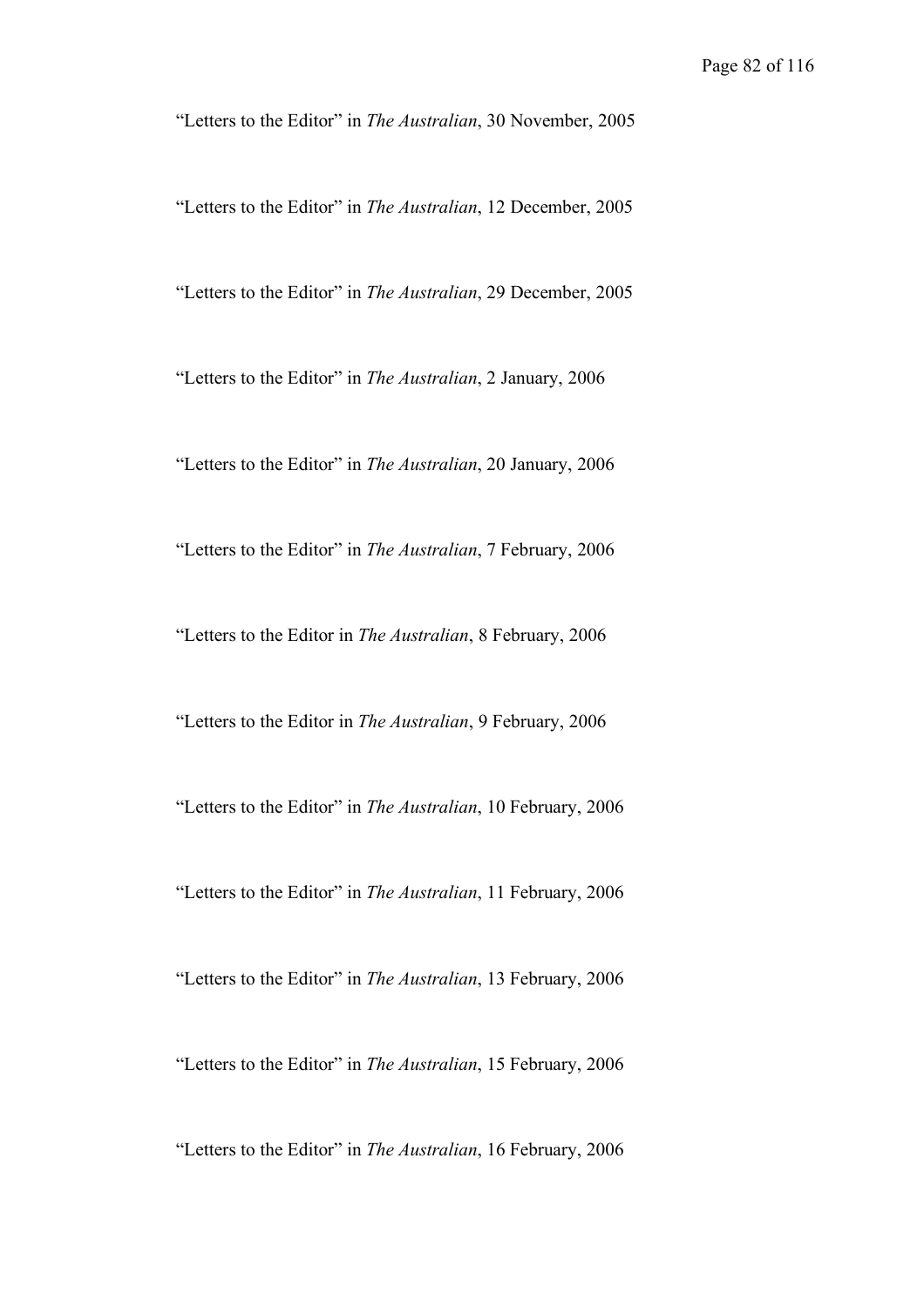"Letters to the Editor" in *The Australian*, 18 February, 2006

"No place for bigots" in *The Australian*, 15 February, 2006

"Pill protest flares" in *The Australian,* 29 November, 2005

"RU486 bid goes to Canberra" in *The Australian,* 23 November, 2005

"Sisterhood on song" in *The Australian*, 11 February, 2006

"Vaile line on RU486" in *The Australian,* 21 November, 2005

"Vaile to weigh pill vote" in *The Australian,* 21 November, 2005

## **The Daily Telegraph**

Ackerman, P., (2006) "Surprise push for veto on RU486" in *The Daily Telegraph*, 13 February, 2006

Burke, N., (2005) "Home abort drug safer than Viagra" in *The Daily Telegraph*, 16 December, 2005

Burke, N., (2005) "RU486 safer than Viagra" in *The Daily Telegraph*, 16 December, 2005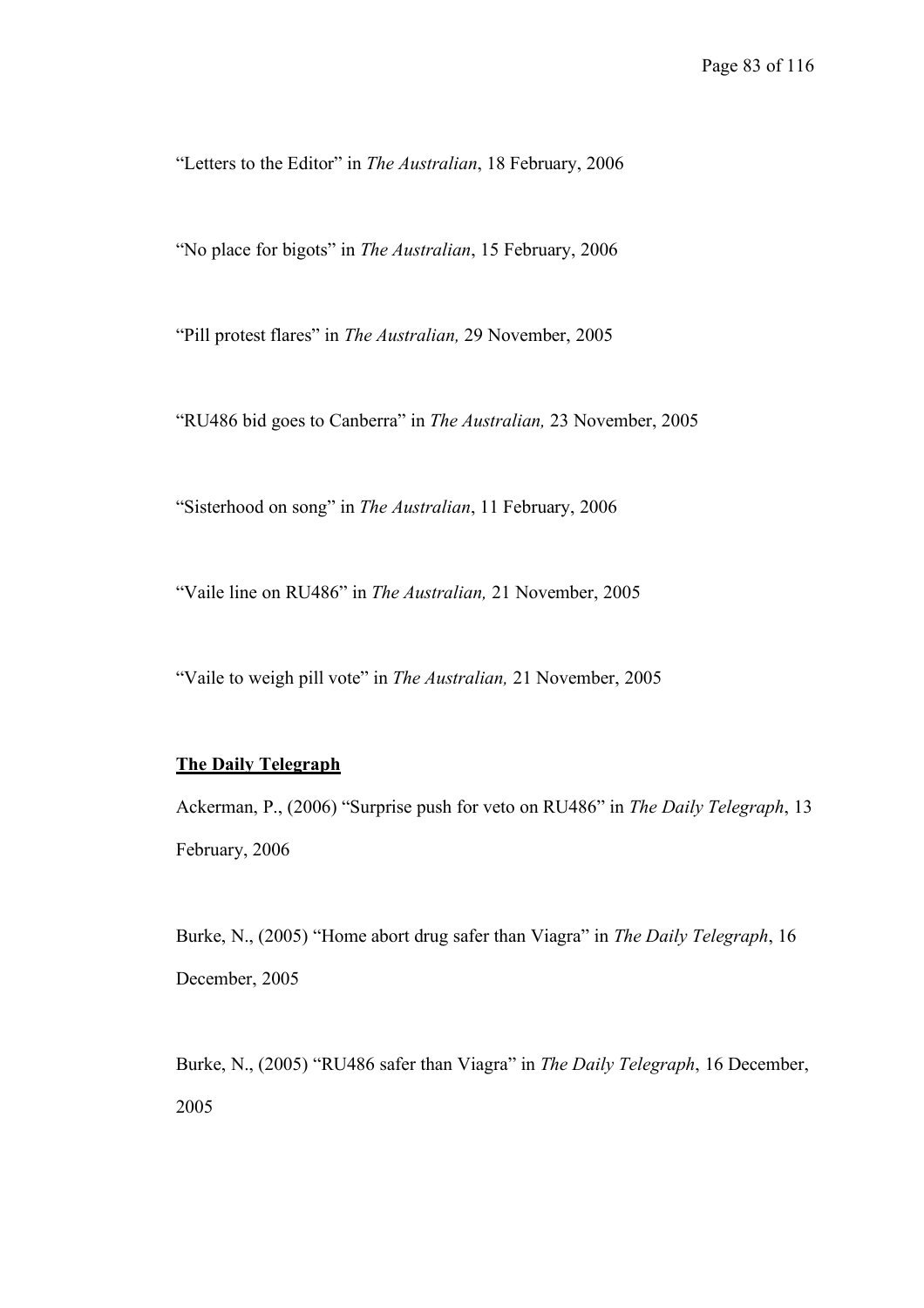Burke, N., (2006) "Abortion hearings extended" in *The Daily Telegraph*, 18 January, 2006

Burke, N., (2006) "Drug inquiry omits letters" in *The Daily Telegraph*, 18 January, 2006

Dunlevy, S., (2005) "Abortion drug anger - Abbott goes alone - even critics say RU486 is safe " in *The Daily Telegraph*, 16 November, 2005

Dunlevy, S., (2005) "Abortion pill gaining support" in *The Daily Telegraph*, 22 November, 2005

Dunlevy, S., (2005) "Drug ban is just what the doctrine ordered" in *The Daily Telegraph*, 25 November, 2005

Dunlevy, S., (2005) "Timid leaders must speak up" in *The Daily Telegraph*, 28 November, 2005

Dunlevy. S., (2005) "Pro-abortion liberals push for vote on drug" in *The Daily Telegraph*, 30 November, 2005

Dunlevy, S., (2005) "Abortion pill debate next year" in *The Daily Telegraph*, 7 December, 2005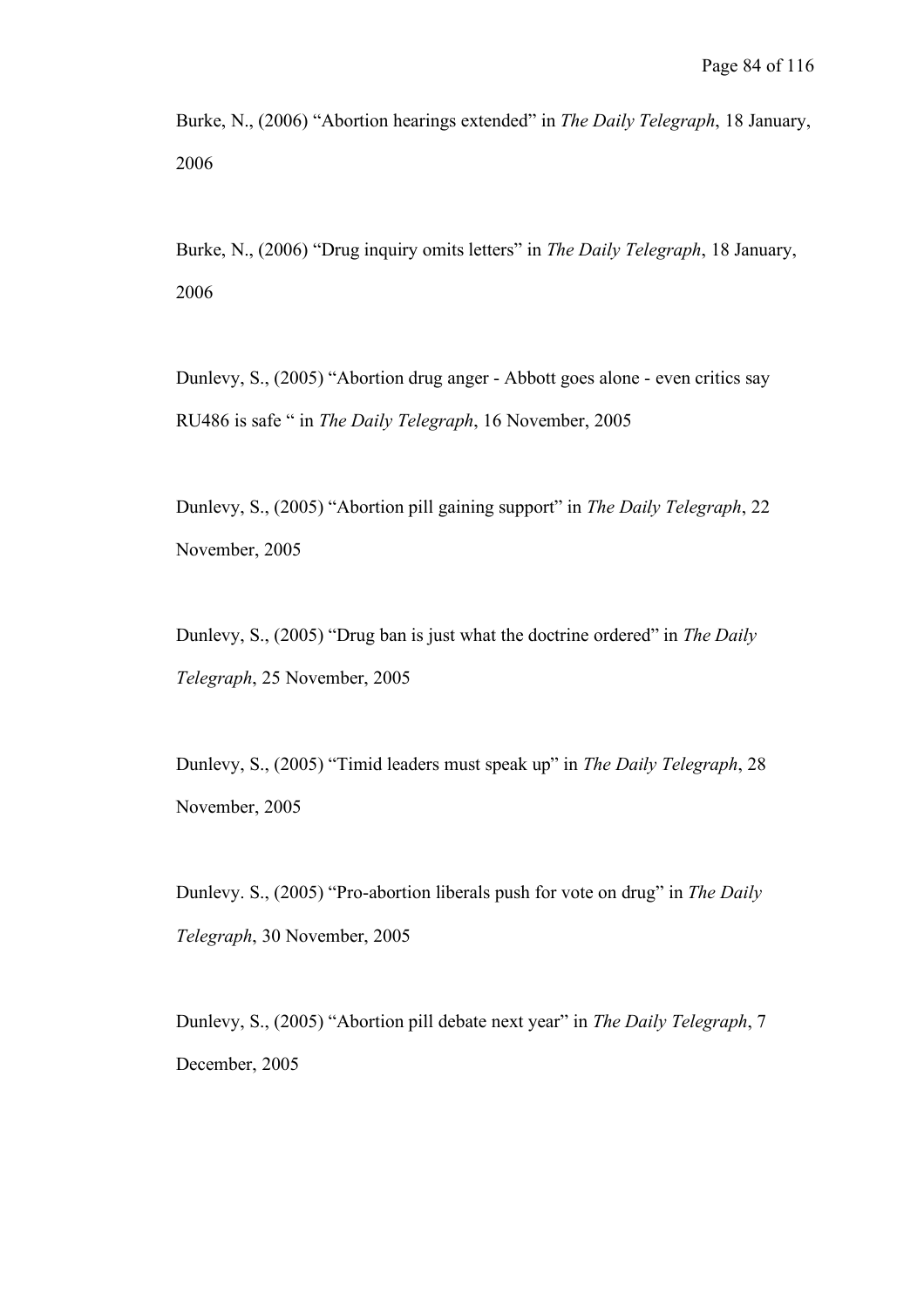Dunlevy, S., (2005) "84,000 abortions each year" in *The Daily Telegraph*, 14 December, 2005

Dunlevy, S., (2006) "RU486 approved for non-abortion use" in *The Daily Telegraph*, 30 January, 2006

Dunlevy, S., (2006) "Abortion drug trial in doubt" in *The Daily Telegraph*, 31 January, 2006

Dunlevy, S., (2006) "Medical morality put to the vote" in *The Daily Telegraph*, 6 February, 2006

Dunlevy, S., (2006) "Women senators in favour of RU486" in *The Daily Telegraph*, 8 February, 2006

Dunlevy, S., (2006) "The day gender bent the boys club rules" in *The Daily Telegraph*, 10 February, 2006

Dunlevy, S, (2006) "Deadly risk line vetoes logic" in *The Daily Telegraph,* 13 February, 2006

Dunlevy, S., (2006) "Howard shifts on RU486 decision" in *The Daily Telegraph*, 13 February, 2006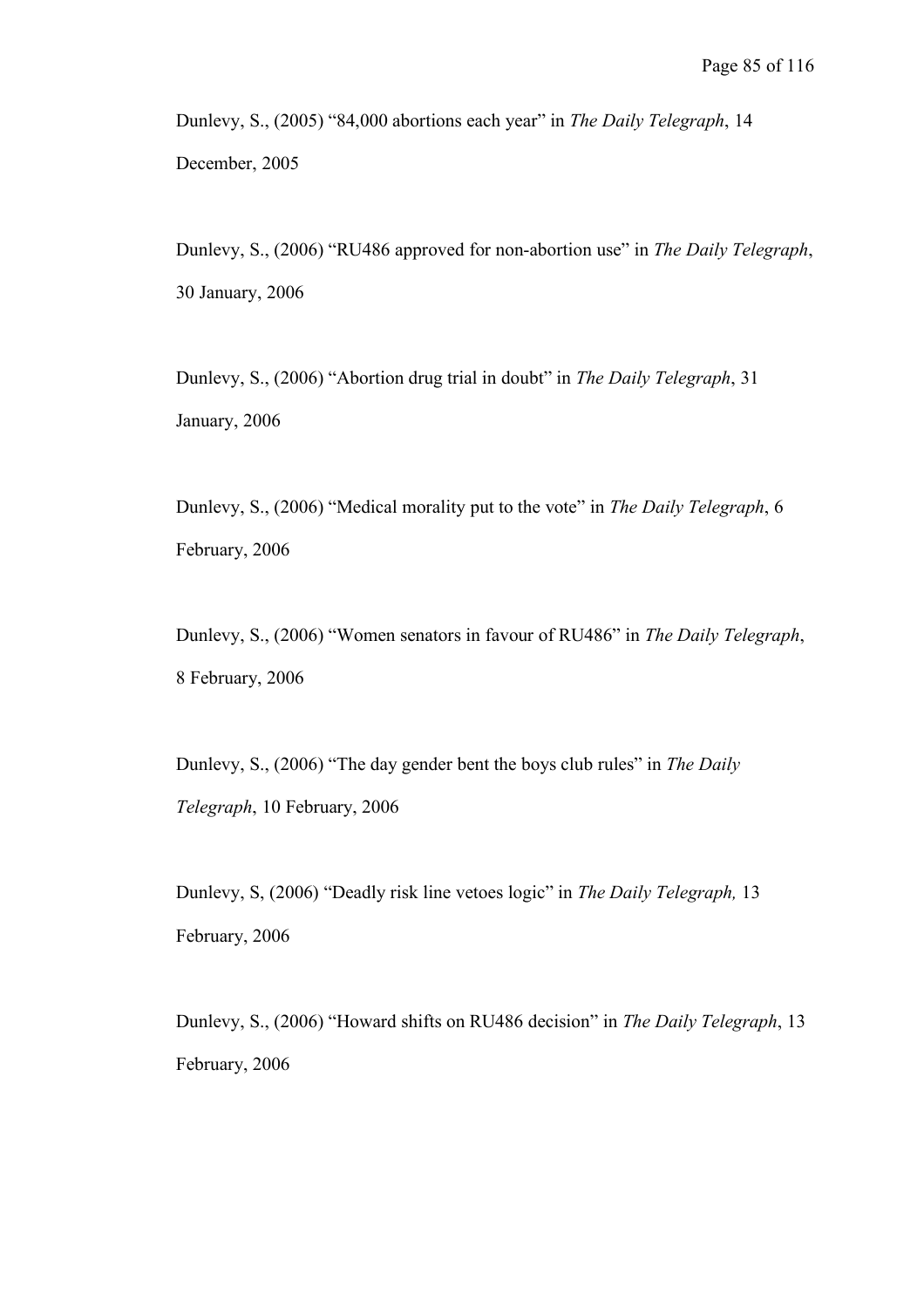Dunlevy, S. and Rehn, A., (2006) "From abortions to Islam" in *The Daily Telegraph,* 14 February, 2006

Dunlevy, S. and Rehn, A., (2006) "MP: I was an abortionist" in *The Daily Telegraph*, 15 February, 2006

Farr, M., (2005) "Endorse outspoken senator, or your house could fall" in *The Daily Telegraph*, 5 December, 2005

Farr, M., (2006) "Faith in health minister is fading" in *The Daily Telegraph*, 11 February, 2006

Farr, M., (2006) "No backdown on Islam claim - Vale defends RU486 clanger" in *The Daily Telegraph*, 15 February, 2006

Farr, M., (2006) "Day he faced a terrible choice – why Costello spoke out on abortion" in *The Daily Telegraph*, 16 February, 2006

Farr, M., (2006) "Howard's electoral angels on side - RU486: The Decision" in *The Daily Telegraph*, 17 February, 2006

Farr, M., (2006) "Children, tracky-dacks and the rebirth of Kelly" in *The Daily Telegraph*, 18 February, 2006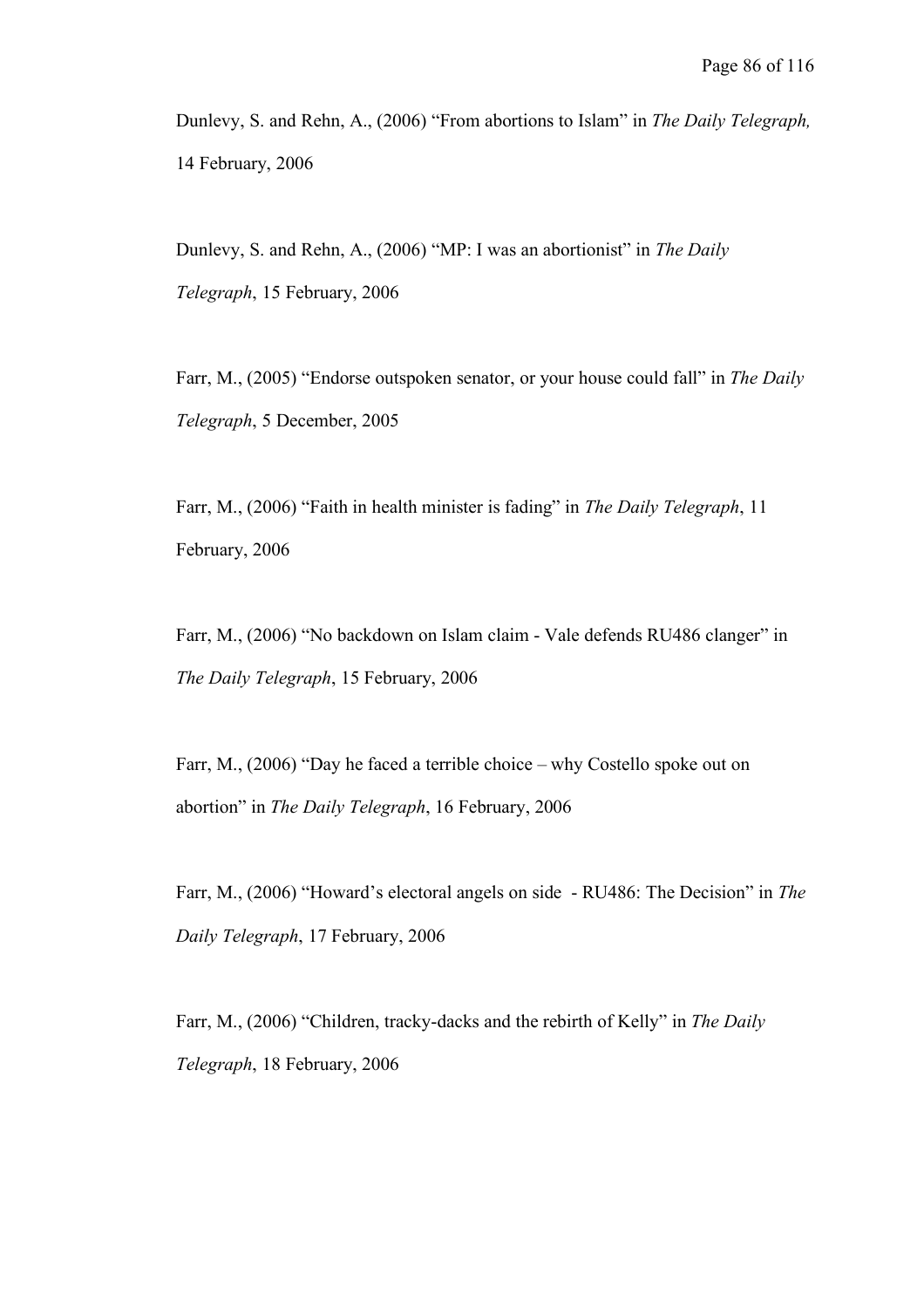Farr, M. and Rehn, A., (2006) "RU486 the drug that divided a nation" in *The Daily Telegraph*, 9 February, 2006

Farr, M. and Rehn, A., (2006) "Abbott warns of backyard abortions" in *The Daily Telegraph*, 10 February, 2006

Farr, M. and Rehn, A., (2006) "PM pledges to fight RU486 rebels" in *The Daily Telegraph*, 10 February, 2006

Farr, M. and Rehn, A., (2006) "Women back abortion pill – Abbott's fury over Senate rebellion" in *The Daily Telegraph*, 10 February, 2006

Farr, M. and Rehn, A., (2006) "Peter's Choice: Costello's emotional speech sways abortion debate" in *The Daily Telegraph*, 16 February, 2006

Farr, M. and Rehn, A., (2006) "Vote makes pill available within a year – RU486: The Decision" in *The Daily Telegraph*, 17 February, 2006

Harvey, M. and Frenkel, J., (2005) "Abortion drug ban free vote – Howard feels pressure" in *The Daily Telegraph*, 18 November, 2005

Hudson, F., (2005) "France, UK say: it works and it's safe" in *The Daily Telegraph*, 28 November, 2005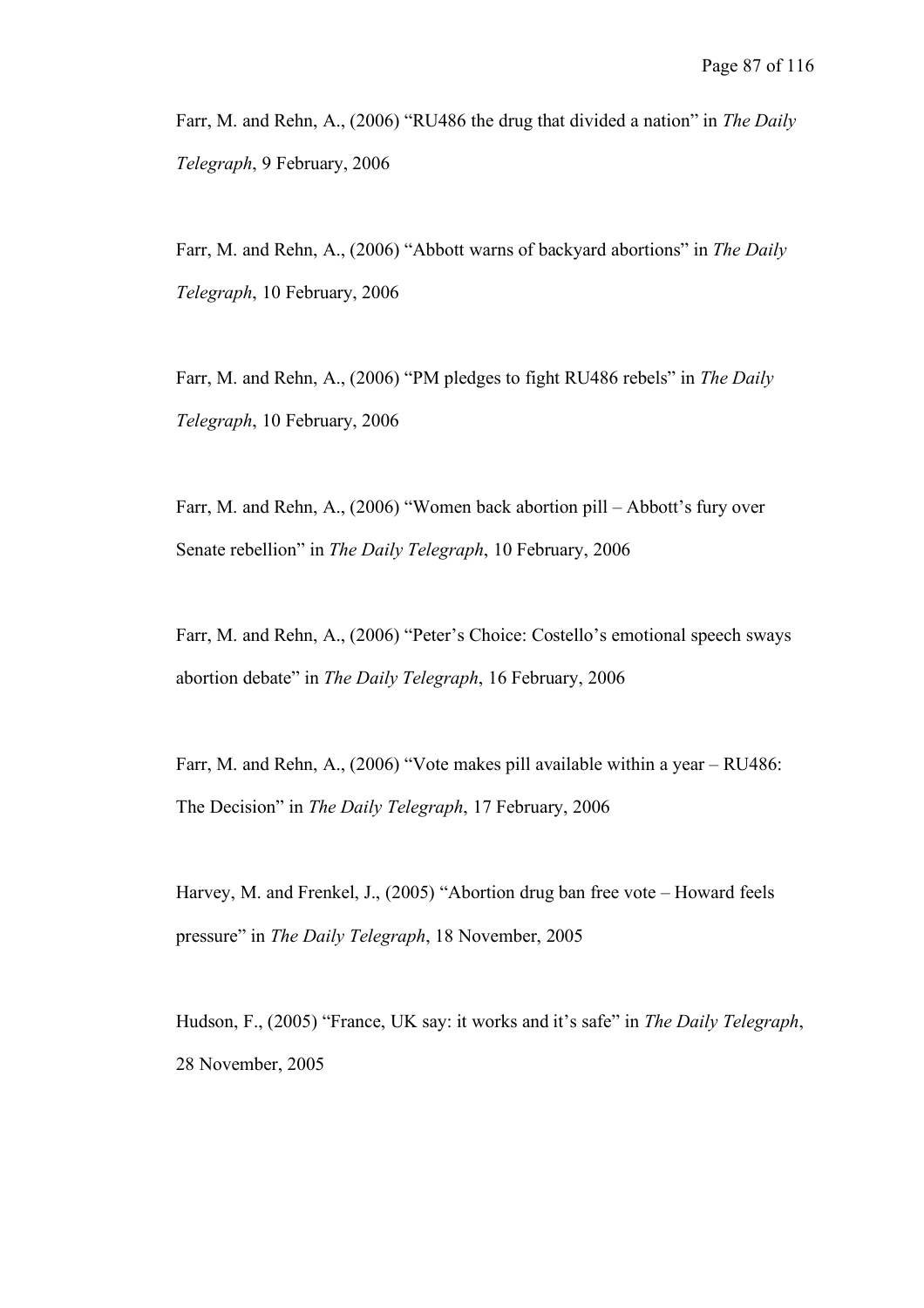Kratochvil, K., (2006) "Abortion stand puts faith before reason" Letters page in *The Daily Telegraph,* 10 February, 2006

Masters, C., (2006) "Anti-abortion group refuses to reveal backers" in *The Daily Telegraph*, 11 February, 2006

Miranda, C., (2005) "Get advice on this pill, says mum" in *The Daily Telegraph*, 28 November, 2005

Papps, N., (2005) "Let Holly's death be a lesson about dangers of RU486 – Special investigation: the serious health questions about the abortion drug our MPs are considering for Australia" in *The Daily Telegraph*, 28 November, 2005

Parker, R., (2005) "Politicians muddy abortion drug debate" in *The Daily Telegraph*, 22 November, 2005

Quigley, A., (2005) "An honest and open debate fat chance" in *The Daily Telegraph*, 30 November, 2005

Quigley, A., (2006) "Why barmy Joyce is bad for your health" in *The Daily Telegraph*, 1 February, 2006

Quigley, A., (2006) "Don't drag us back to dark days" in *The Daily Telegraph*, 11 February, 2006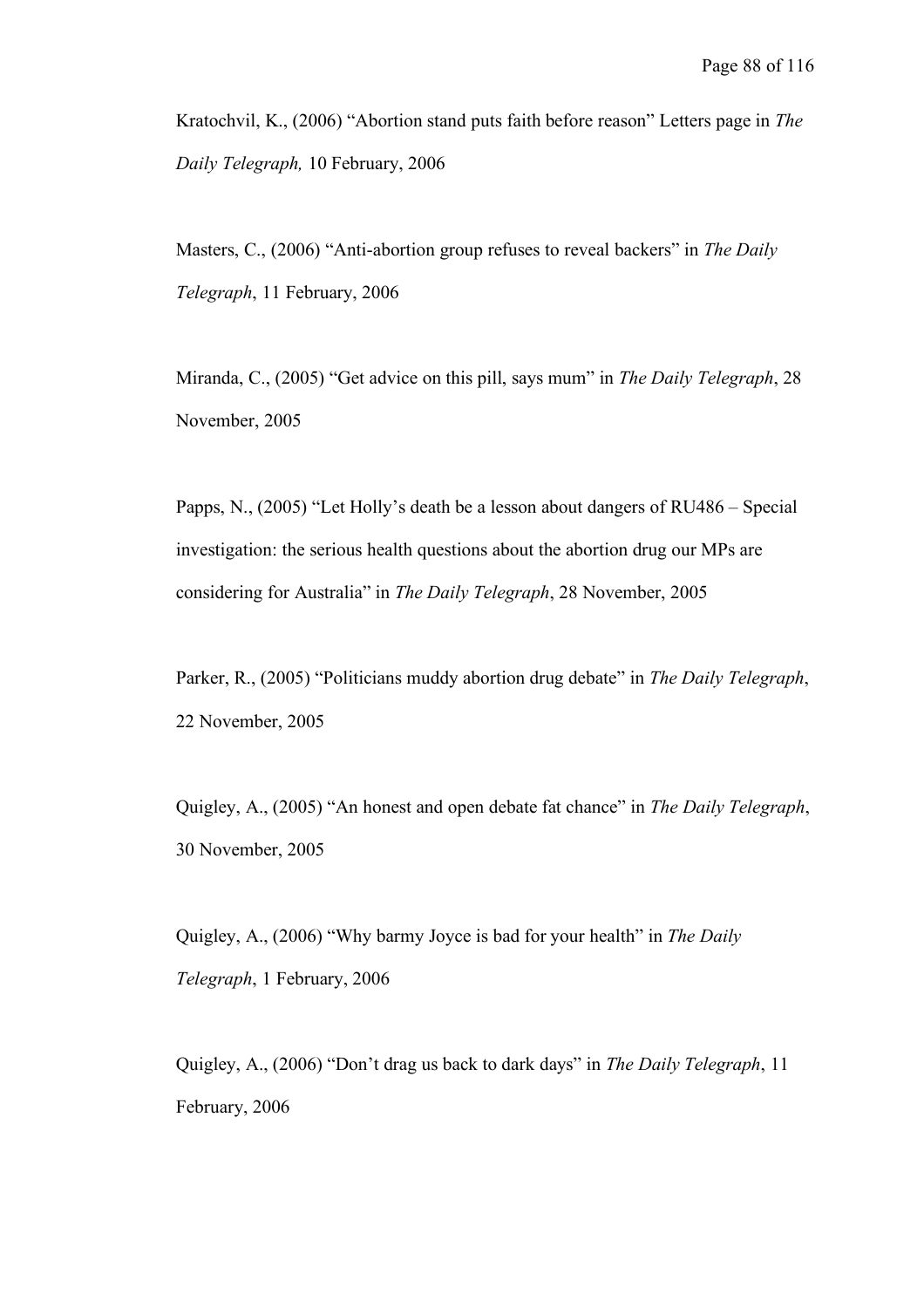Rehn, A., (2005) "Abortion drug row threat – MP will rebel to overturn ban" in *The Daily Telegraph*, 17 November, 2005

Rehn, A., (2006) "When politics gets personal" in *The Daily Telegraph*, 10 February, 2006

Rehn, A., (2006) "Abbott's fear: drug without script" in *The Daily Telegraph*, 16 February, 2006

Rehn, A. and Dunlevy, S., (2005), "Coalition members running scared on declaring hand" in *The Daily Telegraph*, 28 November, 2005

Rehn, A. and Farr, M., (2006) "Howard backs RU486 veto – Decision should be minister's" in *The Daily Telegraph*, 9 February, 2006

Rehn, A. and Papps, N., (2006) "Abbott resigned to drug vote loss" in *The Daily Telegraph*, 11 February, 2006

Saleh, L., (2006) "The toughest of decisions – RU486: The Decision" in *The Daily Telegraph*, 17 December, 2006

Sanchez, A., (2006) "Political freedom not to be abused" in *The Daily Telegraph*, 11 February, 2006

Wilks, J., (2005) "Letters to the Editor" in *The Daily Telegraph*, 2 December, 2005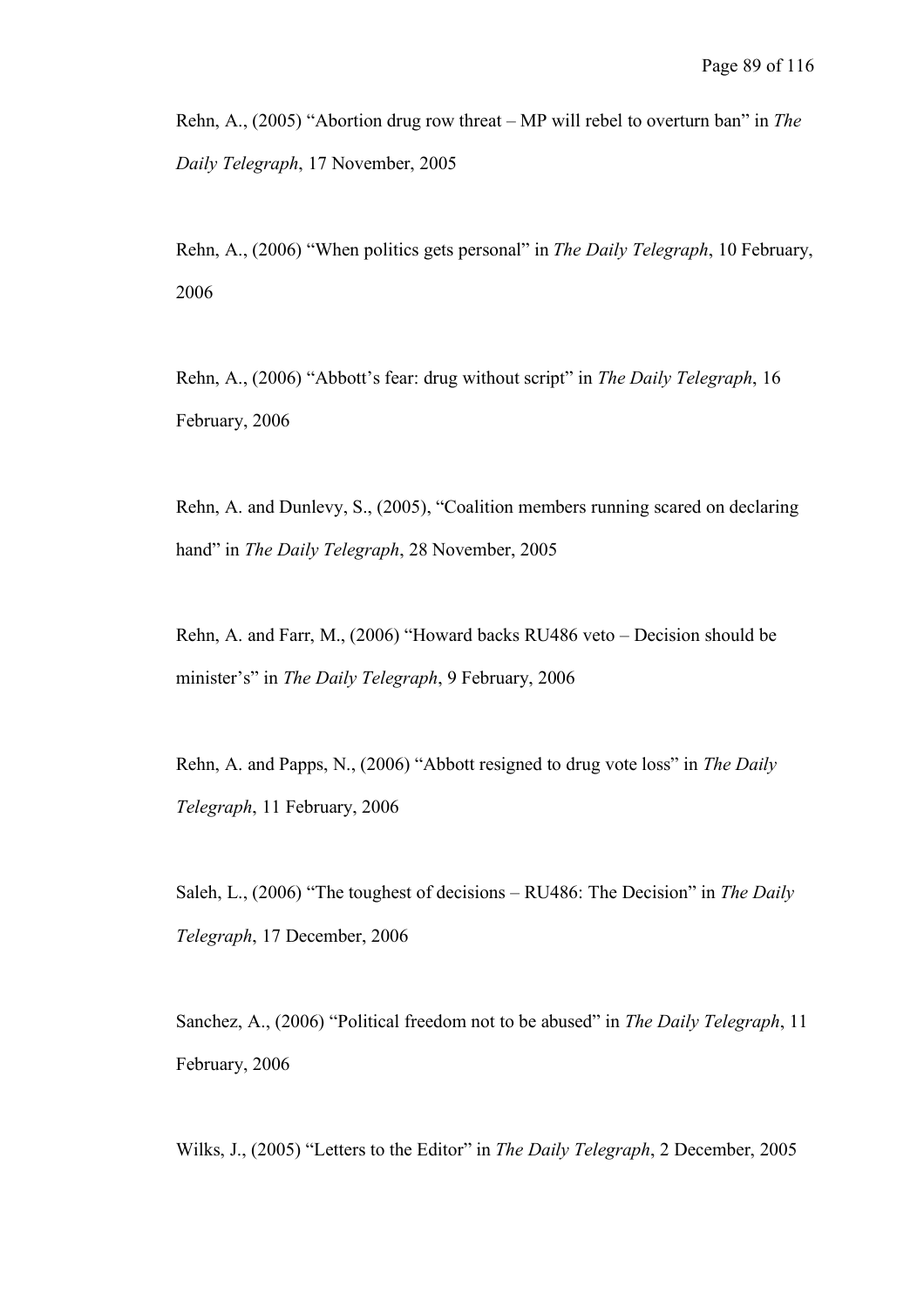"Abbott stand on abortion pill" in *The Daily Telegraph*, 2 February, 2006

"Abortion drug demand" in *The Daily Telegraph*, 3 October, 2005

"Abortion drug inquiry" in *The Daily Telegraph*, 12 December, 2005

"Abortion drug query" in *The Daily Telegraph*, 18 November, 2005

"Abortion isn't the issue here" in *The Daily Telegraph*, 16 February, 2006

"Banned drug safety test" in *The Daily Telegraph*, 21 November, 2005

"College backs abortion drug" in *The Daily Telegraph*, 22 November, 2005

"Drug used safely in the home - RU486: The Decision" in *The Daily Telegraph*, 17 February, 2006

"Feminist calls for RU486 ban" in *The Daily Telegraph*, 6 February, 2006

"It's a woman's choice: Liberal MP" in *The Daily Telegraph*, 15 February, 2006

"Letters to the Editor" in *The Daily Telegraph*, 28 November, 2005

"Letters to the Editor" in *The Daily Telegraph*, 2 December, 2005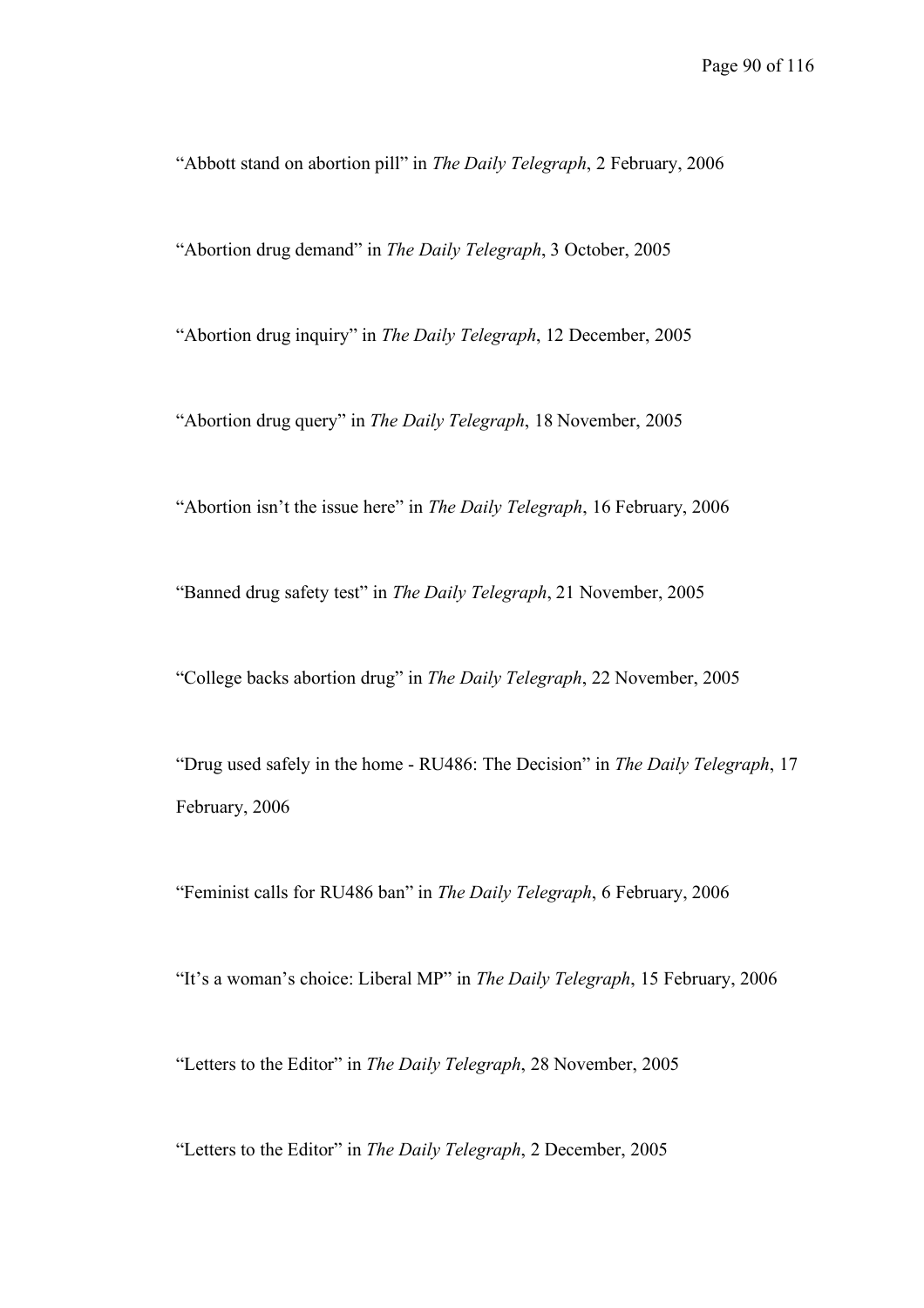"Letters to the Editor" in *The Daily Telegraph*, 3 December, 2005

"Letters to the Editor" in *The Daily Telegraph*, 5 December, 2005

"Letters to the Editor" in *The Daily Telegraph*, 14 January, 2006

"Letters to the Editor" in *The Daily Telegraph*, 10 February, 2006

"Letters to the Editor" in *The Daily Telegraph*, 11 February, 2006

"Letters to the Editor" in *The Daily Telegraph*, 13 February, 2006

"Letters to the Editor" in *The Daily Telegraph*, 14 February, 2006

"Letters to the Editor" in *The Daily Telegraph*, 15 February, 2006

"Letters to the Editor" in *The Daily Telegraph*, 17 February, 2006

"Letters to the Editor" in *The Daily Telegraph*, 18 February, 2006

"MP mum's drug stance" in *The Daily Telegraph*, 19 November, 2005

"Opposition to abortion pill" in *The Daily Telegraph*, 5 October, 2005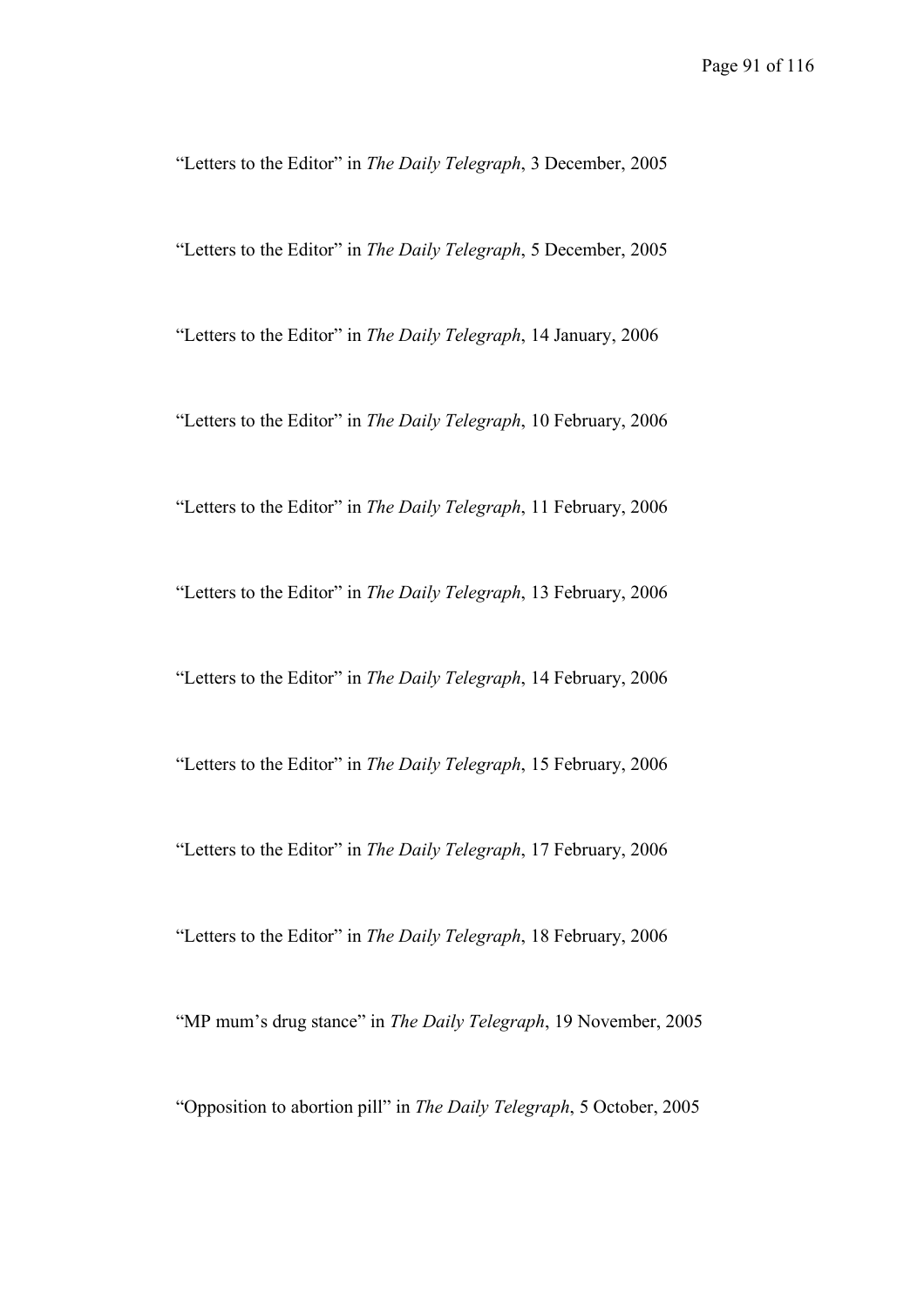"Ovaries T-shirt raises MP's ire" in *The Daily Telegraph*, 10 February, 2006

"Push to lift birth pill ban" in *The Daily Telegraph*, 4 October, 2005

"Vale's praise for Muslims" in *The Daily Telegraph*, 16 February, 2006

"Voteline" in *The Daily Telegraph*, 10 February, 2006

"Voteline" in *The Daily Telegraph*, 11 February, 2006

"Voteline" in *The Daily Telegraph*, 17 February, 2006

"Voteline" in *The Daily Telegraph*, 18 February, 2006

# **The Sydney Morning Herald**

Anderson, D., (2006) "Movies – The Sixth Sense" in *The Sydney Morning Herald*, 6 February, 2006

Anderson, D., (2006) "Television – In This World" in *The Sydney Morning Herald*, 15 February, 2006

Baldwin, M., (2006) "Abortion drug much more than a pill like any other" in *The Sydney Morning Herald*, 3 February, 2006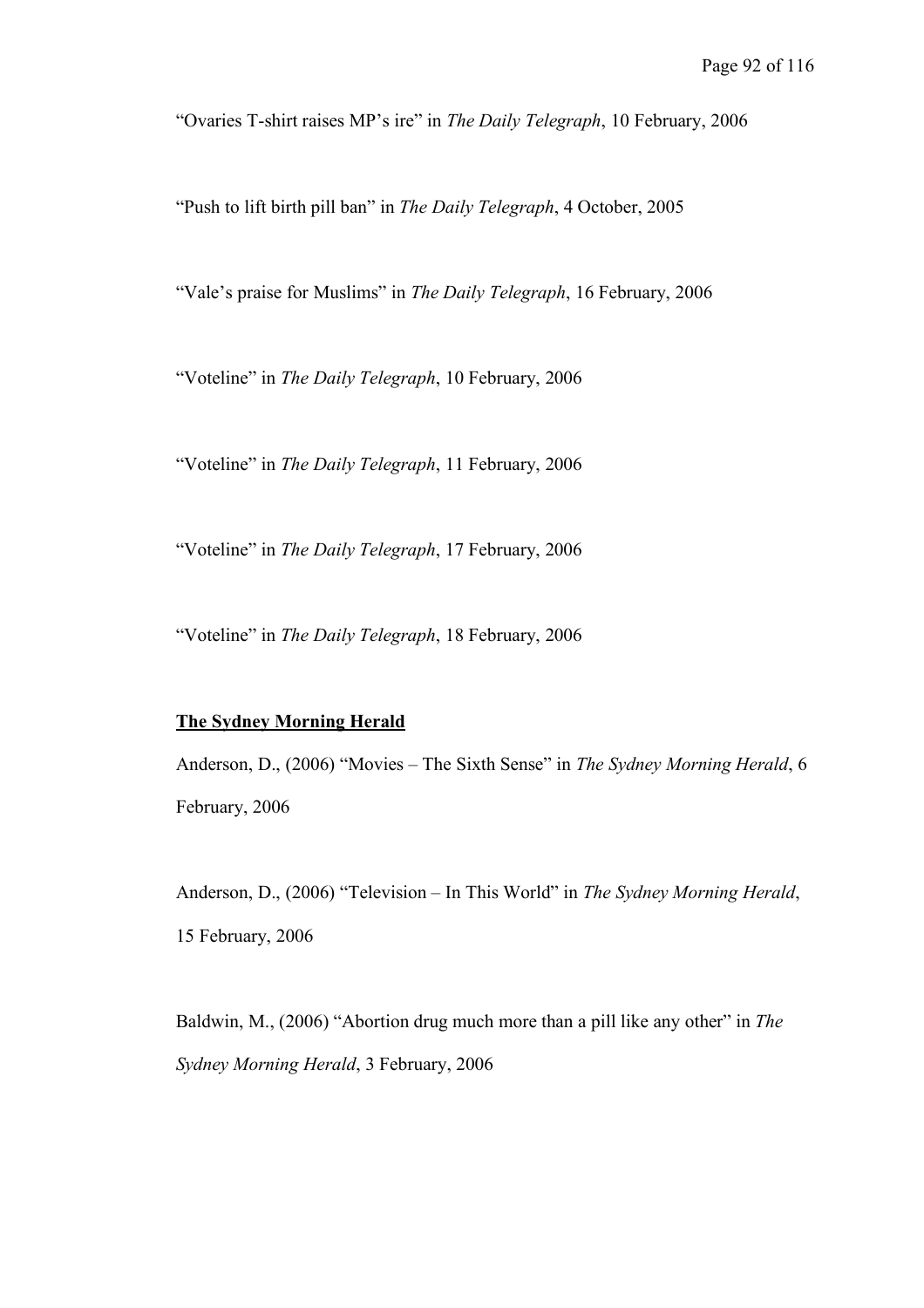Baird, J., (2006) "The forgotten figures in the abortion debate" in *The Sydney Morning Herald*, 5 January, 2006

Baird, J., (2006) "The high cost of losing our religion" in *The Sydney Morning Herald*, 19 January, 2006

Baird, J., (2006) "Protests deny truth of a safe choice" in *The Sydney Morning Herald*, 2 February, 2006

Baker, J., (2006) "In Paddington, the fight has already begun" in *The Sydney Morning Herald*, 19 January, 2006

Cannold, L., (2005) "A moral smokescreen" in *The Sydney Morning Herald*, 26 November, 2005

Carlton, M., (2006) "Vision splendid of the wheat cash extended" in *The Sydney Morning Herald*, 11 February, 2006

Curtin, J., (2006) "Postscript" in *The Sydney Morning Herald*, 11 February, 2006

Devine, M., (2006) "Men do have a right in the RU486 debate" in *The Sydney Morning Herald*, 16 February, 2006

Dodson, L. and Metherell, M., (2005) "PM's nod opens door for abortion pill" in *The Sydney Morning Herald*, 18 November, 2006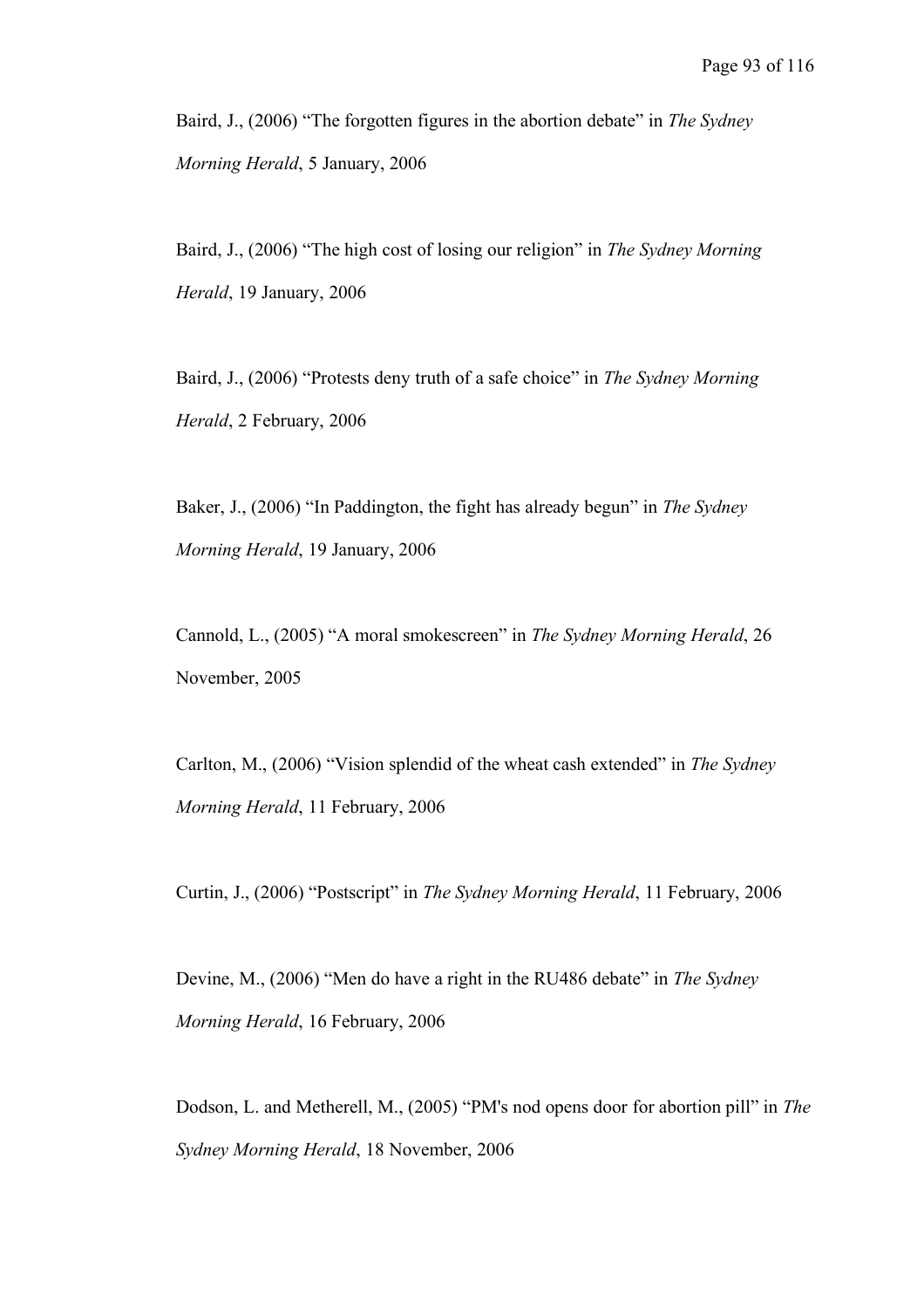Dodson, L., (2006) "Men's club could be in for a shock" in *The Sydney Morning Herald*, 14 February, 2006

Gray, D., (2006) "At last, humanity where it was least expected" in *The Sydney Morning Herald*, 11 February, 2006

Hartcher, P., (2006) "Deputy PM shows he's not up to the job" in *The Sydney Morning Herald*, 10 February, 2006

Hartcher, P., (2006) "Costello uses debate as subtle pitch on leadership" in *The Sydney Morning Herald*, 16 February, 2006

Hartcher, P., (2006) "The bitterness behind a civil debate" in *The Sydney Morning Herald*, 17 February, 2006

Hartcher, P. and Peatling, S., (2006) "Abbott's \$60m plan to counter abortion" in *The Sydney Morning Herald*, 17 February, 2006

Horin, A., (2005) "The abortion pill is about women, not politics" in *The Sydney Morning Herald*, 12 November, 2005

Horin, A., (2006) "What mum needs is a new man" in *The Sydney Morning Herald*, 11 February, 2006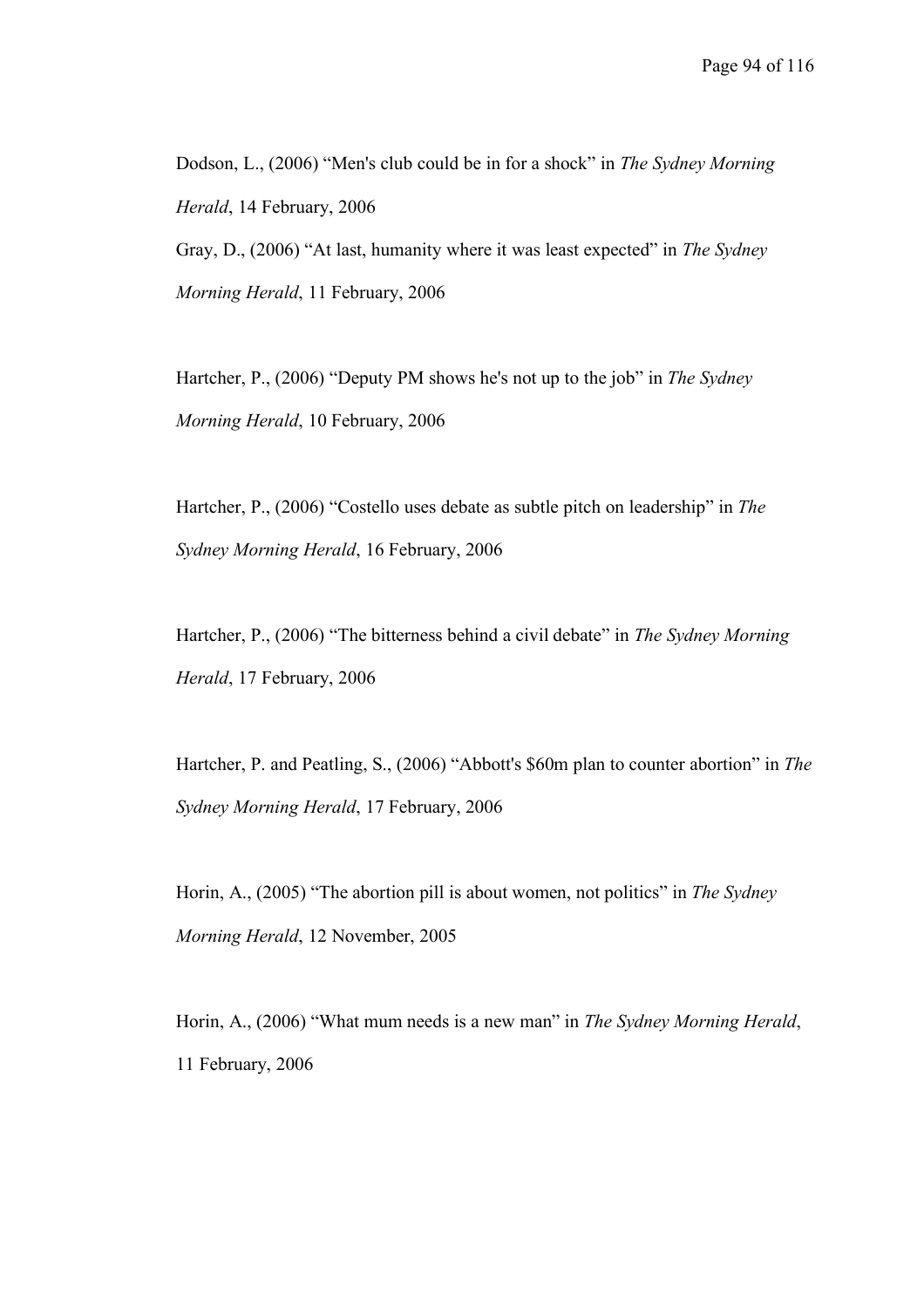Maguire, E., (2006) "Lack of choice real threat to women's health" in *The Sydney Morning Herald*, 4 January, 2006

Maley, J., (2005) "Top obstetrician adds voice to abortion pill debate" in *The Sydney Morning Herald*, 3 October, 2006

McMahon, F., (2006) "Trusting women to decide for themselves" in *The Sydney Morning Herald*, 10 February, 2006

Metherell, M., (2005) "Abortion drug on a rethink" in *The Sydney Morning Herald*, 14 October, 2006

Metherell, M., (2005) "Bid to lift ban on abortion drug" in *The Sydney Morning Herald*, 8 November, 2005

Metherell, M., (2005) "Abortion drug battle flares up MPs accused of overstating dangers of pill" in *The Sydney Morning Herald*, 14 November, 2005

Metherell, M., (2005) "Ban on abortion pill to stay" in *The Sydney Morning Herald*, 16 November, 2005

Metherell, M., (2005) "Abortion advice challenged" in *The Sydney Morning Herald*, 17 November, 2005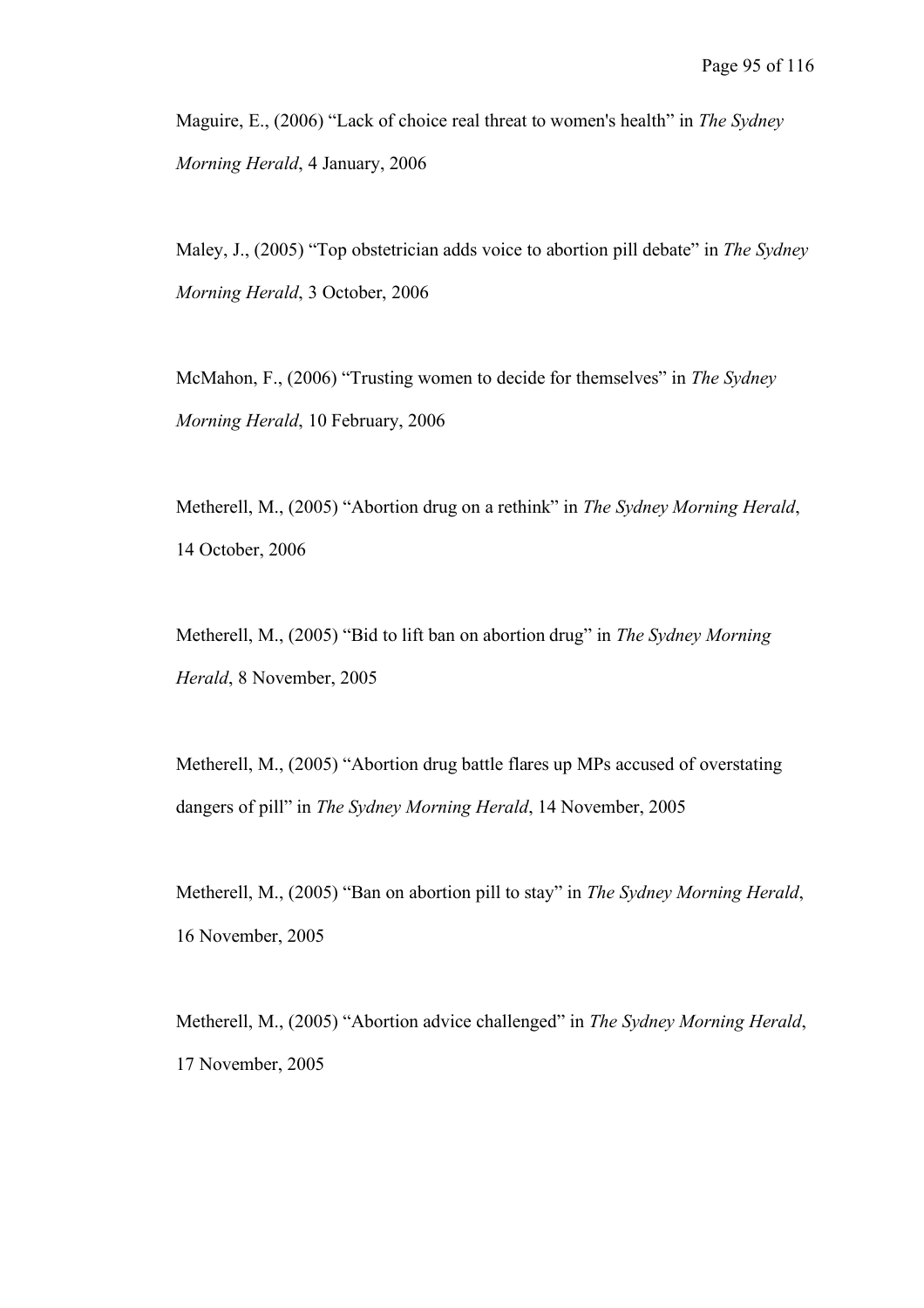Metherell, M., (2005) "Surge of Christmas bills leaves Opposition fuming" in *The Sydney Morning Herald*, 24 November, 2005

Metherell, M., (2005) "Abortion pill risky, says expert" in *The Sydney Morning Herald*, 25 November, 2005

Metherell, M., (2005) "PM allows vote on abortion pill" in *The Sydney Morning Herald*, 30 November, 2005

Morris, L., (2005) "Bishops call for revision" in *The Sydney Morning Herald*, 26 November, 2005

Morris, L., (2006) "Abortion pill's enemies unite" in *The Sydney Morning Herald,* 14 January, 2006

Morris, L., (2006) "Abortion drug battle splits lobby" in *The Sydney Morning Herald*, 20 January, 2006

Morris, L., (2006) "Pilgrims' progress" in *The Sydney Morning Herald*, 24 January, 2006

Morris, L., (2006) "Churches ramp up pressure to retain ban on pill" in *The Sydney Morning Herald*, 9 February, 2006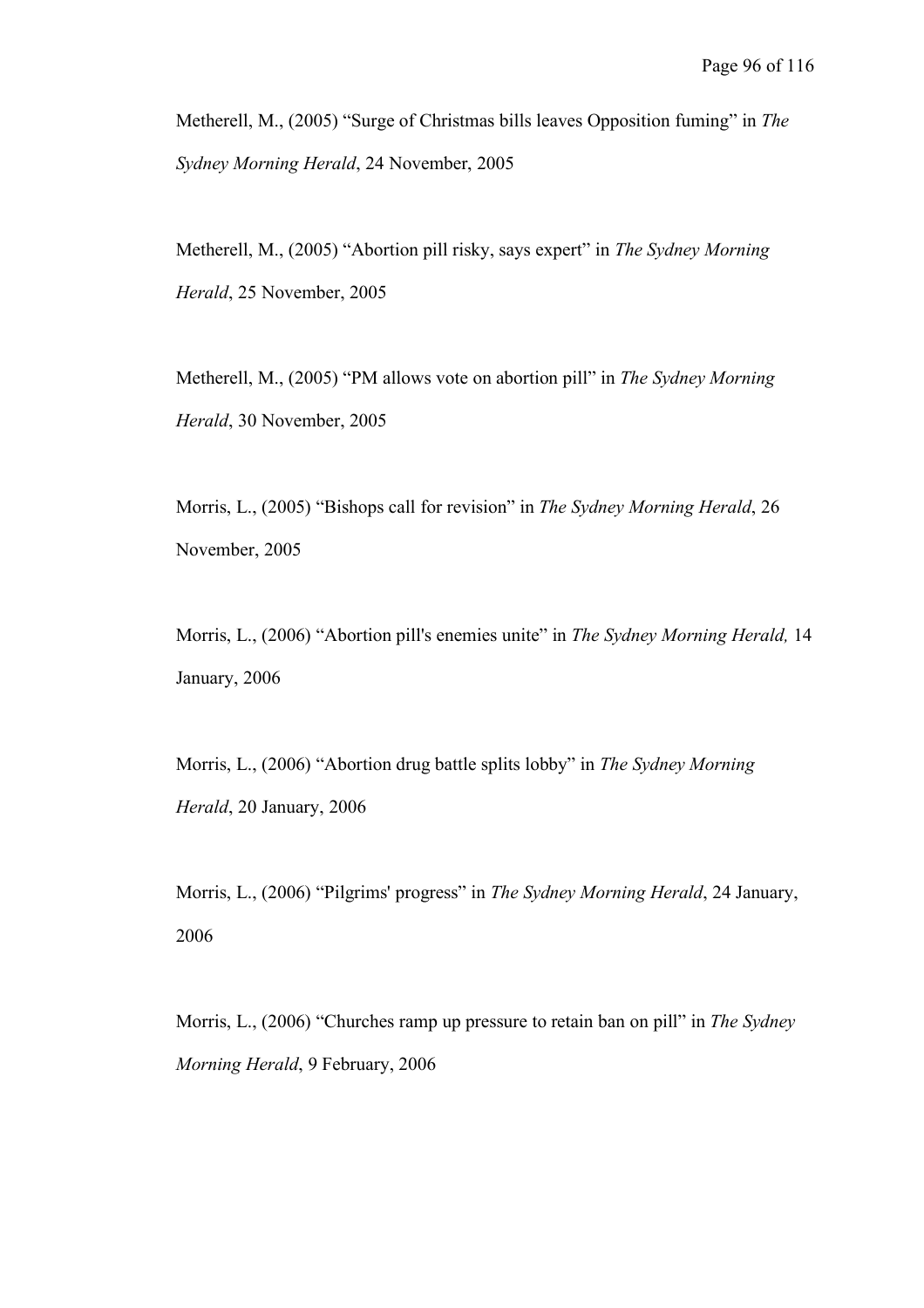Murphy, D., (2006) "Churches lead pill protest" in *The Sydney Morning Herald*, 30 January, 2006

Nash, F. and Fierravanti-Wells, C., (2006) "A conscience vote that will decide the fate of a controversial drug" in *The Sydney Morning Herald*, 8 February, 2006

Peatling, S., (2005) "Abortion free vote supported" in *The Sydney Morning Herald*, 19 November, 2005

Peatling, S., (2005) "Family vote clears way for uni bill" in *The Sydney Morning Herald*, 10 December, 2005

Peatling, S., (2005) "Student unionism for review" in *The Sydney Morning Herald*, 13 December, 2005

Peatling, S., (2006) "Welfare battle ahead" in *The Sydney Morning Herald*, 25 January, 2006

Peatling, S., (2006) "Lobbying storm in abortion pill debate" in *The Sydney Morning Herald*, 7 February, 2006

Peatling, S., (2006) "Tolerance urged on eve of Senate vote" in *The Sydney Morning Herald*, 8 February, 2006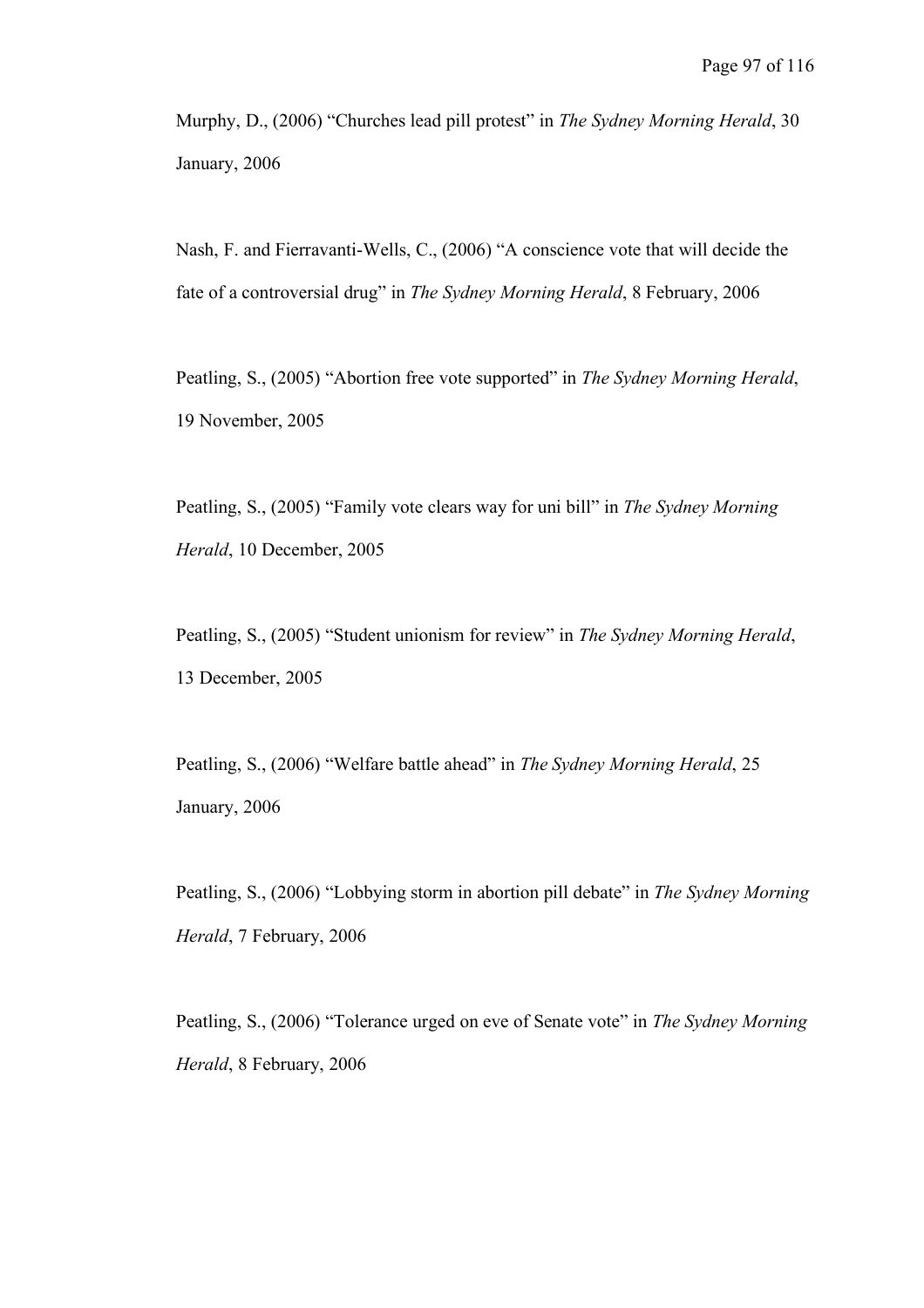Peatling, S., (2006) "Fight for your rights or watch them disappear, yes women say" in *The Sydney Morning Herald*, 9 February, 2006

Peatling, S., (2006) "One in three women have had an abortion and I'm one of them, says Senator" in *The Sydney Morning Herald*, 9 February, 2006

Peatling, S., (2006) "Yes, but abortion pill fight isn't over" in *The Sydney Morning Herald*, 10 February, 2006

Peatling, S., (2006) "Bitter Pill" in *The Sydney Morning Herald*, 11 February, 2006

Peatling, S., (2006) "Plan to give last word on abortion pill to MPs" in *The Sydney Morning Herald*, 13 February, 2006

Peatling, S., (2006) "Abortion rate a danger: MP" in *The Sydney Morning Herald*, 14 February, 2006

Peatling, S., (2006) "Abortion will lead to Muslim nation: MP" in *The Sydney Morning Herald*, 14 February, 2006

Peatling, S., (2006) "Choose your words carefully, Howard tells MPs" in *The Sydney Morning Herald*, 15 February, 2006

Peatling, S., (2006) "Victory likely for abortion drug supporters" in *The Sydney Morning Herald*, 16 February, 2006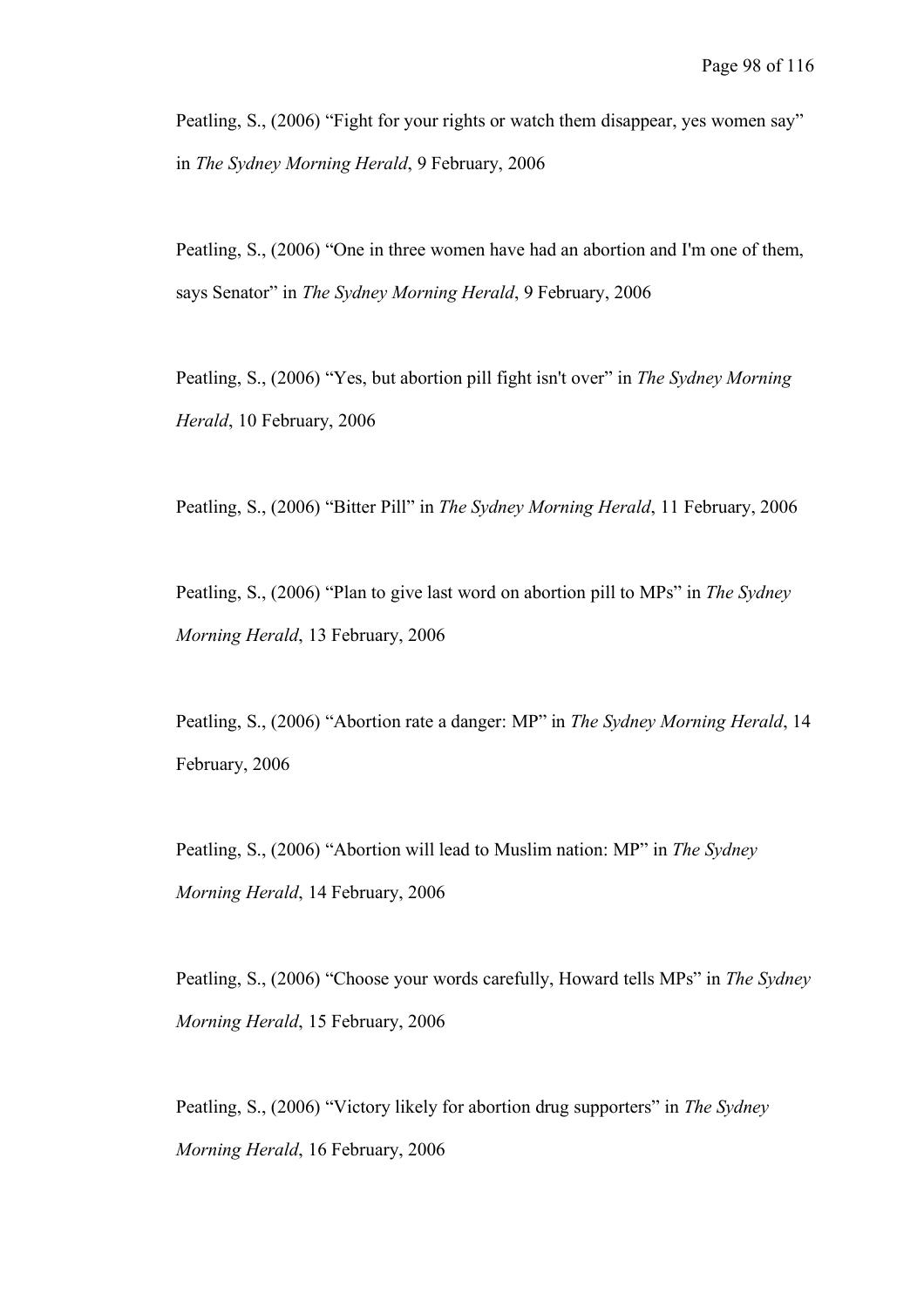Peatling, S. and Morris, L., (2006) "Remove Abbott's drug control, urges Liberal" in *The Sydney Morning Herald*, 24 January, 2006

Peatling, S. and Morris, L., (2006) "Amendments could ruin RU486 bill: backers" in *The Sydney Morning Herald*, 15 February, 2006

Peatling, S. and Pollard, R., (2006) "Abortion not the issue, says Howard" in *The Sydney Morning Herald*, 11 February, 2006

Peatling, S., Robotham, J. and Brown, M., (2006) "Inquiry into abortion drug may be extended" in *The Sydney Morning Herald*, 19 January, 2006

Pollard, R., (2006) "Questions raised over abortion study's findings" in *The Sydney Morning Herald*, 4 January, 2006

Ramsey, A., (2006) "A first-round victory for and by, women" in *The Sydney Morning Herald*, 11 February, 2006

Ramsey, A., (2006) "Forever mugged by the fourth estate" in *The Sydney Morning Herald*, 11 February, 2006

Robotham, J., (2005) "Abbott approved abortion pill tests" in *The Sydney Morning Herald*, 8 December, 2006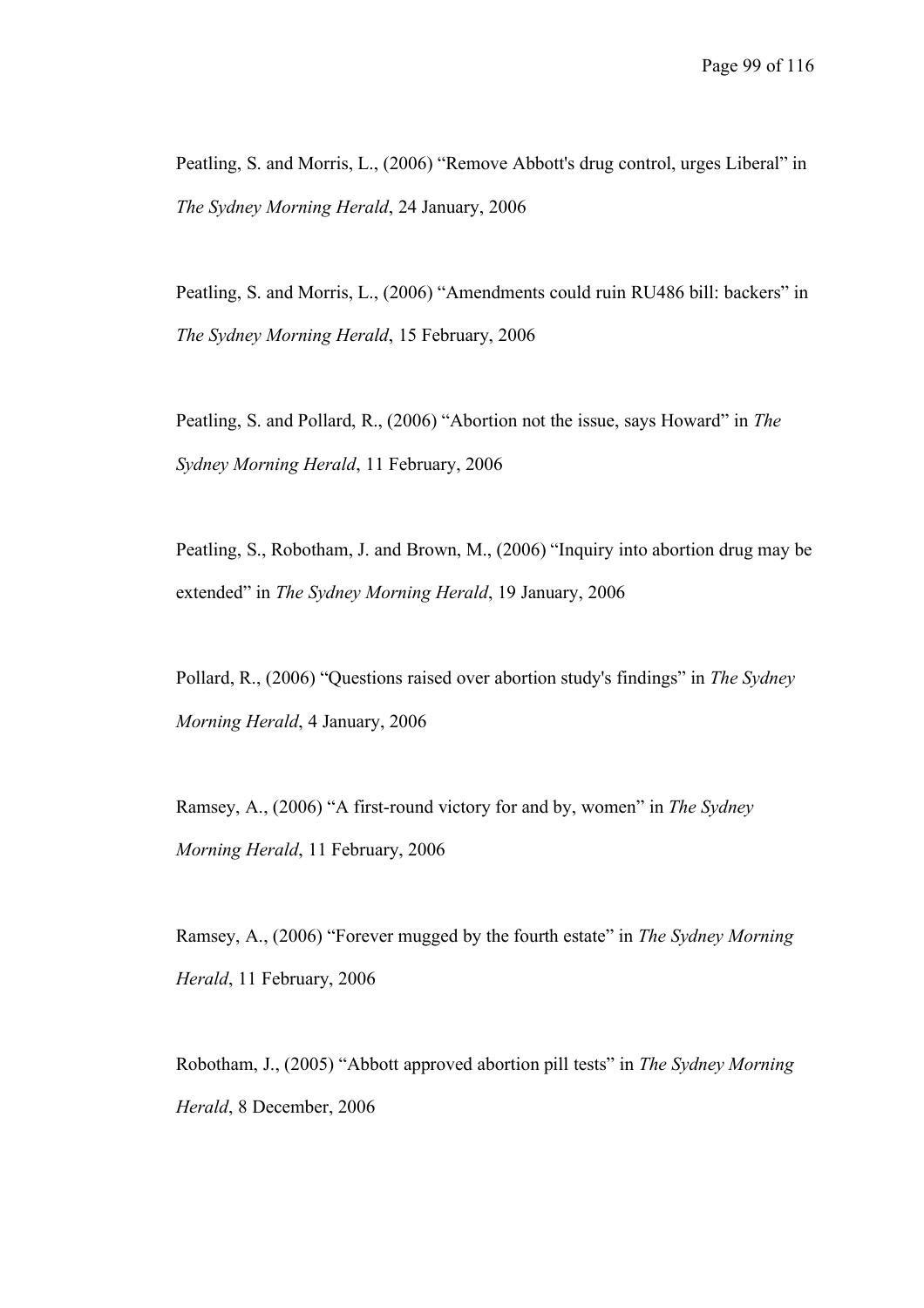Robotham, J., (2006) "Abortion linked to mental problems" in *The Sydney Morning Herald*, 3 January, 2006

Robotham, J., (2006) "Lock up your wombs, Parliament is back in town" in *The Sydney Morning Herald*, 14 January, 2006

Robotham, J., (2006) "The voice of choice" in *The Sydney Morning Herald*, 4 February, 2006

Robotham, J., (2006) "Drug already used to induce abortion: doctor" in *The Sydney Morning Herald*, 9 February, 2006

Stumm, S., (2006) "Judge not, gentlemen, lest ye be judged" in *The Sydney Morning Herald*, 11 February, 2006

Van Onselen, P. and Errington, W., (2005) "Politics and religion - still a bitter pill" in *The Sydney Morning Herald*, 17 November, 2005

Veitch, H., (2006) "Can I order a soy latte with two sugars and an abortion pill, please?" in *The Sydney Morning Herald*, 17 February, 2006

"Beyond the RU486 vote" in *The Sydney Morning Herald*, 17 February, 2006

"Letters to the Editor" in *The Sydney Morning Herald*, 17 October, 2005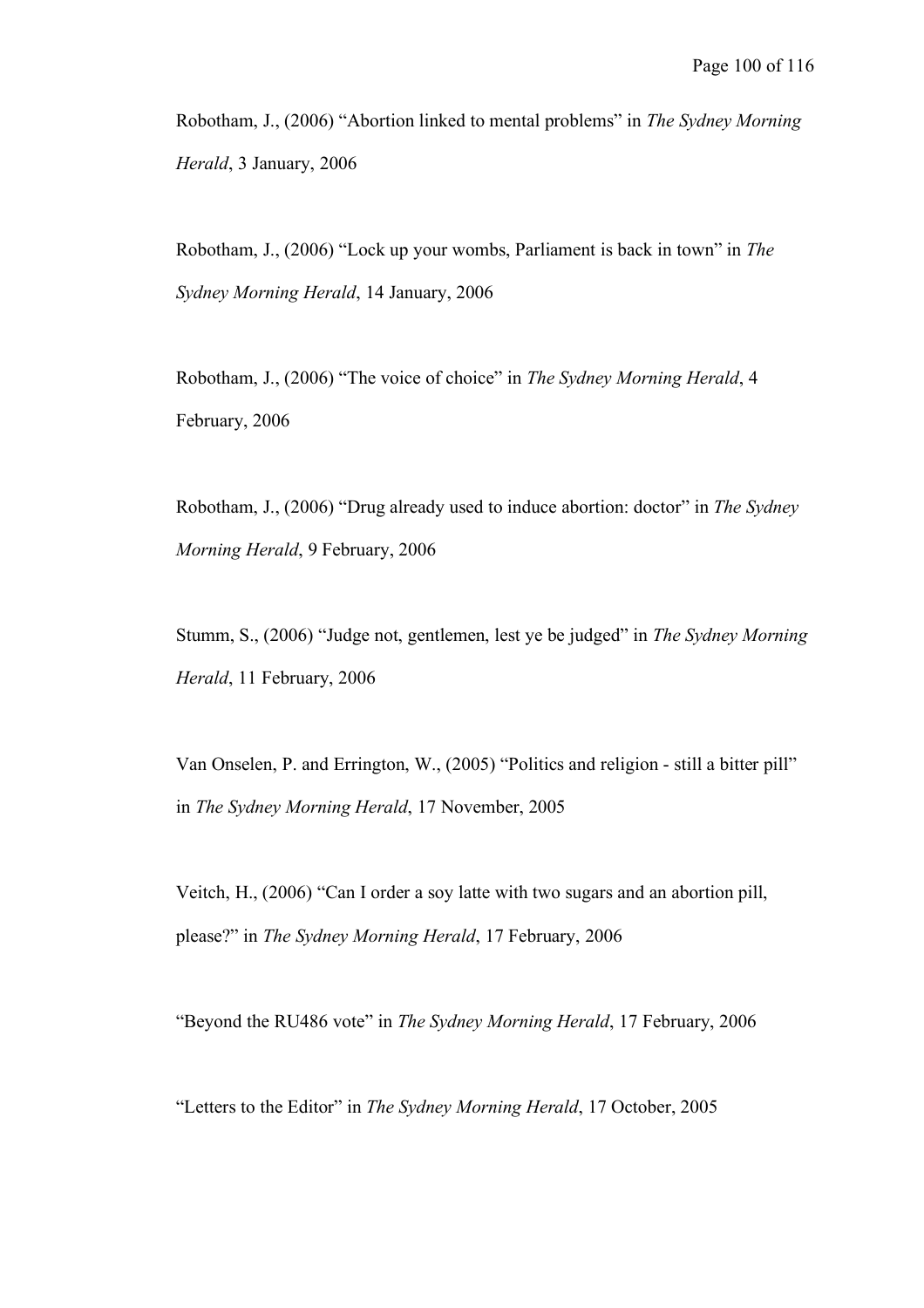"Letters to the Editor" in *The Sydney Morning Herald*, 17 November, 2005

"Letters to the Editor" in *The Sydney Morning Herald*, 18 November, 2005

"Letters to the Editor" in *The Sydney Morning Herald*, 21 November, 2005

"Letters to the Editor" in *The Sydney Morning Herald*, 28 November, 2005

"Letters to the Editor" in *The Sydney Morning Herald*, 12 December, 2005

"Letters to the Editor" in *The Sydney Morning Herald*, 17 December, 2005

"Letters to the Editor" in *The Sydney Morning Herald*, 20 January, 2006

"Letters to the Editor" in *The Sydney Morning Herald*, 4 February, 2006

"Letters to the Editor" in *The Sydney Morning Herald*, 6 February, 2006

"Letters to the Editor" in *The Sydney Morning Herald*, 9 February, 2006

"Letters to the Editor" in *The Sydney Morning Herald*, 10 February, 2006

"Letters to the Editor" in *The Sydney Morning Herald*, 11 February, 2006

"Letters to the Editor" in *The Sydney Morning Herald*, 13 February, 2006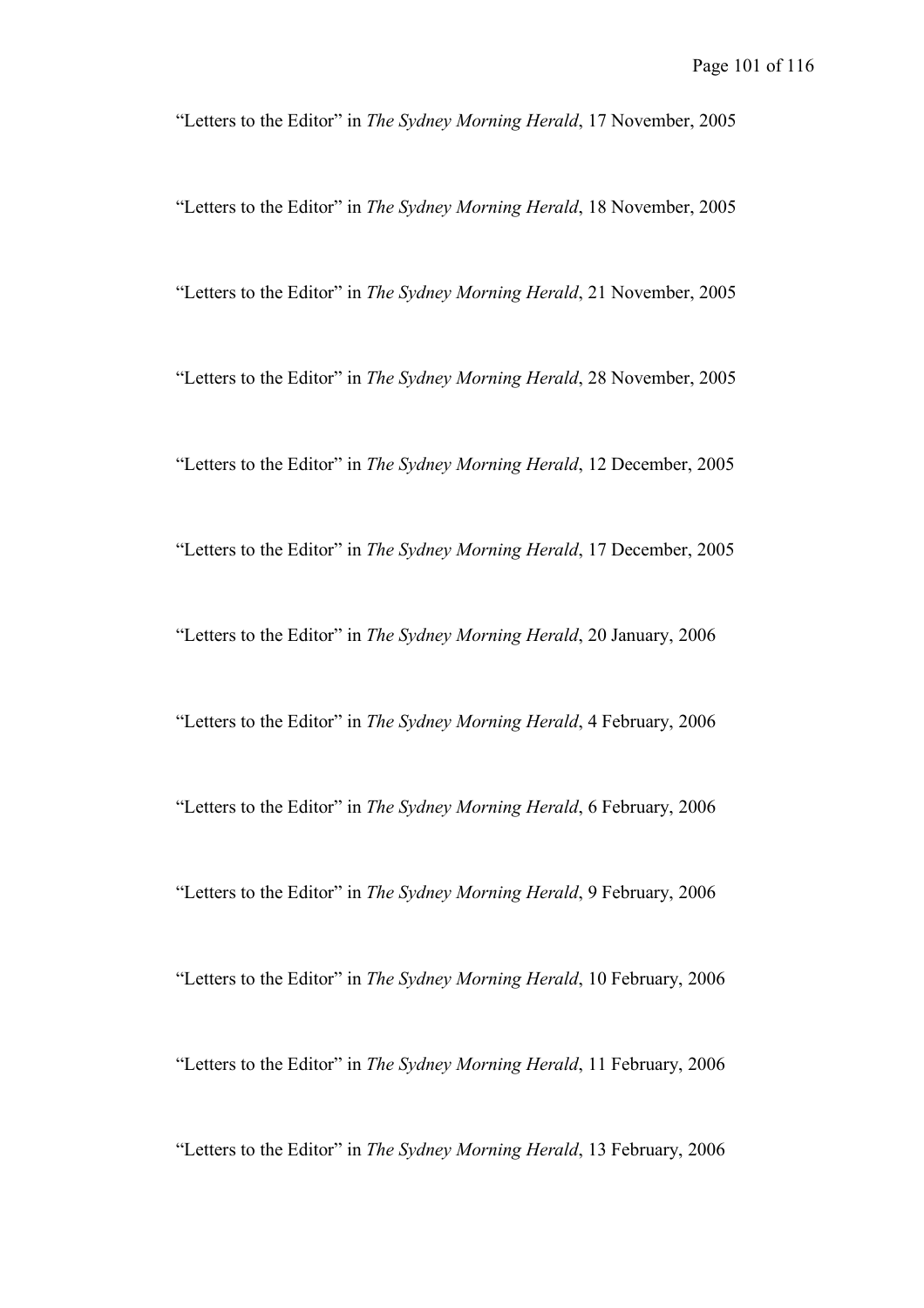"Letters to the Editor" in *The Sydney Morning Herald*, 14 February, 2006

"Letters to the Editor" in *The Sydney Morning Herald*, 15 February, 2006

"Letters to the Editor" in *The Sydney Morning Herald*, 16 February, 2006

"Letters to the Editor" in *The Sydney Morning Herald*, 17 February, 2006

"RU486 debate off the rails" in *The Sydney Morning Herald*, 30 January, 2006

"Time for a rethink on abortion" in *The Sydney Morning Herald*, 14 November, 2005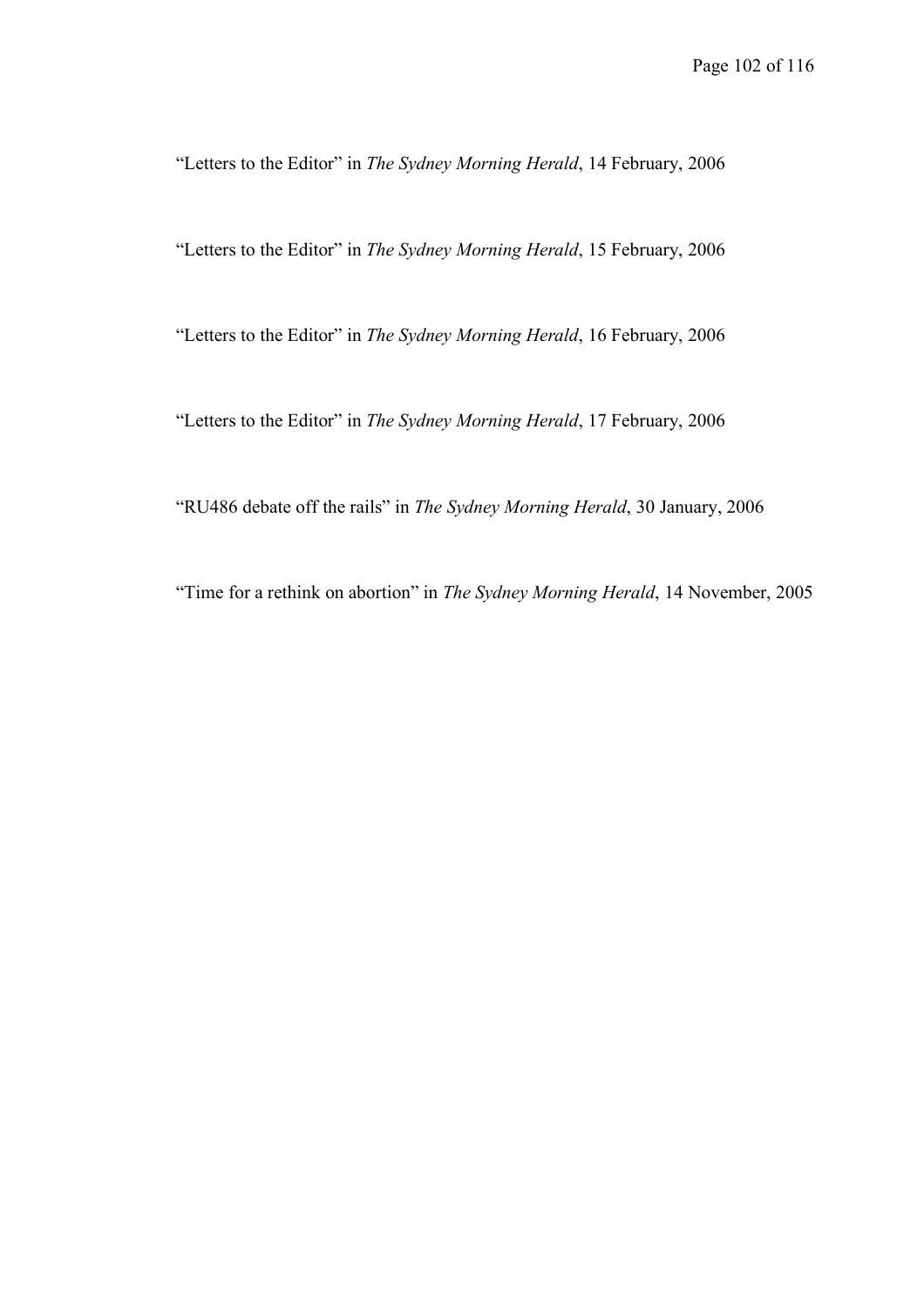#### **Bibliography**

#### **Primary Sources**

#### **The Australian**

Abbott, T., (2006) "Parliament best forum for RU486 decision" in *The Australian,* 6 February, 2006

Berry, J., (2006) "Demonstrations expose danger facing a way of life" in *The Australian*, 7 February, 2006

Karvelas, P., (2005) "Abortion drug `can cause distress over fetus'" in *The Australian*, 16 December, 2005

Karvelas, P., (2005) "Abortion pill slammed by Nat" in *The Australian*, 15 October, 2005

Karvelas, P. and Lewis, S., (2006) "Coalition split on abortion drug bill" in *The Australian*, 6 February, 2006

Klein, R., (2005) "Abortion drug not the safest method" in *The Australian*, 9 December, 2005

Maiden, S., (2005) "Abortion pill ban will stay: Abbott" in *The Australian16 November, 2005*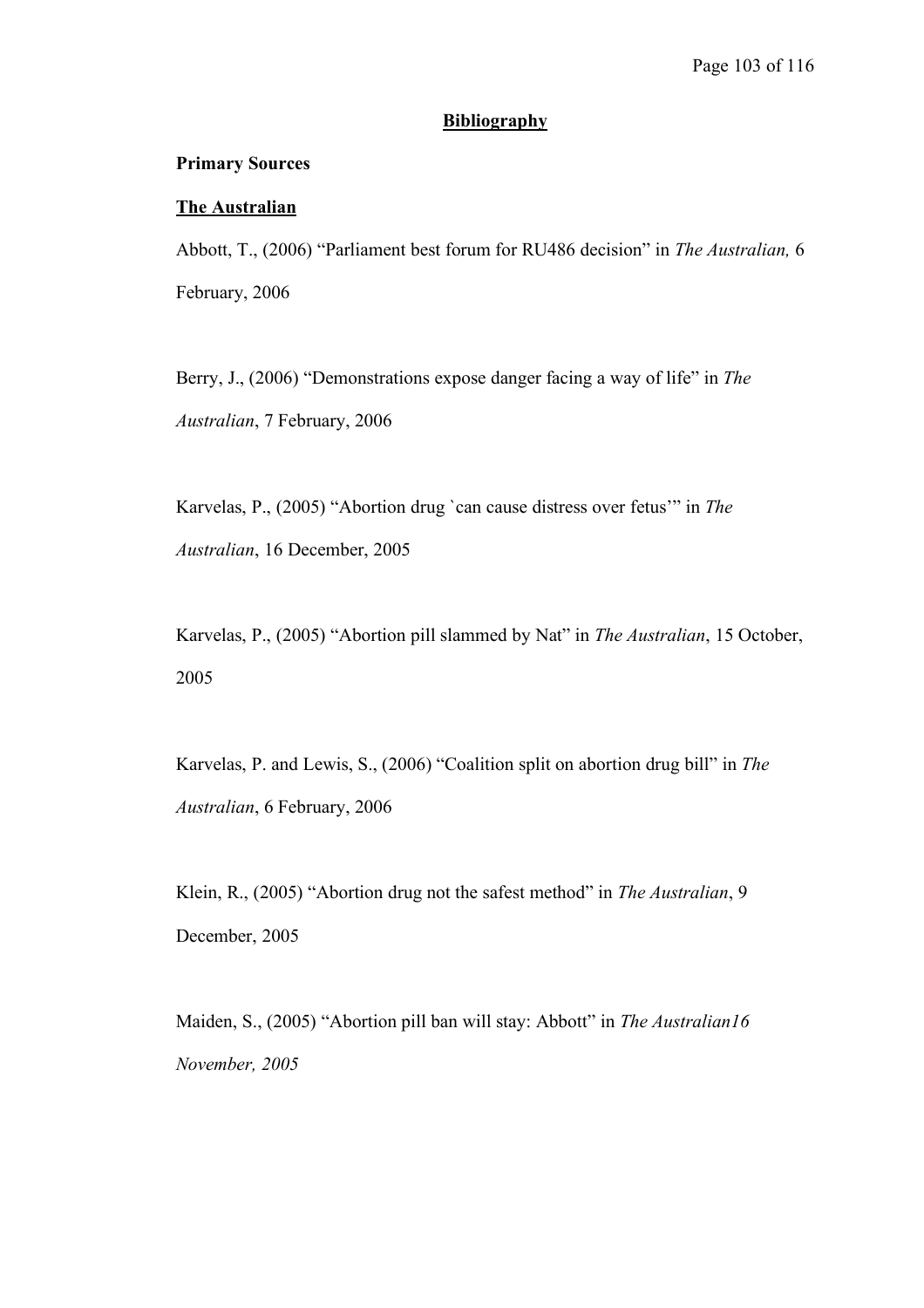Maiden, S., (2005) "Expectation of an early baby bonus premature" in *The Australian*, 17 October, 2005

Maiden, S., (2006) "A bitter pill for life" in *The Australian*, 18 February, 2006

Maiden, S., (2006) "Abbott hurt by vote but refuses to quit" in *The Australian*, 10 February, 2006

Maiden, S., (2006) "Abortion drug is not safe, says McGauran" in *The Australian*, 8 February, 2006

Maiden, S., (2006) "Abortion pill backers not pro-life, says Pell" in *The Australian*, 15 February, 2006

Maiden, S., (2006) "Some may die but it's worth the risk" in *The Australian*, 17 February, 2006

Maiden, S. and Mitchell, S., (2006) "Howard supports Abbott's pill veto" in *The Australian*, 9 February, 2006

Maiden, S. and Mitchell, S., (2006) "PM backs minister's veto on abortion pill" in *The Australian*, 9 February, 2006

Maiden, S. and Parnell, S., (2005) "Abortion pill row entangles Beattie" in *The Australian*, 22 November, 2005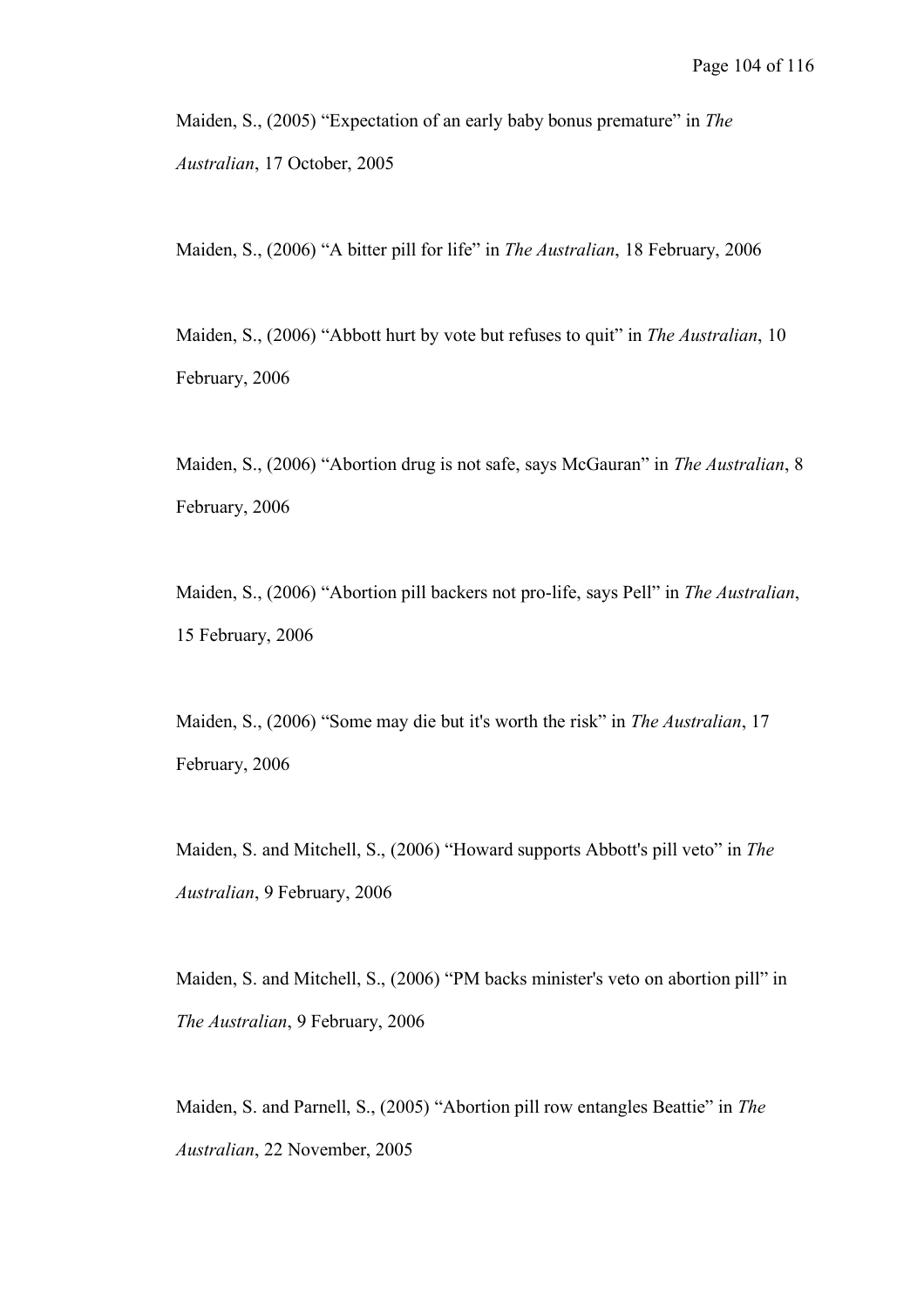Maiden, S. and Sainsbury, M., (2005) "Free vote on abortion pill" in *The Australian*, 18 November, 2005

Mitchell, S., (2006) "RU486 what? Pill remains unknown" in *The Australian*, 23 January. 2006

Pearson, C., (2005) "Risky drug of pro-choice" in *The Australian*, 12 November, 2005

Pirani, C., (2005) "Abortion drug ban should end: doctors" in *The Australian*, 3 October, 2005

Price, M., (2005) "Doctor's push for abortion drug" in *The Australian*, 20 October, 2005

Price, M., (2005) "Lib moves to lift abortion drug ban" in *The Australian*, 13 October, 2005

Price, M., (2006) "Dear friends face to face, but not eye to eye" in *The Australian*, 16 February, 2006

Shanahan, D., (2006) "Morally, issues can't be ducked" in *The Australian*, 10 February, 2006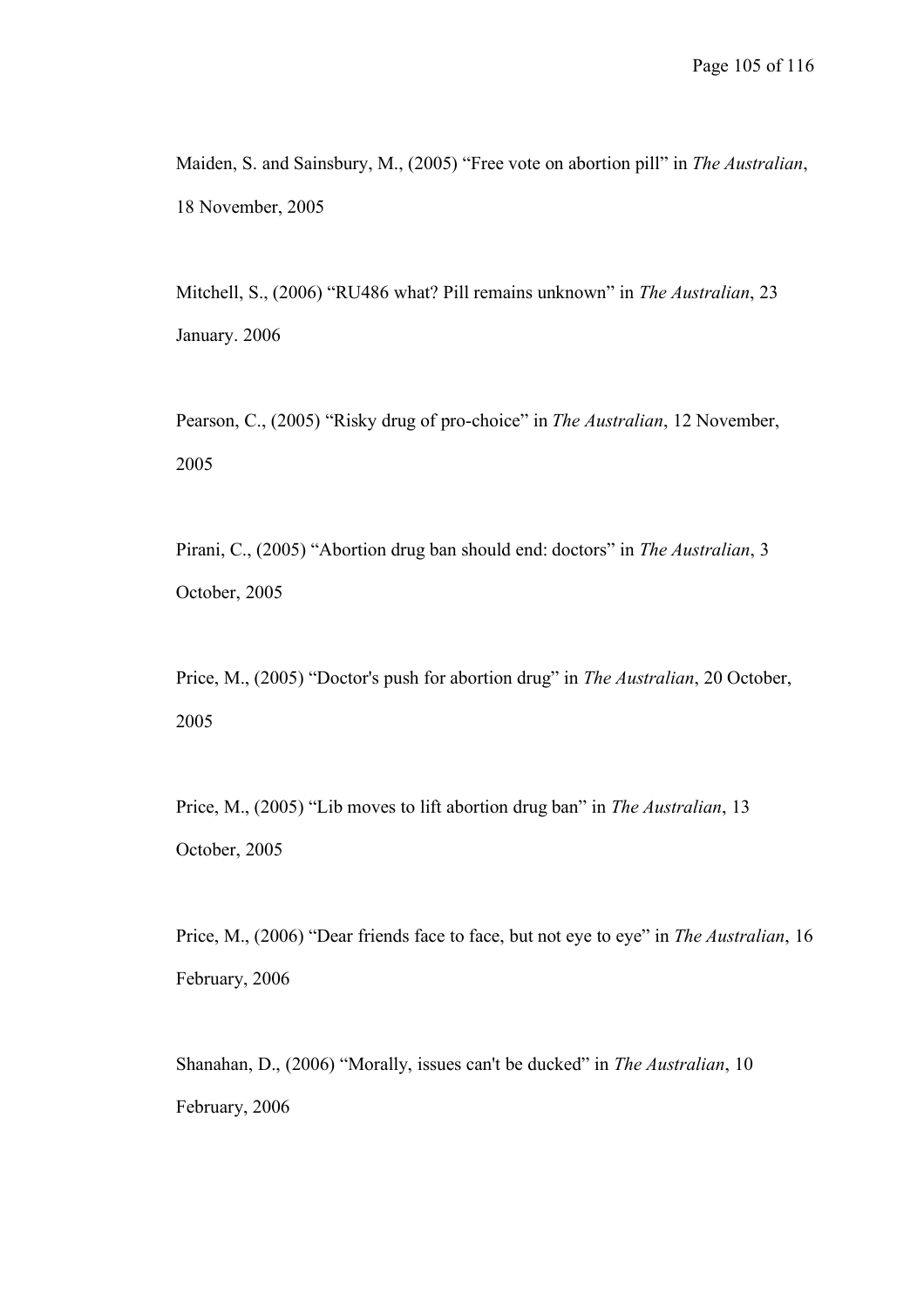Slater, M., (2006) "Leave debate to qualified" Letters page in *The Australian*, 9 February, 2006

## **The Daily Telegraph**

Ackerman, P., (2006) "Surprise push for veto on RU486" in *The Daily Telegraph*, 13 February, 2006

Dunlevy, S., (2005) "Abortion drug anger - Abbott goes alone - even critics say RU486 is safe " in *The Daily Telegraph*, 16 November, 2005

Farr, M., (2006) "No backdown on Islam claim - Vale defends RU486 clanger" in *The Daily Telegraph*, 15 February, 2006

Farr, M. and Rehn, A., (2006) "RU486 the drug that divided a nation" in *The Daily Telegraph*, 9 February, 2006

Kratochvil, K., (2006) "Abortion stand puts faith before reason" Letters page in *The Daily Telegraph,* 10 February, 2006

Wilks, J., (2005) "Letters to the Editor" in *The Daily Telegraph*, 2 December, 2005

#### **The Sydney Morning Herald**

Gray, D., (2006) "At last, humanity where it was least expected" in *The Sydney Morning Herald*, 11 February, 2006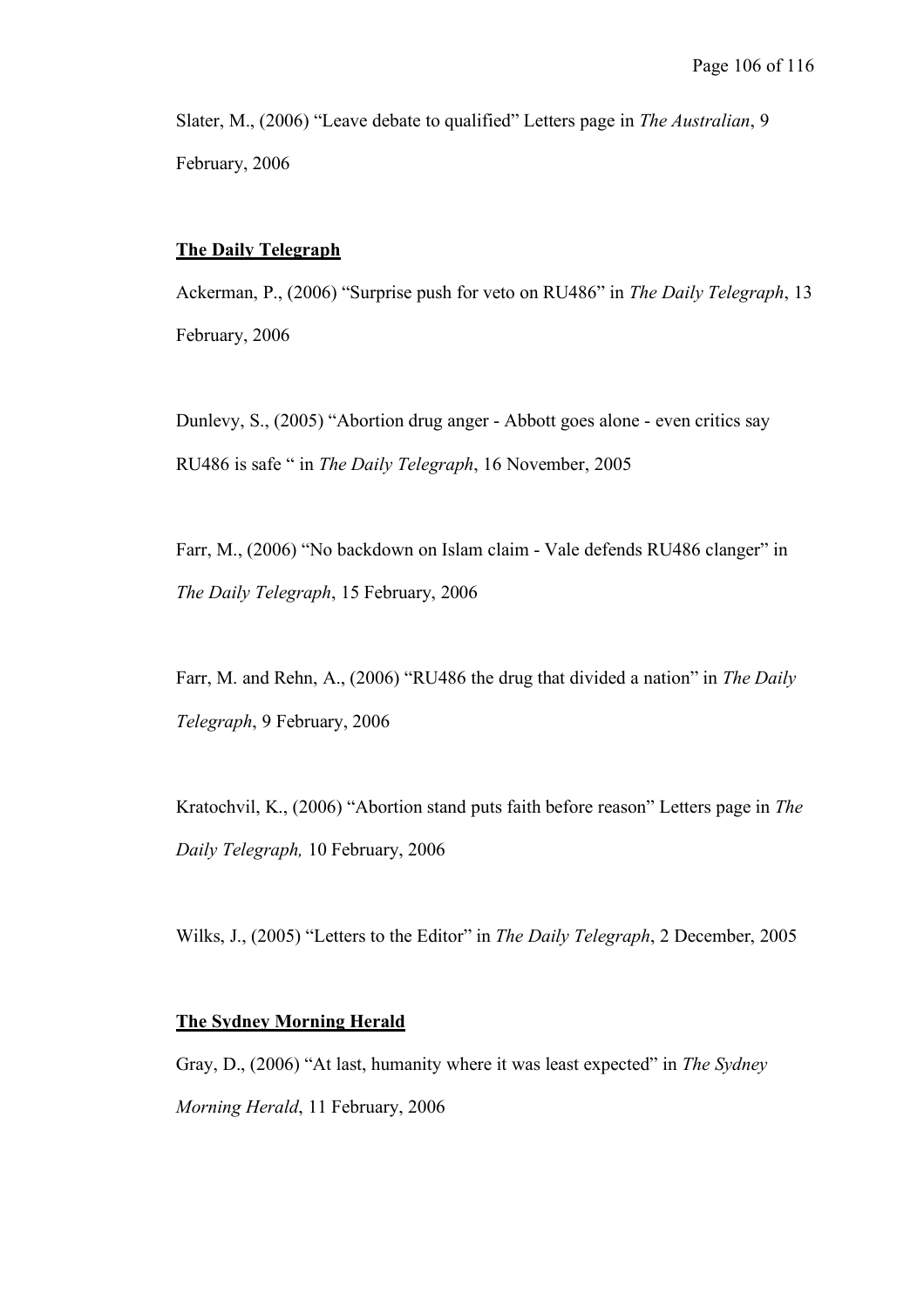Metherell, M., (2005) "Ban on abortion pill to stay" in *The Sydney Morning Herald*, 16 November, 2005

Morris, L., (2006) "Abortion pill's enemies unite" in *The Sydney Morning Herald,* 14 January, 2006

Morris, L., (2006) "Churches ramp up pressure to retain ban on pill" in *The Sydney Morning Herald*, 9 February, 2006

Peatling, S., (2006) "Abortion will lead to Muslim nation: MP" in *The Sydney Morning Herald*, 14 February, 2006

Peatling, S., (2006) "Fight for your rights or watch them disappear, yes women say" in *The Sydney Morning Herald*, 9 February, 2006

Peatling, S., (2006) "One in three women have had an abortion and I'm one of them, says Senator" in *The Sydney Morning Herald*, 9 February, 2006

Peatling, S., (2006) "Plan to give last word on abortion pill to MPs" in *The Sydney Morning Herald*, 13 February, 2006

Peatling, S., (2006) "Yes, but abortion pill fight isn't over" in *Sydney Morning Herald*, 10 February, 2006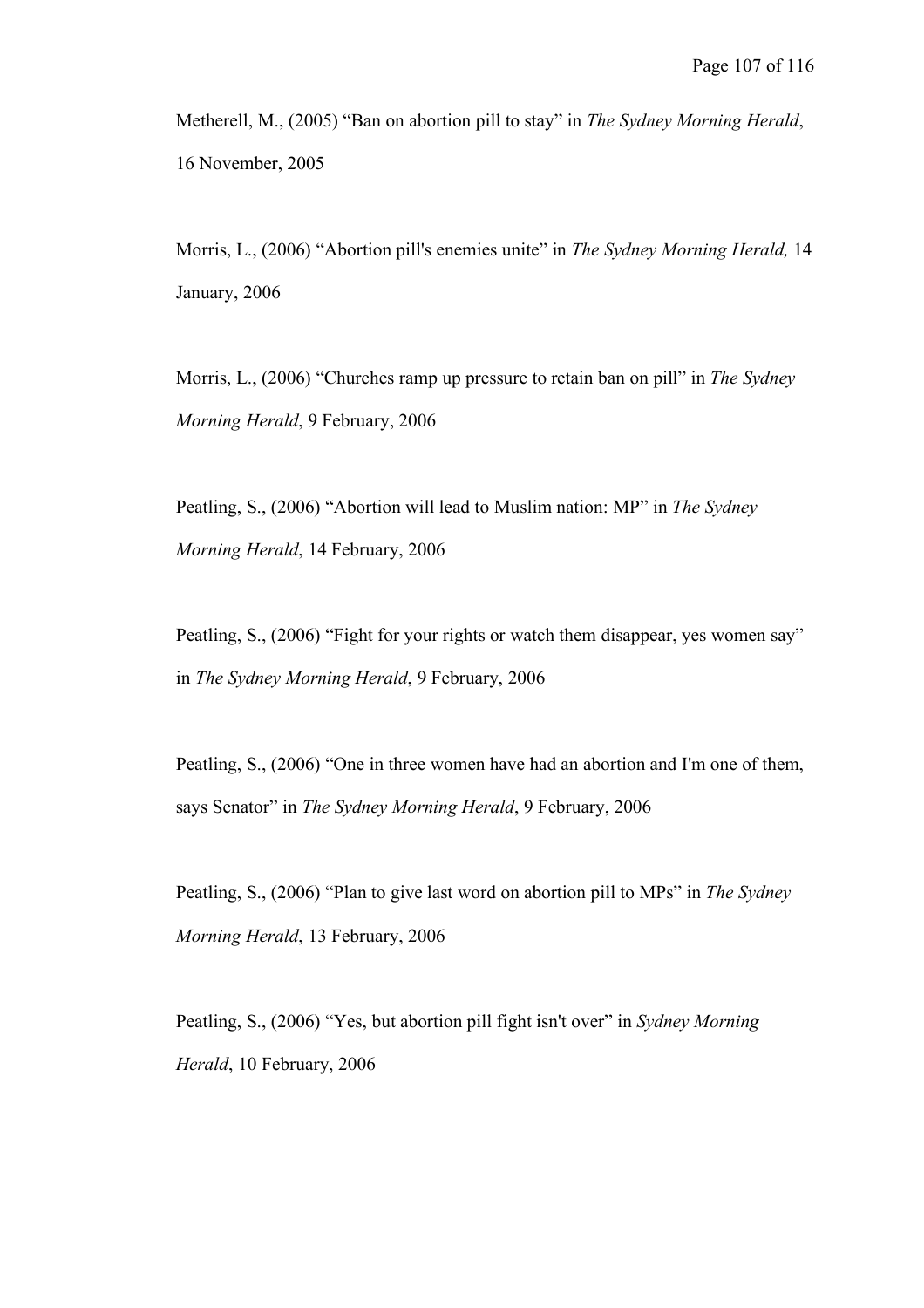#### **Interviews**

de Costa, Caroline, Professor Obstetrics and Gynaecology, James Cook University, Cairns, Queensland, Australia, interviewed August 29, 2007

Dunlevy, Sue, senior journalist at *The Daily Telegraph*, interviewed August 21, 2007

Karvelas, Patricia, Canberra correspondent for *The Australian*, interviewed August 27, 2007

Peatling, Stephanie, Canberra correspondent for *The Sydney Morning Herald*, interviewed on August 22, 2007

Pesce, Dr Andrew, former Federal Councillor representing Obstetricians and Gynaecologists on the Federal Council, the National Australian Medical Association, interviewed August 29, 2007

Tippett, Dr Christine, President RANZCOG (Royal Australian and New Zealand College of Obstetricians and Gynaecologists), interviewed September 11, 2007

## **Secondary Sources**

Allan, Stuart, (2002) Media, Risk and Science, Open University Press, Philadelphia USA

Bennett, W. L., (1992) *News: The Politics of Illusion*, New York, Longman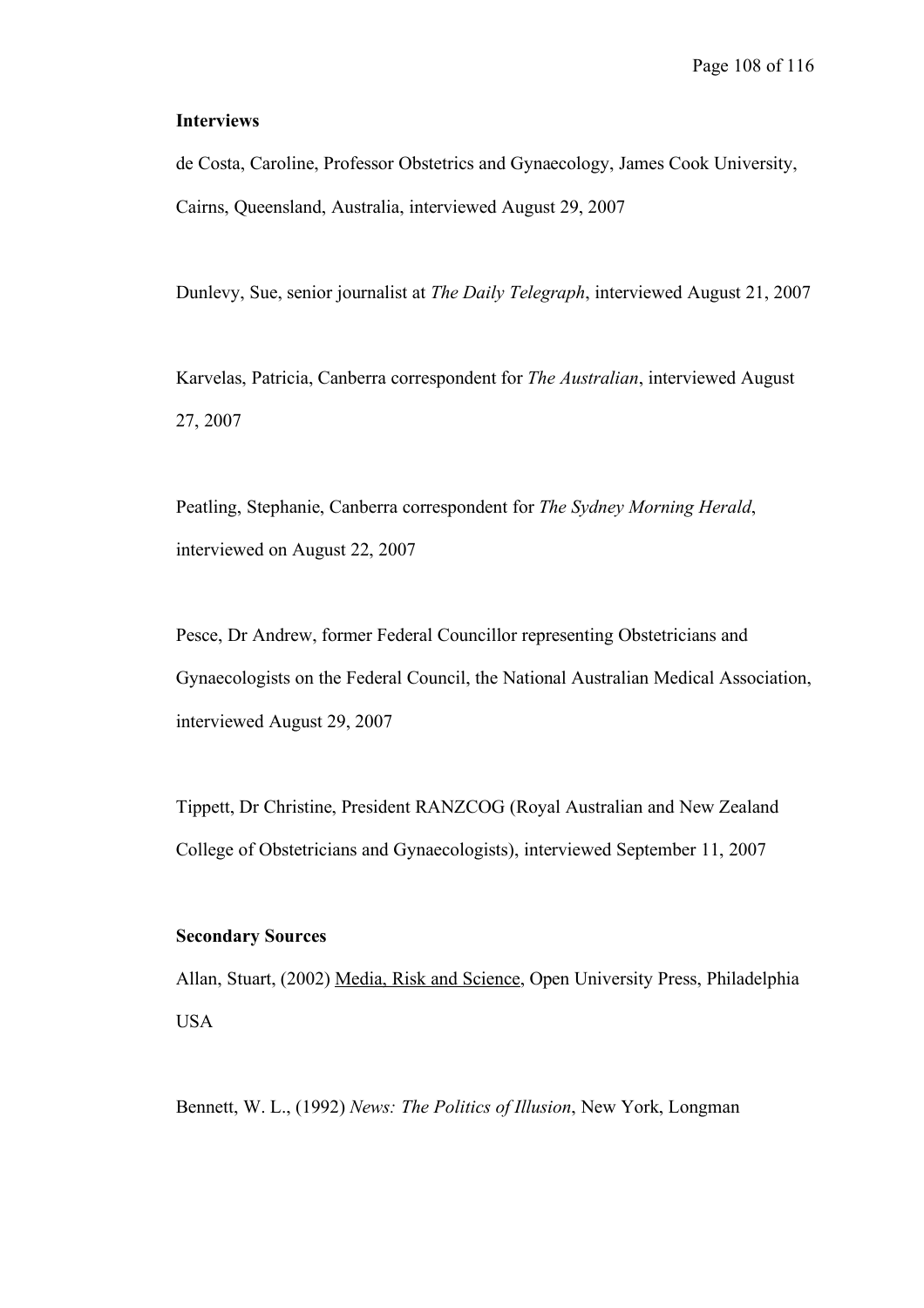Bell, Professor Philip, "ABC News, the 7.30 Report and the 'Waterfront Dispute(s)' April – May 1998, Media and Communications Unit, University of New South Wales

Best, Gordon, Dennis, John and Draper, Peter, (1977) Health the Mass Media and the National Health Service, Unit for the Study of Health Policy, Department of Community Medicine, Guy's Hospital Medical School, London

Blum, D., Knudson, M. and Marantz Heinig, R., (2006) A Field Guide for Science Writers, (2<sup>nd</sup> Ed) Oxford University Press, New York USA

Bogdanor, Vernon, (Ed) (1984) Science and Politics: The Herbert Spencer Lectures 1982, Oxford University Press, New York USA

Brown, Julianne; Chapman, Simon; and Lupton, Deborah, (1996), "Infinitesimal Risk as a Public Health Crisis: News Media Coverage of a Doctor-Patient HIV Contact Tracing Investigation" in *Social Science Medicine*, Vol 43, No 12, pp 1685- 1695

Conley, David, (2002) The Daily Miracle – An Introduction to Journalism,  $(2^{nd}$ Edition) Oxford University Press, Melbourne, Australia

Daly, A., "Modern Times" in *Women under the knife: a history of surgery*, London, Random Century, 1991, pp 208-227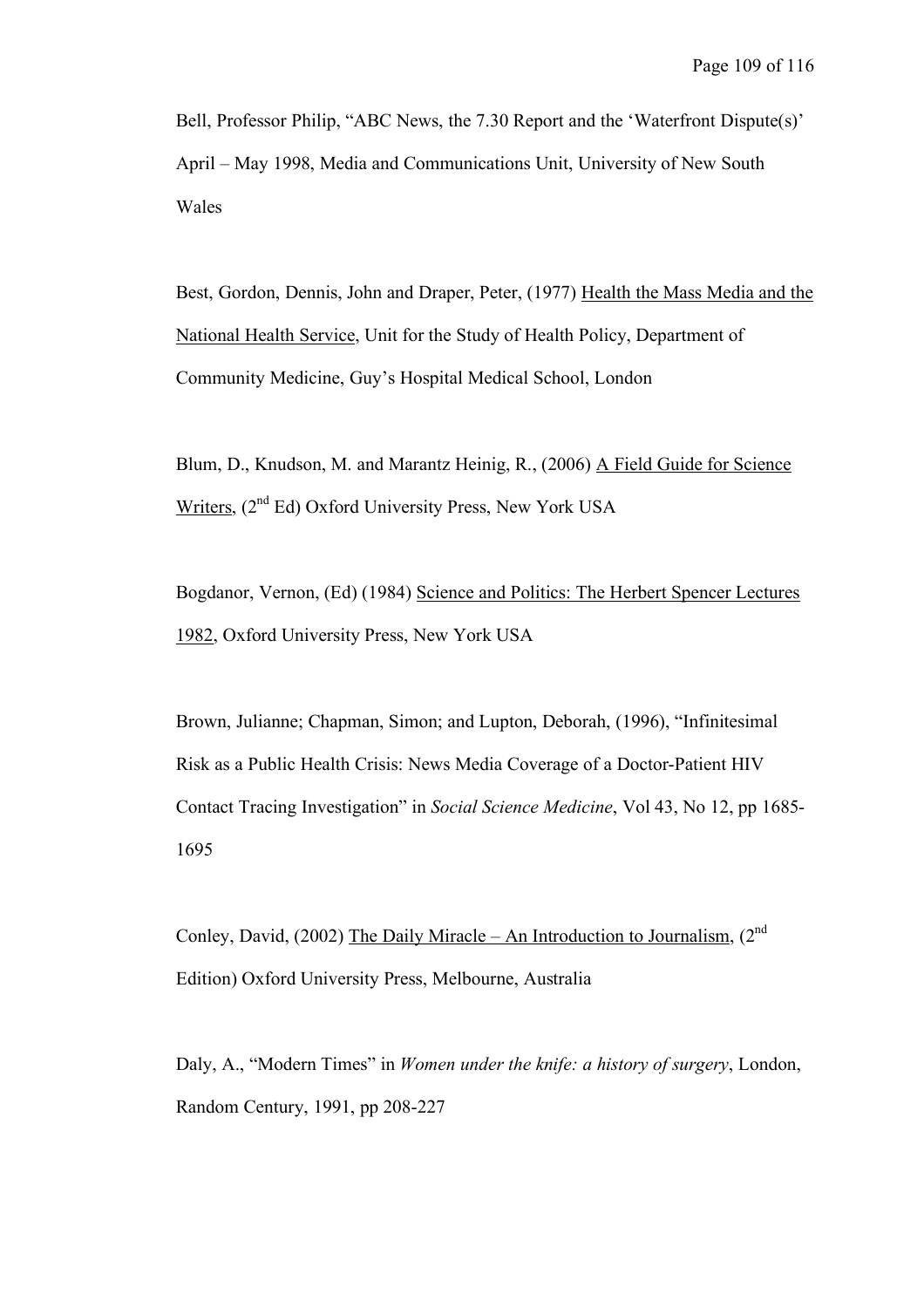de Costa, Caroline, (2007) RU486 – The Abortion Pill, Boolarong Press, Queensland Australia

Dent, C. and Kenyon A. T., (2004) "Defamation law's chilling effect: a comparative content analysis of Australian and US newspapers" in *Media and Arts Law Review*, June 2004, vol 9, issue 2, pp 89-113

Dorfmann, L., "Studying the News on Public Health: How Content Analysis Supports Media Advocacy" in *American Journal of Health Behavior;* 2003; p S217

Dorfmann, L. and Wallack, L., "Media Advocacy: A strategy for advancing policy and promoting health" in *Health Education Quarterly*, August 1996, Vol 23 (3): 293- 317

Entman, R. M., (1993) "Framing: Toward Clarification of a Fractured Paradigm" in *Journal of Communication* Vol 43, issue 4, pp51–58

Entwistle, V. A., Watt, I. S., Bradbury, R. and Pehl, L. J., "Media coverage of the Child B case" in *British Medical Journal,* June 22, 1996; 312, 7046, pp 1587-1591

Entwistle, V. A., Watt, I. S. and Johnson, F., "The case of Norplant as an example of media coverage over the life of a new health technology. (Statistical Data Included)." *The Lancet* 355.9215 (May 6, 2000): 1633.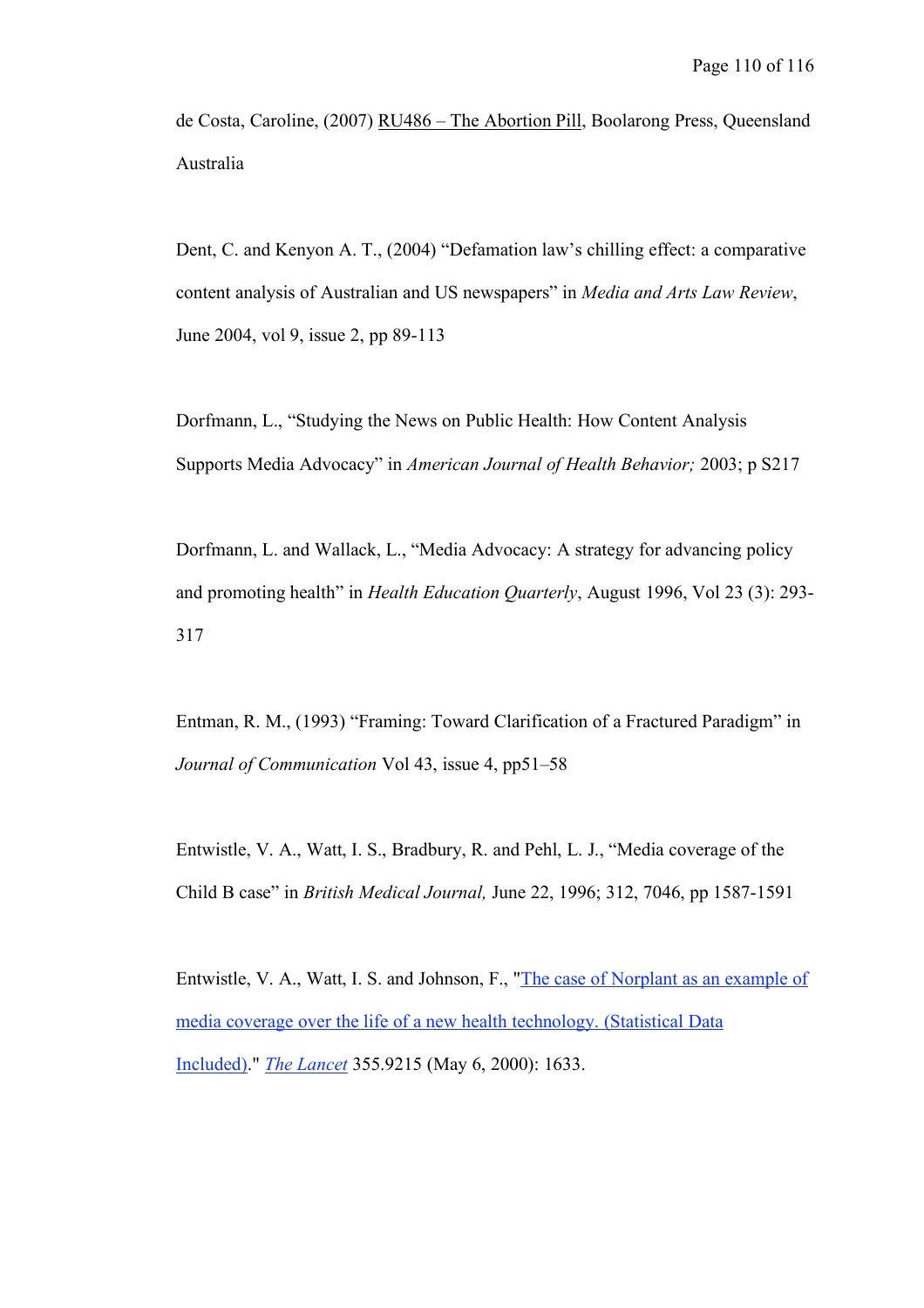Entwistle, V. A. and Watt, I. S., "Judging journalism: How should the quality of news reporting about clinical interventions be assessed and improved?" in *Quality in Health Care* 1999; 8: 172-176

Farrands, John L., (1993) Don't Panic, PANIC! The use and abuse of science to create fear, Text Publishing Company Pty Ltd, Melbourne, Australia

Gates, Barbara T. and Shteir, Ann B., (Eds) (1997) Natural Eloquence: Women Reinscribe History, University of Wisconsin Press, USA

Golden, Janet, (2005) Message in a bottle: the making of Fetal Alcohol Syndrome, Harvard University Press, England

Green, Leila and Guinery, Roger, (Eds) (1994) Framing Technology: Society, Choice and Change, Allen & Unwin Pty Ltd, Australia.

Hausman, B. L., "Risky Business: Framing childbirth in hospital settings" in *Journal of Medical Humanities*, vol 26, no 1, Spring 2005, pp 23-38

Hayes, Richard and Grossman, Daniel, (2006) A Scientist's Guide to Talking to the Media: Practical Advice from the Union of Concerned Scientists, Rutgers University Press, New Brunswick, New Jersey and London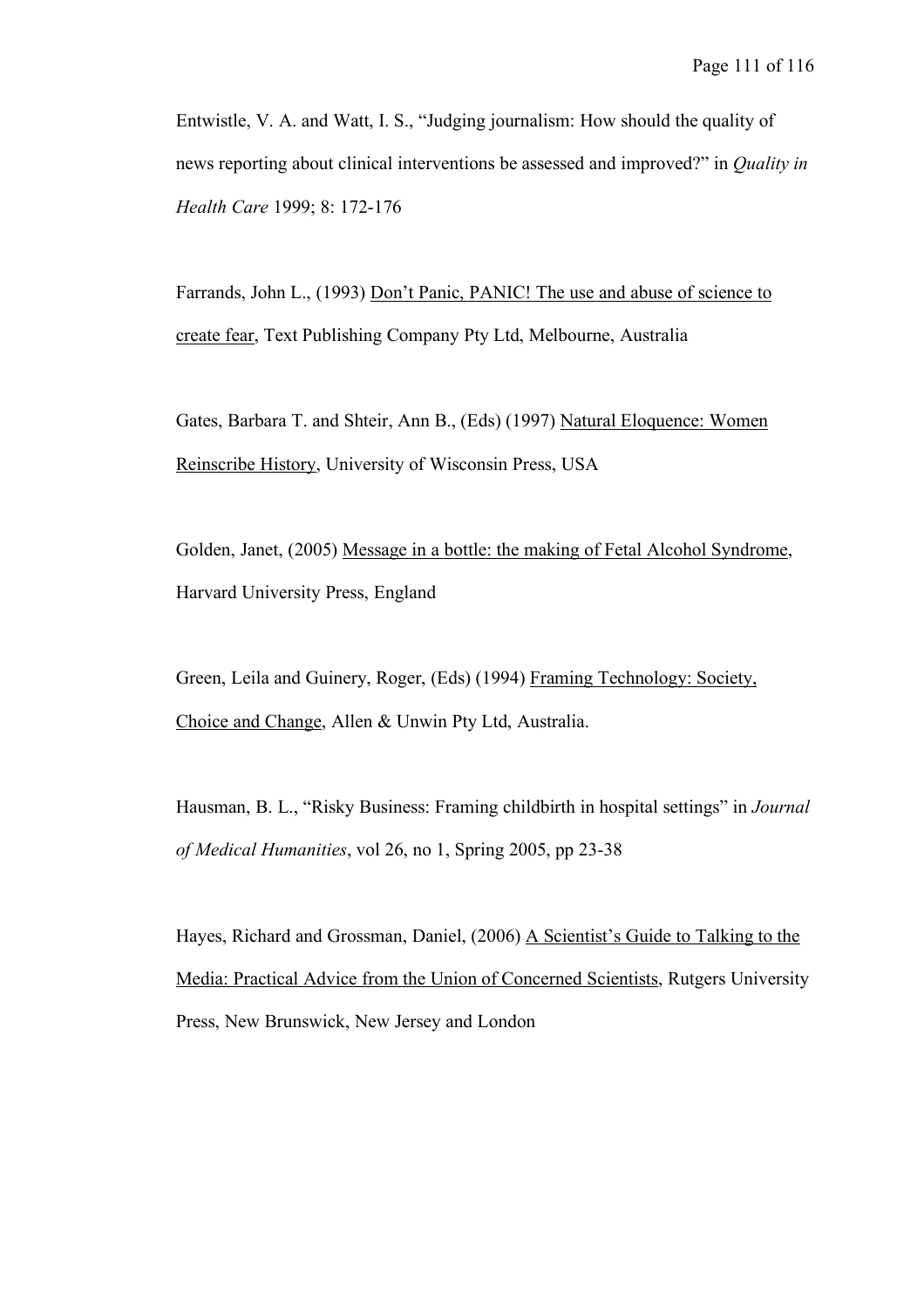Haynes, Roslynn, "From alchemy to artificial intelligence: stereotypes of the scientist in Western literature" in *Public Understanding of Science*, **12**, (2003) 243- 253

Hill, D., Chapman, S. and Donovan, R., "The return of scare tactics" in *Tobacco Control*, 1998; 7:5-8

Iyengar, S., (1991) *Is Anyone Responsible? How Television Frames Political Issues*, Chicago, University of Chicago Press

Jernigan, D. H. and Wright, P. A., "Media Advocacy: Lessons from Community Experiences" in *Journal of Public Health Policy*, vol 17, no 3, pp 306-330

Karpf, A, (1988) Doctoring the Media: The reporting of health and medicine, London, Routledge

Kelly, F., (2005) "In Search of a Father: Sperm Donors, Lesbian Headed Families and the Patrick Case" in Heather Grace Jones and Dr Maggie Kirkman's *Sperm Wars: The Rights and Wrongs of Reproduction*, ABC Books, Sydney

Klein, R., (2005) "Feminism, Masculinity and Sperm" in Heather Grace Jones and Dr Maggie Kirkman's *Sperm Wars: The Rights and Wrongs of Reproduction*, ABC Books, Sydney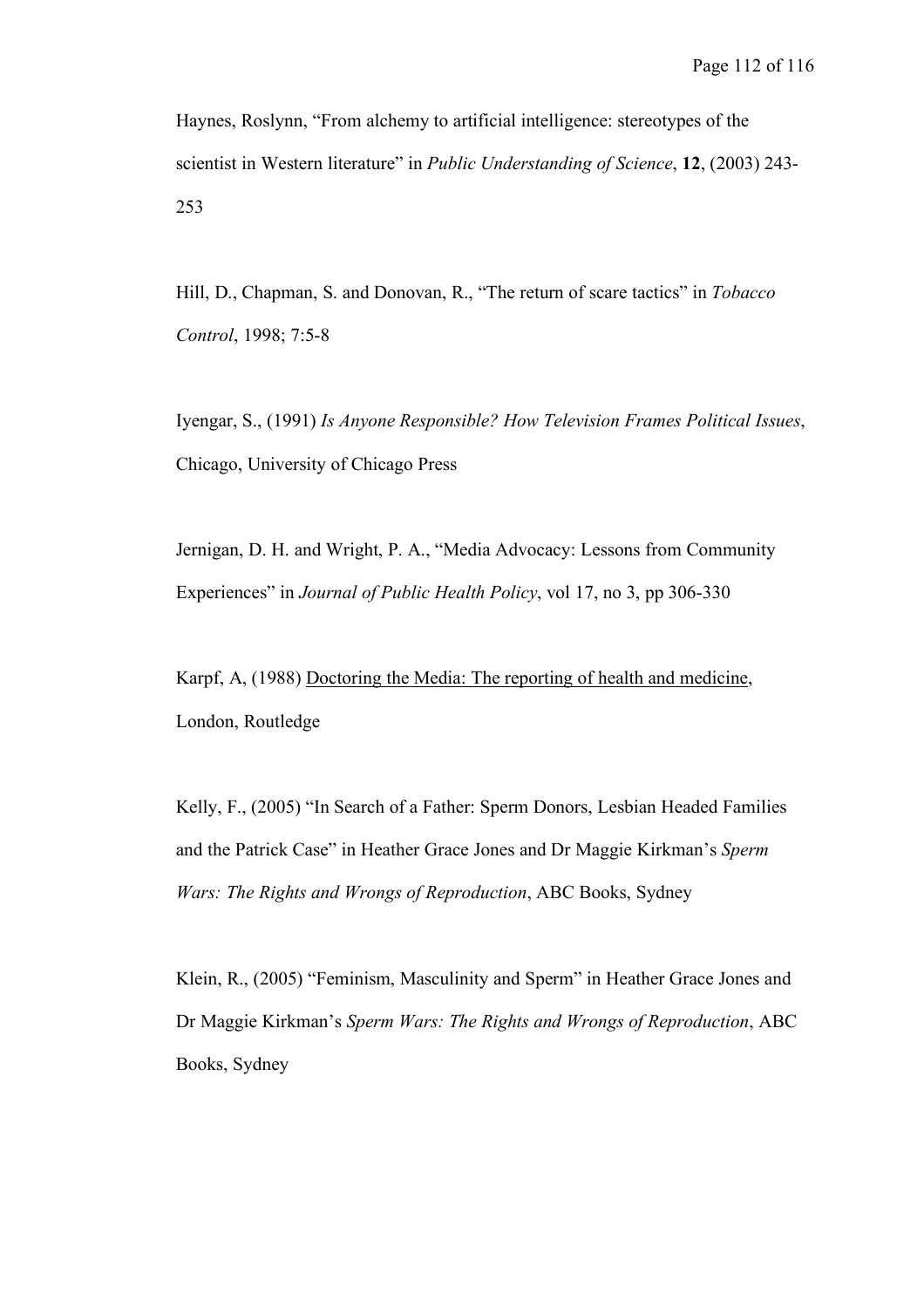King, M. and Watson, K., (Eds) (2005) Representing Health: Discourses of Health and Illness in the Media, Palgrave Macmillan, UK

LaFollette, M. C., "Characteristics of the 'Man of Science'" in *Making Science our Own: Public Images of Science 1910-1955*, Chicago: University of Chicago Press, 1990, pp 66-77

Liddy, U., "The ethics of abortion" in *Social Alternatives,* Vol 14, No 3, July 1995, pp30-33

Lie, Merete and Sorensen, Knut H., (1996) Making Technology Our Own? Domesticating Technology into Everyday Life, Scandinavian University Press, Oslo, Norway.

Louw, P. Eric, (2005) The Media and Political Process, Sage Publications, London, UK

Maclean, A., (1993) The Elimination of Morality: Reflections on Utilitarianism and Bioethics, Routledge, London

McKee, A., (2003) Textual Analysis – A Beginner's Guide, Sage Publications, London

McNair, Brian, (2000), Journalism and Democracy: An evaluation of the political public sphere, Routledge, London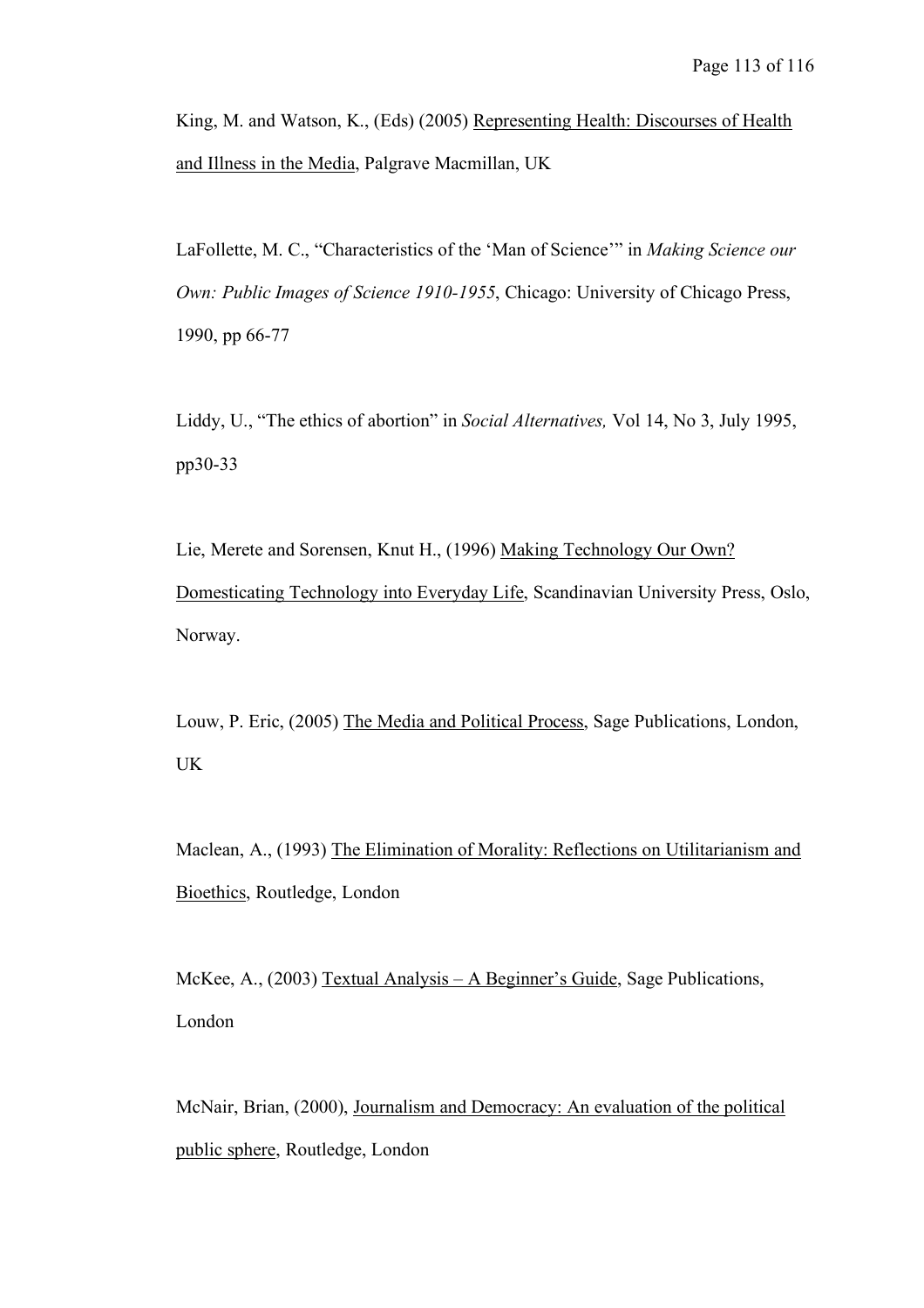Mill, J. S., (1962) Utilitarianism; On liberty; Essay on Bentham / John Stuart Mill; together with selected writings of Jeremy Bentham and John Austin edited with an introduction by Mary Warnock, Collins, London

Mooney, C., (2004) "Blinded by Science: How 'balanced' coverage lets the scientific fringe hijack reality" in *Columbia Journalism Review*, Issue 6, November/December, 2004

Moynihan, R., Bero, L., Ross-Degnan, D., Henry, D., et al, "Coverage by the news media of the benefits and risks of medications" in *The New England Journal of Medicine*, Boston, June 1, 2000, Vol 342, Issue 22, pp 1645-1650

Murray, D., Schwartz, J. and Lichter, S. R., (2001) It Ain't Necessarily So: How Media Make and Unmake the Scientific Picture of Reality, Rowman and Littlefield Publishers, USA

Nelkin, Dorothy, (1987) Selling Science: How the press covers science and technology, WH Freeman and Company, USA

Nisbet, M. C. and Mooney, C., "Science and Society: Framing science" in *Science*, vol 316; issue 5821: p 56

Otten, A. L., "The Influence of the Mass Media on the Formation of Health Policy" in *Health Affairs*, Winter 1992, pp 111-118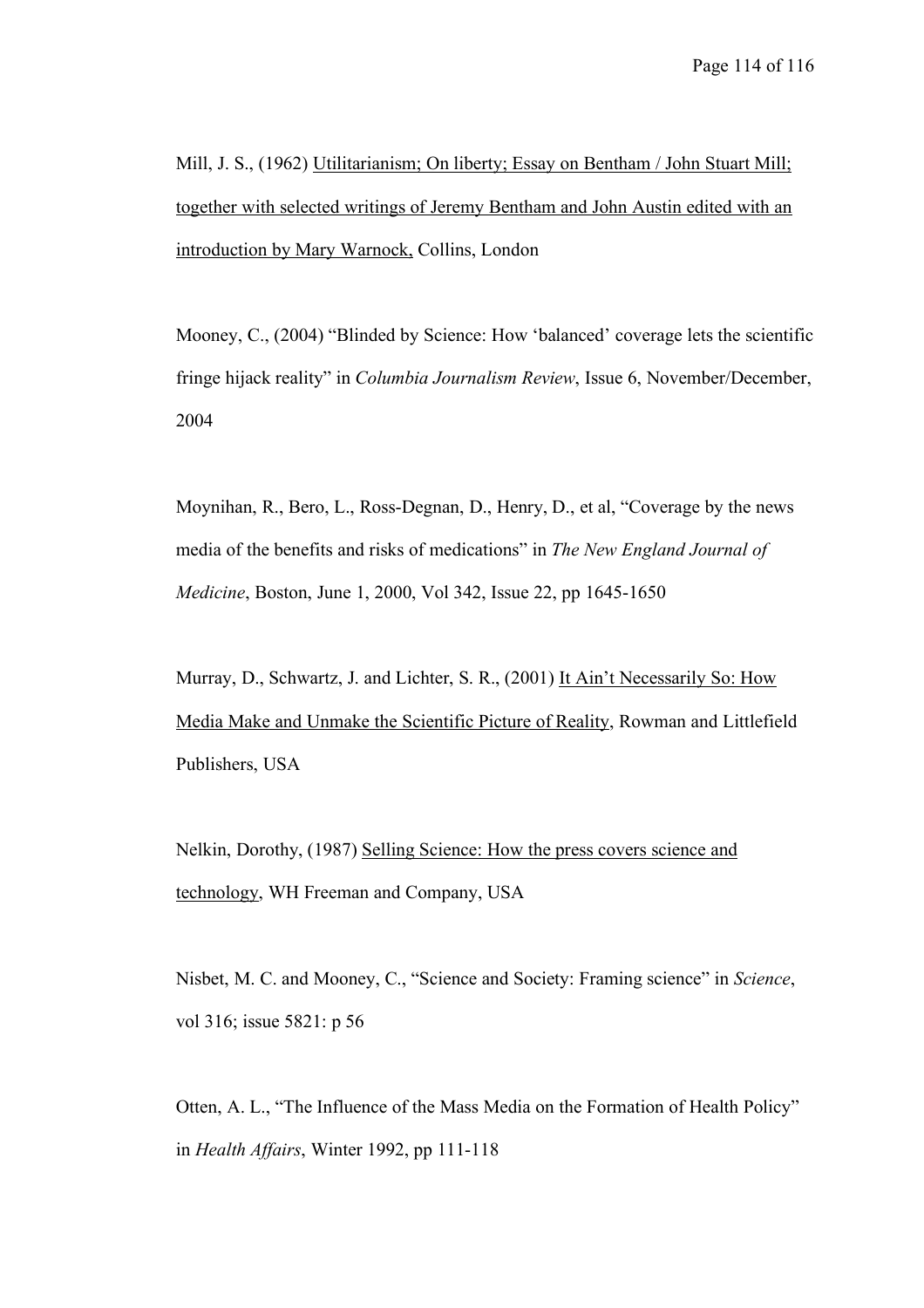Poynting, Scott and Noble, Greg, "'Dog-Whistle' Journalism and Muslim Australians Since 2001" in *Media International Australia, incorporating Culture and Policy* no 109 (November 2003): 41-49

Sawicki, J., (1991) "Disciplining Mothers: Feminism and the New Reproductive Technology" in her *Disciplining Foucault: Feminism, Power and the Body*, Routledge, London

Seale, Clive, "Health and media: an overview" in Sociology of Health and Illness, Vol 25, No 6, 2003, pp 513-531

Seale, C. and Silverman, D., "Ensuring rigour in qualitative research" in *European Journal of Public Health*, vol 7, no 4, 1997, pp 379 – 384

Signorelli, N., (1993) Mass Media Images and Impact on Health: A Sourcebook, Greenwood Press, Westport, Connecticut, USA

Smith, Merritt Roe and Marx, Leo, (1994) Does Technology Drive History? The Dilemma of Technological Determinism, MIT Press, USA

Stead, M., Hastings, G. and Eadie, G., "The challenge of evaluating complex interventions: a framework for evaluating media advocacy" in *Health Education Research*, Vol 17, No 3, 2002, pp 351-364